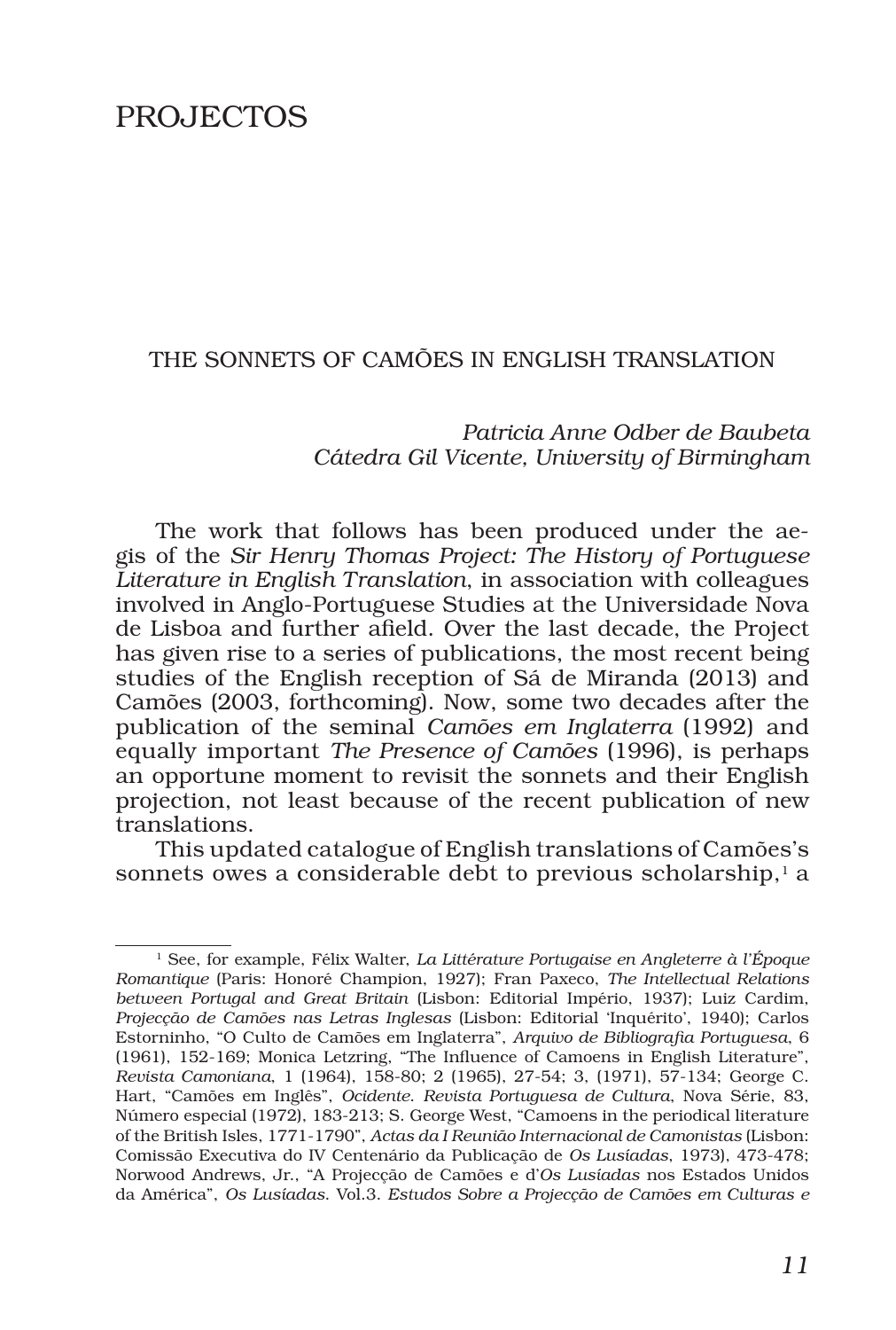corpus that has facilitated my own work appreciably and which continues to astonish, given the volume and breadth of source materials consulted in an era pre-dating the technological advances that now facilitate the consultation of series of journals or whole, digitalised books. By building on these foundations and adding hitherto unknown references, it has been possible to draw up a list of more than 1270 Camonean sonnet translations (many the same version), reproduced in the periodical press or in book length compilations, translated by at least 4 anonymous and 61 named individuals who have rendered, 'imitated<sup>'</sup> or adapted one or more poems.<sup>2</sup> The translators (English, Scottish, Irish, Welsh, American, Canadian, Australian, South African, Indian and Portuguese) range from independent scholars and professional academics, philologists, literary historians and comparatists, to literary translators, poets and, travel writers, either working alone or in collaboration with others. The catalogue is essentially a set of unprocessed data, however, once subjected to interpretation or interrogation, it becomes a valuable source from which useful facts can be extrapolated, and which open up various research questions.

First and foremost, the data tell us when and where Camões's sonnets become known and available to English-speaking readers. Historically, sonnets have appeared in around 30 periodicals (many more if we take into account the United States), singleauthor compilations (for example, Strangford 1803), sonnet collections (Lofft 1813-1814; Woodford 1841; Waddington 1886) or Songbooks such as the *Lyric Repository* (1787) and the *Vocal* 

*Literaturas Estrangeiras* (Lisbon: Academia das Ciências de Lisboa, 1984), 331-449; Maria Eugénia Igreja, "A lírica de Camões em língua inglesa" in Maria Leonor Machado de Sousa (ed.), *Camões em Inglaterra*, 96-121; João Paulo Ascenso Pereira da Silva, ''John Adamson e o mito romântico de Camões" in Maria Leonor Machado de Sousa (ed.), *Camões em Inglaterra*, 152-180; Miguel Nuno Mercês de Mello de Alarcão e Silva, *Edward Quillinan e Portugal*. MA thesis (Lisbon: Universidade Nova de Lisboa, 1986), 116-124; Fernando de Mello Moser, "Luís de Camões em Inglaterra", *Discurso Inacabado. Ensaios de Cultura Portuguesa* (Lisbon: Fundação Calouste Gulbenkian, 1994), 193- 230; Robert Edward Myers, *The Language of Camões: Modern Readers of The Lusiads and the Exclusion of Portuguese from the Western Canon*. PhD thesis, Yale University, 1995; George Monteiro, "Notes on Camões", *Revista de Estudos Anglo-Portugueses*, 8 (1999), 7-15; João Paulo Ascenso Pereira da Silva, *Temas, Mitos e Imagens de Portugal numa Revista Inglesa do Porto. The Lusitanian (1844-1845)*. Textos Universitários de Ciências Sociais e Humanas (Lisbon: Fundação Calouste Gulbenkian, Fundação para a Ciência e a Tecnologia, 2001).

<sup>&</sup>lt;sup>2</sup> I am extremely grateful to Professor Emeritus George Monteiro of Brown University, Providence, Rhode Island, and Margaret D. Beasley of University Archives and Special Collections, University of the South, Sewanee, Tennessee, who kindly supplied reproductions of translations unavailable in the United Kingdom.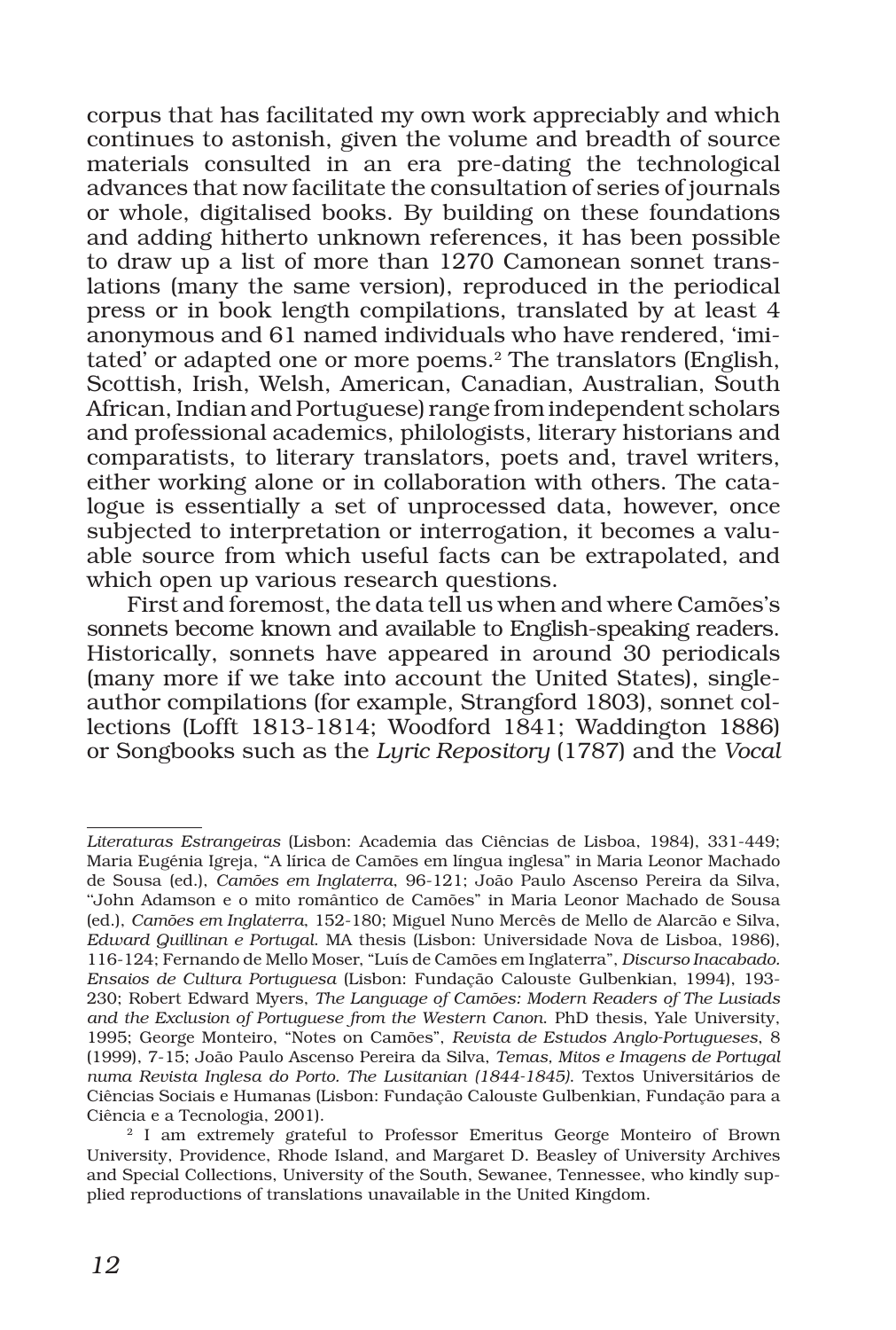*Library* (1818). The twentieth century was punctuated by a steady output of translations made for a variety of reasons and readerships. Purely aesthetic considerations were not always the primary consideration; Camonean sonnets were frequently deployed to illustrate a point or reinforce an argument involving questions of philology or historiography, coloniality and, not infrequently, biographical fallacy. The twenty-first century, on the other hand, has seen the publication of three new selections of Camões's verse in English translation, by Baer (2005), White (2008) and Zenith (2009) respectively.

Because the catalogue indicates who have engaged with the translation process and how often their translations appear in print, it allows us to map the trajectory of a poem through the Anglophone cultural system, thus identifying the most translated sonnets and the most popular translations. In addition, the catalogue exposes the principal means by which certain translations achieve canonical status, namely through repeated appearances in the print media and in poetry anthologies, the most published by Vincent Barletta *et al* in 2013. These occurrences are reinforced by the informed comments of the reviewing fraternity.

Elsewhere I have commented on the shaping of tastes and preferences over the course of time, $3$  and there is ample scope for case studies exploring the reasons why one sonnet should prompt so many different translations, or why some translations have outlived others. The latter phenomenon might be due to a translator's reputation, but this alone does not explain why anthologists such as Washburn and Major (1998) should choose Roy Campbell and David Weevil over, say, Keith Bosley or Alex Derwent Hope, equally prestigious poets in their own right. The weight of subjectivity in making editorial decisions should not be underestimated.

As with much bibliographical research of this nature, no claims can be made for exhaustiveness. Inevitably there will be omissions, for example sonnets that appeared in long-forgotten books by minor poets like the Scot James Hyslop, or in periodicals that used a sonnet in translation to fill out a column or lend a touch of continental exoticism. The catalogue does not register the occurrence of sonnet translations in reprints of works such as Thomas Walsh's *Hispanic Anthology* (1920),

<sup>3</sup> P. A. Odber de Baubeta, "Revisioning Camões's sonnets: anthologies, translations and canonicity" in press. This article includes bibliography of research in the field of Anglo-Portuguese Studies.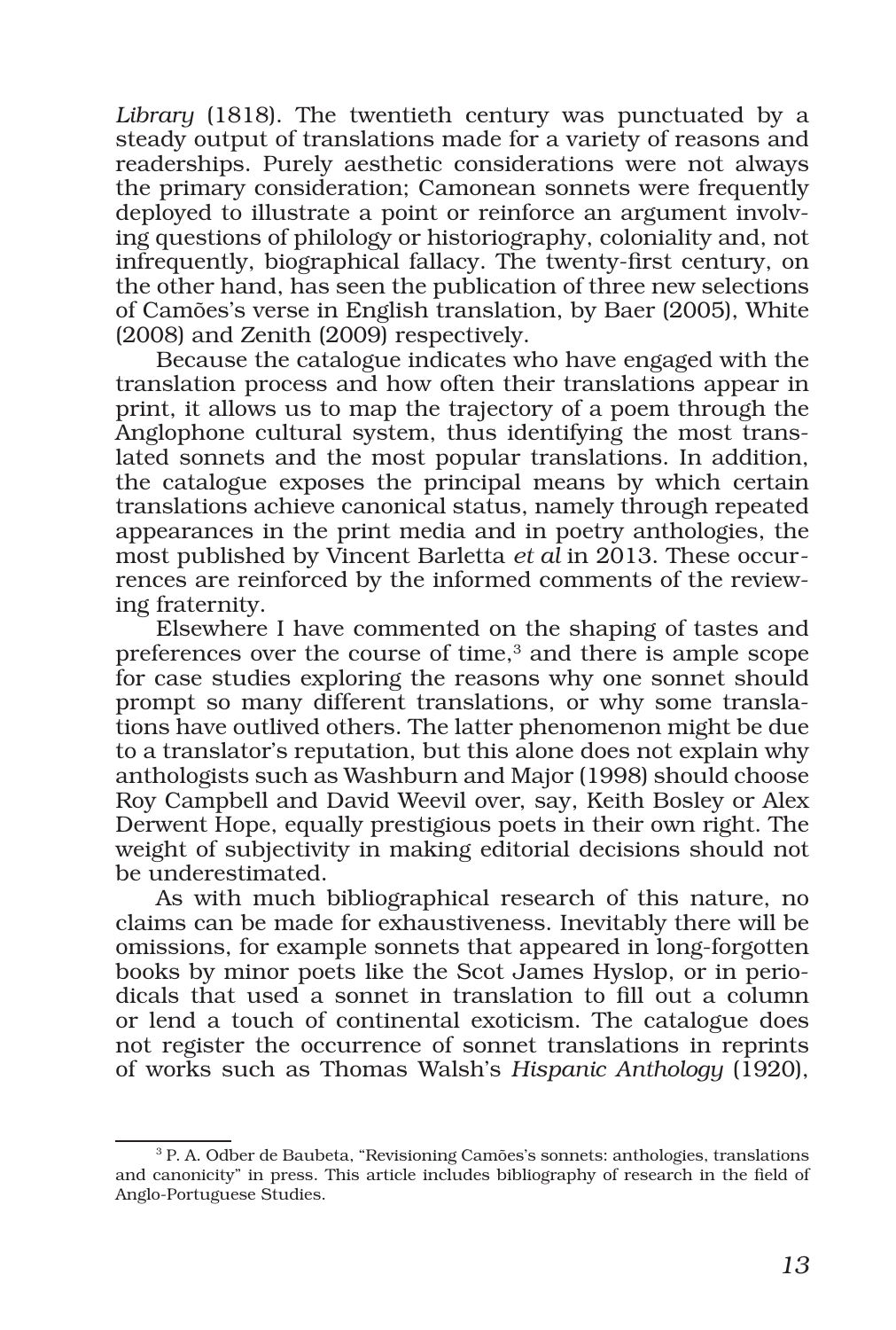or anthologies reissued under different titles, as happens with Mark Van Doren's volumes.

Ideally, the catalogue should be consulted in conjunction with the bibliography, which expands the shorter entries in the table. The table has been set out for maximum clarity, presenting the *incipits* of the sonnets, both the original Portuguese and the many English versions, the names of the translators, the works in which the translations appeared, and the date of publication. As a result, we see at once how often sonnets have been reworked, published and reprinted, providing us with irrefutable evidence of the continuing and vigorous presence of Camões's sonnets in the Anglophone cultural system.

### WORKS CITED

- Baubeta, P. A. Odber de. "Camões in translation: further discoveries." *Revista de Estudos Anglo-Portugueses*, 12 (2003). 27-34.
- --- "The English Reception of Sá de Miranda: Francisco Sá de Miranda: 'O sol é grande"'. *Reading Literature in Portuguese. Commentaries in Honour of Tom Earle*. Eds. Cláudia Pazos-Alonso and Stephen Parkinson Oxford: Legenda, 2013. 51-9.
- --- "Revisioning Camões's sonnets: anthologies, sonnets, translations and canonicity." *Bulletin of Spanish Studies*. Special number dedicated to William C. Atkinson. Forthcoming.
- Monteiro, George. *The Presence of Camões. Influences on the Literature of English, America & Southern Africa*. Studies in Romance Languages. Lexington, Kentucky: The University Press of Kentucky, 1996.
- Sousa, Maria Leonor, ed. *Camões em Inglaterra.* Lisbon: Ministério da Educação. Instituto de Cultura e Língua Portuguesa, 1992.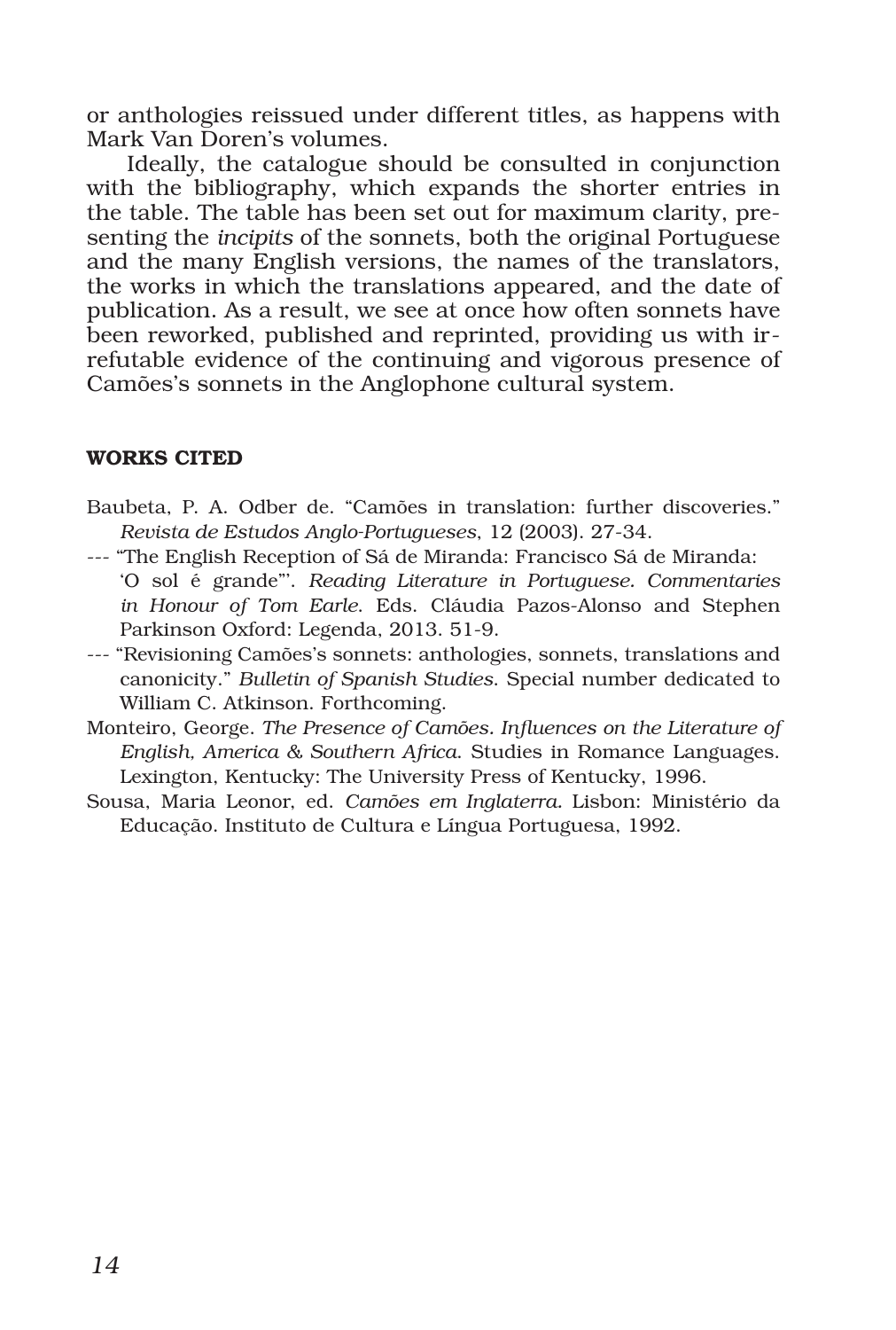# Catalogue of Camões's Sonnets in English Translation

| A chaga que,<br>Senhora, me<br>fizestes | The wound. Senhora! you<br>have doomed me dree       | Burton, Lyricks                                | 1884 |
|-----------------------------------------|------------------------------------------------------|------------------------------------------------|------|
| A fermosura desta<br>fresca serra       | These hills that lift their<br>verdant heads so high | Russell, Annual<br>Register, 2, Poetry,<br>167 | 1789 |
| A fermosura desta<br>fresca serra       | These hills that lift their<br>verdant heads so high | Russell. Sonnets<br>25                         | 1789 |
| A fermosura desta<br>fresca serra       | Silent and cool, now<br>fresh'ning breezes blow      | Strangford                                     | 1803 |
| A fermosura desta<br>fresca serra       | Silent and slow, now<br>fresh'ning breezes blow      | Strangford, The Port<br>Folio, 4:7, 56         | 1804 |
| A fermosura desta<br>fresca serra       | Silent and slow, now<br>freshning breezes blow       | Strangford, The Port<br>Folio, 4:44, 352       | 1804 |
| A fermosura desta<br>fresca serra       | This mountain-scene, with<br>sylvan grandeur crowned | Hemans                                         | 1818 |
| A fermosura desta<br>fresca serra       | The mountain cool, the<br>chestnut's verdant shade   | Adamson                                        | 1820 |
| A fermosura desta<br>fresca serra       | This mountain-scene, with<br>sylvan grandeur crowned | Hemans, Heber and<br>Pollok, 254               | 1831 |
| A fermosura desta<br>fresca serra       | Silent and cool, now<br>fresh'ning breezes blow      | Strangford in<br>Woodford, 262                 | 1841 |
| A fermosura desta<br>fresca serra       | The mountain cool, the<br>chestnut's verdant shade   | Adamson                                        | 1842 |
| A fermosura desta<br>fresca serra       | The quiet beauty of this<br>verdant hill             | Roscoe, Ainsworth's<br>Magazine, 438           | 1844 |
| A fermosura desta<br>fresca serra       | Silent and cool, now<br>fresh'ning breezes blow      | Strangford in<br>Longfellow, 747               | 1845 |
| A fermosura desta<br>fresca serra       | The beauty of these<br>mountains, fresh as day       | Aubertin                                       | 1881 |
| A fermosura desta<br>fresca serra       | These Mountain-beauties of<br>the freshest green     | Burton, Lyricks                                | 1884 |
| A fermosura desta<br>fresca serra       | The beauty of this free aerial<br>height             | Garnett                                        | 1896 |
| A fermosura desta<br>fresca serra       | The beauty of this free aerial<br>height             | Garnett. Universal<br>Anthology, 12, 179       | 1899 |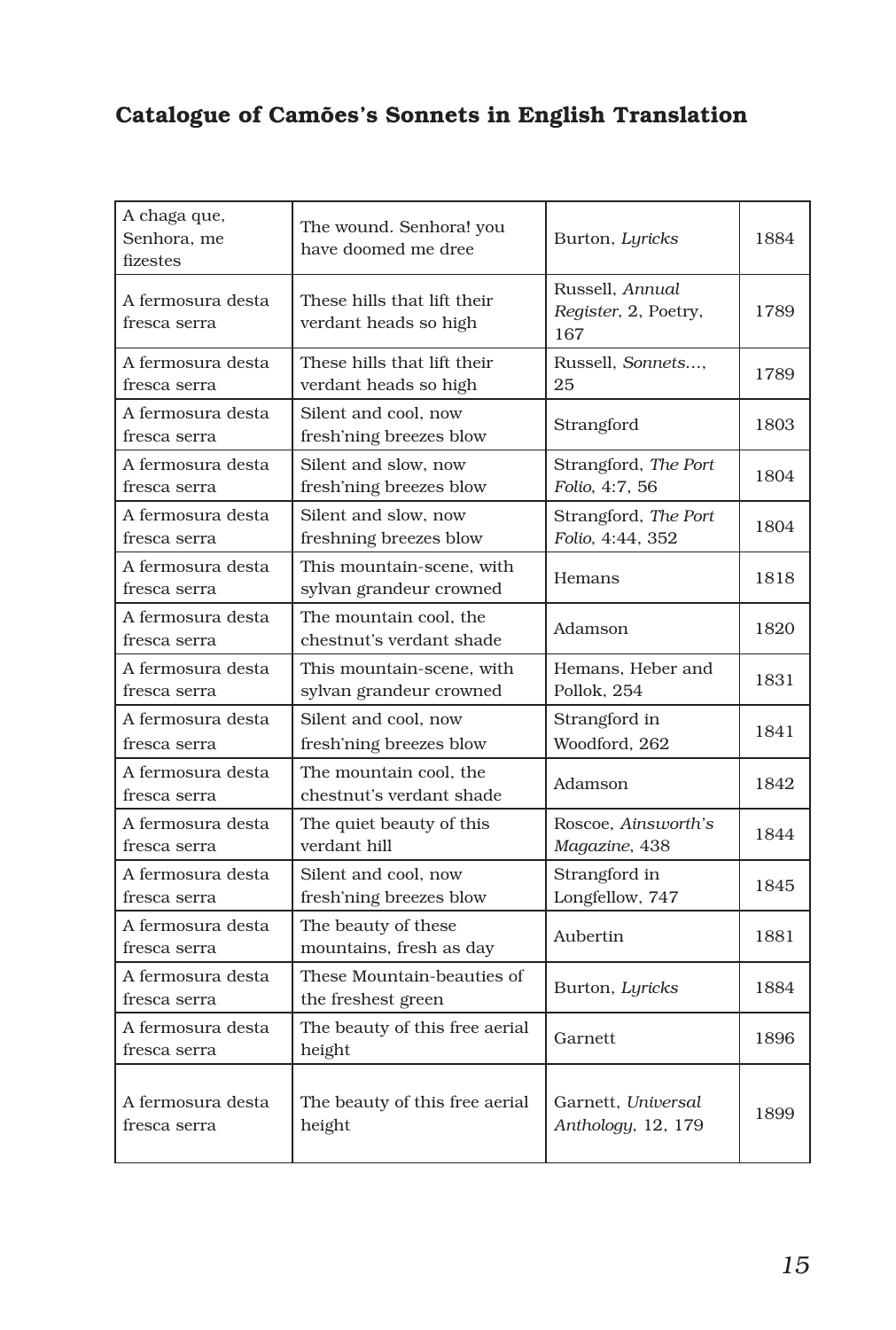| A fermosura desta<br>fresca serra          | These cool hills' beauty and<br>the pleasant shade   | Bell                           | 1913 |
|--------------------------------------------|------------------------------------------------------|--------------------------------|------|
| A fermosura desta<br>fresca serra          | All beauties that on earth<br>abound                 | Hart                           | 1962 |
| A fermosura desta<br>fresca serra          | The mountain cool, the<br>chestnut's verdant shade   | Adamson in Malcolm<br>Jack     | 1993 |
| A fermosura desta<br>fresca serra          | The beauty of the sweet<br>fresh, mountains here     | Baer                           | 2005 |
| A Morte, que da<br>vida o nó desata        | Death, who our life-knot<br>loveth to unknit         | Burton, Lyricks                | 1884 |
| A Morte, que da<br>vida o nó desata        | Death that unravels the knot<br>of life              | White                          | 2008 |
| A Peregrinação de<br>hum pensamento        | The Pilgrimaging of a<br>Thought intent              | Burton, Lyricks                | 1884 |
| A perfeição, a<br>graça, o doce jeito      | Perfection, sweet demeanour,<br>grace divine         | Aubertin                       | 1881 |
| A perfeição, a<br>graça, o doce jeito      | That Grace most perfect<br>shown by soft sweet Geste | Burton, Lyricks                | 1884 |
| A perfeição, a<br>graça, o doce jeito      | All fair perfections that<br>consenting dwell        | Garnett                        | 1896 |
| A Roma populaça<br>proguntava              | Happed of the Roman<br>populace to speer             | Burton, Lyricks                | 1884 |
| A ti, Senhor, a<br>quem as sacras<br>Musas | To thee, Senhor! whose Sould<br>the sacred Muses     | Burton, Lyricks                | 1884 |
| A violeta mais bela<br>que amanhece        | The daintiest Violet which<br>a-morning blown        | Burton, Lyricks                | 1884 |
| A violeta mais bela<br>que amanhece        | The sweetest violet in the vale                      | Hart                           | 1962 |
| Achome da Fortuna<br>salteada              | I find me waylaid by that<br>bandit Fate             | Burton, Lyricks                | 1803 |
| Agora toma a<br>espada, agora a<br>penna   | Eustace! or when you wield<br>the ponderous spear    | Strangford                     | 1803 |
| Agora toma a<br>espada, agora a<br>penna   | Eustace! or when you wield<br>the ponderous spear    | Strangford in<br>Woodford, 258 | 1841 |
| Agora toma a<br>espada, agora a<br>penna   | Now in his hand the sword,<br>and now the pen        | Aubertin                       | 1881 |
| Agora toma a<br>espada, agora a<br>penna   | Now hends in hand the<br>Brand, now hends the Pen    | Burton, Lyricks                | 1884 |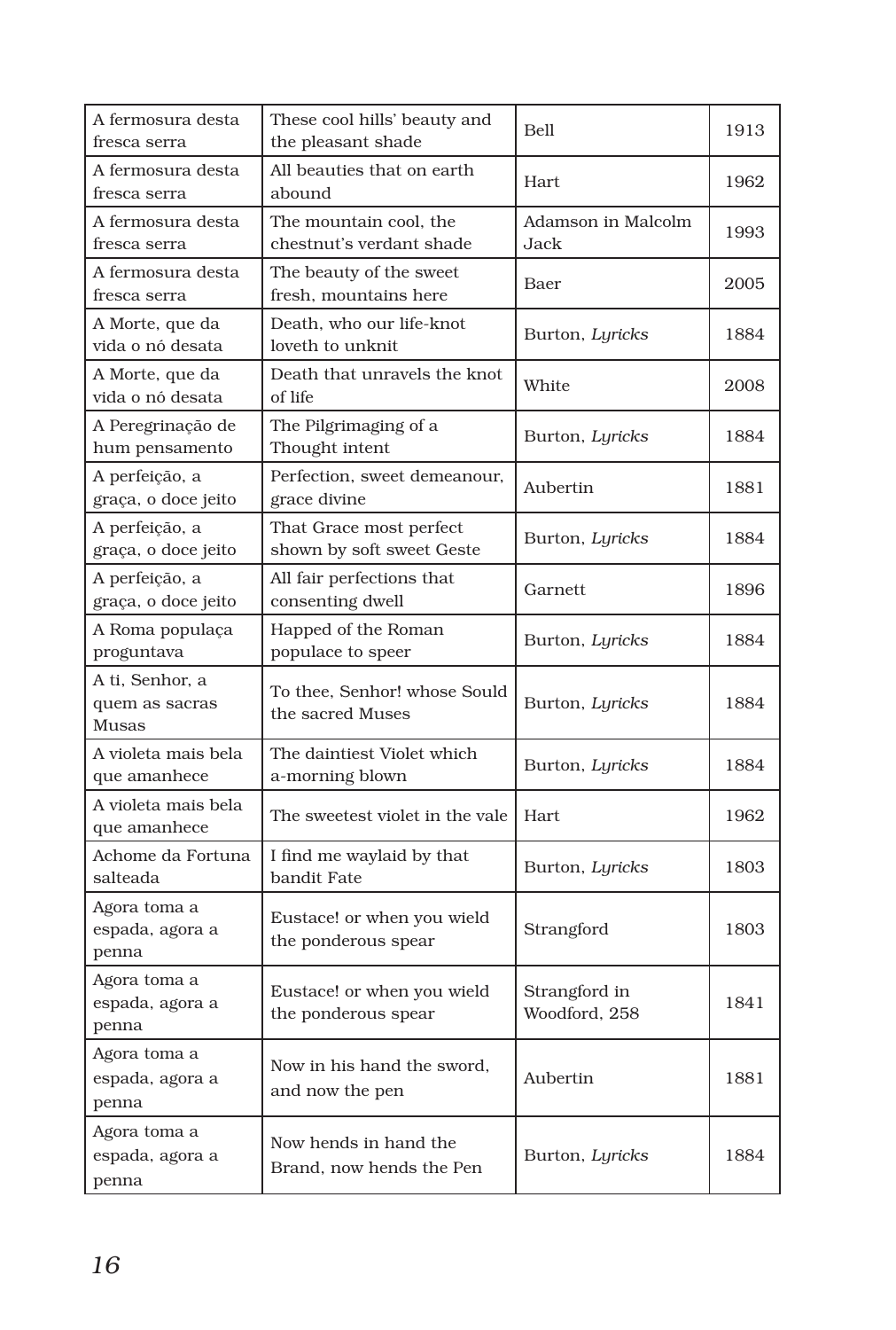| Ah! Fortuna cruel!<br>Ah! Duros Fados!  | Ah cruel Fortune! Ah Fate<br>loath to spare!         | Burton, Lyricks                        | 1884 |
|-----------------------------------------|------------------------------------------------------|----------------------------------------|------|
| Ah! Fortuna cruel!<br>Ah! Duros Fados!  | Ah, implacable Fates! Ah<br>cruel stars,             | White                                  | 2008 |
| Ah! Imiga cruel, que<br>apartamento     | Unkind you are, and cruel!                           | Hart                                   | 1962 |
| Ah! Imiga cruel, que<br>apartamento     | Ah, my cruel enemy, what<br>scission                 | White                                  | 2008 |
| Ah! Minha<br>Dinamene! Assi<br>deixaste | Then couldst thou leave, ah<br>Dinamène mine!        | Burton, Lyricks                        | 1884 |
| Ah! Minha<br>Dinamene! Assi<br>deixaste | Ah, Dinamene, // Thou hast<br>forsaken him           | Hart, p.327                            | 1962 |
| Ah! Minha<br>Dinamene! Assi<br>deixaste | Ah, my Dinamene, so you<br>abandoned                 | White                                  | 2008 |
| Alegres campos,<br>verdes arvoredos     | Delightful fields, and thickets<br>gay and green     | Southey, Annual<br>Review, 2, 571-2    | 1803 |
| Alegres campos,<br>verdes arvoredos     | Delightful fields, and thickets<br>gay and green     | Southey, Poetical<br>Register, 4, 374  | 1806 |
| Alegres campos,<br>verdes arvoredos     | Delightful fields, and thickets<br>gay and green     | Southey in Lofft, 5,<br>871            | 1814 |
| Alegres campos,<br>verdes arvoredos     | Delightful fields, and thickets<br>gay and green     | Southey in Adamson                     | 1820 |
| Alegres campos,<br>verdes arvoredos     | Ye cheerful meadows and ye<br>woodlands green        | Aubertin                               | 1881 |
| Alegres campos,<br>verdes arvoredos     | Glad smiling Pastures, gay<br>and greeny Glade       | Burton, Lyricks                        | 1884 |
| Alegres campos,<br>verdes arvoredos     | Apparel of green woods and<br>meadows gay            | Garnett                                | 1896 |
| Alegres campos,<br>verdes arvoredos     | Ye joyful fields, green woods<br>that near them grow | <b>Bell</b>                            | 1913 |
| Alegres campos,<br>verdes arvoredos     | Apparel of green woods and<br>meadows gay            | Garnett in Walsh,<br>183-4             | 1920 |
| Alegres campos,<br>verdes arvoredos     | Apparel of green woods and<br>meadows gay            | Garnett in Van Doren<br>Anthology, 589 | 1929 |
| Alegres campos,<br>verdes arvoredos     | Apparel of green woods and<br>meadows gay            | Garnett in Priest                      | 1962 |
| Alegres campos,<br>verdes arvoredos     | O smiling fields and forest<br>green                 | Hart                                   | 1962 |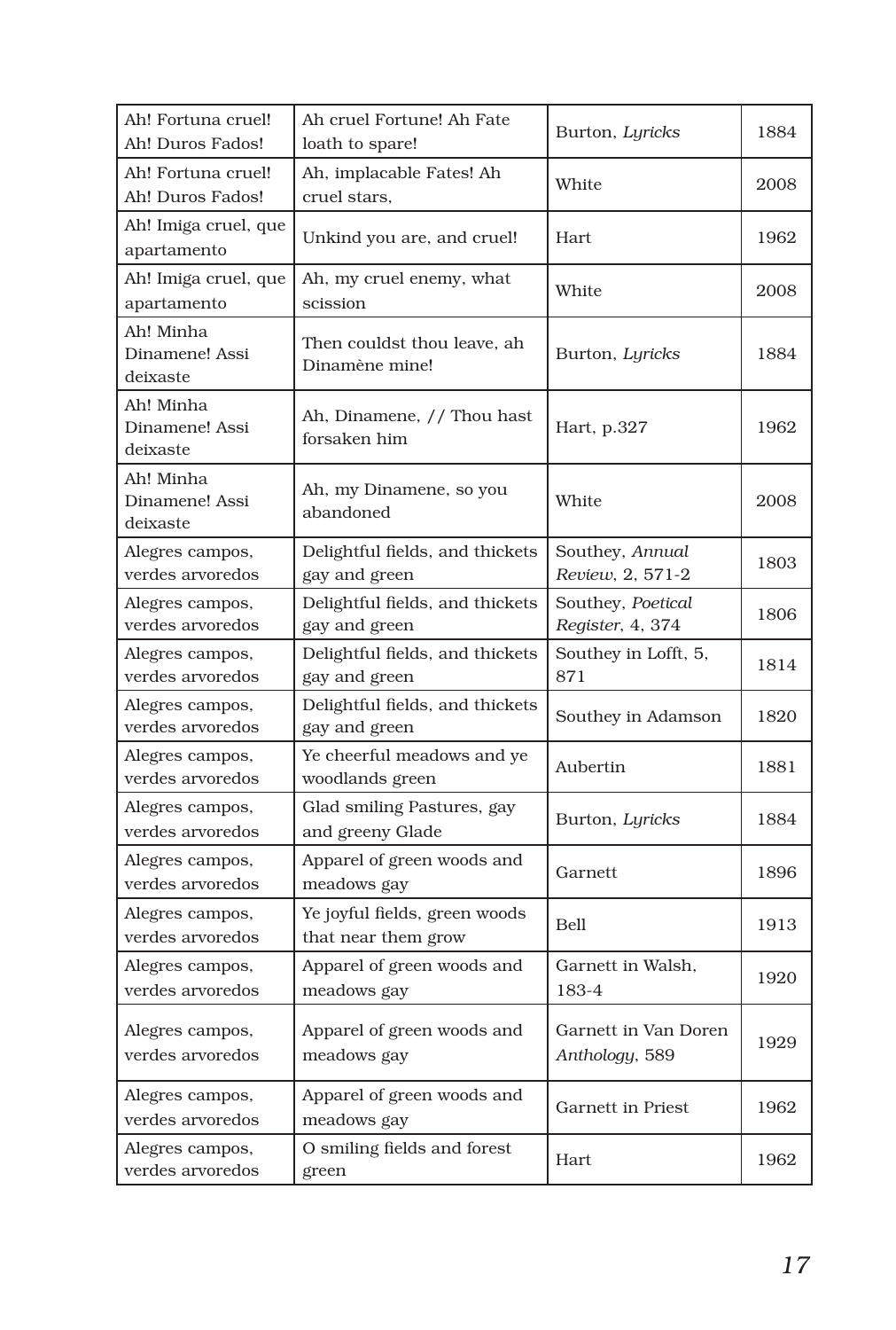| Alegres campos,<br>verdes arvoredos    | Cheerful meadows, leafy<br>groves                | White                                       | 2005 |
|----------------------------------------|--------------------------------------------------|---------------------------------------------|------|
| Alegres campos,<br>verdes arvoredos    | O happy fields and green<br>woods                | Zenith                                      | 2009 |
| Alegres campos,<br>verdes, deleitosos  | Glad meadows! gaily deckt<br>with greeny dyes    | Burton, Lyricks                             | 1884 |
| Alma gentil, que á<br>firma Eternidade | Gent Soul! that unto firm<br>Eternity            | Burton, Lyricks                             | 1884 |
| Alma minha gentil,<br>que te partiste  | Go, gentle spirit! now<br>supremely blest        | anon in Hayley, 275                         | 1782 |
| Alma minha gentil,                     | Go, gentle spirit! now                           | anonin <i>Lyric</i>                         | 1787 |
| que te partiste                        | supremely blest                                  | Repository, 47-8                            |      |
| Alma minha gentil,                     | Meek spirit, who so early                        | Southey, Monthly                            | 1798 |
| que te partiste                        | didst depart                                     | Visitor, 5, 292                             |      |
| Alma minha gentil,                     | Meek spirit, who so early                        | Southey, Annual                             | 1803 |
| que te partiste                        | didst depart                                     | Review, 2, 571                              |      |
| Alma minha gentil,                     | Meek spirit, who so early                        | Southey, Poetical                           | 1806 |
| que te partiste                        | didst depart                                     | Register, 4, 375                            |      |
| Alma minha gentil,<br>que te partiste  | Meek spirit, who so early<br>didst depart        | Southey, Lofft, 5, 869                      | 1814 |
| Alma minha gentil,<br>que te partiste  | Thou lovely spirit that so<br>soon hast fled     | A., Monthly<br>Repository, 11: 124,<br>242  | 1816 |
| Alma minha gentil,<br>que te partiste  | Spirit beloved! whose wing so<br>soon hath flown | Hemans                                      | 1818 |
| Alma minha gentil,<br>que te partiste  | Meek spirit, who so early<br>didst depart        | Southey, in<br>Gentleman's<br>Magazine, 527 | 1820 |
| Alma minha gentil,                     | Go, gentle spirit! now                           | anon, Eclectic Review,                      | 1820 |
| que te partiste                        | supremely blest                                  | 14, 562                                     |      |
| Alma minha gentil,                     | Meek spirit, who so early                        | Southey, inEclectic                         | 1820 |
| que te partiste                        | didst depart                                     | Review, 14, 563                             |      |
| Alma minha gentil,                     | Meek spirit, who so early                        | Southey, in Adamson,                        | 1820 |
| que te partiste                        | didst depart                                     | 94                                          |      |
| Alma minha gentil,                     | Go, gentle spirit! now                           | anon, Hayley in                             | 1820 |
| que te partiste                        | supremely blest                                  | Adamson, 261                                |      |
| Alma minha gentil,                     | Spirit beloved! whose wing so                    | Hemans, Heber and                           | 1831 |
| que te partiste                        | soon hath flown                                  | Pollok, 254-5                               |      |
| Alma minha gentil,                     | Spirit beloved! whose wing so                    | Hemans in                                   | 1845 |
| que te partiste                        | soon hath flown                                  | Longfellow, 747                             |      |
| Alma minha gentil,                     | Rest gentle soul, belov'd, who                   | anon, The Lusitanian,                       | 1845 |
| que te partiste                        | took'st thy leave                                | 5, 241                                      |      |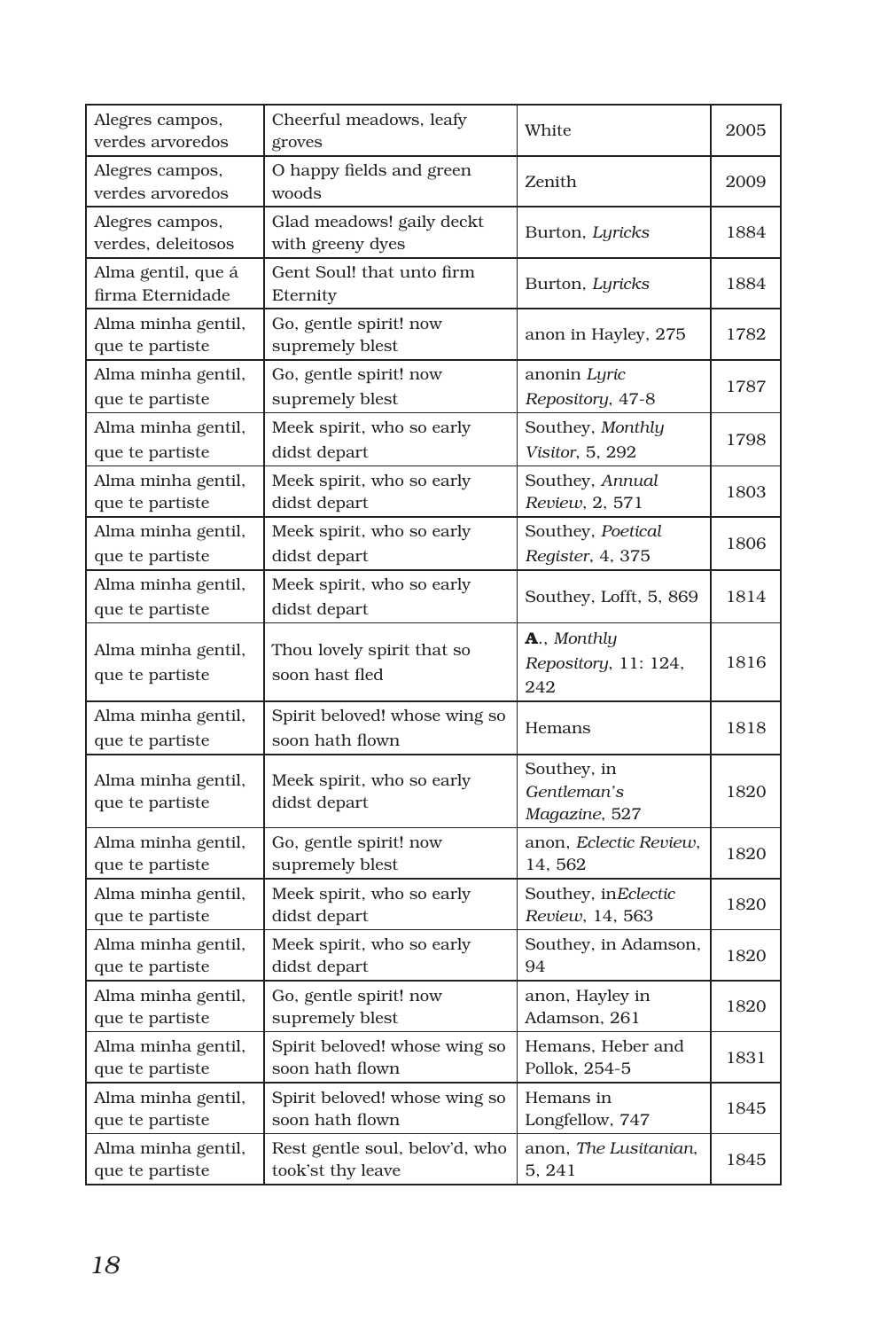| Alma minha gentil,                    | Sweet sainted one! Who                                     | Roscoe, New Monthly,                           | 1845 |
|---------------------------------------|------------------------------------------------------------|------------------------------------------------|------|
| que te partiste                       | mortal weeds so young                                      | 75, 33                                         |      |
| Alma minha gentil,<br>que te partiste | My gentle spirit! thou who<br>hast departed                | Aubertin                                       | 1881 |
| Alma minha gentil,                    | Ah, gentle soul of me, that                                | 1 Burton, The                                  | 1881 |
| que te partiste                       | didst depart                                               | Athenæum, 2783, 299                            |      |
| Alma minha gentil,<br>que te partiste | My gentle spirit! thou who<br>didst depart                 | 2 Burton, Lyricks, 37                          | 1884 |
| Alma minha gentil,<br>que te partiste | Go, gentle spirit! now<br>supremely blest                  | anon, Hayley,<br>Florilegio de<br>Bibliophilos | 1886 |
| Alma minha gentil,                    | Meek spirit, who so early                                  | Southey, Florilegio de                         | 1886 |
| que te partiste                       | didst depart                                               | <b>Bibliophilos</b>                            |      |
| Alma minha gentil,                    | Spirit beloved! whose wing so                              | Hemans, Florilegio de                          | 1886 |
| que te partiste                       | soon hath flown                                            | Bibliophilos                                   |      |
| Alma minha gentil,                    | My gentle spirit! thou who                                 | Aubertin, Florilegio de                        | 1886 |
| que te partiste                       | hast departed                                              | Bibliophilos                                   |      |
| Alma minha gentil,                    | My gentle spirit! thou who                                 | Burton, Florilegio de                          | 1886 |
| que te partiste                       | didst depart                                               | Bibliophilos                                   |      |
| Alma minha gentil,                    | Rest gentle soul, belov'd, who                             | anon, Florilegio                               | 1887 |
| que te partiste                       | took'st thy leave                                          | Camoniano, I                                   |      |
| Alma minha gentil,                    | My gentle spirit! thou who                                 | Aubertin in                                    | 1888 |
| que te partiste                       | hast departed                                              | Waddington, 211                                |      |
| Alma minha gentil,<br>que te partiste | Soul of my soul, that didst so<br>early wing               | Garnett                                        | 1896 |
| Alma minha gentil,                    | Spirit beloved! whose wing so                              | Hemans in Peck, V,                             | 1901 |
| que te partiste                       | soon hath flown                                            | 2244                                           |      |
| Alma minha gentil,                    | Meek spirit, who so early                                  | Southey in Moore,                              | 1907 |
| que te partiste                       | didst depart                                               | Poet Lore, 365                                 |      |
| Alma minha gentil,<br>que te partiste | Fair spirit in untimely<br><b>banishment</b>               | Bell                                           | 1913 |
| Alma minha gentil,                    | Soul of all gentleness, dear                               | Young, Portugal An                             | 1916 |
| que te partiste                       | Soul, that spurning                                        | Anthology, 85                                  |      |
| Alma minha gentil,<br>que te partiste | Gentle Spirit, who so early<br>didst depart from this vale | Justino de Sousa                               | 1922 |
| Alma minha gentil,<br>que te partiste | My gentle spirit! thou who<br>didst depart                 | Burton, Goldberg, 28                           | 1924 |
| Alma minha gentil,                    | Fair spirit in untimely                                    | Bell in Fidelino de                            | 1925 |
| que te partiste                       | banishment                                                 | Figueiredo, 300-1                              |      |
| Alma minha gentil,<br>que te partiste | Oh gentle spirit mine that<br>didst depart                 | Pessoa                                         | 1947 |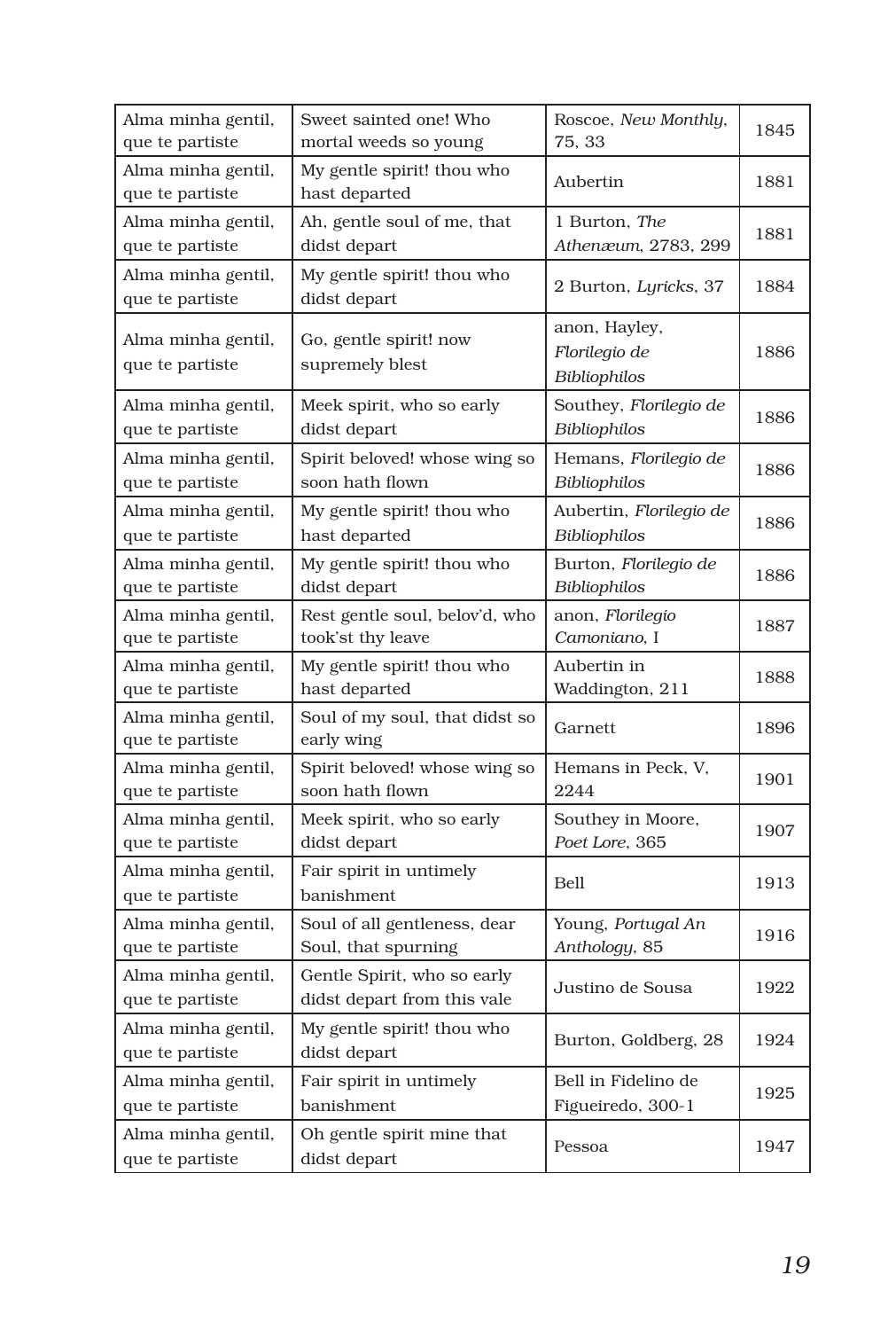| Alma minha gentil,<br>que te partiste | My gentle heart, who didst so<br>soon resign              | Downes                                | 1947 |
|---------------------------------------|-----------------------------------------------------------|---------------------------------------|------|
| Alma minha gentil,<br>que te partiste | O lovely, gentle soul, who<br>didst depart                | Glen Levin Swiggett,<br>93            | 1957 |
| Alma minha gentil,<br>que te partiste | Dear gentle soul, who went<br>so soon away                | Campbell, Portugal,<br>145            | 1958 |
| Alma minha gentil,<br>que te partiste | Gentle spirit mine<br>/ Thou who did depart this<br>earth | Hart                                  | 1962 |
| Alma minha gentil,<br>que te partiste | Gentle soul of mine, how<br>swiftly thou has flown        | <b>Barter</b>                         | 1972 |
| Alma minha gentil,<br>que te partiste | Gentle spirit, my own, who<br>went and parted             | Griffin, Camões: Some<br>Poems        | 1976 |
| Alma minha gentil,<br>que te partiste | Gentle spirit, my own, who<br>went and parted             | Griffin, 'Gentle Spirit'              | 1980 |
| Alma minha gentil,<br>que te partiste | My gentle soul hast thou so<br>soon, offended             | Tait in West, 623                     | 1985 |
| Alma minha gentil,<br>que te partiste | My gentle spirit, who so soon<br>took your leave          | Hope & Moutinho,<br>680               | 1989 |
| Alma minha gentil,<br>que te partiste | O noble soul I love, who bade<br>farewell                 | Bosley in Luís de<br>Camões, 75       | 1990 |
| Alma minha gentil,<br>que te partiste | Oh gentle spirit too soon lost                            | Monteiro 1994 in The<br>Presence, 152 | 1996 |
| Alma minha gentil,<br>que te partiste | Dear gentle soul, who went<br>so soon away                | Campbell in<br>Washburn, 568          | 1998 |
| Alma minha gentil,<br>que te partiste | Dear gentle soul, who has,<br>too soon, departed          | Baer, First Things,<br>May            | 2002 |
| Alma minha gentil,<br>que te partiste | Dear gentle soul, who has,<br>too soon, departed          | Baer                                  | 2005 |
| Alma minha gentil,<br>que te partiste | Gentle soul of mine, who<br>hath departed                 | Williams                              | 2007 |
| Alma minha gentil,<br>que te partiste | Dear gentle soul, you that<br>departed                    | White                                 | 2008 |
| Alma minha gentil,<br>que te partiste | O most gentle soul who left                               | Zenith                                | 2009 |
| Amor é um fogo que<br>arde sem se ver | Love is a living Lowe that<br>lurking burneth             | Burton, Lyricks                       | 1884 |
| Amor é um fogo que<br>arde sem se ver | Love is a fire whose flame<br>doth burn unseen            | <b>Stock</b>                          | 1891 |
| Amor é um fogo que<br>arde sem se ver | Love is a fire that burns yet<br>burns unseen             | Figueiredo, 298                       | 1925 |
| Amor é um fogo que<br>arde sem se ver | Love is a fire that burns<br>invisible                    | Segel                                 | 1974 |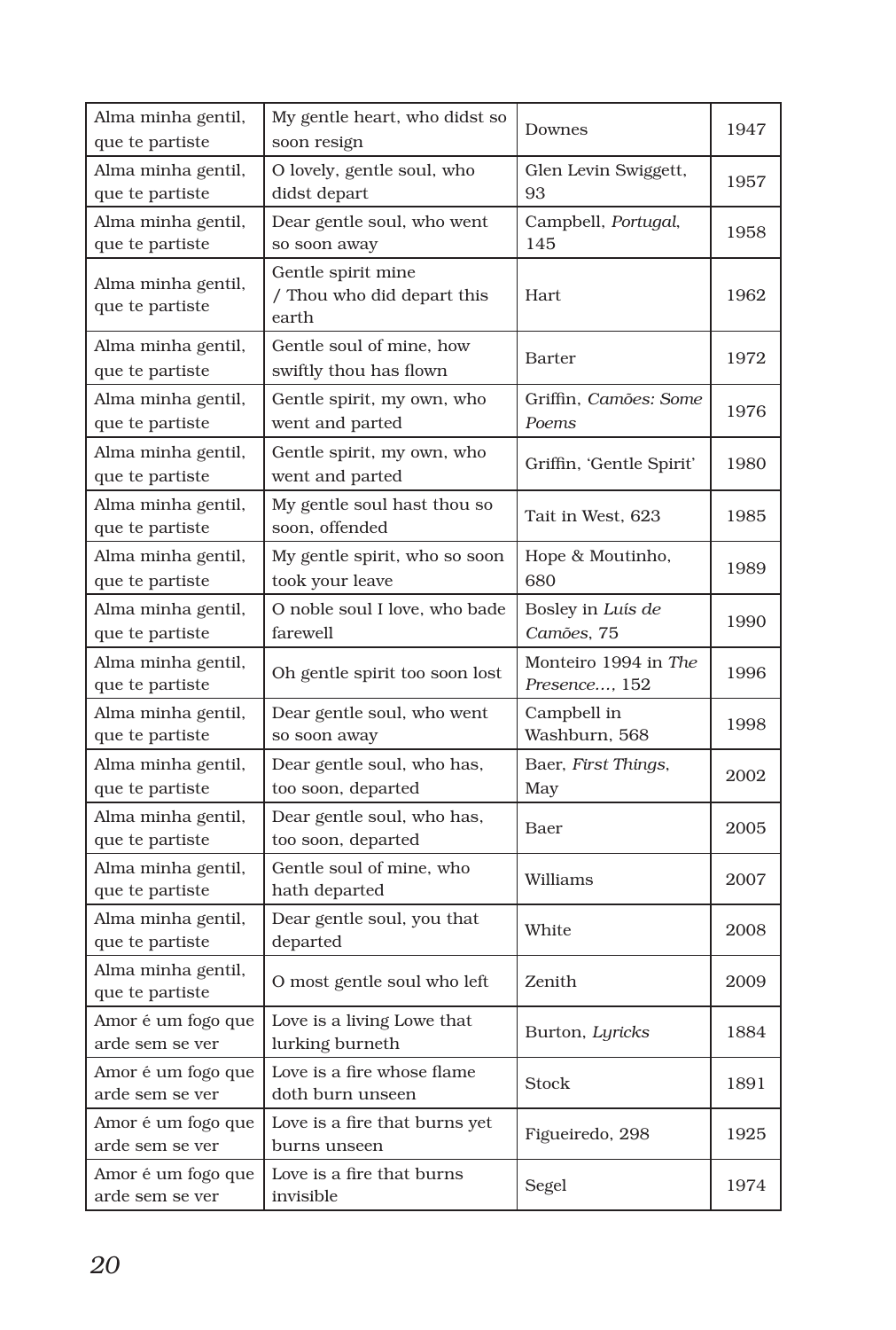| Amor é um fogo que<br>arde sem se ver         | Love is a fire that burns but<br>is not seen     | Bosley in Luís de<br>Camões, 58 | 1990 |
|-----------------------------------------------|--------------------------------------------------|---------------------------------|------|
| Amor é um fogo que                            | Love is a fire that burns                        | Myer, The Language              | 1995 |
| arde sem se ver                               | unseen (1 stanza)                                | of Camões, 208                  |      |
| Amor é um fogo que<br>arde sem se ver         | Love is a fire that burns, but<br>is never seen  | Baer                            | 2005 |
| Amor é um fogo que<br>arde sem se ver         | Love's a fire that burns<br>though undetected    | Williams                        | 2007 |
| Amor é um fogo que<br>arde sem se ver         | Love is a fire that burns<br>invisibly           | White                           | 2008 |
| Amor é um fogo que<br>arde sem se ver         | Love is a fire that burns<br>unseen              | Zenith                          | 2009 |
| Amor é um fogo que<br>arde sem se ver         | Love is a fire that burns<br>without being seen  | Barletta et al                  | 2013 |
| Amor, co a<br>esperança perdida               | With all hope already forfeit,<br>Love           | White                           | 2008 |
| Amor, co a<br>esperança perdida               | Love, with hope already lost<br>(partial)        | Blackmore                       | 2012 |
| Amor, co a<br>esperança perdida               | Love, with hope already lost                     | Cohen                           | 2013 |
| Amor, com a<br>esperança já<br>perdida        | Amor! with Esperance now<br>for aye forlore      | Burton's Lyricks                | 1884 |
| Amor, que em<br>sonhos vãos do<br>pensamento  | Love who in vainest dreams<br>of phantasy        | Burton, Lyricks                 | 1884 |
| Amor, que o gesto<br>humano n'alma<br>escreve | Amor, who human geste on<br>Soul doth write      | Burton, Lyricks                 | 1884 |
| Amor, que o gesto<br>humano n'alma<br>escreve | Love, that stamps on the soul<br>a human brow    | White                           | 2008 |
| Aos homees hum<br>só Homem pos<br>espanto     | One Man man's nature with<br>high marvel prankt  | Burton, Lyricks                 | 1884 |
| Apartava-se Nise de<br>Montano                | Nise departed from<br>Montano's side             | Aubertin                        | 1881 |
| Apartava-se Nise de<br>Montano                | Departed Nisé parted from<br>Montane             | Burton, Lyricks                 | 1884 |
| Apartava-se Nise de<br>Montano                | Nise was parted from<br>Montano                  | White                           | 2008 |
| Apolo e as nove<br>Musas, discantando         | What time the liberal Muses<br>deign'd to show'r | Strangford                      | 1803 |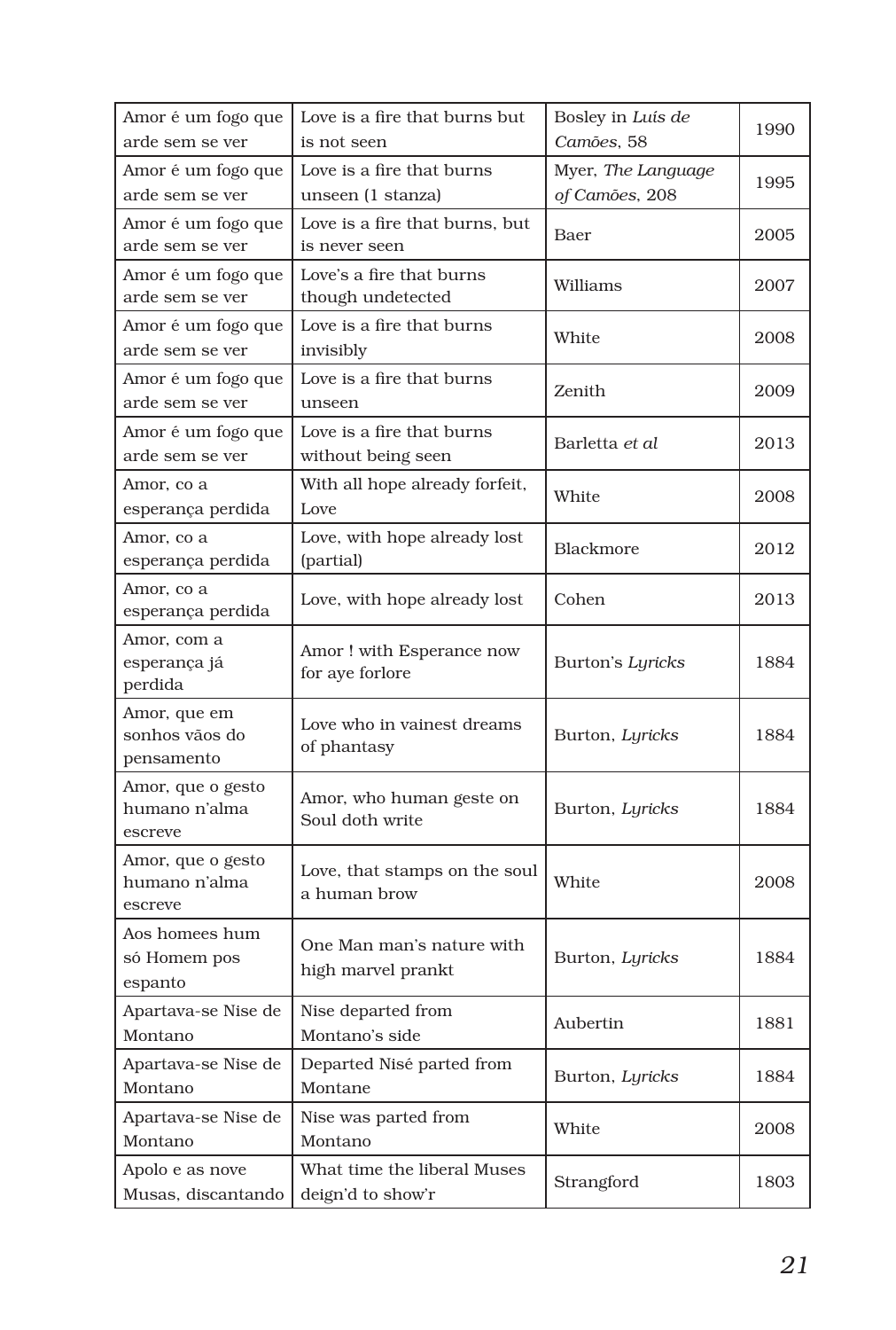| Apolo e as nove<br>Musas, discantando     | The God of song, and sister<br>Muses nine (1783)   | Old Nick, The Pic Nic,<br>1, 25        | 1803 |
|-------------------------------------------|----------------------------------------------------|----------------------------------------|------|
| Apolo e as nove<br>Musas, discantando     | God of song and sister muses<br>nine               | anon in Adamson                        | 1820 |
| Apolo e as nove<br>Musas, discantando     | 'Mid the nine Muses' choir<br>Apollo singing       | Burton, Lyricks                        | 1884 |
| Apolo e as nove<br>Musas, discantando     | I heard Apollo and the Muses<br>sing               | Garnett                                | 1896 |
| Apolo e as nove<br>Musas, discantando     | Apollo plucked his golden<br>lyre                  | Hart                                   | 1962 |
| Apolo e as nove<br>Musas, discantando     | Apollo and the nine Muses,<br>singing              | White                                  | 2008 |
| Aponta e bella<br>Aurora, Luz<br>primeira | Breatheth the fair Aurora,<br>primal Sheen         | Burton, Lyricks                        | 1884 |
| Aquela fera<br>humana, que<br>enriquece   | That feral Human who her<br>wealth doth owe        | Burton, Lyricks                        | 1884 |
| Aquela fera<br>humana, que<br>enriquece   | That cruel vixen who<br>reinforces                 | White                                  | 2008 |
| Aquela que,<br>de pura castidade          | She, who by purest<br>Chastity's decree,           | Burton, Lyricks                        | 1884 |
| Aquela que,<br>de pura castidade          | To defend her innocence                            | Hart                                   | 1962 |
| Aquela que,<br>de pura castidade          | Lucretia, inspired by her<br>sense                 | Baer                                   | 2005 |
| Aquela que,<br>de pura castidade          | She who was driven by<br>extreme chastity          | White                                  | 2008 |
| Aquela triste e leda<br>madrugada         | Till the Lovers' tears at<br>parting cease to flow | Strangford                             | 1803 |
| Aquela triste e leda<br>madrugada         | Till the Lovers' tears at<br>parting cease to flow | Strangford in Shelley<br>Lives, 3, 307 | 1837 |
| Aquela triste e leda<br>madrugada         | Till the Lovers' tears at<br>parting cease to flow | Strangford in<br>Woodford, 259         | 1841 |
| Aquela triste e leda<br>madrugada         | That shining morning's dawn<br>so sad for me       | Aubertin                               | 1881 |
| Aquela triste e leda<br>madrugada         | That dawn of dewy Day, so<br>black, so bright,     | Burton, Lyricks                        | 1884 |
| Aquela triste e leda<br>madrugada         | Most foul and fair of all thy<br>company.          | Garnett                                | 1896 |
| Aquela triste<br>e leda madrugada         | That dawn which sadly rose<br>yet joyfully         | Bell                                   | 1913 |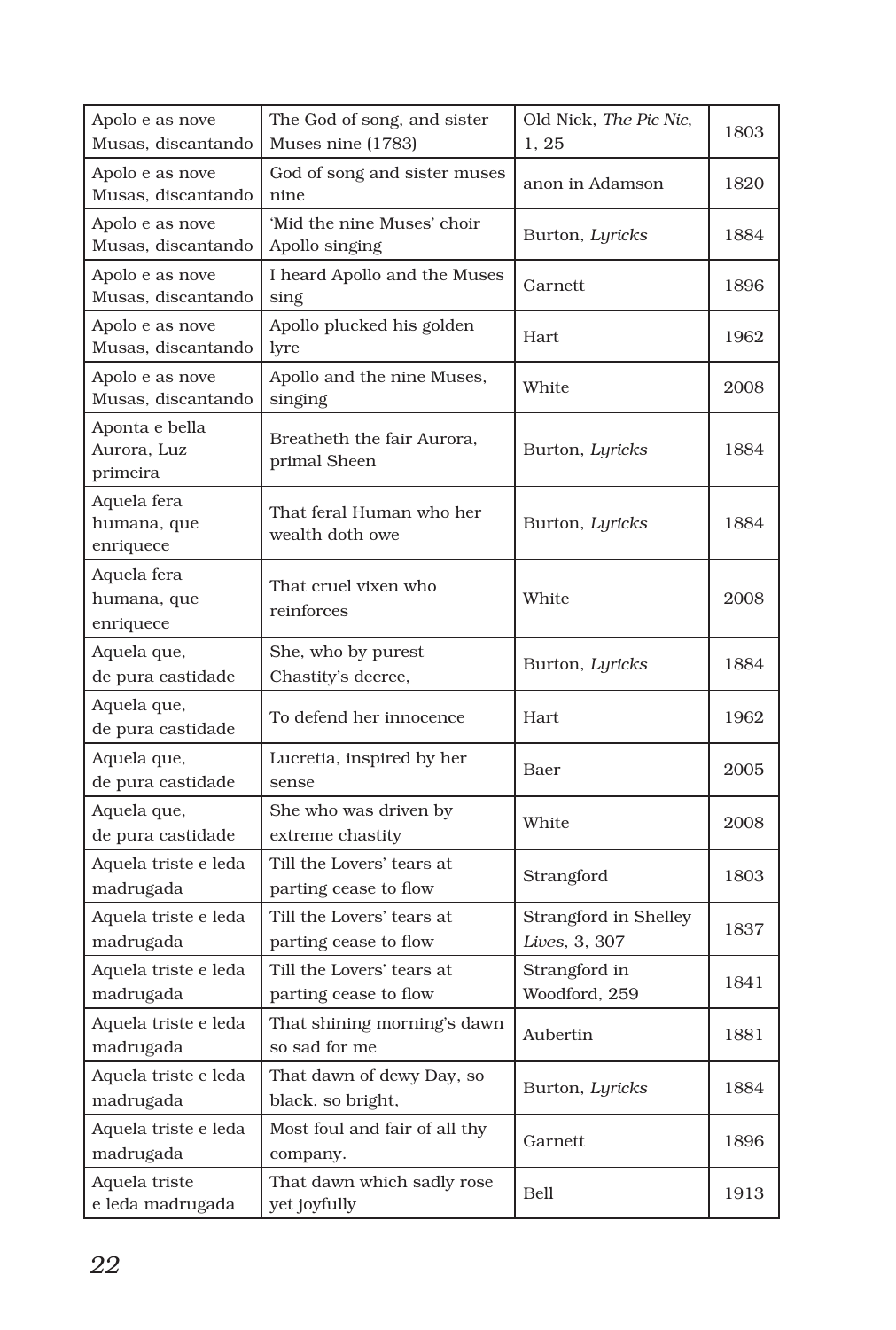| Aquela triste<br>e leda madrugada         | That dawn at once so happy<br>and so sad          | Hart                                     | 1962 |
|-------------------------------------------|---------------------------------------------------|------------------------------------------|------|
| Aquela triste<br>e leda madrugada         | That sad and joyful dawn                          | Wevill, Delos, 4                         | 1970 |
| Aquela triste<br>e leda madrugada         | That sorrowful and cheerful<br>break of day       | Griffin, Camões: Some<br>Poems           | 1976 |
| Aquela triste<br>e leda madrugada         | That daybreak full of gloom<br>and gaiety         | Bosley in Luís de<br>Camões, 68          | 1990 |
| Aquela triste<br>e leda madrugada         | That sad and joyful dawn                          | Wevill in Washburn,<br>569               | 1998 |
| Aquela triste<br>e leda madrugada         | The dawn rises lovely but<br>ill-fated            | Baer, First Things,<br>October           | 2002 |
| Aquela triste<br>e leda madrugada         | The dawn rises lovely but<br>ill-fated            | Baer                                     | 2005 |
| Aquela triste<br>e leda madrugada         | That fretful and lovely dawn                      | White                                    | 2008 |
| Aquela triste<br>e leda madrugada         | O let that sad and joyful<br>dawn                 | Zenith                                   | 2009 |
| Aquela triste<br>e leda madrugada         | I which that sad and joyous<br>dawn               | Barletta et al                           | 2013 |
| Aqueles claros<br>olhos que chorando      | Those brightly beaming Eyne<br>with tearful stain | Burton, Lyricks                          | 1884 |
| Aqueles claros<br>olhos que chorando      | What are they doing, those<br>beautiful eyes?     | Hart                                     | 1962 |
| Aqueles claros<br>olhos que chorando      | Those pale eyes that kept on<br>crying            | Zenith                                   | 2009 |
| Aqui de longos<br>danos breve<br>historia | Here of my long-lost Weal<br>short history        | Burton, Lyricks                          | 1884 |
| Ar, que de meus<br>suspiros vejo cheio    | Air! I see charged with my<br>heavy sighs         | Burton, Lyricks                          | 1884 |
| Árvore, cujo pomo,<br>belo e brando       | Tree! on whose gracious<br>Pome we see the trace  | Burton, Lyricks                          | 1884 |
| Árvore, cujo pomo,<br>belo e brando       | The goodly apple of this<br>goodly tree           | Garnett                                  | 1896 |
| Árvore, cujo pomo,<br>belo e brando       | The goodly apple of this<br>goodly tree           | Garnett, Universal<br>Anthology, 12, 181 | 1899 |
| Árvore, cujo pomo,<br>belo e brando       | Thou tree, whose smooth and<br>noble fruit        | Hart                                     | 1962 |
| Árvore, cujo pomo,<br>belo e brando       | Lovely tree, whose beautiful<br>and lush          | Baer                                     | 2005 |
| Ausente dessa vista<br>pura e bela        | While from that pure belle<br>Vision driven afar  | Burton, Lyricks                          | 1884 |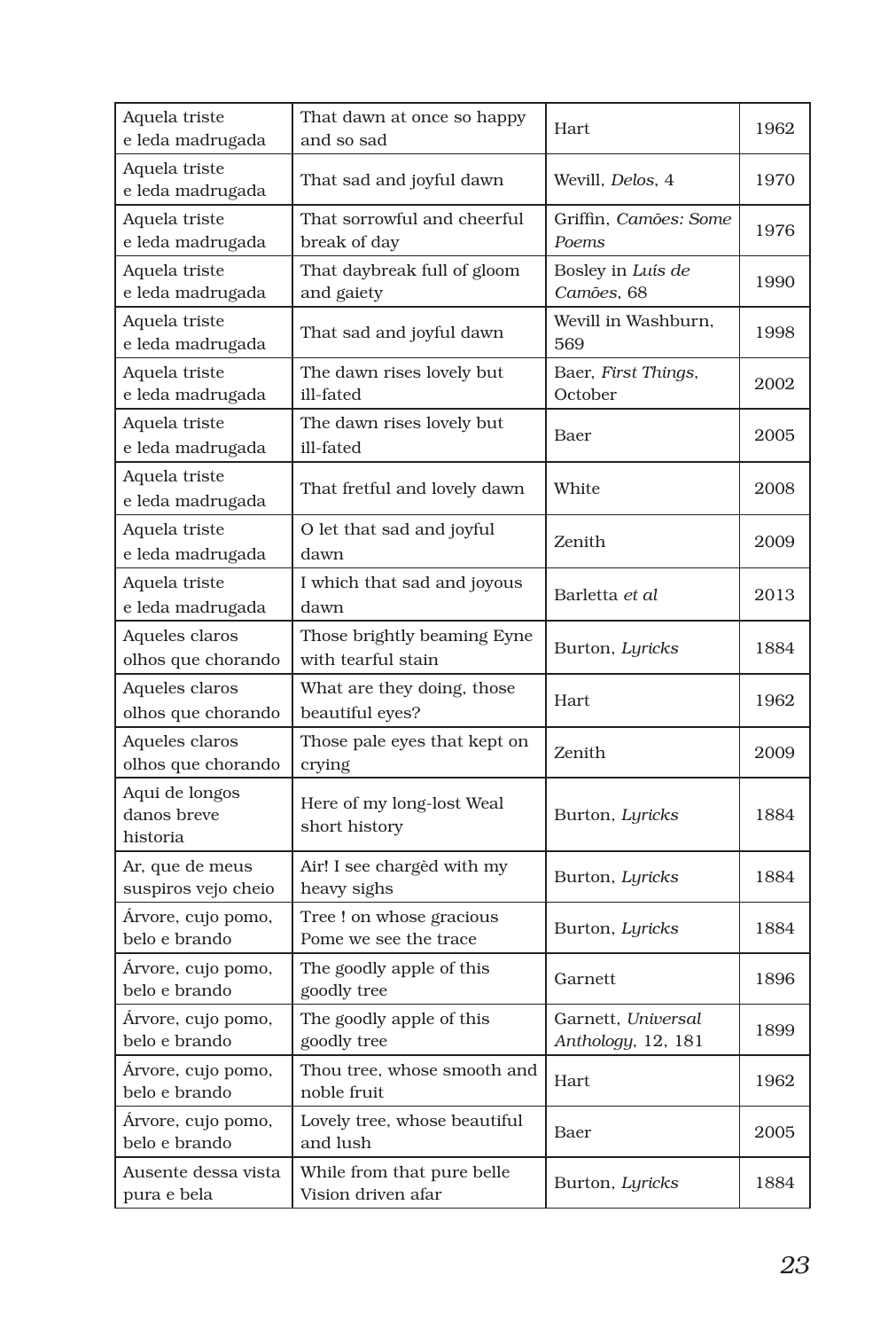| Ay, Amiga cruel!<br>que apartamento        | Ay, fair and cruel friend!<br>What sad amiss       | Burton, Lyricks                             | 1884 |
|--------------------------------------------|----------------------------------------------------|---------------------------------------------|------|
| Bem sei, Amor, que<br>é certo o que receio | Well weet I, Love! the truth I<br>dread and grieve | Burton, Lyricks                             | 1884 |
| Bem sei, Amor, que<br>é certo o que receio | I'm well aware, Love, what I<br>fear is true       | White                                       | 2008 |
| Brandas aguas do<br>Tejo que passando      | Waters of Tejo, gentle stream,<br>that flow        | Southey, Annual<br>Review, 2, 572-3         | 1803 |
| Brandas aguas do<br>Tejo que passando      | Waters of Tejo, gentle stream,<br>that flow        | Southey, Poetical<br>Register, 4, 371       | 1806 |
| Brandas aguas do<br>Tejo que passando      | Fair Tejo! Thou, whose<br>calmly-flowing tide      | Hemans                                      | 1818 |
| Brandas aguas do<br>Tejo que passando      | Waters of Tejo, gentle stream,<br>that flow        | Southey in Adamson,<br>105                  | 1820 |
| Brandas aguas do<br>Tejo que passando      | Fair Tajo! Thou, whose<br>calmly-flowing tide      | Hemans, Heber and<br>Pollok, 254            | 1833 |
| Brandas aguas do<br>Tejo que passando      | Fair Tajo! Thou, whose<br>calmly-flowing tide      | Hemans in<br>Longfellow, 747                | 1845 |
| Brandas aguas do<br>Tejo que passando      | Fair Tajo! Thou, whose<br>calmly-flowing tide      | Hemans in<br>Longfellow, 117                | 1877 |
| Brandas aguas do<br>Tejo que passando      | Waters of gentle Tagus,<br>calmly flowing          | Aubertin                                    | 1881 |
| Brandas aguas do<br>Tejo que passando      | Soft Tejo waters! passing<br>through this Plain    | Burton, Lyricks                             | 1884 |
| Brandas aguas do<br>Tejo que passando      | Waters of gentle Tagus,<br>calmly flowing          | Aubertin in<br>Waddington, 201              | 1888 |
| Brandas aguas do<br>Tejo que passando      | Tagus, whose streams on<br>Lusitania's plain       | Garnett                                     | 1896 |
| Brandas aguas do<br>Tejo que passando      | Tagus, whose streams on<br>Lusitania's plain       | Garnett, Universal<br>Anthology, 12, 179-80 | 1899 |
| Brandas aguas do<br>Tejo que passando      | Oh sweet and clear waters of<br>the Tagus,         | Justino de Sousa                            | 1922 |
| Brandas aguas do<br>Tejo que passando      | Flow in silver stream to the<br>Ocean!             | Wilde in Tucker, 138                        | 1966 |
| Brandas aguas do<br>Tejo que passando      | Gentle waters of the Tagus,<br>you flow            | Baer                                        | 2005 |
| <b>Busque Amor novas</b><br>artes          | Devise Love novel arts, a new<br>design            | Burton, Lyricks                             | 1884 |
| <b>Busque</b><br>Amor novas artes          | Let Love seek new arts, new<br>devices plot        | Hope & Moutinho,<br>680                     | 1989 |
| <b>Busque</b><br>Amor novas artes          | Let love seek out new arts,<br>new artfulness      | Bosley in Luís de<br>Camões, 63             | 1990 |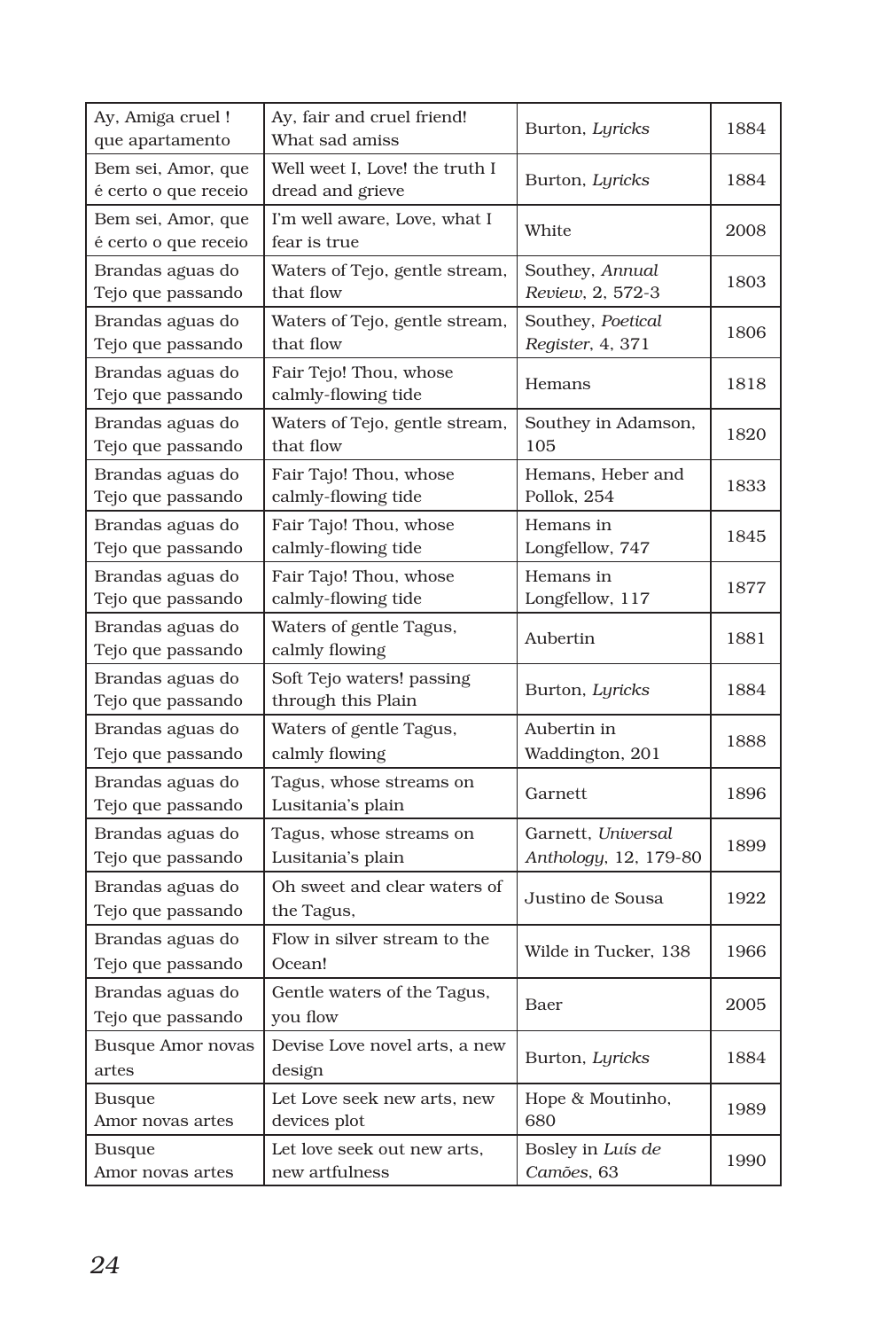| <b>Busque</b><br>Amor novas artes   | May Love seek out new arts,<br>devise a plot             | Alexis Levitin                                  | 1998 |
|-------------------------------------|----------------------------------------------------------|-------------------------------------------------|------|
| Busque<br>Amor novas artes          | Let love seek for new arts,<br>ingenious, mad            | Williams                                        | 2007 |
| Busque<br>Amor novas artes          | Invent fresh arts and<br>cunning, Love                   | White                                           | 2008 |
| Busque<br>Amor novas artes          | Let Love devise new ways,<br>new wiles                   | Zenith                                          | 2009 |
| Busque                              | Let Cupid seek new wiles,                                | Philip Krummrich,                               | 2011 |
| Amor novas artes                    | new trickery                                             | Saltana, 2                                      |      |
| Busque<br>Amor novas artes          | Seek then, Love, new and<br>inventive ways (partial)     | Blackmore, Modern<br>Philology, 109, 312-<br>25 | 2012 |
| Cá nesta Babilónia.<br>a donde mana | Here in this<br>Babylon-realm, where rails<br>amain      | Burton, Lyricks                                 | 1884 |
| Cá nesta Babilónia.<br>donde mana   | Here, where fecundity of<br><b>Babel frames</b>          | Garnett                                         | 1896 |
| Cá nesta Babilónia.                 | Here, where fecundity of                                 | Garnett, Universal                              | 1899 |
| donde mana                          | <b>Babel frames</b>                                      | Anthology, 12, 181                              |      |
| Cá nesta Babilónia.                 | Here, where fecundity of                                 | Garnett in Walsh.                               | 1920 |
| donde mana                          | <b>Babel</b> frames                                      | 184-5                                           |      |
| Cá nesta Babilónia.                 | Here in this Babylon, whence                             | Young, Portugal An                              | 1916 |
| donde mana                          | ever drains                                              | Anthology, 81                                   |      |
| Cá nesta Babilónia,                 | Here in this Babylon, whence                             | Young, Portugal Old                             | 1917 |
| donde mana                          | ever drains                                              | and Young, 131-2                                |      |
| Cá nesta Babilónia.                 | Here, where fecundity of                                 | Garnett in Goldberg,                            | 1924 |
| donde mana                          | <b>Babel frames</b>                                      | 26                                              |      |
| Cá nesta Babilónia,                 | Here, where fecundity of                                 | Garnett in Van Doren                            | 1929 |
| donde mana                          | <b>Babel frames</b>                                      | Anthology, 589-60                               |      |
| Cá nesta Babilónia.<br>donde mana   | Here in this<br>Babylon/ Sink<br>of the world's iniquity | <b>Hart</b>                                     | 1962 |
| Cá nesta Babilónia,                 | Here in this Babylon, from                               | Griffin, Camões Some                            | 1976 |
| donde mana                          | which there flows                                        | Poems                                           |      |
| Cá nesta Babilónia.                 | Here in this Babylon where                               | Bosley, Comparative                             | 1986 |
| donde mana                          | enough raw ill                                           | Criticism, 6,160                                |      |
| Cá nesta Babilónia,                 | Here in this Babylon where                               | Bosley in Luís de                               | 1990 |
| donde mana                          | enough raw ill                                           | Camões, 69                                      |      |
| Cá nesta Babilónia,<br>donde mana   | Here in this Babylon-realm,<br>where rails amain         | Burton in Myers, 227                            | 1995 |
| Cá nesta Babilónia,<br>donde mana   | Here in this Bablyon where<br>enough of raw ill          | Bosley in Myers, 228                            | 1995 |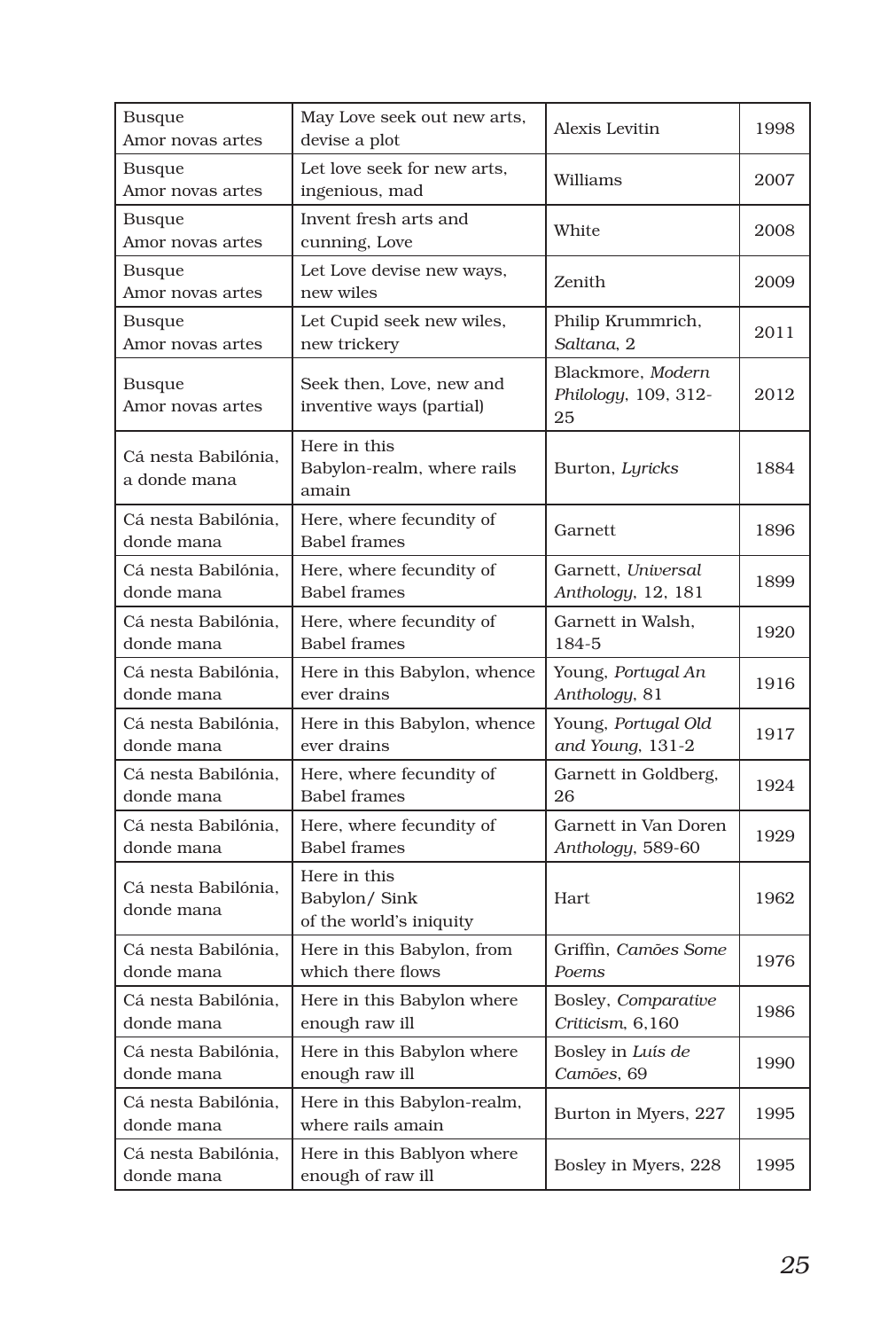| Cá nesta Babilónia,<br>donde mana      | Here in this Bablyon where<br>enough of raw ill     | Baer, Modern<br>Poetry, NS, 18, 25             | 2001 |
|----------------------------------------|-----------------------------------------------------|------------------------------------------------|------|
| Cá nesta Babilónia.<br>donde mana      | Here in this Babylon, that's<br>festering           | Baer                                           | 2005 |
| Cá nesta Babilónia.<br>donde mana      | Here in this Babylon, source<br>of the pus          | White                                          | 2008 |
| Cá nesta Babilónia.<br>donde mana      | Here in this Babylon flowing<br>with gold           | Zenith                                         | 2009 |
| Cá nesta Babilónia.<br>donde mana      | Here in this Babylon, from<br>which flows           | Barletta et al                                 | 2013 |
| Campo! nas syrtes<br>deste mar da vida | Country! when quicksands<br>in this life's sea loom | Aubertin                                       | 1881 |
| Campo! nas syrtes<br>deste mar da vida | Country in shoaling Syrt of<br>Being-sea            | Burton, Lyricks                                | 1884 |
| Campo! nas syrtes<br>deste mar da vida | When summer blooms, when<br>Autumn fruitage reaps   | Burton.<br>The Athenaeum,<br>3000, 533(sestet) | 1885 |
| Campo! nas syrtes<br>deste mar da vida | Country, Life's raft whereby<br>her sea bestows     | Garnett                                        | 1896 |
| Campo! nas syrtes<br>deste mar da vida | Country, Life's raft whereby<br>her sea bestows     | Garnett, Universal<br>Anthology, 12, 180-1     | 1899 |
| Campo! nas syrtes<br>deste mar da vida | To thee sunny isle in this<br>ocean of life         | Wilde in Tucker, 139                           | 1966 |
| Cantando estava<br>um dia bem seguro   | One day befell me I sang my<br>song secure          | Burton, Lyricks                                | 1884 |
| Cantando estava<br>um dia bem seguro   | I was singing one day wih<br>lightest heart         | Hart.                                          | 1962 |
| Cantando estava<br>um dia bem seguro   | I was singing, happy as the<br>day was long         | White                                          | 2008 |
| Cara minha<br>inimiga, em cuja<br>mão  | Thou, to whose power my<br>hopes, my joys, I give   | Hemans                                         | 1818 |
| Cara minha<br>inimiga, em cuja<br>mão  | Thou, to whose power my<br>hopes, my joys, I give   | Hemans. Heber and<br>Pollok, 254               | 1833 |
| Cara minha<br>inimiga, em cuja<br>mão  | Thou, to whose power my<br>hopes, my joys, I give   | Hemans in The<br>Athenaeum, 354, 594           | 1834 |
| Cara minha<br>inimiga, em cuja<br>mão  | Thou, in whose gentle hand,<br>my dear unkind       | Aubertin                                       | 1881 |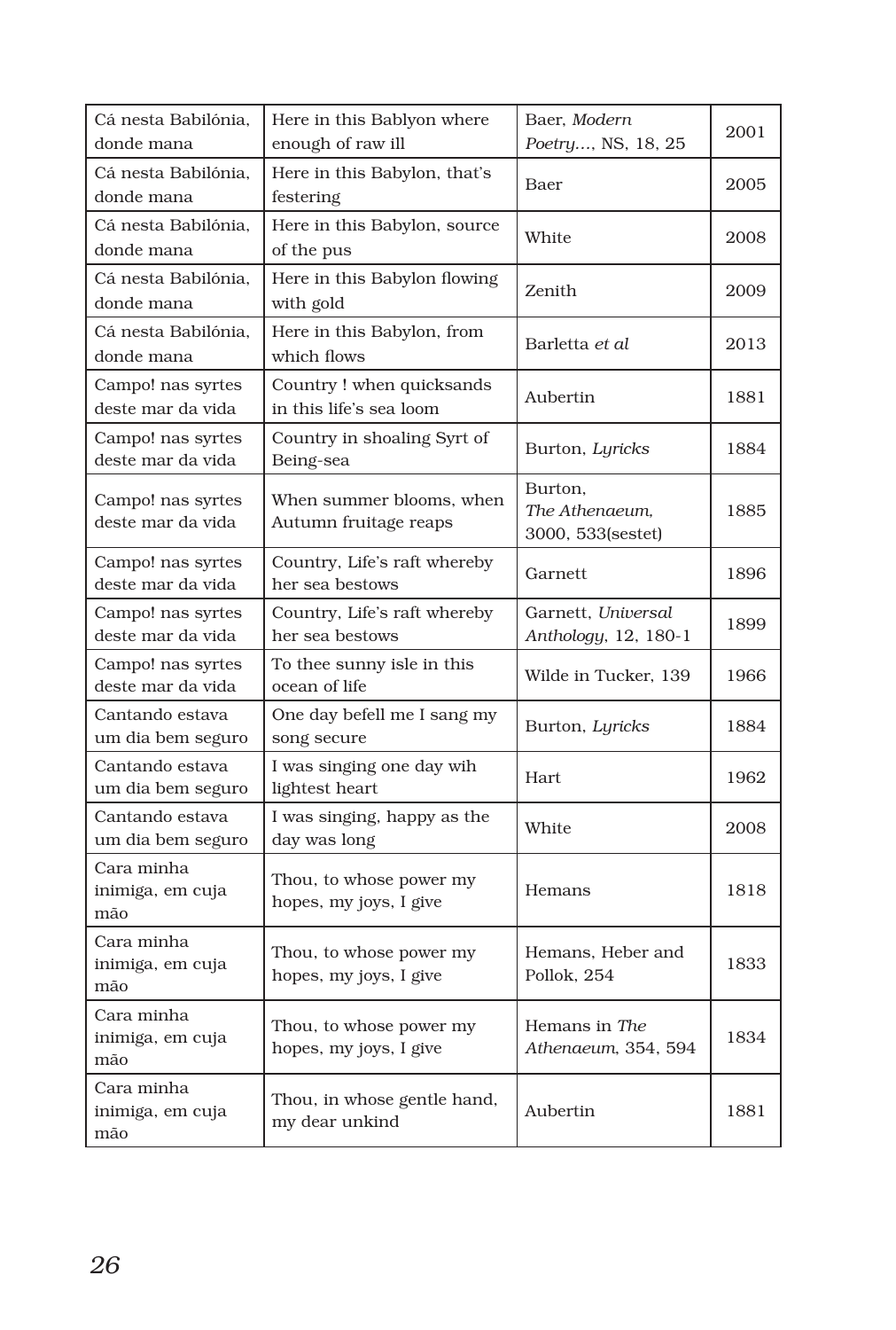| Cara minha<br>inimiga, em cuja<br>mão | My fondest-hateful Foe !<br>within whose hand | Burton, Lyricks, 40                      | 1884 |
|---------------------------------------|-----------------------------------------------|------------------------------------------|------|
| Cara minha<br>inimiga, em cuja<br>mão | Ah, dear beloved enemy                        | <b>Hart</b>                              | 1962 |
| Cara minha<br>inimiga, em cuja<br>mão | Dearest enemy, so often<br>unkind             | Baer, First Things,<br>October           | 2002 |
| Cara minha<br>inimiga, em cuja<br>mão | Dearest enemy, so often<br>unkind             | Baer                                     | 2005 |
| Cara minha<br>inimiga, em cuja<br>mão | My dearest enemy, in whose<br>hand            | White                                    | 2008 |
| Cara minha<br>inimiga, em cuja<br>mão | Dear enemy, in whose hands                    | Pazos-Alonso &<br>Parkinson, 73          | 2013 |
| Chorai, Ninfas, os<br>fados poderosos | Nymphs o Tagus, weep the<br>hapless doom      | Thomas Russell.<br>Sonnets , 27          | 1789 |
| Chorai, Ninfas, os<br>fados poderosos | Bewail, ye Nymphs! the fiat of<br>fatal might | Burton, Lyricks                          | 1884 |
| Chorai, Ninfas, os<br>fados poderosos | Weep, ye nymphs / For<br>inexorable fate      | Hart                                     | 1962 |
| Chorai, Ninfas, os<br>fados poderosos | I wept, nymphs, over Fate's<br>severe         | White                                    | 2008 |
| Claras agoas e frias<br>do Mondego    | Mondego! Thou, whose<br>waters cold and clear | Strangford                               | 1803 |
| Claras agoas e frias<br>do Mondego    | Mondego! Thou, whose<br>waters cold and clear | Strangford in Critical<br>Review, 2, 334 | 1804 |
| Claras agoas e frias<br>do Mondego    | Waves of Mondego! brilliant<br>and serene     | Hemans                                   | 1818 |
| Claras agoas e frias<br>do Mondego    | Mondego! Thou, whose<br>waters cold and clear | Strangford in Shelley<br>Lives, 301      | 1837 |
| Claras agoas e frias<br>do Mondego    | Mondego, thou whose waters<br>cold and clear  | Strangford in<br>Woodford, 261           | 1841 |
| Claras agoas e frias<br>do Mondego    | Waves of Mondego! brilliant<br>and serene     | Hemans in<br>Longfellow, 747             | 1845 |
| Claras agoas e frias<br>do Mondego    | Waves of Mondego! brilliant<br>and serene     | Hemans in Hood's<br>Magazine             | 1846 |
| Claras agoas e frias<br>do Mondego    | Mondego! Thou, whose<br>waters cold and clear | Strangford in Poems<br>of Place, 109     | 1877 |
| Claras agoas e frias<br>do Mondego    | Sweet and clear waters of<br>Mondego's flood. | Garnett                                  | 1896 |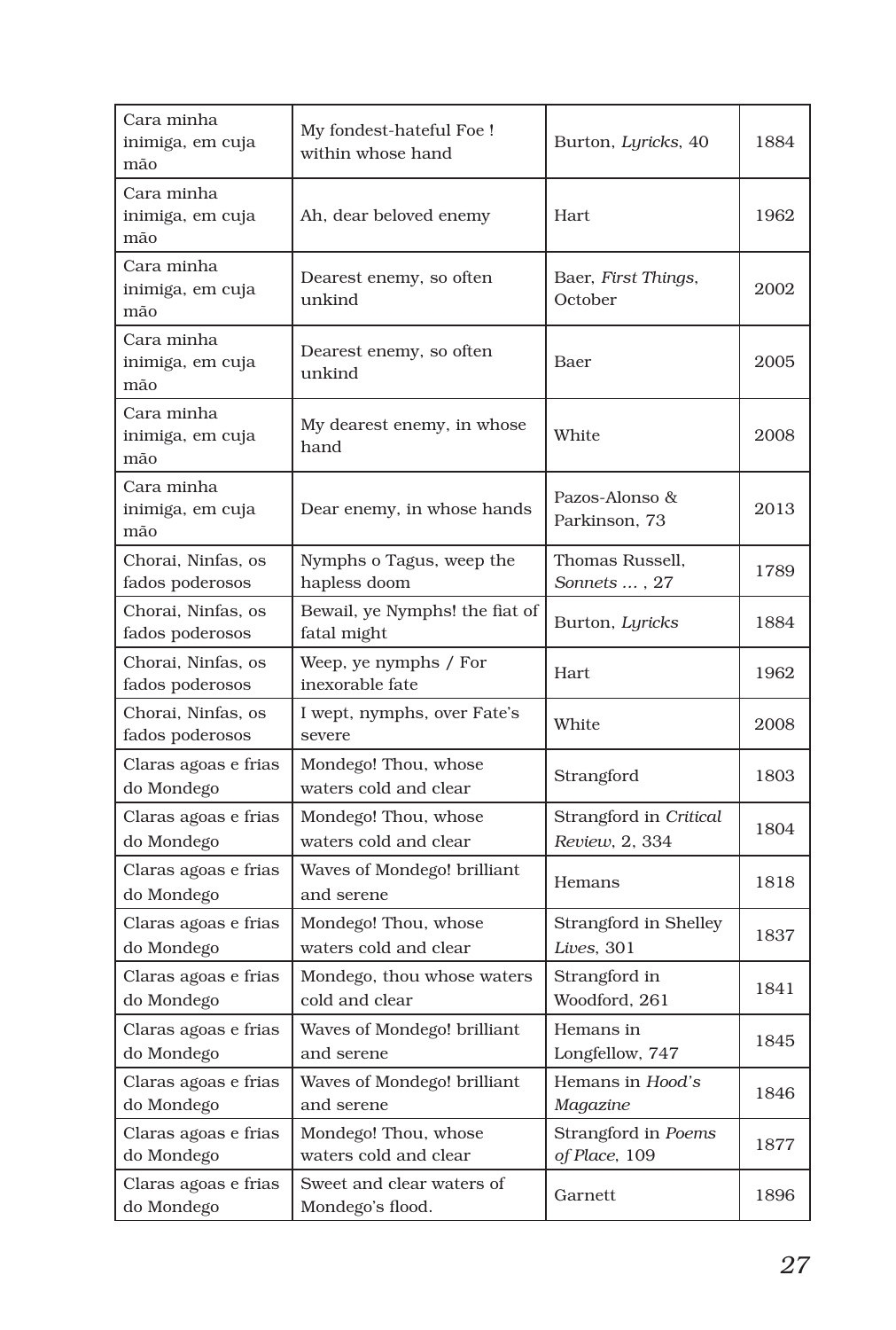| Coitado! Que em<br>um tempo choro<br>e rio | Poor I! who laugh and cry at<br>single tide         | Burton, Lyricks                | 1884 |
|--------------------------------------------|-----------------------------------------------------|--------------------------------|------|
| Com grandes<br>esperanças já<br>cantei     | Whilere I sang my song with<br>hope so high         | Burton, Lyricks, 26-7          | 1884 |
| Com grandes<br>esperanças já<br>cantei     | With vast ambition I once<br>sang, and kept         | White                          | 2008 |
| Com grandes<br>esperanças já<br>cantei     | Once I sang with hopes so<br>strong                 | Zenith                         | 2009 |
| Com o generoso<br>rostro alanceado         | His generous visage gashed<br>with heathen blade    | Aubertin                       | 1881 |
| Com o generoso<br>rostro alanceado         | With signs of lance-thrust on<br>his generous face  | Burton, Lyricks                | 1884 |
| Com o generoso<br>rostro alanceado         | His generous visage gashed<br>with heathen blade    | Aubertin in<br>Waddington, 202 | 1888 |
| Com o generoso<br>rostro alanceado         | Smeared with flowing blood,<br>with dust upon       | Baer                           | 2005 |
| Com o tempo<br>o prado seco<br>reverdece   | Wi' Time the wilted meadow<br>waxeth green          | Burton, Lyricks                | 1884 |
| Com o tempo<br>o prado seco<br>reverdece   | Time with new green hath<br>clad the meadow dry     | Garnett                        | 1896 |
| Como fizeste,<br>Pórcia, tal ferida?       | How couldst, O Portia! deal<br>thee wound so dread? | Burton, Lyricks                | 1884 |
| Com o tempo<br>o prado seco<br>reverdece   | Time with new green hath<br>clad the meadow dry     | Garnett, Goldberg, 42          | 1924 |
| Como fizeste,<br>Pórcia, tal ferida?       | How come you, Pórcia, to be<br>so wounded           | White                          | 2008 |
| Como fizeste.<br>Pórcia, tal ferida?       | "How did you suffer such<br>injury, Portia?"        | Zenith                         | 2009 |
| Como louvarey eu,<br>Serafim Santo         | How shall I, holy Seraph!<br>hymn the praise?       | Burton, Lyricks                | 1884 |
| Como podes<br>(ó cego pecador!)            | How canst O Sinner blindly<br>gone astray!          | Burton, Lyricks                | 1884 |
| Como podes,<br>ó cego pecador              | How, blind sinner, can you,<br>so thoughtlessly     | Baer                           | 2005 |
| Como quando do<br>mar tempestuoso          | Saved from the perils of the<br>stormy wave         | Hemans                         | 1818 |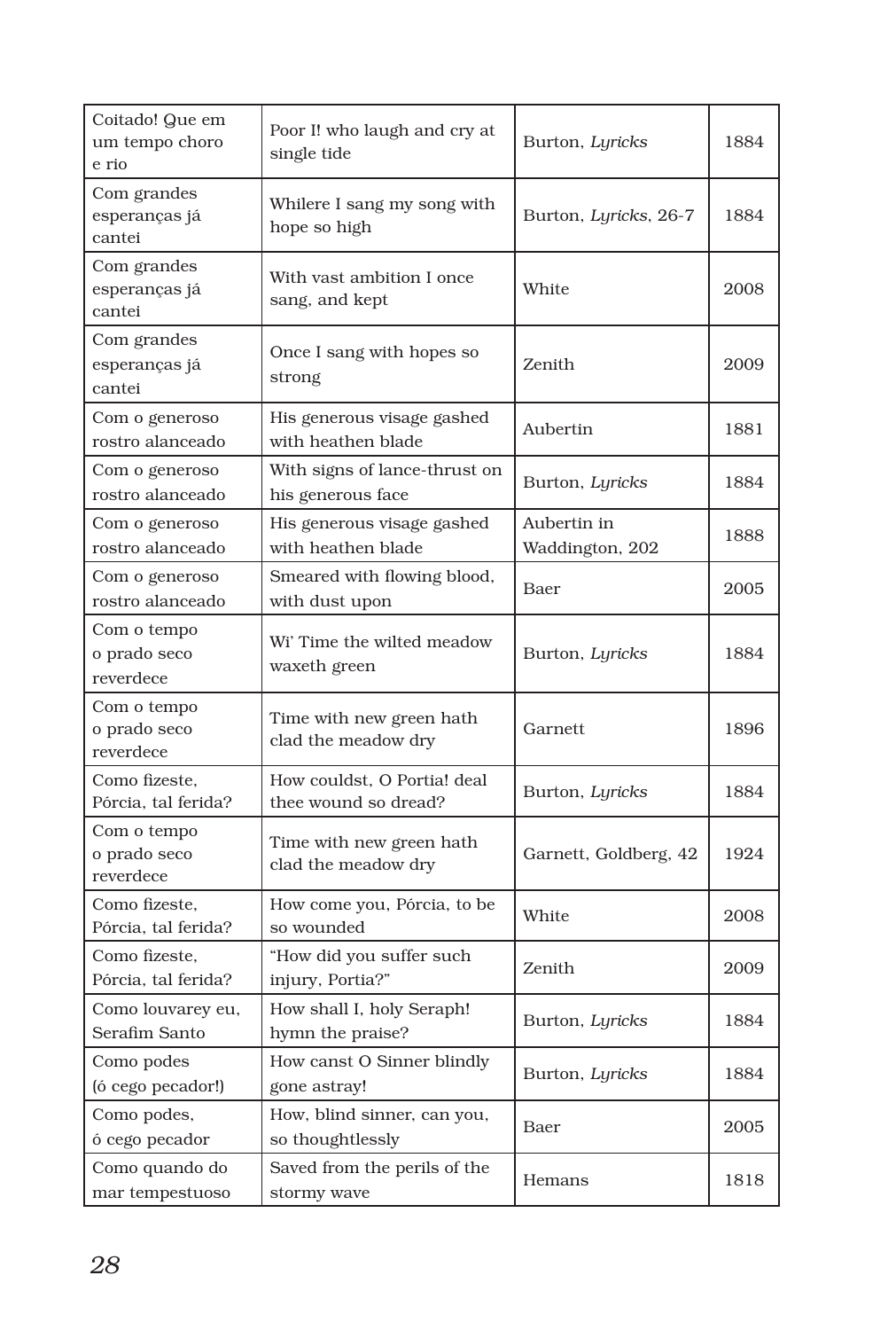| Como quando do<br>mar tempestuoso                    | Saved from the perils of the<br>stormy wave      | Hemans, Heber and<br>Pollok, 255 | 1831 |
|------------------------------------------------------|--------------------------------------------------|----------------------------------|------|
| Como quando do                                       | Saved from the perils of the                     | Hemans in                        | 1845 |
| mar tempestuoso                                      | stormy wave                                      | Longfellow, 747                  |      |
| Como quando do<br>mar tempestuoso                    | As tir'd and weary, from the<br>rough swoln main | Adamson, Sonnets                 | 1845 |
| Como quando do<br>mar tempestuoso                    | As when a savèd Waif fro'<br>stormy Main         | Burton, Lyricks                  | 1884 |
| Como quando do                                       | As the weak and weary                            | Hart                             | 1962 |
| mar tempestuoso<br>Como quando do<br>mar tempestuoso | mariner<br>Like the weary sailor, the<br>refugee | Baer, First Things,<br>June      | 2002 |
| Como quando do<br>mar tempestuoso                    | Like the weary sailor, the<br>refugee            | Baer                             | 2005 |
| Como quando do<br>mar tempestuoso                    | As when an adroit.<br>exhausted mariner          | White                            | 2008 |
| Como quando do<br>mar tempestuoso                    | As when of the stormy sea                        | Blackmore                        | 2012 |
| Contas, que traz<br>Amor com meus<br>cuidados        | Accounts that Cupid keeps<br>with my unhele      | Burton, Lyricks                  | 1884 |
| Contente vivi já,<br>vendo-me isento                 | Content I livèd erse, when<br>seeing me free     | Burton, Lyricks                  | 1884 |
| Conversação<br>doméstica afeiçoa                     | Domestick Converse oft shall<br>Love effect      | Burton, Lyricks                  | 1884 |
| Conversação<br>doméstica afeiçoa                     | Converse with those dear to<br>us                | Hart                             | 1962 |
| Conversação<br>doméstica afeiçoa                     | Domestic talk captivates,                        | White                            | 2008 |
| Correm turbas as<br>águas deste rio                  | The waters of this river<br>turbid flow          | Aubertin                         | 1881 |
| Correm turbas as<br>águas deste rio                  | Turbid the waters of our<br>River glide          | Burton, Lyricks                  | 1884 |
| Correm turvas as<br>águas deste rio                  | Troubled and sullied by the<br>flood is rolled   | Garnett                          | 1896 |
| Correm turvas as<br>águas deste rio                  | The waters of this stream are<br>running clouded | Griffin, Camões: Some<br>Poems   | 1976 |
|                                                      |                                                  |                                  |      |
| Correm turvas as<br>águas deste rio                  | Muddy they flow, the waters<br>of this river     | Bosley in Luís de<br>Camões, 82  | 1990 |
| Correm turvas as<br>águas deste rio                  | When the turgid waters of<br>the river flow by   | Baer                             | 2005 |
| Correm turvas as<br>águas deste rio                  | The waters of this river run<br>turbid           | White                            | 2008 |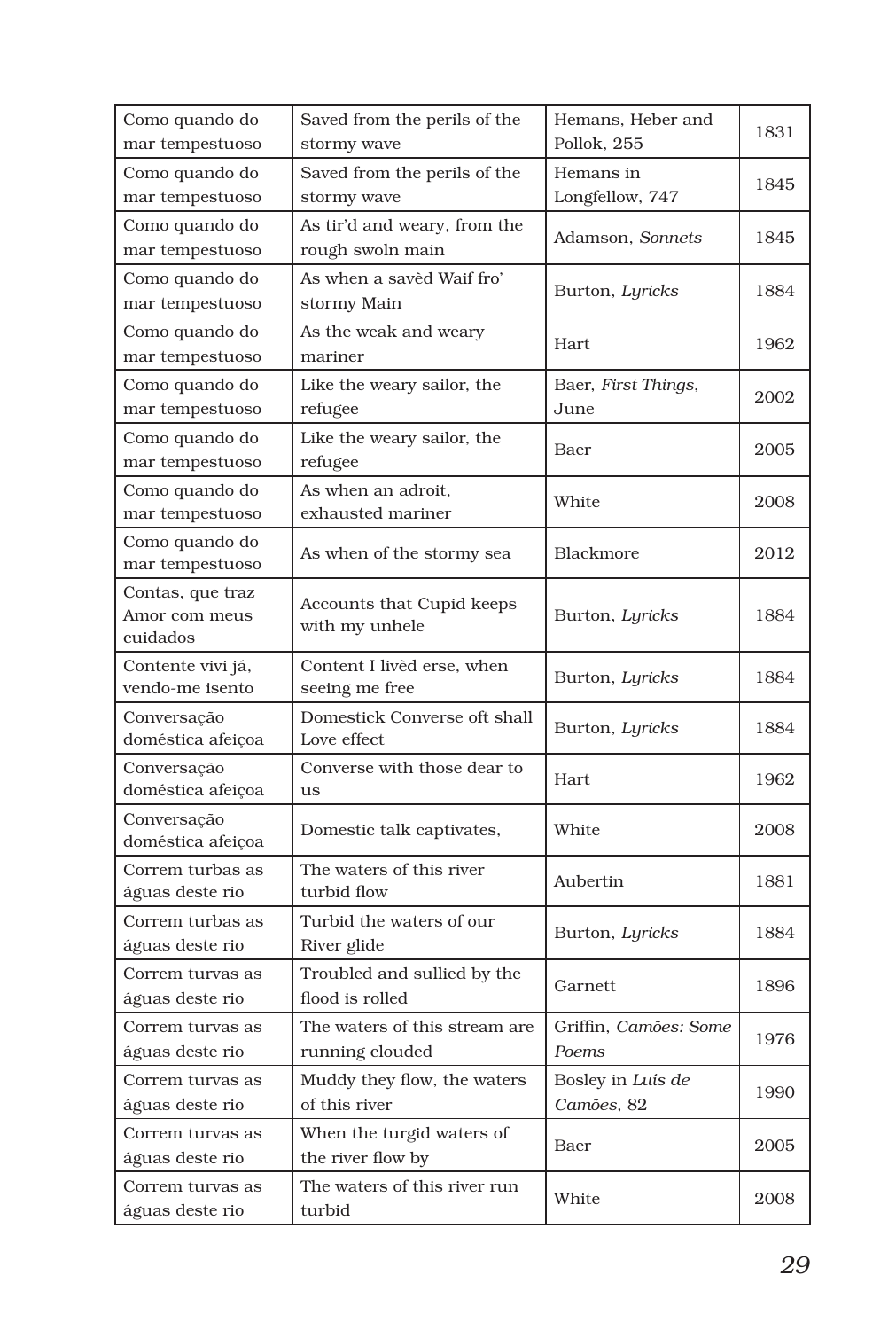| Correm turvas as<br>águas deste rio                 | Muddy waters flow in this<br>river               | Zenith          | 2009 |
|-----------------------------------------------------|--------------------------------------------------|-----------------|------|
| Crecei, desejo meu,<br>pois que a Ventura           | Grow ye my Longings!<br>sithence Aventùre        | Burton, Lyricks | 1884 |
| Crecei, desejo meu,<br>pois que a Ventura           | Grow ever stronger,<br>O thou love of mine       | Hart            | 1962 |
| Crecei, desejo meu,<br>pois que a Ventura           | Rise up, my aspirations, and<br>ascend           | Baer            | 2005 |
| Criou a Natureza<br>damas belas                     | Nature bare lovely Dames,<br>and Poet's lay      | Burton, Lyricks | 1884 |
| Criou a Natureza<br>damas belas                     | Nature has created women<br>fair                 | Hart            | 1962 |
| Dai-me uma lei,<br>Senhor, de querer-<br><b>VOS</b> | Deal me a Law to love you,<br>Dame! I pray you   | Burton, Lyricks | 1884 |
| Dai-me uma lei,<br>Senhor, de querer-<br><b>VOS</b> | Lay down some law, Lady, for<br>wooing you       | White           | 2008 |
| Dai-me uma lei,<br>Senhor, de querer-<br><b>VOS</b> | Grant me a law of having to<br>love you          | Zenith          | 2009 |
| D'Amores de huma<br>inclita donzella                | Smitten with love of inclyt<br>Damosel           | Burton, Lyricks | 1884 |
| De Amor escrevo.<br>de Amor trato, e<br>vivo        | Of Love I write, of Love I treat<br>and live     | Burton, Lyricks | 1884 |
| De Babel sobre os<br>rios nos sentamos              | On Babylon-waters sunk in<br>woe sat we          | Burton, Lyricks | 1884 |
| De cá, donde<br>somente o<br>imaginar-vos           | Hence (where to image you<br>and only you        | Burton, Lyricks | 1884 |
| De frescas<br>belvederes rodeadas                   | By bents encircled, blooming<br>green and gay    | Burton, Lyricks | 1884 |
| De frescas<br>belvederes rodeadas                   | By landscape-scenes<br>surrounded, fresh and gay | Aubertin        | 1881 |
| De mil suspeitas<br>vans se me levantaõ             | Fro' vain suspicions in a<br>thousand ways       | Burton, Lyricks | 1884 |
| De quantas graças<br>tinha,<br>a Natureza           | Nature of all her graces<br>infinite             | Burton, Lyricks | 1884 |
| De quantas graças<br>tinha,<br>a Natureza           | What graces from her<br>treasury                 | Hart            | 1962 |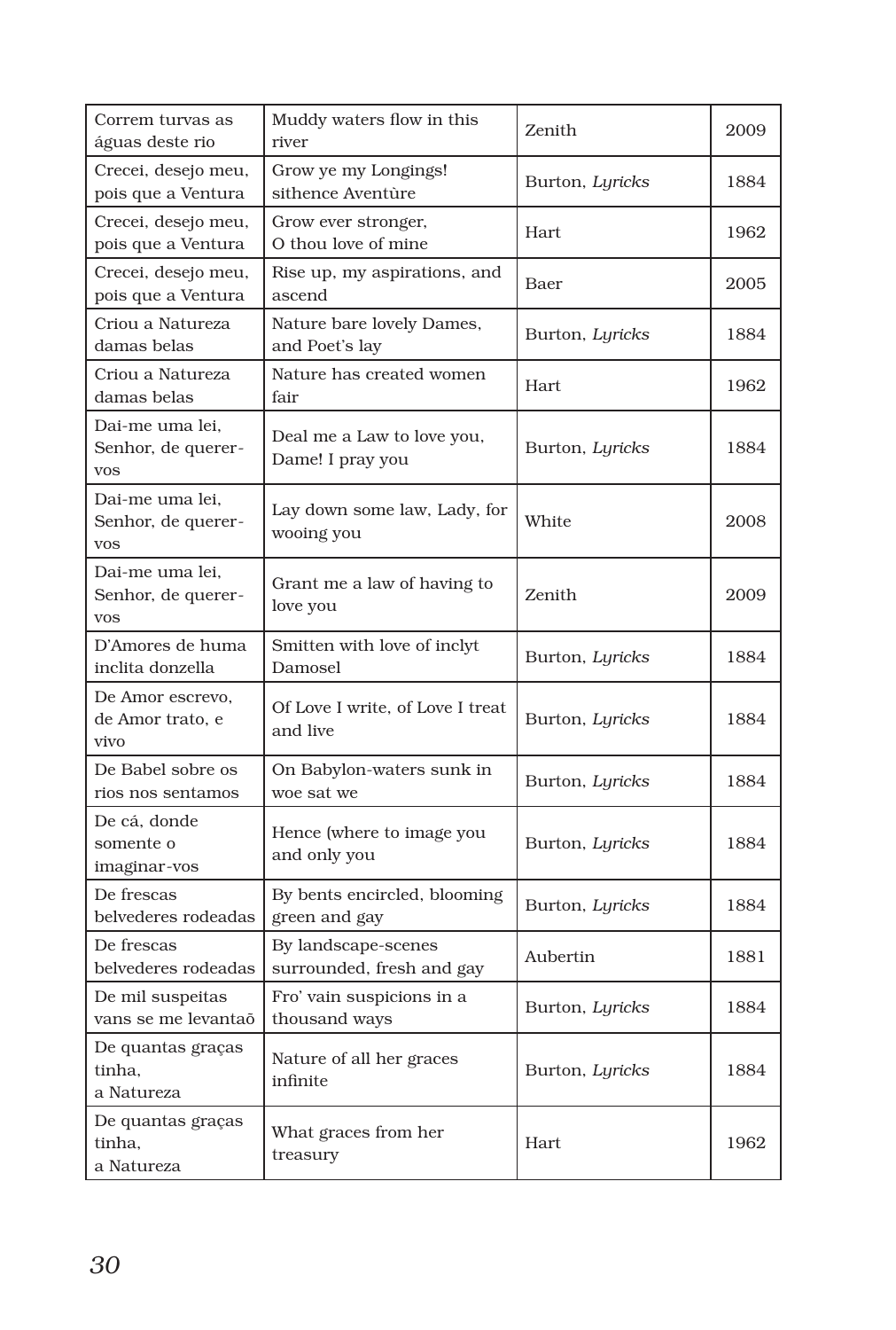| De quantas graças<br>tinha,<br>a Natureza | Of all the many graces she<br>possessed       | Segel                                    | 1974 |
|-------------------------------------------|-----------------------------------------------|------------------------------------------|------|
| De quantas graças<br>tinha,<br>a Natureza | Nature from her varieties of<br>grace         | Bosley, Comparative<br>Criticism, 6, 159 | 1986 |
| De quantas graças<br>tinha,<br>a Natureza | Nature from her varieties of<br>grace         | Bosley in Luís de<br>Camões, 57          | 1990 |
| De tantas<br>perfeicoens<br>a natureza    | With such perfections Nature<br>gave her care | Burton, Lyricks                          | 1884 |
| De tão divino<br>acento em voz<br>humana  | Of accents human yet in<br>heavenly strains   | Burton, Lyricks                          | 1884 |
| De tão divino<br>acento em voz<br>humana  | So divine a dialect in so<br>human a voice    | White                                    | 2008 |
| De um tão felice<br>engenho produzido     | That happy genius thine,<br>begot and grown   | Burton, Lyricks                          | 1884 |
| De um tão felice<br>engenho produzido     | That from one such<br>marvelous talent flowed | White                                    | 2008 |
| De vós me aparto,<br>ó vida!              | I leave you (dear my life!) and<br>as I leave | Burton, Lyricks                          | 1884 |
| De vos me aparto,<br>ó vida               | I leave you (dear my life!) and<br>as I leave | Burton,<br>The Athenaeum,<br>3000, 533   | 1885 |
| De vos me aparto,<br>ó vida               | I leave you, Life, and in<br>departing        | Hart                                     | 1962 |
| De vos me aparto,<br>ó vida!              | Life, I abandon you! In such<br>a demise      | White                                    | 2008 |
| De vós me aparto,<br>ó vida!              | After Love made me suffer,<br>alone           | Zenith                                   | 2009 |
| Debaixo desta<br>pedra está metido        | Lieth ensepulchrèd beneath<br>this stone      | Burton, Lyricks                          | 1884 |
| Debaixo desta<br>pedra está metido        | Beneath this stone, far from<br>all the harms | Baer                                     | 2005 |
| Debaixo desta<br>pedra sepultada          | Beneath this monumental<br>stone enshrined    | Aubertin                                 | 1881 |
| Debaixo desta<br>pedra sepultada          | Beneath this monumental<br>stone enshrined    | Aubertin in Peck, V,<br>2245             | 1901 |
| Debaixo desta<br>pedra sepultada          | She lies beneath this stone<br>entombed       | Hart                                     | 1962 |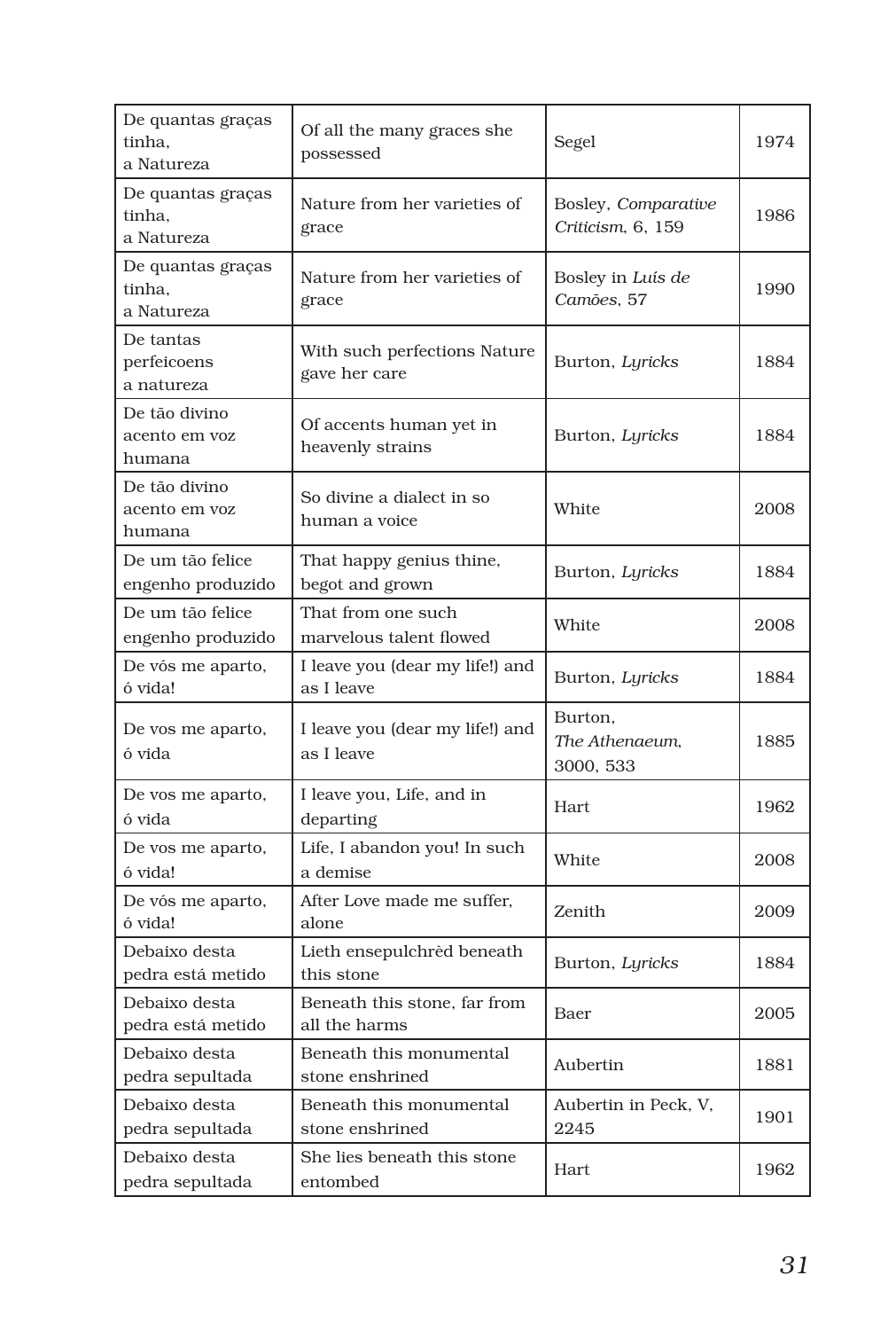| Debaixo desta<br>pedra sepultada              | Beneath this gravestone lies<br>the most sublime | Baer            | 2005 |
|-----------------------------------------------|--------------------------------------------------|-----------------|------|
| Debaixo desta<br>pedra sepultada              | She lies ensepulchred below<br>this stone        | Burton, Lyricks | 1884 |
| Dece do Céu<br>imenso. Deus<br>benino         | Descends from Heaven's<br>immense the God benign | Burton, Lyricks | 1884 |
| Dece do Céu<br>imenso, Deus<br>benino         | Descending from heaven, our<br>most benign       | Baer            | 2005 |
| Deixa Apolo o correr<br>tão apressado         | Forego, Apollo, thy so hasty<br>course           | Burton, Lyricks | 1884 |
| Depois de aver<br>chorado os meus<br>tomentos | When I had wept, bewailing<br>my despair         | Burton, Lyricks | 1884 |
| Despois de tantos<br>dias mal gastados        | After so many days spent<br>evilly               | Burton, Lyricks | 1884 |
| Despois de tantos<br>dias mal gastados        | After so many, many days ill<br>spent            | Garnett         | 1896 |
| Despois que quis<br>Amor                      | When Love so willed on me<br>alone be vented     | Burton, Lyricks | 1884 |
| Despois que quis<br>Amor                      | When that I was condemned<br>by Love's decree    | Garnett         | 1896 |
| Despois que quis<br>Amor                      | After Love sought that I alone<br>should be      | White           | 2008 |
| Despois que quis<br>Amor                      | After Love made me suffer,<br>alone              | Zenith          | 2009 |
| Despois que viu<br>Cibele o corpo<br>humano   | When viewèd Cybelè what<br>erst had been         | Burton, Lyricks | 1884 |
| Despois que viu<br>Cibele o corpo<br>humano   | Once Sibele had seen the<br>handsome body        | White           | 2008 |
| Diana<br>prateada<br>esclarecida              | Dian enlightened with silvern<br>light           | Burton, Lyricks | 1884 |
| Diana<br>prateada<br>esclarecida              | Silver Diana, illuminated                        | White           | 2008 |
| Ditosa pena, com a<br>mão que a guia          | Pen! ever happy as its<br>guiding hand           | Burton, Lyricks | 1884 |
| Ditosa pena, com a<br>mão que a guia          | Pen, happy as the hand that<br>guides            | Hart.           | 1962 |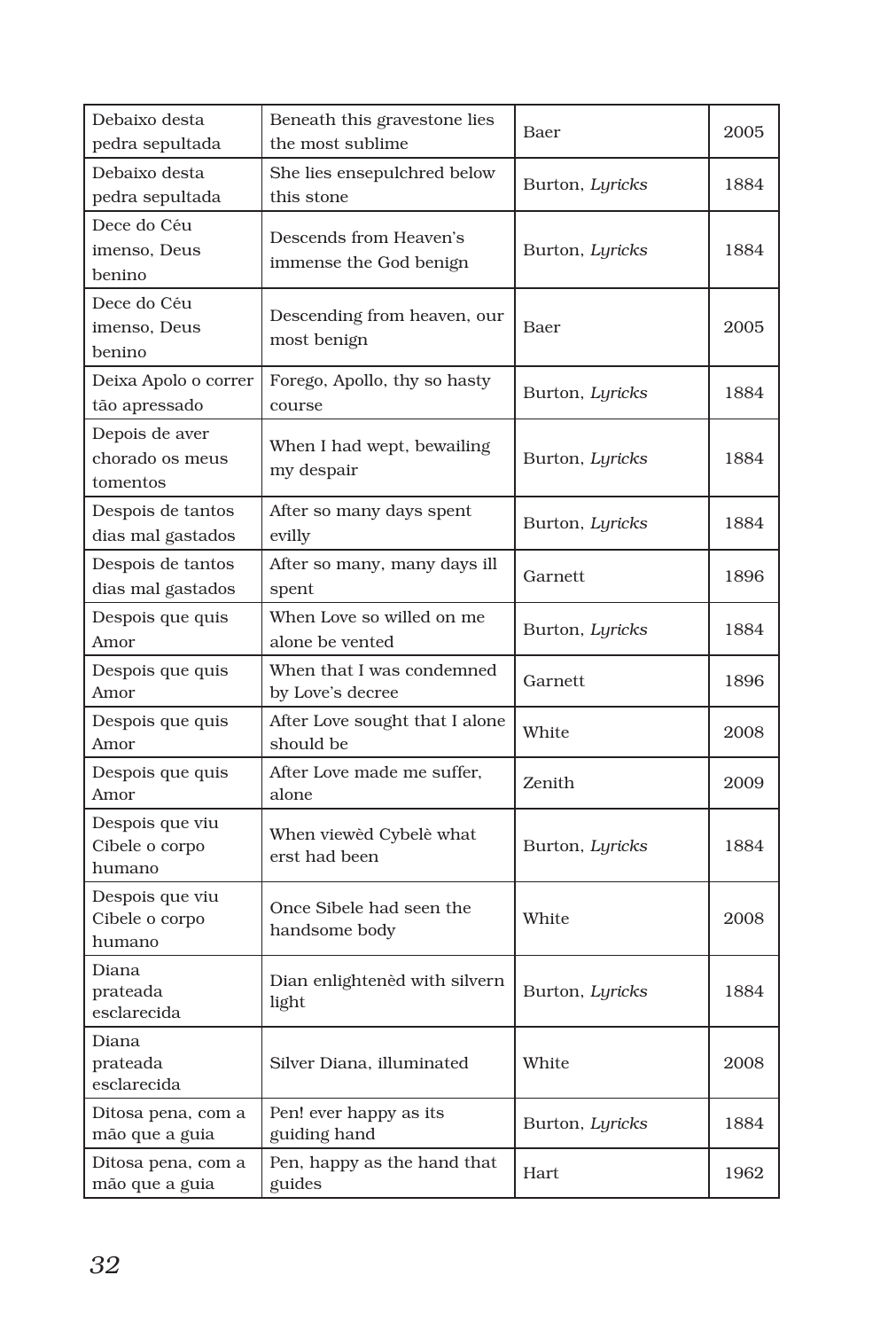| Ditosas almas, que<br>ambas juntamente   | Ye happy Spirits! who at once<br>in twain           | Burton, Lyricks             | 1884 |
|------------------------------------------|-----------------------------------------------------|-----------------------------|------|
| Ditosas almas, que<br>ambas juntamente   | Blest souls, who hand in<br>hand from here below    | Aubertin                    | 1881 |
| Ditosas almas, que<br>ambas juntamente   | O happy pair / Whose souls<br>together did ascend   | <b>Hart</b>                 | 1962 |
| Ditosas almas, que<br>ambas juntamente   | Happy young lovers, who've<br>ascended together     | Baer, First Things,<br>June | 2002 |
| Ditosas almas, que<br>ambas juntamente   | Happy young lovers, who've<br>ascended together     | Baer                        | 2005 |
| Ditoso seja aquele<br>que somente        | Happy the man, who but of<br>Iove complains         | Adamson                     | 1820 |
| Ditoso seja aquele<br>que somente        | Happy the man, who but of<br>Iove complains         | Adamson                     | 1842 |
| Ditoso seja aquele<br>que somente        | Happy be mortal man if he<br>lament                 | Burton, Lyricks             | 1884 |
| Ditoso seja aquele<br>que somente        | Happy is he whose only grief                        | Hart                        | 1962 |
| Ditoso seja aquele<br>que somente        | Happy is he whose only<br>problem worth             | Baer, First Things,<br>June | 2002 |
| Ditoso seja aquele<br>que somente        | Happy is he whose only<br>problem worth             | Baer                        | 2005 |
| Ditoso seja aquele<br>que somente        | Happy that man whose one<br>complaint               | White                       | 2008 |
| Ditoso seja aquele<br>que somente        | Happy is the man who only<br>complains              | Zenith                      | 2009 |
| Diversos casos,<br>varios pensamentos    | Differing cases, Thought of<br>varied sents         | Burton, Lyricks             | 1884 |
| Diversos does<br>reparte o Céu<br>benino | Distribute sundry boons the<br>Heavens benign,      | Burton, Lyricks             | 1884 |
| Diversos does<br>reparte o Céu<br>benino | Various gifts does kindly<br>Heaven grant           | Hart                        | 1962 |
| Diversos does<br>reparte o Céu<br>benino | The kindly heavens bestowed<br>different            | White                       | 2008 |
| Divina Companhia<br>que nos prados       | Ye god-like Bevy who upon<br>the plain              | Burton, Lyricks             | 1884 |
| Dizei, Senhora, da<br>Beleza idea        | Come, tell me,<br>fairest, from what orient<br>mine | Strangford                  | 1803 |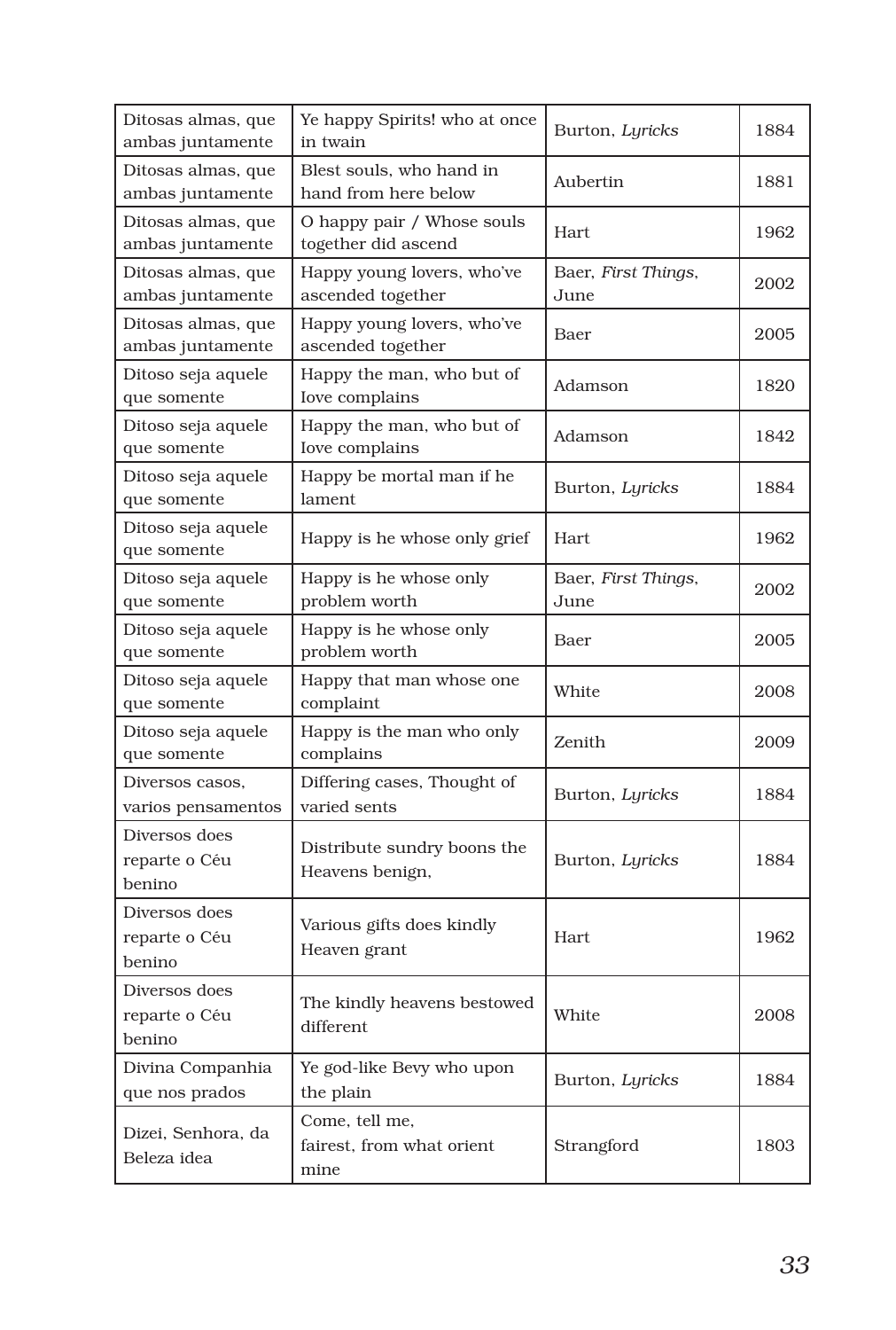| Dizei, Senhora, da<br>Beleza idea    | Come, tell me,<br>fairest, from what orient<br>mine | Strangford cited in<br>Critical Review, 2,<br>334-5 | 1804 |
|--------------------------------------|-----------------------------------------------------|-----------------------------------------------------|------|
| Dizei, Senhora, da<br>Beleza ideia   | Come, tell me,<br>fairest, from what orient<br>mine | Strangford in<br>Woodford, 261                      | 1841 |
| Dizei, Senhora, da<br>Beleza idea    | Beauty's ideal, Ladye! deign<br>me say              | Burton, Lyricks                                     | 1884 |
| Dizei, Senhora, da<br>Beleza ideia   | I sing of you, my lady                              | Hart                                                | 1962 |
| Dizei, Senhora, da<br>Beleza ideia   | You're the perfect beauty. So<br>please explain     | Baer                                                | 2005 |
| Dizei, Senhora, da<br>Beleza ideia   | I spoke, Lady, of beauty's<br>ideal form            | White                                               | 2008 |
| Dizei, Senhora, da<br>Beleza ideia   | Give me, Lady, an idea of<br>Beauty                 | Zenith                                              | 2009 |
| Do corpo estava ja<br>quasi forçada  | Enforced by greater force<br>well-nigh had fled     | Burton, Lyricks                                     | 1884 |
| Do corpo estava ja<br>quasi forçada* | Half plucked already from<br>the body's head        | Aubertin                                            | 1881 |
| Doce<br>contentamento já<br>passado  | Sweet buried bliss!                                 | Adamson, Monthly<br>Magazine, 35, 116-7             | 1813 |
| Doce<br>contentamento já<br>passado  | Sweet bliss now lost (variant)                      | Adamson                                             | 1820 |
| Doce<br>contentamento já<br>passado  | Sweet Bliss now lost!                               | Adamson                                             | 1842 |
| Doce<br>contentamento já<br>passado  | Sweetest Content that was<br>with joys that were    | Burton, Lyricks                                     | 1884 |
| Doce<br>contentamento já<br>passado  | Oh sweet content wherein I<br>found all happiness   | Hart (excerpt)                                      | 1962 |
| Doce<br>contentamento já<br>passado  | Sweet ease of mind, already<br>gone                 | White                                               | 2008 |
| Doce sonho, suave<br>e soberano      | Sweet Dream of joyaunce<br>suavest, sovereign       | Burton, Lyricks                                     | 1884 |
| Doce sonho, suave<br>e soberano      | Sweet dream, so soothing,<br>and so passing sweet   | Aubertin                                            | 1881 |
| Doce sonho, suave<br>e soberano      | Sweet sleep, gentle and<br>paramount                | White                                               | 2008 |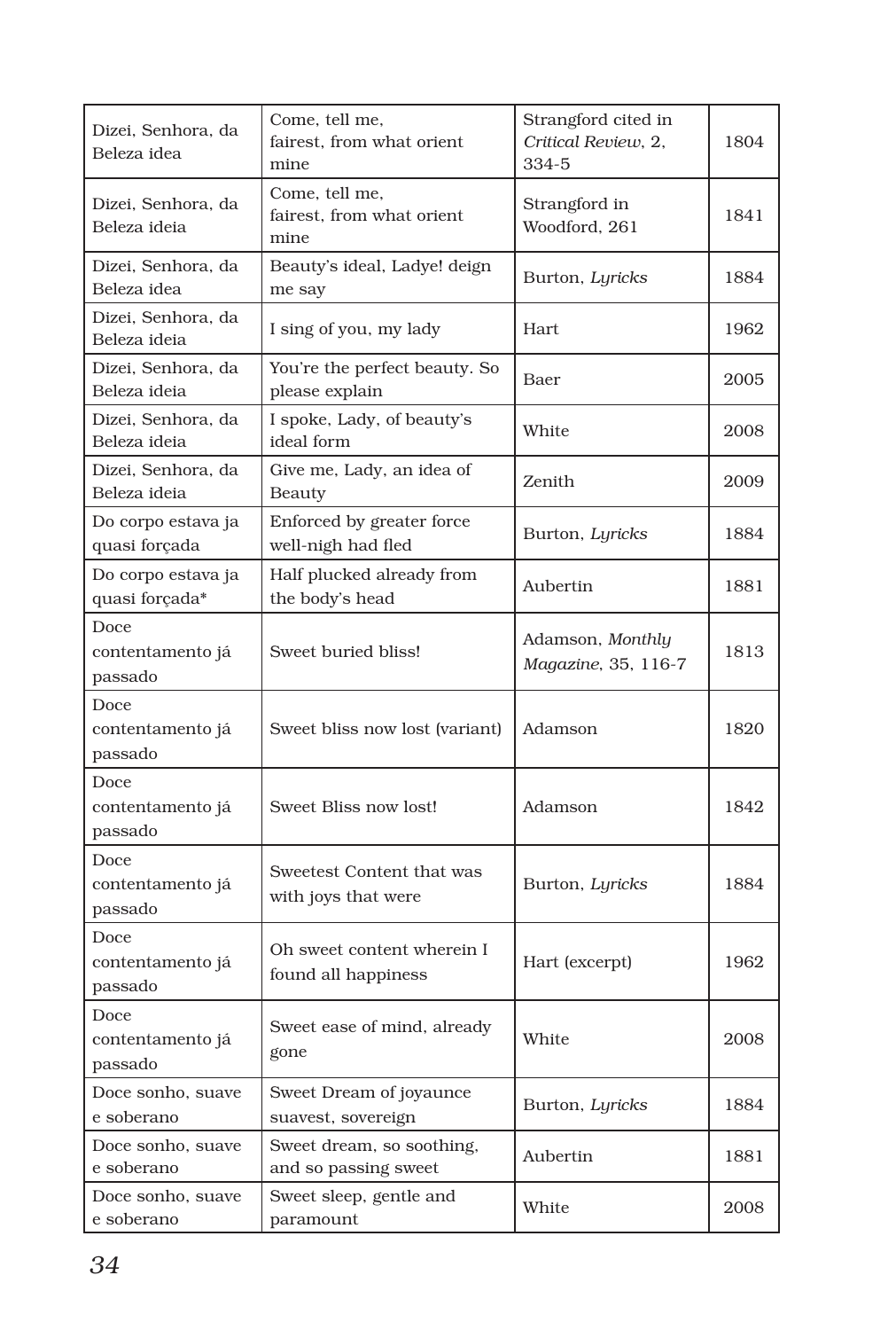| Doces e claras<br>aguas do Mondego    | version                                            | Southey, MS<br>Bodleian,<br>unpublished  | 1799 |
|---------------------------------------|----------------------------------------------------|------------------------------------------|------|
| Doces e claras<br>aguas do Mondego    | Mondego, thou, whose<br>Waters, cold and clear     | Strangford                               | 1803 |
| Doces e claras<br>aguas do Mondego    | Mondego, thou, whose<br>Waters, cold and clear     | Strangford in Lofft 3,<br>274; 4, 571    | 1813 |
| Doces e claras<br>aguas do Mondego    | Wave of Mondego! brilliant<br>and serene           | Hemans                                   | 1818 |
| Doces e claras<br>aguas do Mondego    | Wave of Mondego! brilliant<br>and serene           | Hemans. Heber and<br>Pollok, 256         | 1833 |
| Doces e claras<br>aguas do Mondego    | Mondego, thou, whose<br>Waters, cold and clear     | Strangford in<br>Woodford, 261           | 1841 |
| Doces e claras<br>aguas do Mondego    | Mondego, thou, whose<br>Waters, cold and clear     | Strangford in<br>Longfellow, 109         | 1877 |
| Doces e claras<br>aguas do Mondego    | Sweet waters of Mondego's<br>stream refined        | Aubertin                                 | 1881 |
| Doces e claras<br>aguas do Mondego    | Sweet lucent waters of<br>Mondego-stream           | Burton, Lyricks                          | 1884 |
| Doces e claras<br>aguas do Mondego    | Sweet lucent waters of<br>Mondego-stream           | Burton in Warner.<br>Library, VIII, 3158 | 1896 |
| Doces e claras<br>aguas do Mondego    | Sweet and clear waters of<br>Mondego's flood,      | Garnett                                  | 1896 |
| Doces e claras<br>aguas do Mondego    | Sweet lucent waters of<br>Mondego-stream           | Burton in Peck, V,<br>2251-2             | 1901 |
| Doces e claras<br>aguas do Mondego    | Sweet lucent waters of<br>Mondego-stream           | Burton in Walsh,<br>177-8                | 1920 |
| Doces e claras<br>aguas do Mondego    | Clear sweet waters of<br>Mondego                   | Hart                                     | 1962 |
| Doces águas e<br>claras do Mondego    | Sweet, clear waters of the<br>Mondego, sweet, kind | Baer                                     | 2005 |
| Doces aguas e<br>claras do Mondego    | Sweet pure waters of the<br>Mondego                | White                                    | 2008 |
| Doces lembrancas<br>da passada glória | Sweet memories of a glory<br>past in vain          | Aubertin                                 | 1881 |
| Doces lembranças<br>da passada glória | Delicious Memories of a Past<br>so glorious        | Burton, Lyricks                          | 1884 |
| Doces lembranças<br>da passada glória | Sweet memories of years<br>gone by                 | Hart                                     | 1962 |
| Doces lembranças<br>da passada glória | Sweet memories of former<br>glory                  | White                                    | 2008 |
| Doces lembranças<br>da passada glória | O sweet memories of my past<br>glory               | Zenith                                   | 2009 |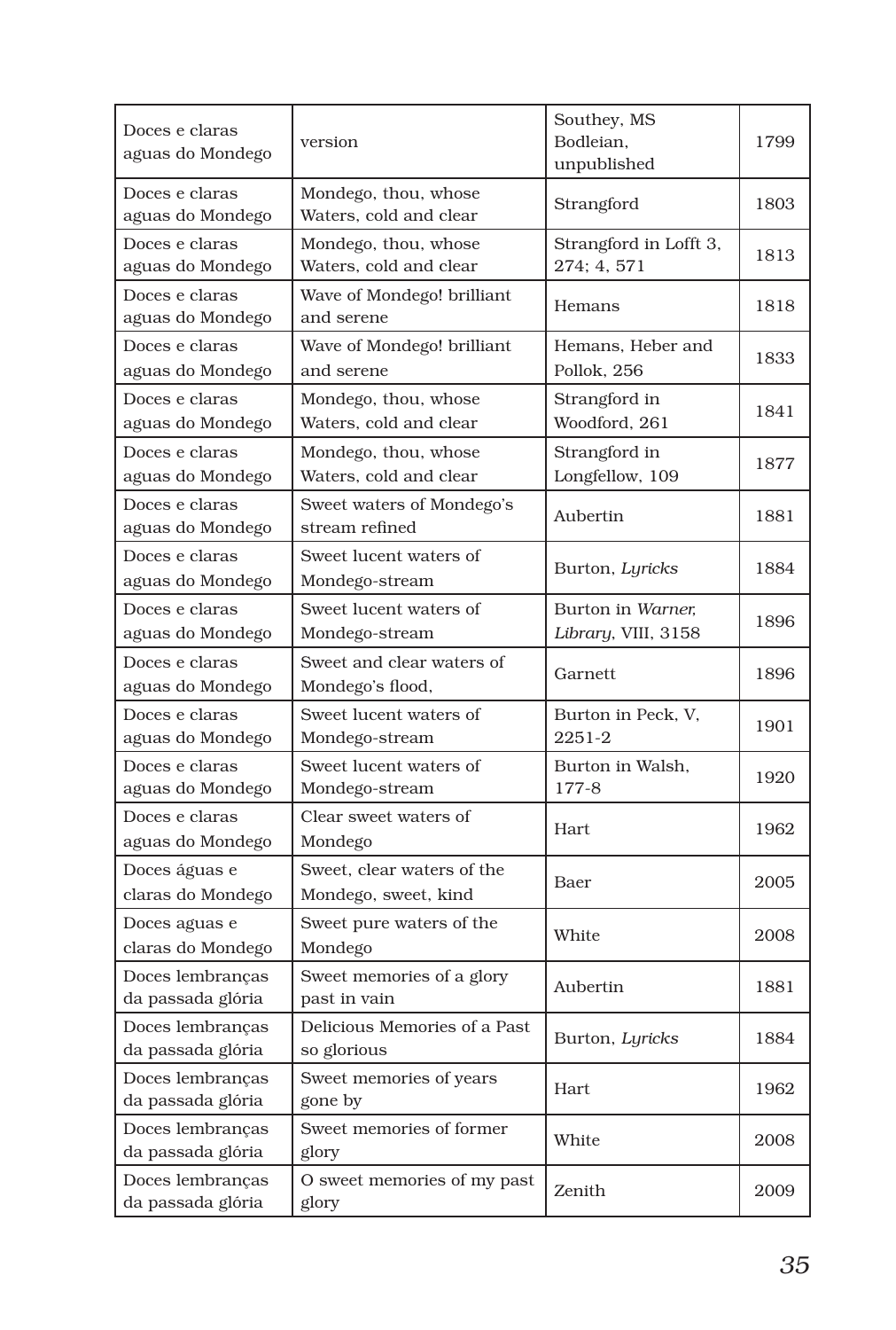| Dos Céus à terra<br>dece a mór beleza        | Fro' Heaven the highest<br>Beauty earthward flies    | Burton, Lyricks                                    | 1884 |
|----------------------------------------------|------------------------------------------------------|----------------------------------------------------|------|
| Dos Céus à terra<br>dece a mór beleza        | The greatest beauty descends<br>from heaven to earth | Baer                                               | 2005 |
| Dos ilustres antigos<br>que deixaram         | Of olden Worthies who, by<br>deeds of daring         | Burton, Lyricks                                    | 1884 |
| Em Babilônia, sobre<br>os rios, quando       | Besides the streams of<br>Babylon, in tears          | Hemans                                             | 1818 |
| Em Babilônia, sobre<br>os rios, quando       | Besides the streams of<br>Babylon, in tears          | Hemans, Heber and<br>Pollok, 255-6                 | 1813 |
| Em Babilônia, sobre<br>os rios, quando       | When by the Rivers Babylon<br>doth rail              | Burton, Lyricks                                    | 1884 |
| Em fermosa Leteia<br>se confia               | So did Lethaea for-that fair<br>confide              | Burton, Lyricks                                    | 1884 |
| Em fermosa Leteia<br>se confia               | Leteia put her faith in beauty                       | White                                              | 2008 |
| Em flôr vos<br>arrancou, de então<br>crecida | Dear lost Antonio! Whilst I<br>yet deplore           | Strangford                                         | 1803 |
| Em flôr vos<br>arrancou, de então<br>crecida | Dear lost Antonio! Whilst I<br>yet deplore           | Strangford, cited in<br>Critical Review, 2,<br>335 | 1804 |
| Em flor vos<br>arrancou, de então<br>crecida | In blossom thou wast<br>snatched, but newly grown    | Aubertin                                           | 1820 |
| Em flôr vos<br>arrancou, de então<br>crecida | Dear lost Antonio!<br>— whilst I yet deplore         | Strangford in<br>Woodford, 262                     | 1841 |
| Em flor vos<br>arrancou, de então<br>crecida | In flower uprooted you.<br>Bloom yet unblown,        | Burton, Lyricks                                    | 1884 |
| Em flôr vos<br>arrancou, de então<br>crecida | Alas, beloved Dom Antonio /<br>in the flower         | Hart                                               | 1962 |
| Em flor vos<br>arrancou, de então<br>crecida | In your earliest bloom, cruel<br>fortune             | White                                              | 2008 |
| Em hum batel que<br>com doce meneio          | In a light barque, that gliding<br>sweetly on        | Aubertin                                           | 1881 |
| Em hum batel que<br>com doce meneio          | In a slight Barque that softly,<br>gently swaying    | Burton, Lyricks                                    | 1884 |
| Em huma lapa toda<br>tenebrosa               | Within an ocean grotto, dark<br>and bare             | Aubertin                                           | 1881 |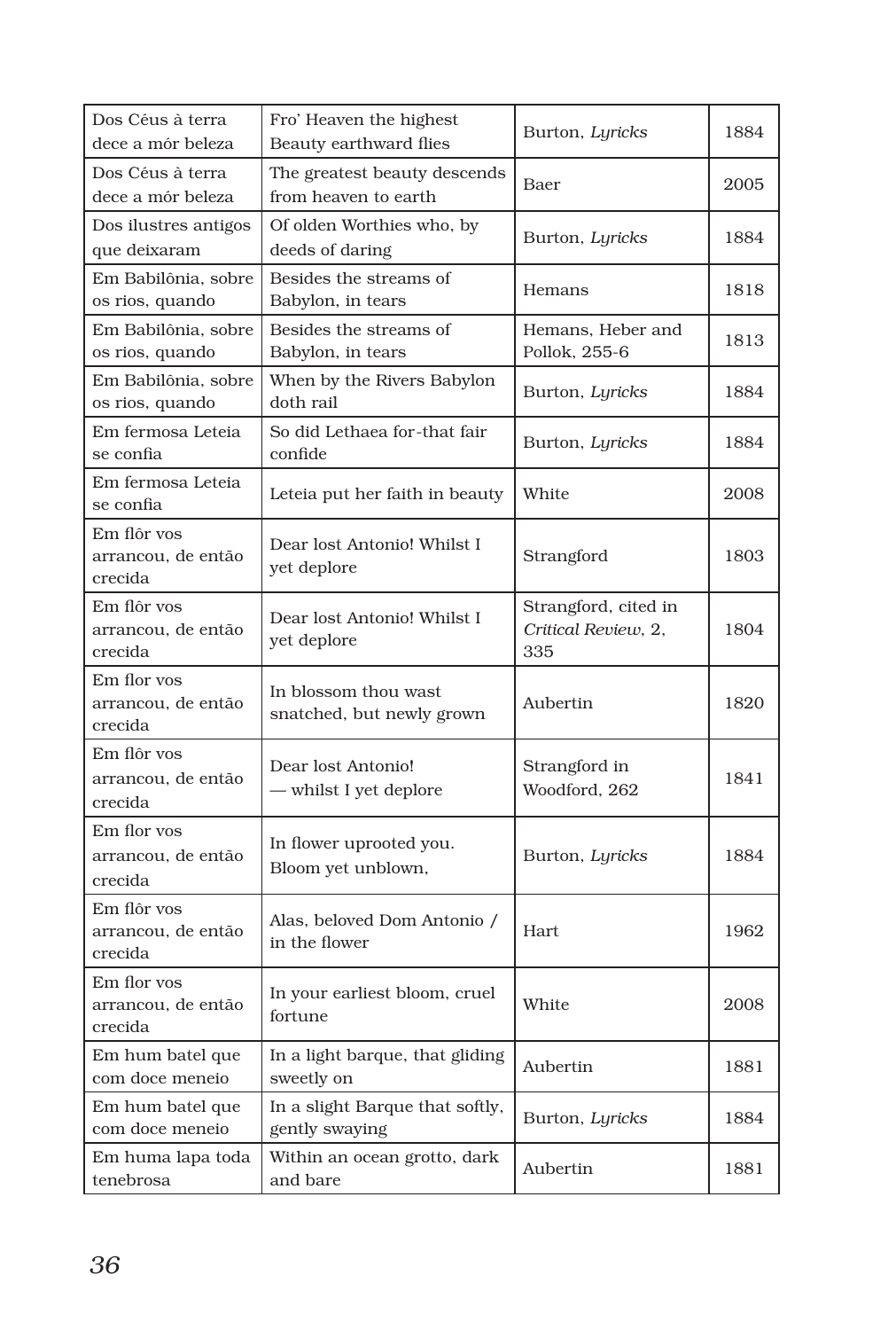| Em huma<br>lapa toda tenebrosa          | Deep in a cavern gloomed<br>with gathered night  | Burton, Lyricks                                | 1884 |
|-----------------------------------------|--------------------------------------------------|------------------------------------------------|------|
| Em huma<br>lapa toda tenebrosa          | Secluse in sullen grot beside<br>the sea         | Garnett                                        | 1896 |
| Em prisões baixas<br>fui um tempo atado | I lay in Durance vile long<br>while detainèd     | Burton, Lyricks                                | 1884 |
| Em prisões baixas<br>fui um tempo atado | In lowly cell bereaved of<br>liberty             | Garnett                                        | 1896 |
| Em prisões baixas<br>fui um tempo atado | In lowly cell bereaved of<br>liberty             | Garnett in Goldberg,<br>40                     | 1924 |
| Em prisões baixas<br>fui um tempo atado | Once I lay in a dungeon vile                     | Hart                                           | 1962 |
| Em prisões baixas<br>fui um tempo atado | I have done time in more<br>than one vile prison | Griffin, Camões: Some<br>Poems                 | 1976 |
| Em prisões baixas<br>fui um tempo atado | In mean jails for a time I had<br>to languish    | Bosley in Luís de<br>Camões, 83                | 1990 |
| Em prisões baixas<br>fui um tempo atado | Restrained in many prisons,<br>I've had to pay   | Baer                                           | 2005 |
| Em prisões baixas<br>fui um tempo atado | In vile prisons I was once<br>fettered           | White                                          | 2008 |
| Em prisões baixas<br>fui um tempo atado | Bound for a time in deep<br>prisons              | Zenith                                         | 2009 |
| Enquanto Febo os<br>montes acendia      | While Phoebus o'er the<br>mountains lustre shed  | Aubertin                                       | 1881 |
| Enquanto Phebo os<br>montes acendia     | While Phoebus flamed the<br>fells with rosy ray  | Burton, Lyricks, 25                            | 1884 |
| Enquanto Febo os<br>montes acendia      | When Phoebus flamed the<br>mountains with his    | Baer                                           | 2005 |
| Enquanto Febo os<br>montes acendia      | While Phoebus was lighting<br>up the mountains   | White                                          | 2008 |
| Enquanto quis<br>Fortuna que tivesse    | While on my head kind<br>Fortune deign'd to pour | anon in Hayley, 275                            | 1782 |
| Enquanto quis<br>Fortuna que tivesse    | While on my head kind<br>Fortune deign'd to pour | anon, Hayley in The<br>Lyric Repository, 47    | 1787 |
| Enquanto quis<br>Fortuna que tivesse    | While on my head kind<br>Fortune deign'd to pour | anon, Hayley in<br>Adamson                     | 1820 |
| Enquanto quis<br>Fortuna que tivesse    | While Fortune was disposed<br>to cheer my sight  | Aubertin                                       | 1881 |
| Enquanto quis<br>Fortuna que tivesse    | While Fortune willed that for<br>me remain       | Burton, The<br>Athenaeum, Feb 26,<br>2783, 299 | 1881 |
| Enquanto quis<br>Fortuna que tivesse    | While Fortune willed that for<br>me be dight     | Burton, Lyricks                                | 1884 |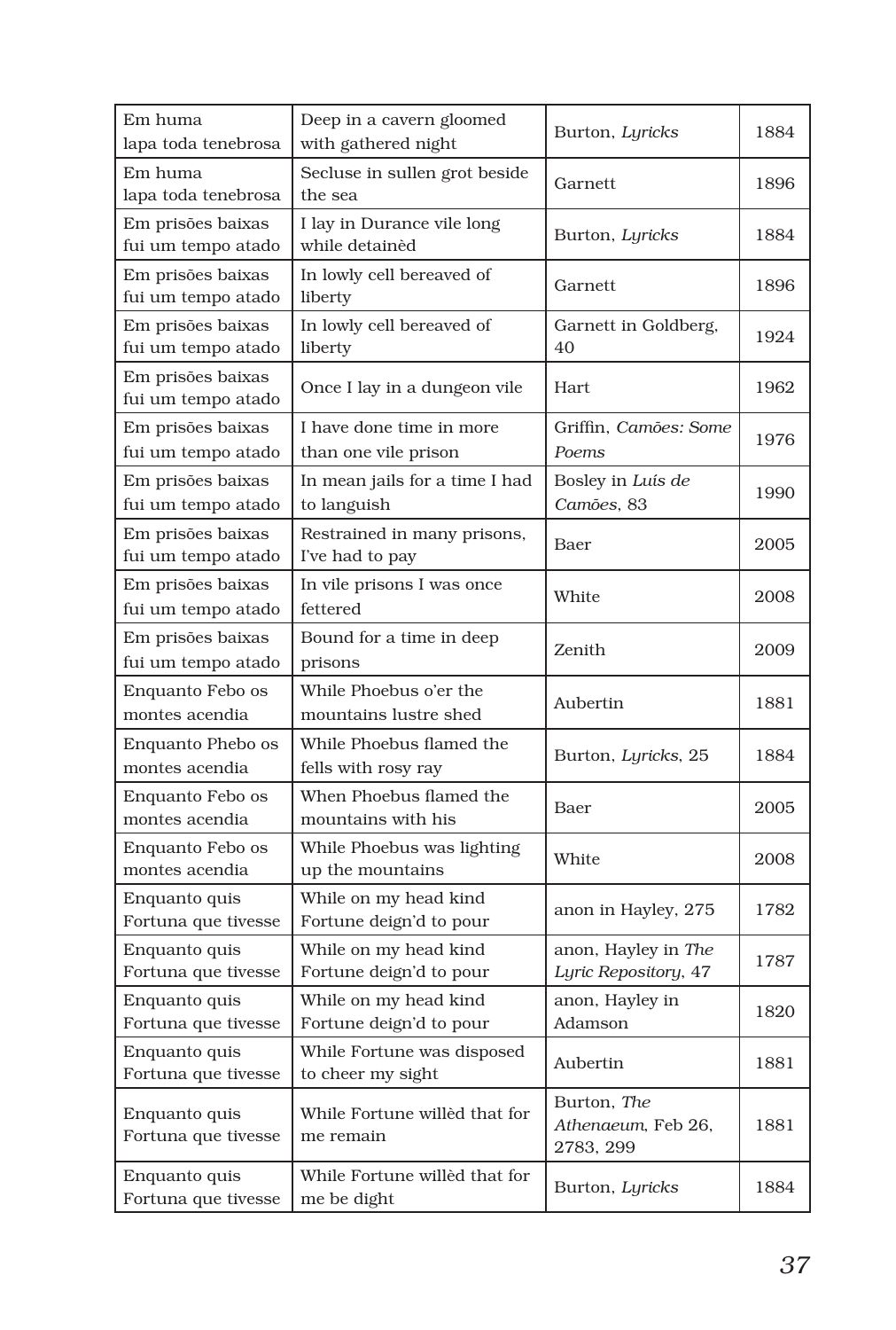| Enquanto quis<br>Fortuna que tivesse       | Ere yet my Fortune had<br>prevailed quite                   | Garnett                              | 1896 |
|--------------------------------------------|-------------------------------------------------------------|--------------------------------------|------|
| Enquanto quis<br>Fortuna que tivesse       | Errors, mine were: mere ill-<br>fortune; love that fired me | Trend                                | 1954 |
| Enquanto quis<br>Fortuna que tivesse       | Since Fortune has so willed                                 | Hart                                 | 1962 |
| Enquanto quis<br>Fortuna que tivesse       | As long as Fortune wishes<br>that I may                     | Griffin, Camões: Some<br>Poems       | 1976 |
| Enquanto quis<br>Fortuna que tivesse       | While it was Fortune's will<br>that I should have           | Bosley in Luís de<br>Camões, 56      | 1990 |
| Enquanto quis<br>Fortuna que tivesse       | As long as Fortune dangled<br>in my sight                   | Baer                                 | 2005 |
| Enquanto quis<br>Fortuna que tivesse       | When Fortune was disposed<br>to give some                   | White                                | 2008 |
| Enquanto quis<br>Fortuna que tivesse       | As long as Fortune wanted<br>me                             | Zenith                               | 2009 |
| Erros meus, má<br>fortuna, amor<br>ardente | Mine Errors, evil Fortune,<br>Amor's lowe                   | Burton, Lyricks                      | 1884 |
| Erros meus, má<br>fortuna, amor<br>ardente | Errors, mine were: mere ill-<br>fortune; love that fired me | Trend                                | 1954 |
| Erros meus, má<br>fortuna, amor<br>ardente | My errors my loves my<br>unlucky star                       | Wevill, Delos, 4                     | 1970 |
| Erros meus, má<br>fortuna, amor<br>ardente | My errors, bad fortune, fiery<br>love                       | Griffin, Camões: Some<br>Poems       | 1976 |
| Erros meus, má<br>fortuna, amor<br>ardente | Errors of mine, misfortune,<br>fires of love                | Bosley in Luís de<br>Camões, 82      | 1990 |
| Erros meus, má<br>fortuna, amor<br>ardente | My errors my loves my<br>unlucky star\                      | Wevill in Washburn,<br>569           | 1998 |
| Erros meus, má<br>fortuna, amor<br>ardente | My error, my misfortune,<br>ardent love                     | Hope & Moutinho,<br>681              | 1998 |
| Erros meus, má<br>fortuna, amor<br>ardente | My errors my loves my<br>unlucky star                       | Wevill in Duffy, Hand<br>in Hand, 35 | 2001 |
| Erros meus, má<br>fortuna, amor<br>ardente | My sins, my wild loves, and<br>Fate herself                 | Baer                                 | 2005 |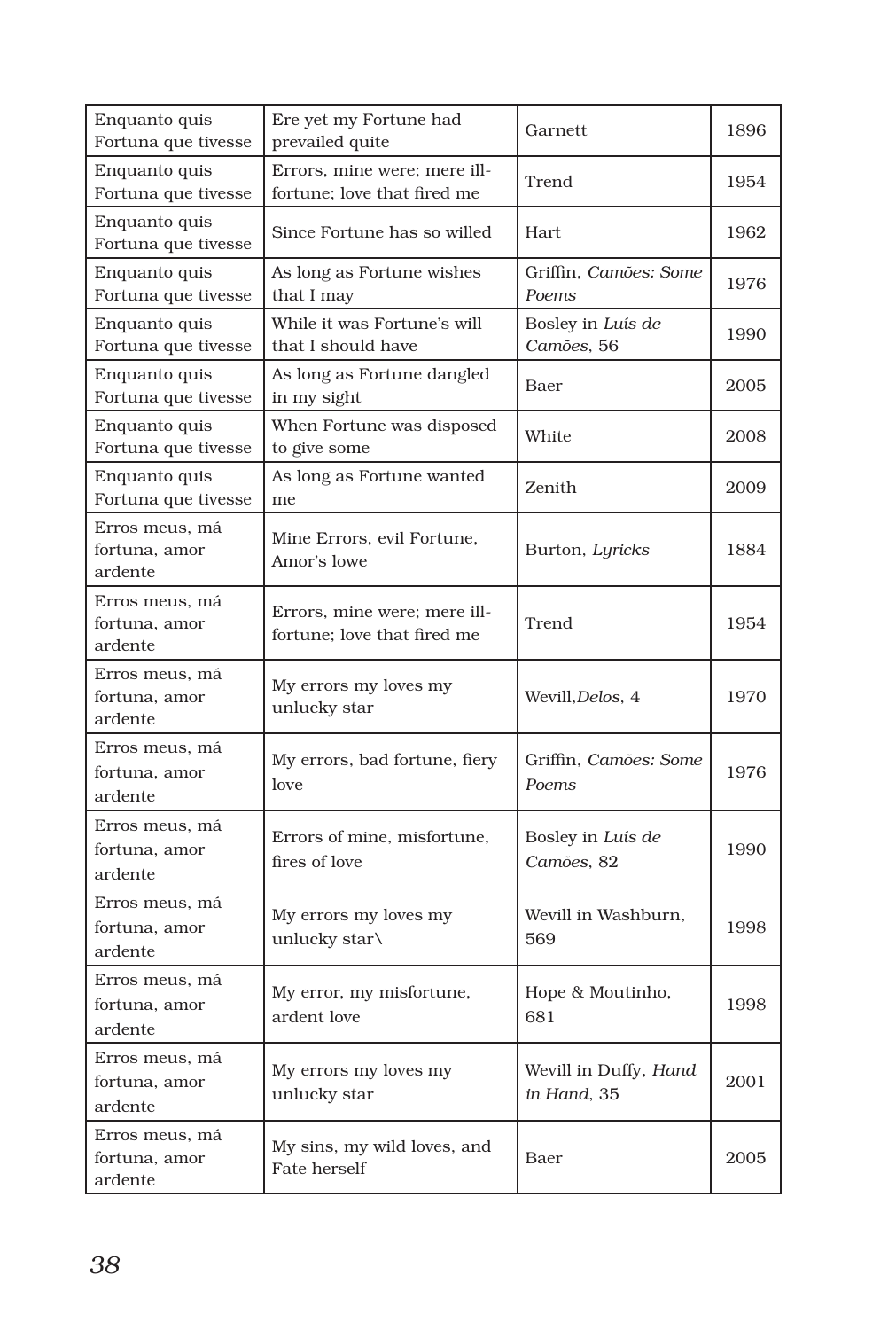| Erros meus, má<br>fortuna, amor<br>ardente    | My errors, evil fortune,<br>ardent love          | Williams                                           | 2007 |
|-----------------------------------------------|--------------------------------------------------|----------------------------------------------------|------|
| Erros meus, má<br>fortuna, amor<br>ardente    | My errors, ill fortune, and<br>ardent love       | White                                              | 2008 |
| Erros meus, má<br>fortuna, amor<br>ardente    | My errors, cruel fortune and<br>ardent love      | Zenith                                             | 2009 |
| Esforço grande,<br>igual ao<br>pensamento     | Strong Force embodying<br>Thought's ideal strain | Burton, Lyricks                                    | 1884 |
| Esforço grande,<br>igual ao<br>pensamento     | Strong will wed to keenst<br>mind                | Hart                                               | 1962 |
| Esforço grande,<br>igual ao<br>pensamento     | His formidable strength of<br>will conforms      | Baer, First Things,<br>August                      | 2002 |
| Esforço grande,<br>igual ao<br>pensamento     | His formidable strength of<br>will conforms      | Baer                                               | 2005 |
| Espanta crecer<br>tanto o Crocodilo           | We note with marvel growth<br>of Crocodile       | Burton, Lyricks                                    | 1884 |
| <b>Esse terreste Caos</b><br>com seus vapores | This earthly Chaos, with its<br>vaporous layer   | Burton, Lyricks                                    | 1884 |
| Esses cabellos<br>louros, e escolhidos        | These fair-faxt Tresses of the<br>choicest shade | Burton, Lyricks                                    | 1884 |
| Está o lascivo e<br>doce passarinho           | Behold yon little songster,<br>sportive, gay     | Adamson, Monthly<br>Magazine,<br>35, 115-6         | 1813 |
| Está o lascivo e<br>doce passarinho           | Behold yon little songster,<br>sportive, gay     | Adamson                                            | 1820 |
| Está o lascivo e<br>doce passarinho           | Behold yon little songster,<br>sportive, gay     | Adamson                                            | 1842 |
| Está o lascivo e<br>doce passarinho           | The pretty, sweet, and<br>wanton little bird     | Aubertin                                           | 1881 |
| Está o lascivo e<br>doce passarinho           | Sits the sweet Birdie, ever<br>gladsome-gay      | Burton, Lyricks                                    | 1884 |
| Está o lascivo e<br>doce passarinho           | The happy little bird swung<br>on a bough        | Hart                                               | 1962 |
| Está o lascivo e<br>doce passarinho           | There, ordering his feathers<br>with his beak    | Griffin, 'Gentle Spirit'                           | 1976 |
| Está o lascivo e<br>doce passarinho           | This gentle bird which frolics<br>in the brake   | Kitchin, Love Sonnets<br>of the Renaissance,<br>49 | 1990 |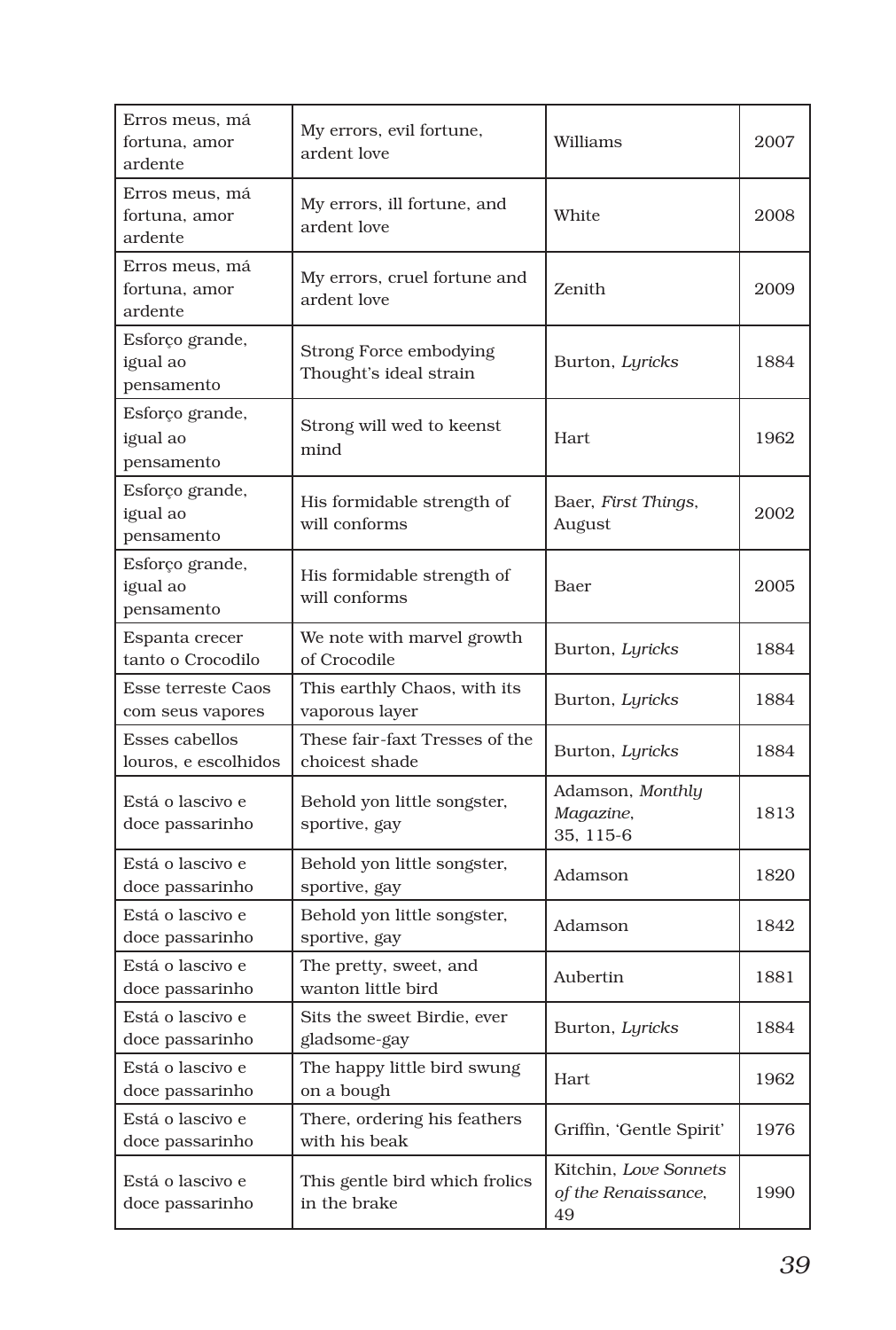| Está o lascivo e<br>doce passarinho      | The carefree little bird,<br>preoccupied        | Baer                                               | 2005 |
|------------------------------------------|-------------------------------------------------|----------------------------------------------------|------|
| Está o lascivo e<br>doce passarinho      | The sweet, irrepressible.<br>sparrow is tugging | White                                              | 2008 |
| Está-se a Primavera<br>trasladando       | Spring, in gay and frolic hour                  | Strangford                                         | 1803 |
| Está-se a Primavera<br>trasladando       | Spring, in gay and frolic hour                  | Strangford in<br>The Vocal Library, 196            | 1818 |
| Está-se a Primavera<br>trasladando       | The Spring is copying all that<br>it doth wear  | Aubertin                                           | 1881 |
| Está-se a Primavera<br>trasladando       | Prime all her beauties loveth<br>to transmew    | Burton, Lyricks                                    | 1884 |
| Está-se a Primavera<br>trasladando       | A copy of the Spring is in thy<br>face          | Figueiredo,<br>299-300                             | 1925 |
| Está-se a Primavera<br>trasladando       | Spring looks upon thy<br>features fair          | Hart.                                              | 1962 |
| Está-se a Primavera<br>trasladando       | Spring's very essence is<br>depicted            | White                                              | 2008 |
| Este amor que vos<br>tenho, limpo e puro | This earthly chaos, with its<br>vaporous air    | Aubertin                                           | 1881 |
| Este amor que vos<br>tenho, limpo e puro | This Love for you I keep so<br>chaste and pure  | Burton, Lyricks                                    | 1884 |
| Este amor que vos<br>tenho, limpo e puro | This Love for you I keep so<br>chaste and pure  | Burton,<br>The Athenaeum,<br>3000, 2533            | 1885 |
| Este amor que vos<br>tenho, limpo e puro | This love of mine, so pure, so<br>chaste        | Hart                                               | 1962 |
| Este amor que vos<br>tenho, limpo e puro | This chaste, unsullied love I<br>bear you       | White                                              | 2008 |
| Este terreste caos<br>com seus vapores*  | This earthly chaos, with its<br>vaporous air    | Aubertin                                           | 1881 |
| Este terreste caos<br>com seus vapores   | This earthly Chaos, with its<br>vaporous layer  | Burton, Lyricks                                    | 1884 |
| Eu cantarei de<br>amor tão docemente     | I sang of love-and in so sweet<br>a strain      | Strangford                                         | 1803 |
| Eu cantarei de<br>amor tão docemente     | I sang of love–and in so sweet<br>a strain      | Strangford in Critical<br>Review, 2, 335           | 1804 |
| Eu cantarei de<br>amor tão docemente     | I sang of love–and in so sweet<br>a strain      | Strangford in The<br>Edinburgh Review,<br>$45 - 6$ | 1805 |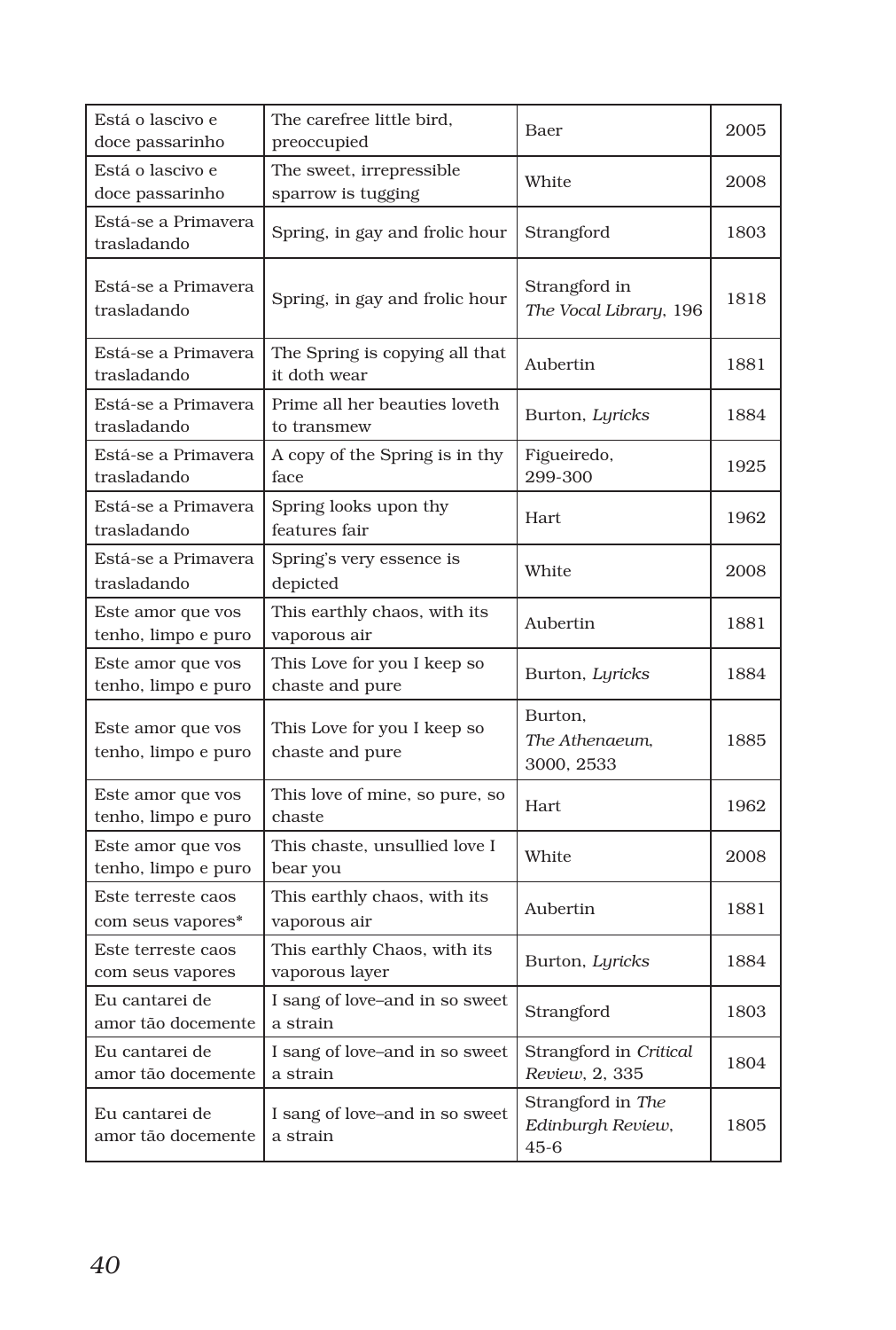| Eu cantarei de<br>amor tão docemente       | I will sing of love so sweetly<br>(literal version) | Bartholomew Frere.<br>The Edinburgh<br>Review, 6:11, 46 | 1805 |
|--------------------------------------------|-----------------------------------------------------|---------------------------------------------------------|------|
| Eu cantarei de<br>amor tão docemente       | My song of Love I will so<br>sweetly sing           | Burton, The<br>Academy, 541, 203                        | 1882 |
| Eu cantarei de<br>amor tão docemente       | My song of Love I will so<br>sweetly sing           | Burton, Lyricks                                         | 1884 |
| Eu cantarei de<br>amor tão docemente       | So sweet the lyre, so musical<br>the strain         | Garnett in<br>Waddington, 214                           | 1888 |
| Eu cantarei de<br>amor tão docemente       | So sweet the lyre, so musical<br>the strain         | Garnett                                                 | 1896 |
| Eu cantarei de<br>amor tão docemente       | My song of love I shall so<br>sweetly sing          | Hart                                                    | 1962 |
| Eu cantarei do<br>amor tão docemente       | I'll sing a song of love so<br>sweet, so blessed    | Baer                                                    | 2005 |
| Eu cantarei do<br>amor tão docemente       | I'll sing of love in a manner<br>so svelte          | White                                                   | 2008 |
| Eu cantarei de<br>amor tão docemente       | So sweetly will I sing of love                      | Zenith                                                  | 2009 |
| Eu cantarei de<br>amor tão docemente       | I would sing of love so<br>sweetly                  | Barletta et al                                          | 2013 |
| Eu cantei já, e<br>agora vou chorando      | How sprightly were the<br>roundelays                | Strangford (classed as<br>canzonet)                     | 1803 |
| Eu cantei já, e<br>agora vou chorando      | How sprightly were the<br>roundelays                | Strangford in The<br>Vocal Library, 130                 | 1818 |
| Eu cantei já, e<br>agora vou chorando      | How sprightly were the<br>roundelays                | Strangford in<br>Longfellow, 745                        | 1845 |
| Eu cantei já, e<br>agora vou chorando      | I sang in Bygones; now I<br>weep to see             | Burton, Lyricks                                         | 1884 |
| Eu cantei já, e<br>agora vou chorando      | I weep to think that once                           | Hart                                                    | 1902 |
| Eu cantei já, e<br>agora vou chorando      | I once sang, and now hear<br>me lamenting           | White                                                   | 2008 |
| Eu cantei já, e<br>agora vou chorando      | I used to sing and now I weep                       | Zenith                                                  | 2009 |
| Eu me aparto de<br>vós, ninfas do Tejo     | version                                             | Southey, MS Bodleian<br>1799, unpublished               | 1799 |
| Eu me aparto de<br>vós, Nymphas do<br>Tejo | My Nymphs of Tagus, I<br>depart, adieu!             | Aubertin                                                | 1881 |
| Eu me aparto de<br>vós, Nymphas do<br>Tejo | Nymphs of the Tagus! I fro'<br>you take flight,     | Burton, Lyricks                                         | 1884 |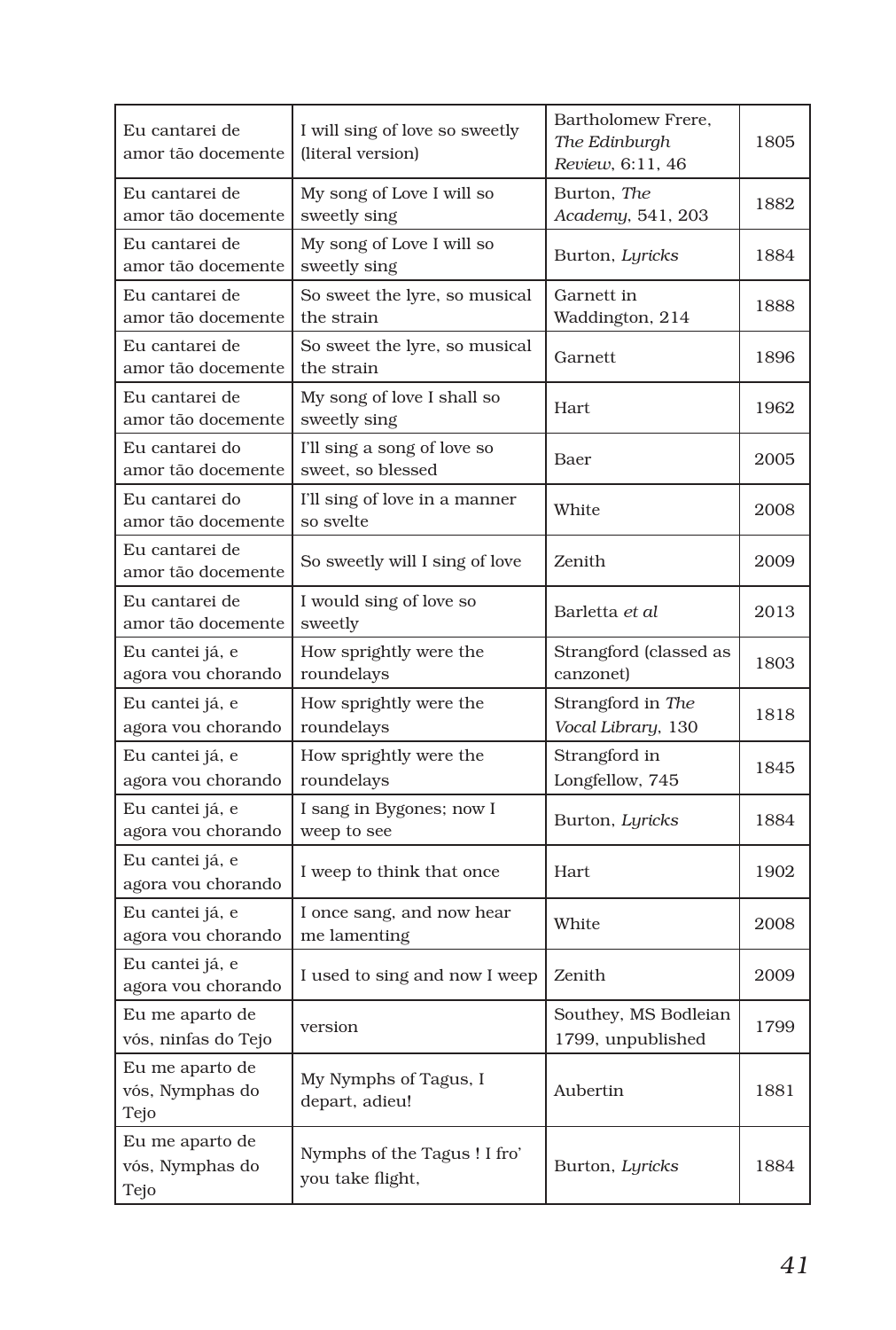| Eu vivia de lagrimas<br>isento         | From sorrow free, and tears,<br>and dull despair   | Strangford                                | 1803 |
|----------------------------------------|----------------------------------------------------|-------------------------------------------|------|
| Eu vivia de lagrimas<br>isento         | Exempt from every grief,<br>'twas mine to live     | Hemans                                    | 1818 |
| Eu vivia de lagrimas<br>isento         | Exempt from every grief,<br>'twas mine to live     | Hemans, Heber,<br>Pollok, 257             | 1833 |
| Eu vivia de lagrimas<br>isento         | Exempt fro' tears I wended<br>life-tide's way      | Burton, Lyricks                           | 1884 |
| Eu vivia de lagrimas<br>isento         | I lived once untaxed by tears                      | White                                     | 2008 |
| Ferido sem ter cura<br>perecia         | A desperate wound was dealt<br>sans hope of heal   | Burton, Lyricks                           | 1884 |
| Ferido sem ter cura<br>perecia         | Wounded, and with no<br>apparent remedy            | White                                     | 2008 |
| Fermosa Beatriz,<br>tendes taes geitos | Beautiful Beatrice! such<br>luring geste           | Burton, Lyricks                           | 1884 |
| Fermosa mão que o<br>coração me aperta | That fair-formed Hand my<br>heart in holding takes | Burton, Lyricks                           | 1884 |
| Fermoso Tejo meu<br>quam diferente     | My lovely Tagus! with what<br>different Sent       | Burton, Lyricks                           | 1884 |
| Fermoso Tejo meu<br>quam diferente     | Tagus, with countenance<br>how different           | Garnett, 103                              | 1896 |
| Fermoso Tejo meu<br>quam differente    | Tagus, with countenance<br>how different           | Garnett, Universal<br>Anthology, 12, 180  | 1899 |
| Fermoso Tejo meu<br>quam differente    | Tagus, with countenance<br>how different           | Garnett, Goldberg, 42                     | 1924 |
| Fermosos olhos,<br>que cuidado dais    | Beautiful eyes which deal an<br>envious care       | Burton, Lyricks                           | 1884 |
| Fermosos olhos.<br>que cuidado dais    | Beautiful eyes, whereof the<br>sunny sphere        | Garnett                                   | 1896 |
| Fermosos olhos.<br>que na idade nossa  | Beautiful Eyën, to our days<br>displaying          | Burton, Lyricks                           | 1884 |
| Fermosos olhos,<br>que na idade nossa  | Beautiful eyes, whereof the<br>sunny sphere        | Garnett, Goldberg, 43                     | 1924 |
| Fermosos olhos,<br>que na idade nossa  | Ah, lovely eyes, / Wherein all<br>Nature's grace   | Hart                                      | 1962 |
| Fermosos olhos,<br>que na idade nossa  | Beautiful eyes that for our<br>present epoch       | White                                     | 2008 |
| Formosura do Céu<br>a nós descida      | Thy lovely charms, celestial<br>maid               | Old Nick, The Lady's<br>Monthly Museum 12 | 1804 |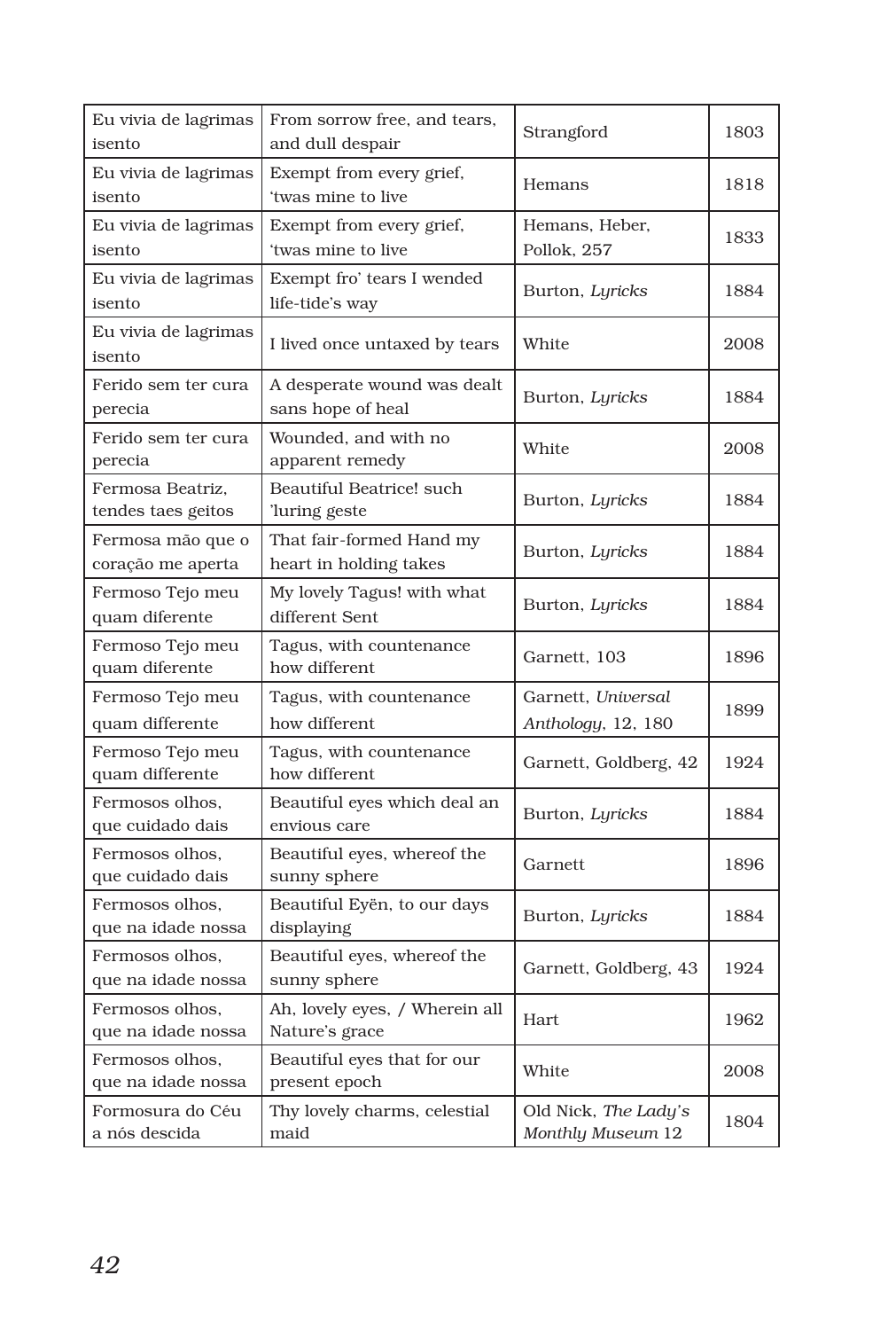| Formosura do Céu<br>a nós descida            | Thy lovely charms, celestial<br>maid                 | Old Nick, 'Beauty',<br>Spirit of the Public<br>Journals, VIII, 114 | 1805 |
|----------------------------------------------|------------------------------------------------------|--------------------------------------------------------------------|------|
| Fermosura do ceo a<br>nós decida             | Beauty from heavenly heights<br>to Earth descended!  | Burton, Lyricks                                                    | 1884 |
| Fiou-se o coração,<br>de muito isento        | The hear entrusted self erst<br>Fancy-free           | Burton, Lyricks                                                    | 1884 |
| Fiou-se o coração,<br>de muito isento        | My over-confident heart grew<br>more and more        | Baer                                                               | 2005 |
| Fiou-se o coração,<br>de muito isento        | My heart had always set<br>such store                | White                                                              | 2008 |
| Foi já num tempo<br>doce cousa amar          | To love in passèd Time was<br>passing sweet          | Burton, Lyricks                                                    | 1884 |
| Foi já num tempo<br>doce cousa amar          | Love was passing sweet in<br>days gone by            | Hart                                                               | 1962 |
| Foi já num tempo<br>doce cousa amar          | Being in love was once a<br>tender                   | White                                                              | 2008 |
| Fortuna em mim<br>guardando seu<br>direito   | Fortune o'er me reserving<br>rightful Hest           | Burton, Lyricks                                                    | 1884 |
| Fortuna em mim<br>guardando seu<br>direito   | Fortune, exacting from me its<br>tribute             | White                                                              | 2008 |
| Gentil Senhora, se<br>a Fortuna imiga        | If, Ladye fair! my Fortune,<br>ferest foe.           | Burton, Lyricks                                                    | 1884 |
| Gentil Senhora, se<br>a Fortuna imiga        | Gentle lady / If cruel Fate                          | Hart                                                               | 1962 |
| Gostos falsos<br>de amor, gostos<br>fingidos | False Gusts of Love                                  | Burton, Lyricks                                                    | 1884 |
| Grão tempo há<br>já que soube da<br>Ventura  | Long Syne now 'tis sin'<br>taught me Aventùre        | Burton, Lyricks                                                    | 1884 |
| Grão tempo há<br>já que soube da<br>Ventura  | 'Twas long ago I learned what<br>Fortune held for me | Hart                                                               | 1962 |
| Grão tempo há<br>já que soube da<br>Ventura  | For a long time I've known a<br>fatal stare          | White                                                              | 2008 |
| Guardando em mi a<br>sorte o seu direyto     | Fortune, preserving right of<br>sovranty             | Burton, Lyricks                                                    | 1884 |
| He o gozado bem<br>em agua escrito           | Weal, once enjoyèd, is on<br>water writ              | Burton, Lyricks                                                    | 1884 |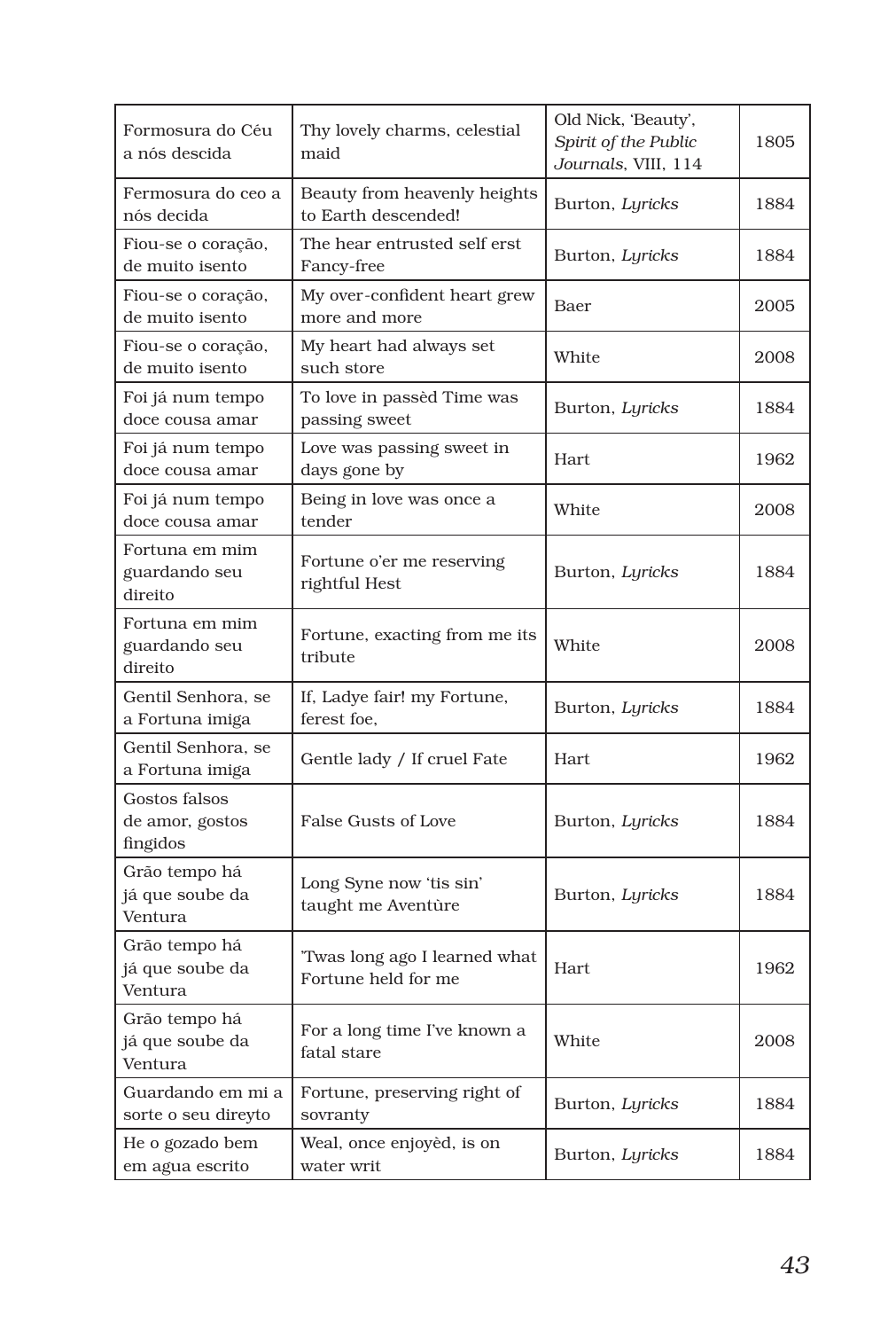| Horas breves de<br>meu contentamento    | Short hours of joy ! onward<br>ye fleeting past!     | Adamson, Monthly<br>Magazine,<br>35, 116 | 1813 |
|-----------------------------------------|------------------------------------------------------|------------------------------------------|------|
| Horas breves de<br>meu contentamento    | Short hours of joy ! onward<br>ye fleeting past!     | Adamson                                  | 1820 |
| Horas breves de<br>meu contentamento    | Short hours of joy ! onward<br>ye fleeting past!     | Adamson                                  | 1842 |
| Horas breves de<br>meu contentamento    | Short hours, with whom<br>contentment I could find   | Aubertin                                 | 1881 |
| Horas breves de<br>meu contentamento    | Short Hours! whose glad<br>Content my fortune gracèd | Burton, Lyricks                          | 1884 |
| Horas breves de<br>meu contentamento    | Hours of my happiness, a<br>scanty train!            | Garnett                                  | 1886 |
| Ilustre, e digno<br>ramo dos Meneses    | Ilustrious Scion of the tree<br>Meneses!             | Burton, Lyricks                          | 1884 |
| Ilustre o dino ramo<br>dos Meneses      | Illustrious scion of Menezes'<br>line                | Hart.                                    | 1962 |
| Ilustre o dino ramo<br>dos Meneses      | Illustrious and worthy scion,<br>flower              | Baer                                     | 2005 |
| Ilustre o dino ramo<br>dos Meneses      | Deservedly famous branch of<br>the Meneses           | White                                    | 2008 |
| Imagens vãas me<br>impríme a Fantasia   | In me vain fancies Fancy<br>would inlay              | Burton, Lyricks                          | 1884 |
| Indo o triste pastor<br>todo embebido   | All sorrowful as strayed the<br>shepherd swain       | Aubertin                                 | 1881 |
| Indo o triste Pastor<br>todo embebido   | The tristeful Shepherd<br>dolour-drowned would hie   | Burton, Lyricks                          | 1884 |
| Indo o triste pastor<br>todo embebido   | The sad shepherd wandered,<br>caught                 | White                                    | 2008 |
| Já a rôxa e branca<br>Aurora destoucava | Now pearly, rosy morn<br>spread forth above          | Aubertin                                 | 1881 |
| Já a rôxa e branca<br>Aurora destoucava | Now red and white Aurore<br>had loosed the snood     | Burton, Lyricks                          | 1884 |
| Já a saudosa<br>Aurora destoucava       | Ardent Aurora had shaken<br>free                     | White                                    | 2008 |
| Já cantei, já chorei<br>a dura guerra   | Oft have I sung and mourned<br>the bitter woes       | Hemans                                   | 1818 |
| Já cantei, já chorei<br>a dura guerra   | Oft have I sung and mourned<br>the bitter woes       | Hemans, Heber,<br>Pollok, 255            | 1831 |
| Já cantei, já chorei<br>a dura guerra   | Erst sang I, erst I wept Love's<br>tyranny           | Burton, Lyricks                          | 1884 |
| Já claro vejo bem,<br>já bem conheço    | Now ken I clearly, clearly I<br>believe              | Burton, Lyricks                          | 1884 |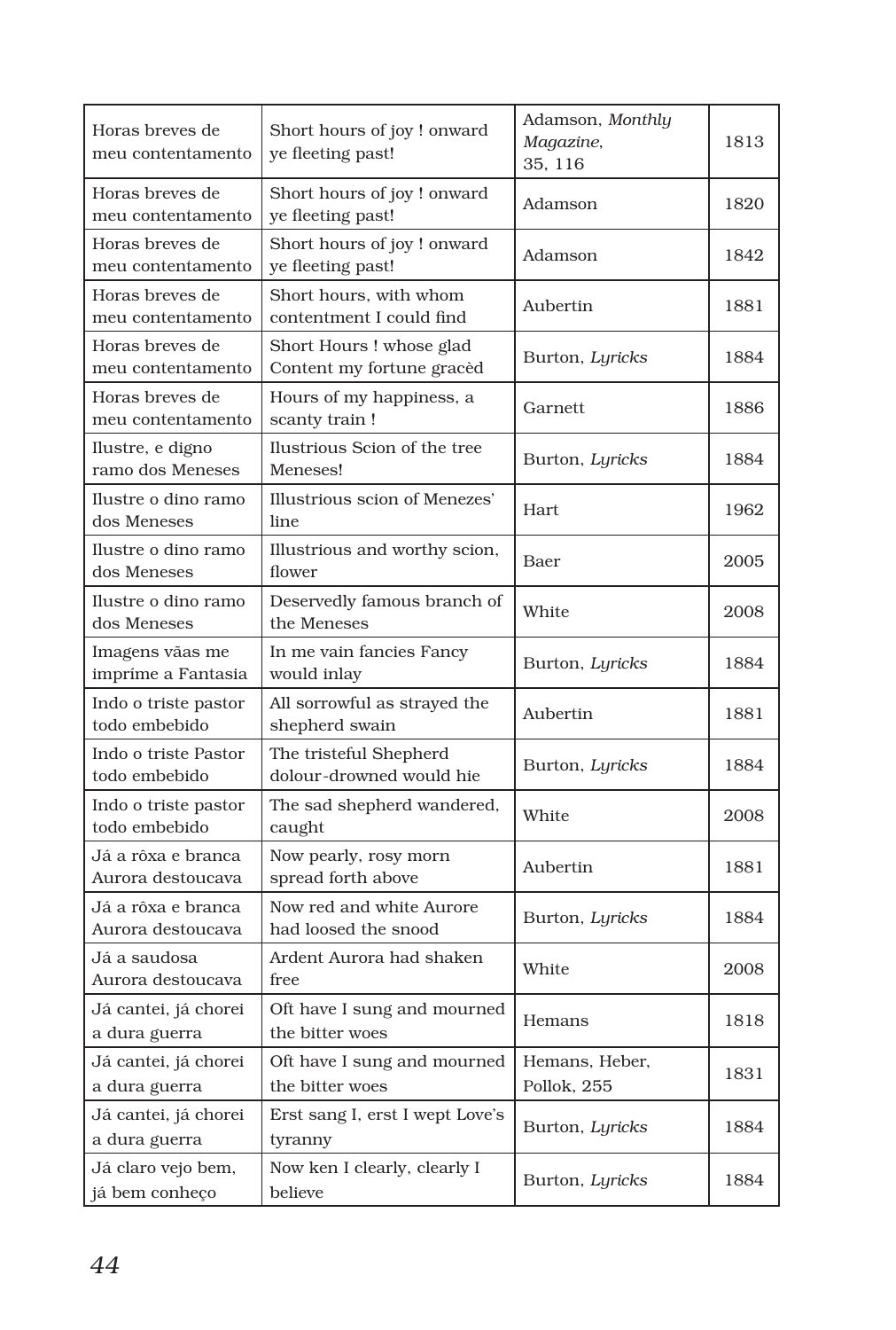| Já do Mondego as<br>águas aparecem         | Now of<br>Mondego-stream the waters<br>show        | Burton, Lyricks                | 1884 |
|--------------------------------------------|----------------------------------------------------|--------------------------------|------|
| Ja do Mondego as<br>águas aparecem         | Lo the fair prospect of<br>Mondego, clear          | Garnett                        | 1896 |
| Já é tempo, já, que<br>minha confiança     | Tis time, time 'tis that this<br>my confidence     | Burton, Lyricks                | 1884 |
| Já é tempo, já, que<br>minha confiança     | T'is time, t'is time, my<br>cherished dreams       | Hart                           | 1962 |
| Já é tempo, já, que<br>minha confiança     | It's high time my confidence                       | White                          | 2008 |
| Já me fundey<br>em vãos<br>contentamentos  | Erst upon vain Contents I<br>based my mind         | Burton, Lyricks                | 1884 |
| Já não fere o Amor<br>com arco forte       | No more with force-full bow<br>fares Love to smite | Burton, Lyricks                | 1884 |
| Já não sinto,<br>Senhora, os<br>desenganos | No more, Madàme! feel I false<br>hopes and fears   | Burton, Lyricks                | 1884 |
| Já não sinto.<br>Senhora, os<br>desenganos | I no longer feel disillusioned,<br>Lady            | White                          | 2008 |
| Já tempo foi, que<br>meus olhos traziam    | Time was mine Eyes<br>delighted to unfold          | Burton, Lyricks                | 1884 |
| Julga-me a gente<br>toda por perdido       | My senses lost, misjudging<br>men declare          | Strangford                     | 1803 |
| Julga-me a gente<br>toda por perdido       | My senses lost, misjudging<br>men declare          | Strangford in<br>Woodford, 260 | 1841 |
| Julga-me a gente<br>toda por perdido       | The world misjudgeth I have<br>lost my lot,        | Burton, Lyricks                | 1884 |
| Julga-me a gente<br>toda por perdido       | This poor world misjudges<br>me as lost            | Hart                           | 1962 |
| Julga-me a gente<br>toda por perdido       | The whole world judges me<br>as lost. My days      | Baer                           | 2005 |
| Julga-me a gente<br>toda por perdido       | Everyone considers me a lost<br>cause              | White                          | 2008 |
| Leda serenidade<br>deleitosa               | A glad delicious air serene<br>that shows          | Burton, Lyricks                | 1884 |
| Leda serenidade<br>deleitosa               | A happy, charming<br>composure                     | White                          | 2008 |
| Lembranças de meu<br>bem, doces            | Memories of happiness mine!<br>douce Memories      | Burton, Lyricks                | 1884 |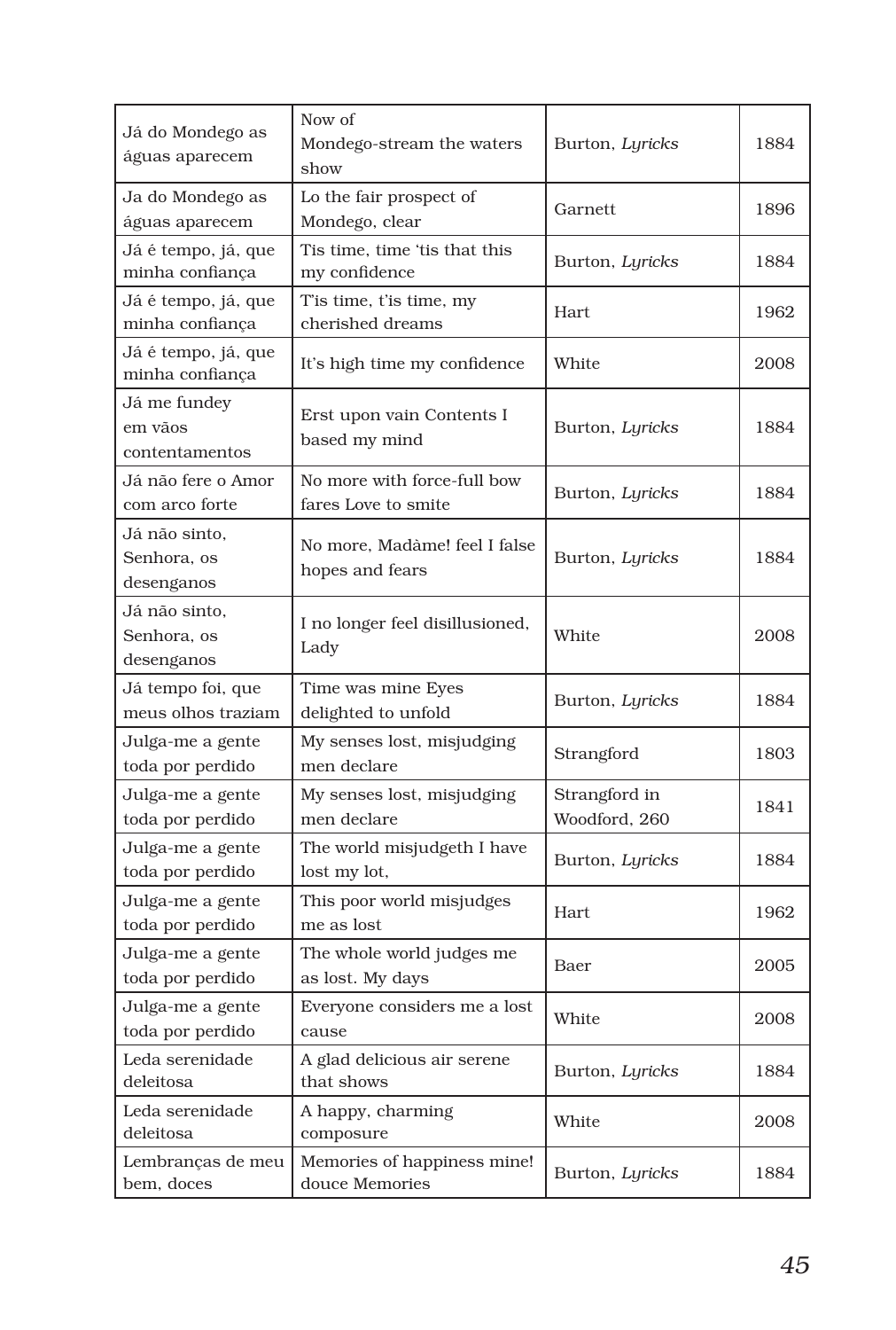| Lembranças que<br>lembrays o bem<br>passado      | Memories remembering Good<br>of by-gone date       | Burton, Lyricks                    | 1884 |
|--------------------------------------------------|----------------------------------------------------|------------------------------------|------|
| Lembranças que<br>lembrais meu bem               | Memories of past happiness                         | Hart                               | 1962 |
| Lembranças que<br>lembrais meu bem               | Memories, you recall my<br>happy times             | White                              | 2008 |
| Lembranças que<br>lembrais meu bem               | O memories that deepen the<br>sorrow I feel        | Zenith                             | 2009 |
| Lembranças<br>saudosas, se cuidas                | Sad yearning Memories! an<br>ye still be straining | Burton, Lyricks                    | 1884 |
| Lembranças<br>saudosas, se cuidas                | Heartfelt memories, if it's<br>your pleasure       | White                              | 2008 |
| Lembranças tristes,<br>para que gastais<br>tanto | Ye tristeful Souvenirs! why<br>this vain intent    | Burton                             | 1884 |
| Levantai, minhas<br>Tagides, a frente            | Exalt on high your brow, my<br>Tagides             | Aubertin                           | 1881 |
| Levantai, minhas<br>Tagides, a frente            | High raise your glorious<br>brows, my Tagidès      | Burton, Lyricks                    | 1884 |
| Lindo e sutil<br>trançado, que<br>ficaste        | Dear band, which once<br>adorn'd my worship'd      | Strangford                         | 1803 |
| Lindo e sutil<br>trançado, que<br>ficaste        | Sweet, delicate fillet, who art<br>left behind     | Aubertin                           | 1881 |
| Lindo e sutil<br>trançado, que<br>ficaste        | Fair-woven Fillet ! in whose<br>pledge I find      | Burton, Lyricks                    | 1884 |
| Lindo e sutil<br>trançado, que<br>ficaste        | Sweet, delicate fillet, who art<br>left behind     | Aubertin in<br>Waddington, 203     | 1888 |
| Lindo e sutil<br>trançado, que<br>ficaste        | Oh ribbon fair, that dost with<br>me remain        | Thomas Wentworth<br>Higginson, 105 | 1889 |
| Lindo e sutil<br>trançado, que<br>ficaste        | Oh ribbon fair, that dost with<br>me remain        | Thomas Wentworth<br>Higginson, 398 | 1900 |
| Lindo e sutil<br>trançado, que<br>ficaste        | Fair woven fillet that I hold                      | Hart                               | 1962 |
| Lindo e sutil<br>trançado, que<br>ficaste        | Beautiful, so subtle ribbon,<br>you                | Baer                               | 2005 |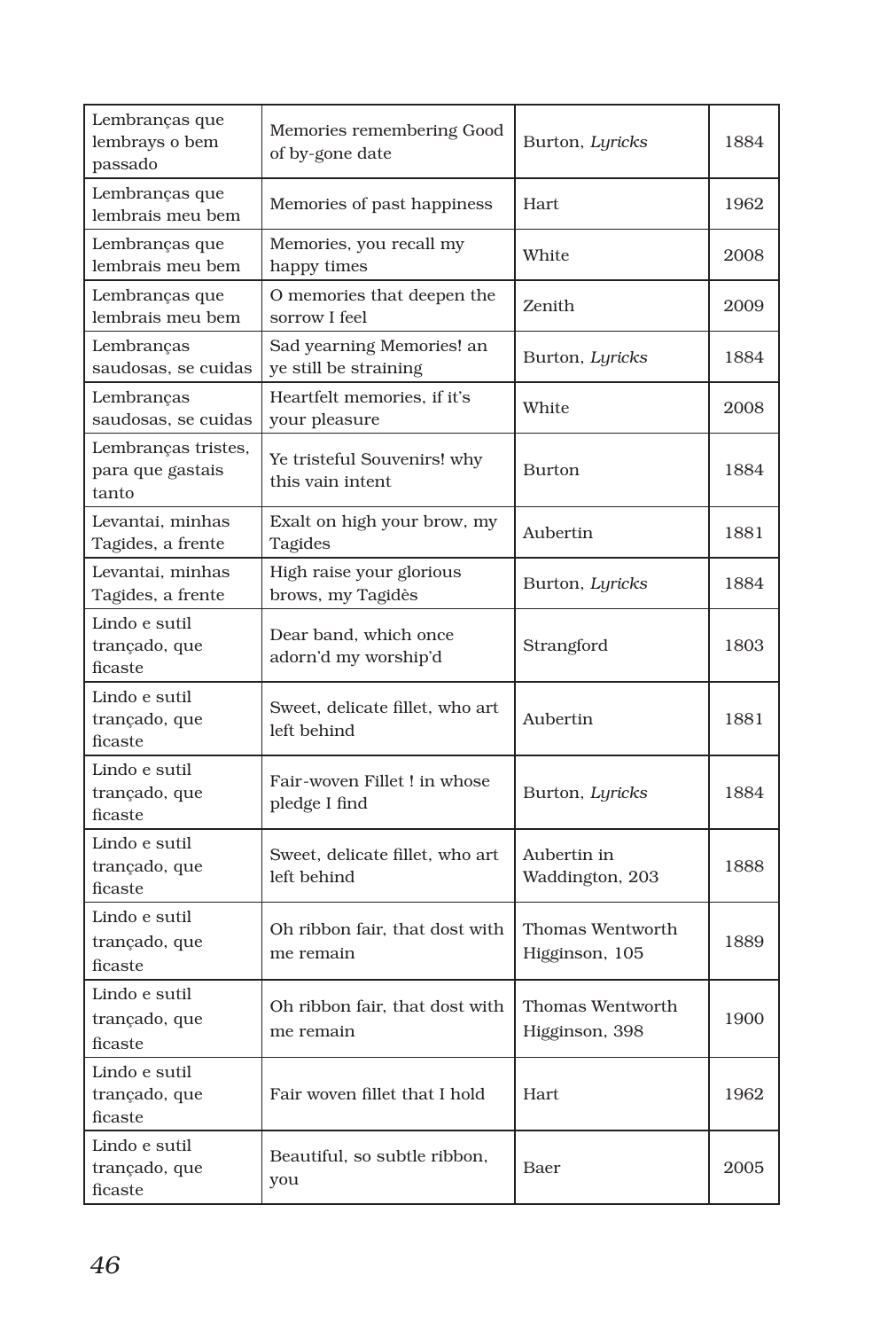| Lindo e sutil<br>trançado, que<br>ficaste     | Prettily woven head-dress<br>arrayed                | White                                     | 2008 |
|-----------------------------------------------|-----------------------------------------------------|-------------------------------------------|------|
| Mal, que de tempo<br>em tempo vás<br>crecendo | Ills! that fro' time to time so<br>crescive grow    | Burton, Lyricks                           | 1884 |
| Males, que<br>contra mim vos<br>conjurastes   | Ills! that against my faring<br>well conspire       | Burton, Lyricks                           | 1884 |
| Males, que<br>contra mim vos<br>conjurastes   | Misfortunes, seeing that you<br>plot against        | White                                     | 2008 |
| Males, que<br>contra mim vos<br>conjurastes   | Afflictions that conspired<br>against me            | Zenith                                    | 2009 |
| Memória do meu<br>bem, cortado em<br>flores   | Memories of Joyaunce! nipt<br>in budding flow'r     | Burton, Lyricks                           | 1884 |
| Memória do meu<br>bem, cortado em<br>flores   | Memories of happy days slain<br>in their primes     | Hart                                      | 1962 |
| Memória do meu<br>bem, cortado em<br>flores   | Memorial to the good times,<br>carved in flowers    | White                                     | 2008 |
| Memorias<br>offendidas que hum<br>só dia      | Offended Memories! that no<br>single day            | Burton, Lyricks                           | 1884 |
| Mil vezes determino<br>não vos ver            | I swear a thousand times to<br>unsee your sight     | Burton, Lyricks                           | 1884 |
| Mil vezes se move<br>meu pensamento           | For times a thousand mine<br>Intent was bent        | Burton, Lyricks                           | 1884 |
| Moradoras gentis e<br>delicadas               | Dwellers, all grace and<br>loveliness, where flows  | Aubertin                                  | 1881 |
| Moradoras gentis e<br>delicadas               | Delicate gentle Mays! who<br>wone where flows       | Burton, Lyricks                           | 1884 |
| Mudam-se os<br>tempos                         | The circling year doth<br>change, and all the train | 1 Adamson, Monthly<br>Mirror, NS 2, 428-9 | 1807 |
| Mudam-se os<br>tempos                         | The year is changeful, and<br>the joyous train      | 2 Adamson, Sonnets<br>(minor differences) | 1845 |
| Mudam-se os<br>tempos                         | The year is changeful, and<br>the joyous train      | Adamson, Sonnets                          | 1845 |
| Mudam-se os<br>tempos                         | The times change on, the<br>dreams we loved         | Drury in Argosy, 52,<br>329               | 1881 |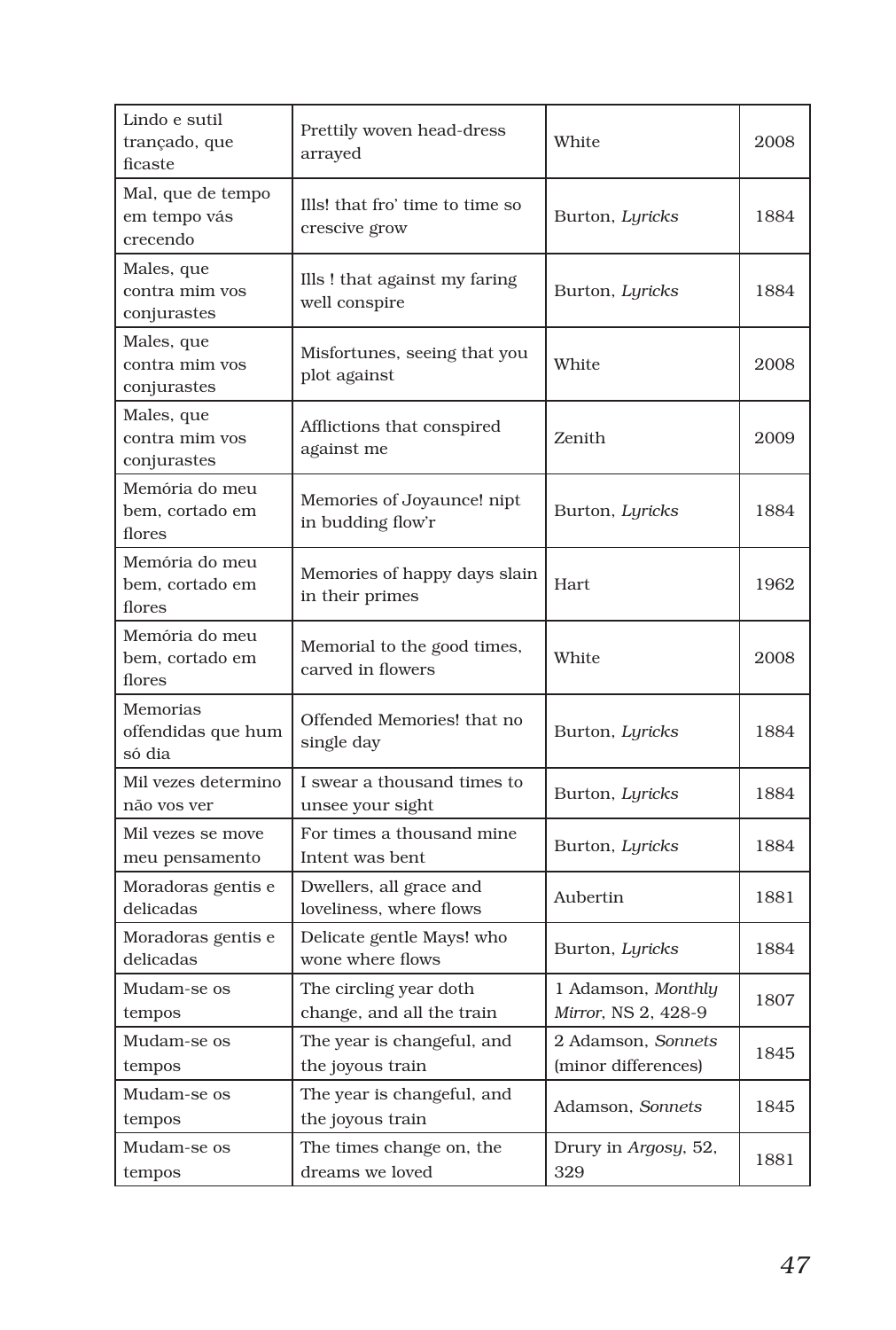| Mudam-se os<br>tempos                   | Times change, change mortal<br>loves and volunties  | Burton, Lyricks                          | 1884 |
|-----------------------------------------|-----------------------------------------------------|------------------------------------------|------|
| Mudam-se os<br>tempos                   | Time and the mortal will<br>stand never fast        | Garnett                                  | 1896 |
| Mudam-se os<br>tempos                   | Time and the mortal will<br>stand never fast        | Garnett in Walsh,<br>186-7               | 1920 |
| Mudam-se os<br>tempos                   | The seasons change and<br>change continually        | Figueiredo, 298                          | 1925 |
| Mudam-se os<br>tempos                   | Time and the mortal will<br>stand never fast        | Garnett in Van Doren<br>Anthology, 590-1 | 1929 |
| Mudam-se os<br>tempos                   | There are changes in the<br>season                  | Trend                                    | 1954 |
| Mudam-se os<br>tempos                   | Time changes for us all                             | Hart                                     | 1962 |
| Mudam-se os<br>tempos                   | Times ever change and with<br>them change our wills | Segel                                    | 1974 |
| Mudam-se os<br>tempos                   | Times change with seasons                           | Bosley in Luís de<br>Camões, 66          | 1990 |
| Mudam-se os<br>tempos                   | Times will change, intentions<br>will change too    | Williams                                 | 2007 |
| Mudam-se os<br>tempos                   | Time changes, and our<br>desires change. What we    | Baer                                     | 2008 |
| Mudam-se os<br>tempos                   | The times change, along with<br>fashions            | White                                    | 2009 |
| Mudam-se os<br>tempos                   | Times change, desires<br>change                     | Zenith                                   | 2009 |
| Mudam-se os<br>tempos                   | Times change and desires<br>change                  | Barletta et al                           | 2013 |
| Na desesperação já<br>repousava         | In Desperation 'gan repose<br>espy                  | Burton, Lyricks                          | 1884 |
| Na desesperação já<br>repousava         | Out of desperation I laid to<br>rest                | White                                    | 2008 |
| Na margem de hum<br>ribeiro, que fendia | Upon the margin of a stream,<br>whose bed           | Aubertin                                 | 1881 |
| Na margem de hum<br>ribeiro, que fendia | On bank of brooklet, cleaving<br>with its tide      | Burton, Lyricks                          | 1884 |
| Na metade do Céu<br>subido ardia        | High in the glowing heavens,<br>with cloudless beam | Hemans                                   | 1818 |
| Na metade do Céu<br>subido ardia        | High in the glowing heavens,<br>with cloudless beam | Hemans in<br>Longfellow, 747             | 1845 |
| Na metade do Céu<br>subido ardia        | High in the glowing heavens,<br>with cloudless beam | Hemans, Heber and<br>Pollok, 253         | 1833 |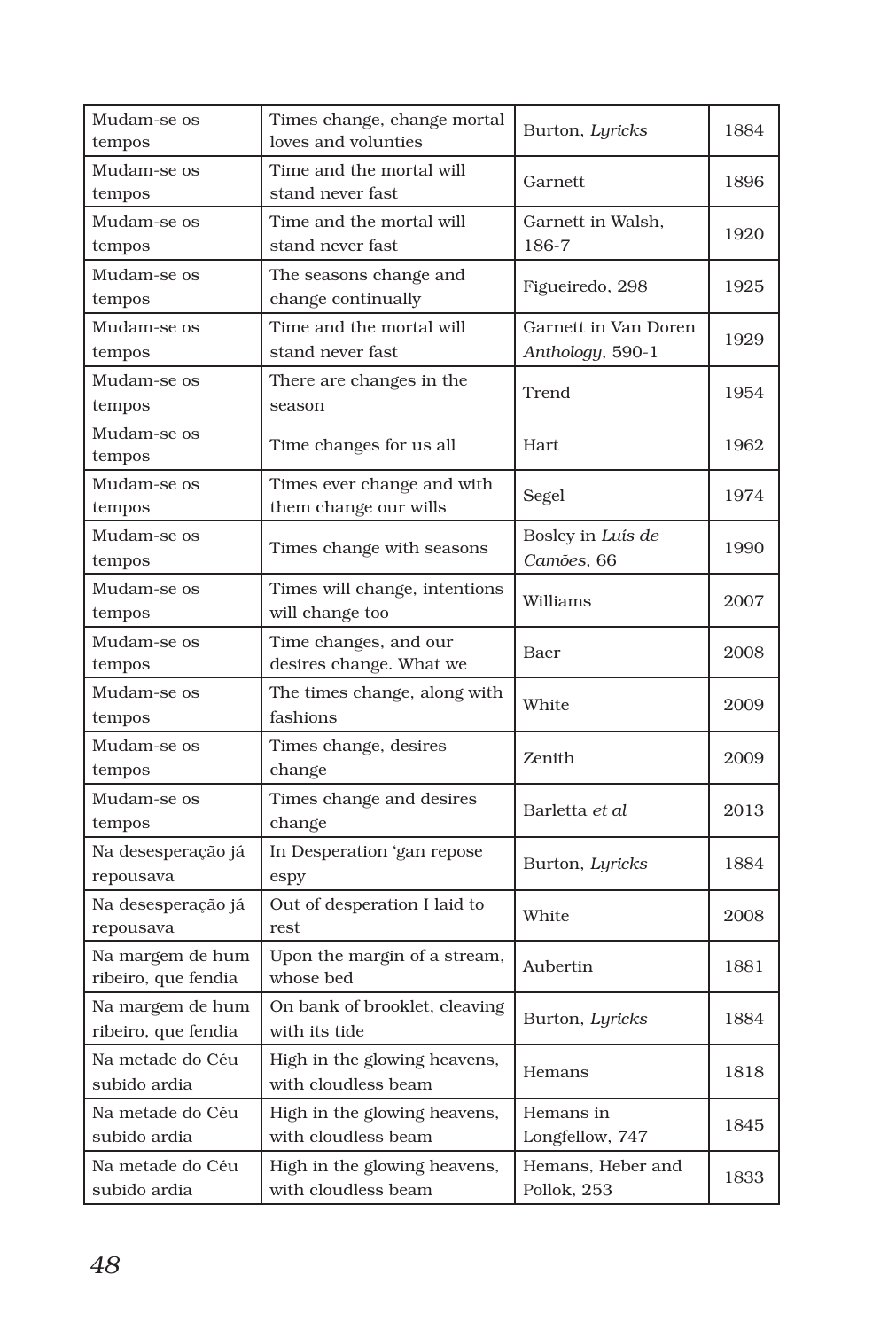| Na metade do Céu<br>subido ardia              | In heaven's high midst the<br>brilliant Shepherd Guide | Aubertin                            | 1881 |
|-----------------------------------------------|--------------------------------------------------------|-------------------------------------|------|
| Na metade do Céu<br>subido ardia              | Flamed on the midway<br>firmamental hill               | Burton, The<br>Academy, 541, 203    | 1882 |
| Na metade do Céu<br>subido ardia              | Flamed on the midway<br>firmamental hill               | Burton, Lyricks                     | 1884 |
| Na metade do Céu<br>subido ardia              | The sun stood blazing in<br>mid-sky                    | Hart                                | 1962 |
| Na metade do Céu<br>subido ardia              | The flaming sun rises high,<br>to the peak             | Baer, First Things,<br>August       | 2002 |
| Na metade do Céu<br>subido ardia              | The flaming sun rises high,<br>to the peak             | Baer                                | 2005 |
| Na metade do Céu<br>subido ardia              | The sun, that gentle<br>shepherd, had climbed          | White                               | 2008 |
| Na ribeira do<br>Eufrates assentado           | Wrapt in sad musing, by<br>Euphrates' stream           | Hemans                              | 1818 |
| Na ribeira do<br>Eufrates assentado           | Wrapt in sad musing, by<br>Euphrates' stream           | Hemans, Heber and<br>Pollok, 253    | 1831 |
| Na ribeira do<br>Eufrates assentado           | I sat me lonesome on<br>Euphrates-shore                | Burton, Lyricks                     | 1884 |
| Na ribeira do<br>Eufrates assentado           | By water-brooks of Babylon<br>I seat me                | Young, Portugal An<br>Anthology, 83 | 1916 |
| Na ribeira do<br>Eufrates assentado           | By broad Euphrates' stream<br>I sat                    | <b>Hart</b>                         | 1962 |
| Na ribeira do<br>Eufrates assentado           | By the waters of the<br>Euphrates on and on            | Griffin. Camões: Some<br>Poems      | 1976 |
| Na ribeira do<br>Eufrates assentado           | Sitting where the rapid<br>waters flow                 | Baer                                | 2005 |
| Na ribeira do<br>Eufrates assentado           | Seated on the bank of the<br>Euphrates                 | White                               | 2008 |
| Na ribeira do<br>Eufrates assentado           | Sitting beside the Euphrates<br>River                  | Zenith                              | 2009 |
| Náiades, vos, que<br>os rios habitais         | Naiads! ye ladyes who in<br>rivers wone                | Burton, Lyricks                     | 1884 |
| Náiades, vos, que<br>os rios habitais         | Naíades, ye who in the<br>streams abide                | Aubertin                            | 1881 |
| Náiades, vos, que<br>os rios habitais         | Gentle and dainty Naiades,<br>who dwell                | Garnett                             | 1896 |
| Náiades, vós, que<br>os rios habitais         | Naiads, you who dwell in the<br>rivers                 | White                               | 2008 |
| Nas Cidades, nos<br>bosques, nas<br>florestas | In bosque and forest, in the<br>mart and meet          | Burton, Lyricks                     | 1884 |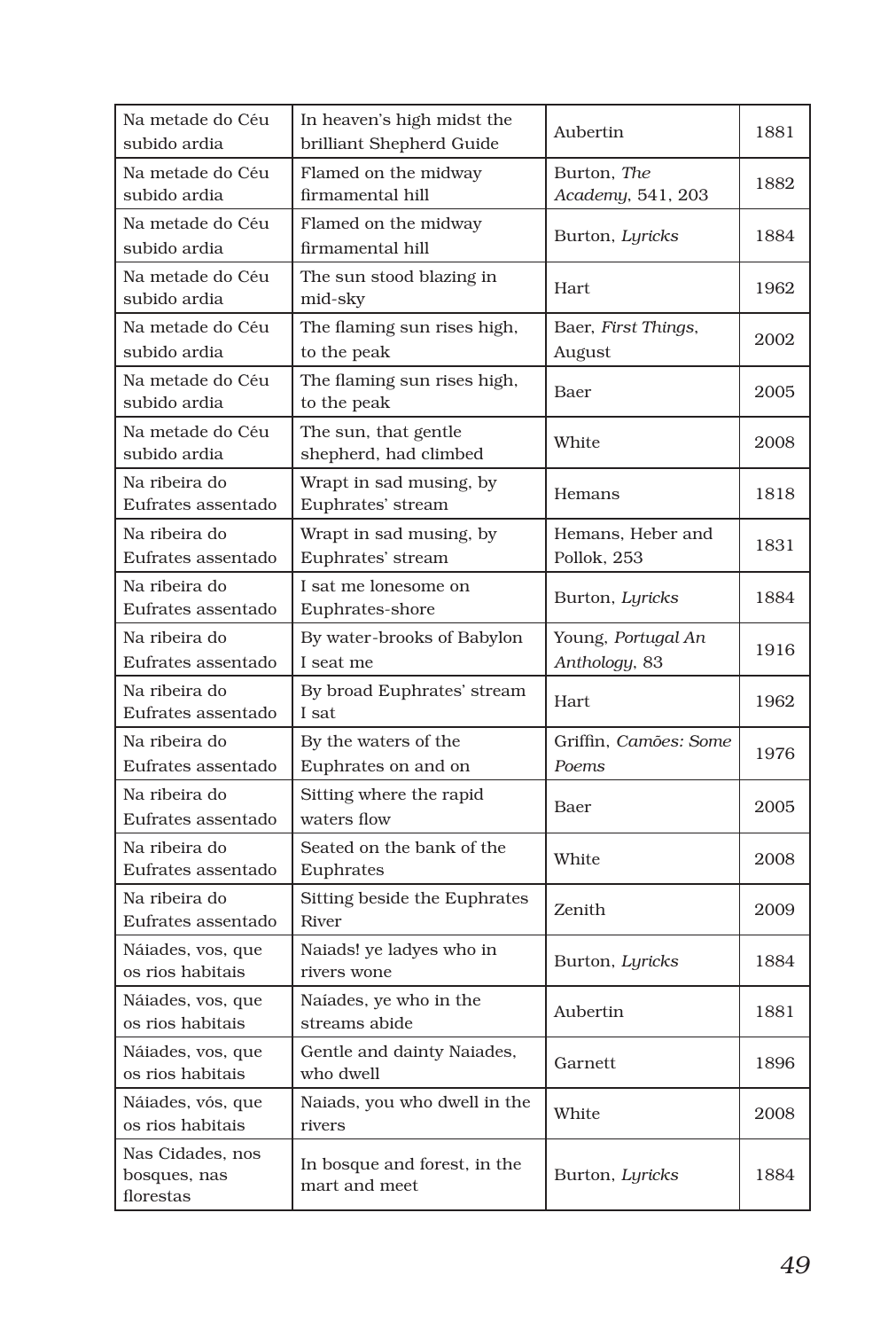| Naõ ha louvor que<br>arribe a menor<br>parte | There be no praises reach the<br>minim part        | Burton, Lyricks                                     | 1884 |
|----------------------------------------------|----------------------------------------------------|-----------------------------------------------------|------|
| Não passes,<br>caminhante!                   | Stop, passer by-Who calls<br>me? Tis the claim     | Aubertin                                            | 1881 |
| Não passes,<br>caminhante!                   | Pass me not, Passer-by!<br>-"Who names my name?"   | Burton, Lyricks                                     | 1884 |
| Não passes,<br>caminhante!                   | Pass me not, Passer-by!-<br>"Who names my name?"   | Burton, The<br>Athenaeum, 3000,<br>534              | 1885 |
| Não passes,<br>caminhante!                   | "Stop, passer by!" "Who is<br>calling me?"         | White                                               | 2008 |
| Não vás ao monte.<br>Nise, com teu gado      | Don't venture, Nise, to the<br>mount today         | Aubertin                                            | 1881 |
| Não vás ao monte,<br>Nise, com teu gado      | Lead not thy lambkins, Nisé,<br>to yon crest       | Burton, Lyricks                                     | 1884 |
| Não vás ao monte,<br>Nise, com teu gado      | Nise, / Go not upon the<br>mountain with thy flock | Hart.                                               | 1962 |
| Nem o tremendo<br>estrepito da guerra        | Not the tremendous clash<br>and clang of fight     | Burton, Lyricks                                     | 1884 |
| Nem o tremendo<br>estrepito da guerra        | Not the tremendous clash of<br>war                 | Parmalee, 478 (prose)                               | 1916 |
| No mundo poucos<br>anos, e cansados          | Slowly and heavily the time<br>has run             | Strangford                                          | 1803 |
| No mundo poucos<br>anos, e cansados          | Slowly and heavily the time<br>has run             | Strangford in The<br>Edinburgh Review,<br>$44 - 5$  | 1805 |
| No mundo poucos<br>anos, e cansados          | Few years I number; years of<br>anxious care       | Roscoe in Sismondi,<br>2,532                        | 1823 |
| No mundo poucos<br>anos, e cansados          | Slowly and heavily the time<br>has run             | Strangford in<br>Sismondi, 2, 532                   | 1823 |
| No mundo poucos<br>anos, e cansados          | Slowly and heavily the time<br>has run             | Strangford in<br>Woodford, 259                      | 1841 |
| No mundo poucos<br>anos, e cansados          | Few years I number, years of<br>anxious care       | Roscoe in Longfellow,<br>746                        | 1845 |
| No mundo poucos<br>anos, e cansados          | As tir'd and weary, from the<br>rough swoln main   | Adamson, Sonnets                                    | 1845 |
| No mundo poucos<br>anos, e cansados          | Few weary winters pight in<br>worldly Pale         | Burton, The<br>Athenaeum, February<br>26, 2783, 299 | 1881 |
| No mundo poucos<br>anos, e cansados          | On earth few years and<br>weary did I live         | Aubertin                                            | 1881 |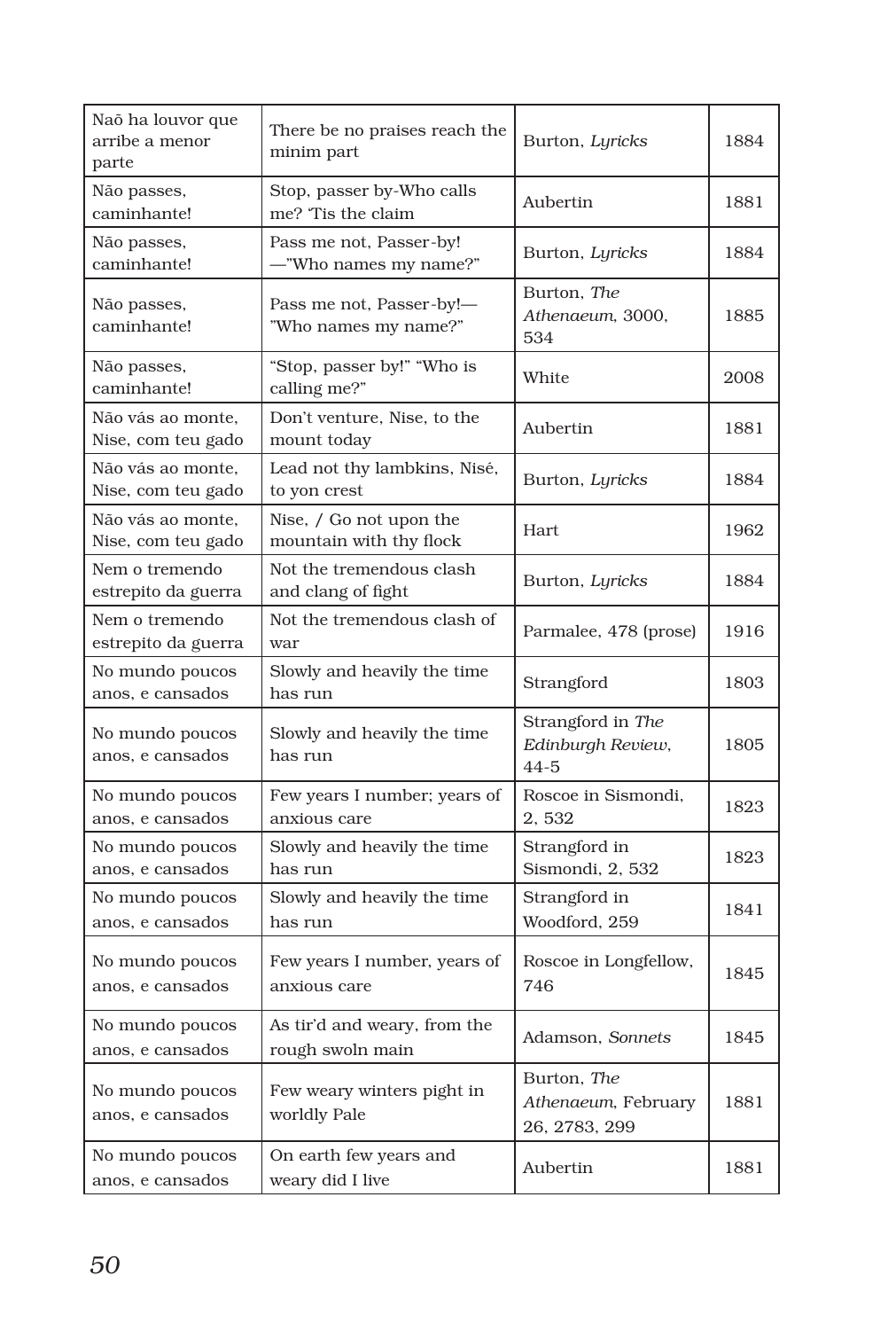| No mundo poucos<br>anos, e cansados        | Few weary Winters in this<br>worldly Pale        | Burton, Lyricks                            | 1884 |
|--------------------------------------------|--------------------------------------------------|--------------------------------------------|------|
| No mundo poucos<br>anos, e cansados        | Few years and evil to my life<br>were lent       | Garnett                                    | 1896 |
| No mundo poucos<br>anos, e cansados        | Few years and evil to my life<br>were lent       | Garnett, Universal<br>Anthology, 12, 181-2 | 1899 |
| No mundo poucos<br>anos, e cansados        | My years on earth were<br>short, but long for me | Campbell, Portugal,<br>144                 | 1957 |
| No mundo poucos<br>anos, e cansados        | My years were short and<br>troubled on earth     | Wilde in Tucker, 139                       | 1966 |
| No mundo poucos<br>anos, e cansados        | My years on earth were<br>short, but long for me | Campbell in<br>Washburn, 568               | 1998 |
| No mundo poucos<br>anos, e cansados        | But few years were granted<br>me                 | Hart                                       | 1962 |
| No mundo poucos<br>anos, e cansados        | On earth I lived few years,<br>and weary ones    | Paul Hyland,<br>Underground, 296           | 2001 |
| No mundo poucos<br>anos, e cansados        | In this world I managed to<br>survive            | Baer, First Things,<br>August              | 2002 |
| No mundo poucos<br>anos, e cansados        | In this world I managed to<br>survive            | Baer                                       | 2005 |
| No mundo poucos<br>anos, e cansados        | I passed on earth a few weary<br>years           | White                                      | 2008 |
| No mundo poucos<br>anos, e cansados        | Few and wearisome years I<br>lived               | Zenith                                     | 2009 |
| No mundo quis<br>o Tempo que se<br>achasse | Time in the world at one time<br>was intent      | Aubertin                                   | 1881 |
| No mundo quis<br>o Tempo que se<br>achasse | Time hath so willèd in the<br>World we find      | Burton, Lyricks                            | 1884 |
| No mundo quis<br>o Tempo que se<br>achasse | Time decrees that each<br>accept                 | Hart                                       | 1962 |
| No mundo quis<br>o Tempo que se<br>achasse | Who could live so calmly on<br>this planet       | White                                      | 2008 |
| No mundo quis<br>o Tempo que se<br>achasse | Time's project in life was to<br>study           | White                                      | 2008 |
| No regaço da Mãy<br>Amor estava            | Lapt by his Mother little Love<br>was lying      | Burton, Lyricks                            | 1884 |
| No tempo que de<br>Amor viver soía         | Where love, love only, was<br>my daily diet      | Burton, Lyricks                            | 1884 |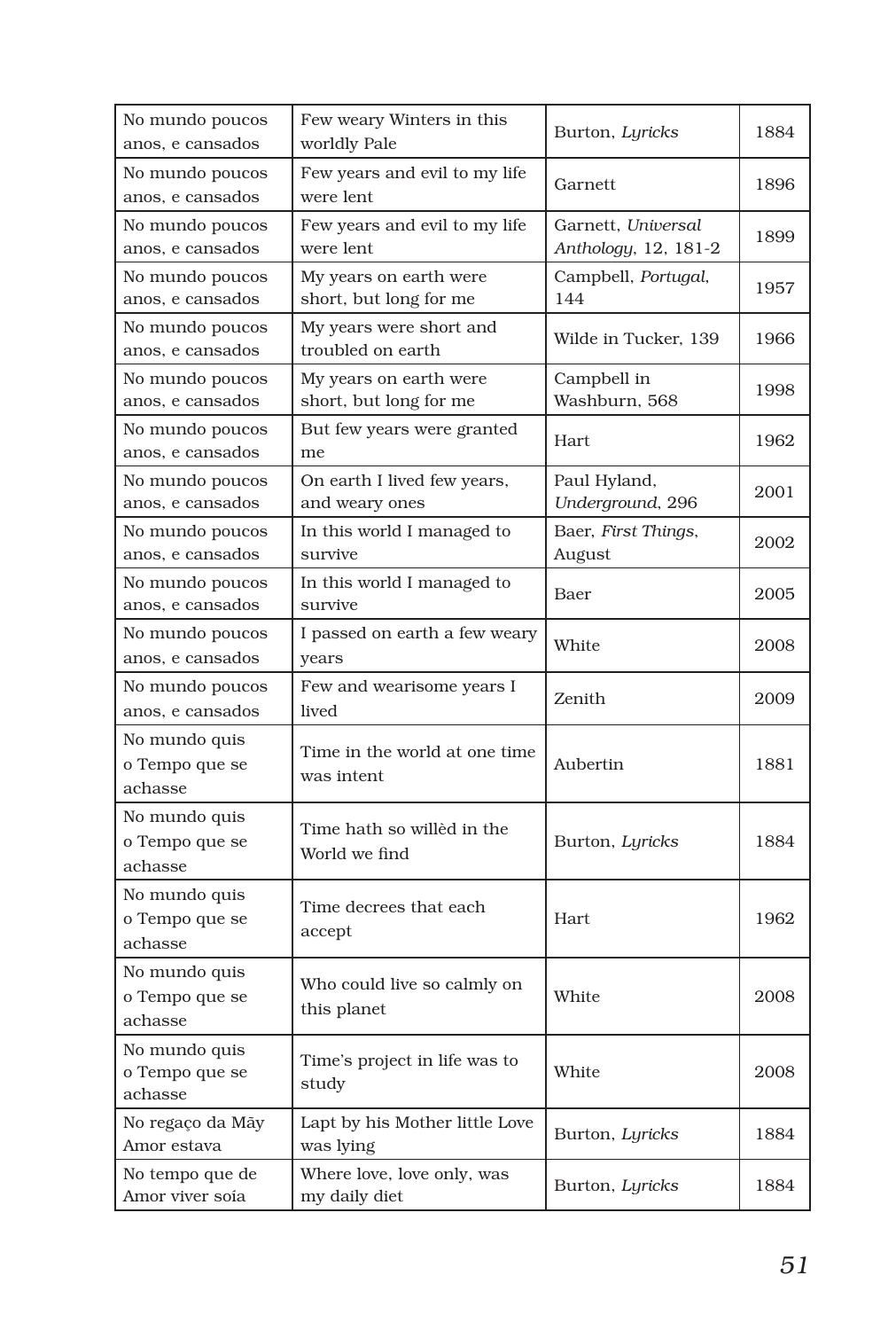| No tempo que de<br>Amor viver soía           | In days of youth, when living<br>but for Love           | Garnett                                 | 1896 |
|----------------------------------------------|---------------------------------------------------------|-----------------------------------------|------|
| No tempo que de<br>Amor viver soía           | In those days when Love was<br>a fine game              | White                                   | 2008 |
| No tempo que de<br>Amor viver soía           | Back in the days when I lived<br>for Love               | Zenith                                  | 2009 |
| No tempo que de<br>Amor viver soía           | In the time when I lived for<br>Love                    | Cohen                                   | 2012 |
| Nos bracos de hum<br>Silvano                 | Bound to a Sylvan's breast<br>a-slumbering lay          | Burton, Lyricks                         | 1884 |
| Nos seus olhos<br>belos                      | In her challenging                                      | White                                   | 2008 |
| Novos casos de<br>Amor, novos<br>enganos     | New change and chance of<br>Love, new snare and sleight | Burton, Lyricks                         | 1884 |
| Num bosque, que<br>das Ninfas se<br>habitava | Within a grove the haunt of<br>Nymph and Fay            | anon, <i>Monthly Mirror</i> ,<br>13, 51 | 1802 |
| Num bosque, que<br>das Ninfas se<br>habitava | Within a grove the haunt of<br>Nymph and Fay            | anon. Adamson                           | 1820 |
| Num bosque, que<br>das Ninfas se<br>habitava | Twas in a grove, the wood<br>nymphs calm retreat        | Adamson, Sonnets                        | 1845 |
| Num bosque, que<br>das Ninfas se<br>habitava | Within a wood nymphs were<br>inhabiting                 | Aubertin                                | 1881 |
| Num bosque, que<br>das Ninfas se<br>habitava | Deep in a woody, Nymph-<br>inhabited dell               | Burton, Lyricks                         | 1884 |
| Num bosque, que<br>das Ninfas se<br>habitava | Within a wood nymphs were<br>inhabiting                 | Aubertin in<br>Waddington, 20           | 1888 |
| Num bosque, que<br>das Ninfas se<br>habitava | Deep in a wood where dwell<br>the nymphs                | Hart                                    | 1962 |
| Num bosque, que<br>das Ninfas se<br>habitava | In the woods, where the<br>nymphs pass their hours      | Baer                                    | 2005 |
| Num bosque, que<br>das Ninfas se<br>habitava | To a wood where the nymphs<br>had tenure                | White                                   | 2008 |
| Num jardim<br>adornado de<br>verdura         | Into a garden all adorned<br>with green                 | Aubertin                                | 1881 |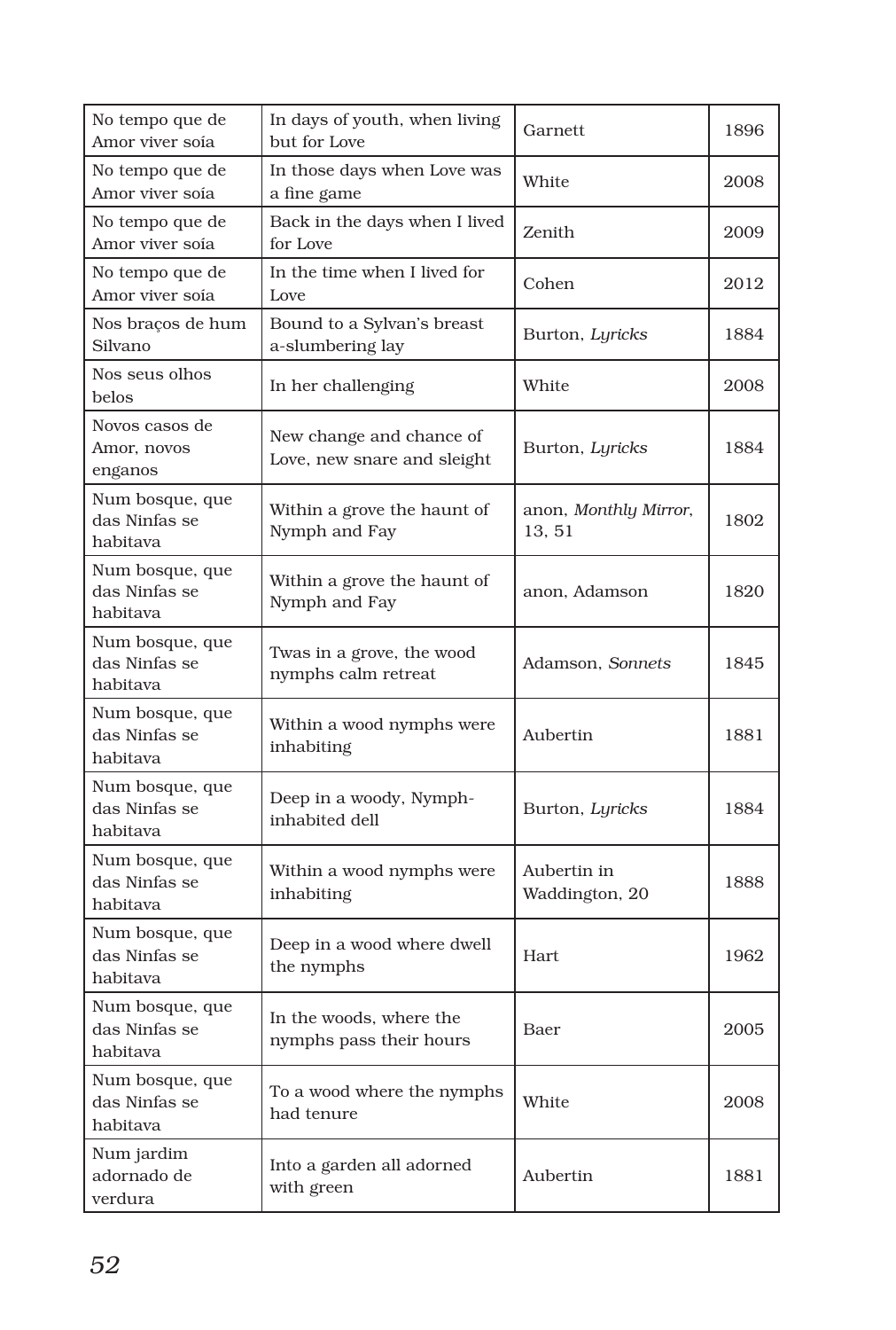| Num jardim<br>adornado de<br>verdura     | Into a garden adorned with<br>green (version 2)       | Aubertin                       | 1882 |
|------------------------------------------|-------------------------------------------------------|--------------------------------|------|
| Num jardim<br>adornado de<br>verdura     | Into a garden verdure-deckt<br>and dight              | Burton, Lyricks                | 1884 |
| Num jardim<br>adornado de<br>verdura     | In a garden, verdure-clad                             | Hart                           | 1962 |
| Num jardim<br>adornado de<br>verdura     | To a garden luxuriously<br>verdant                    | White                          | 2008 |
| Num tão alto lugar,<br>de tanto preço    | Upon so noble height, man's<br>highest prize          | Burton, Lyricks                | 1884 |
| Num tão alto lugar,<br>de tanto preço    | On a place so exalted, of<br>such credit.             | White                          | 2008 |
| Nunca em<br>amor damnou o<br>atrevimento | Never did love his boldness<br>hurtful find           | Aubertin                       | 1881 |
| Nunca em<br>Amor damnou o<br>atrevimento | Love ne'er condemned hearts<br>that boldly dare       | Burton, Lyricks                | 1884 |
| Nunca em<br>amor damnou o<br>atrevimento | Never did love his boldness<br>hurtful find           | Aubertin in<br>Waddington, 209 | 1888 |
| Nunca em<br>amor damnou o<br>atrevimento | Never in Love were the brave<br>condemned             | <b>Hart</b>                    | 1962 |
| O capitão Romano<br>esclarecido          | The Roman Capitayne so<br>famed of yore               | Burton, Lyricks                | 1884 |
| O cisne, quando<br>sente ser chegada     | While on the margin of his<br>native shores           | Strangford                     | 1803 |
| O ceo, a terra, o<br>vento sossegado     | All hushed the heaven and<br>earth, and wind the same | Aubertin                       | 1881 |
| O ceo, a terra, o<br>vento sossegado     | The Heavens and Earth all<br>husht; no gusts to moan  | Burton, Lyricks                | 1884 |
| O ceo, a terra, o<br>vento sossegado     | All hushed the heaven and<br>earth, and wind the same | Aubertin in<br>Waddington, 207 | 1888 |
| O ceo, a terra, o<br>vento sossegado     | Sky, earth, and air are<br>sleeping silently          | Garnett                        | 1896 |
| O ceo, a terra, o<br>vento sossegado     | The sky, the earth, the wind<br>are hushed            | Hart                           | 1962 |
| O ceo, a terra, o<br>vento sossegado     | The sky, the land, the wind<br>soothed down           | Griffin, Camões: Some<br>Poems | 1976 |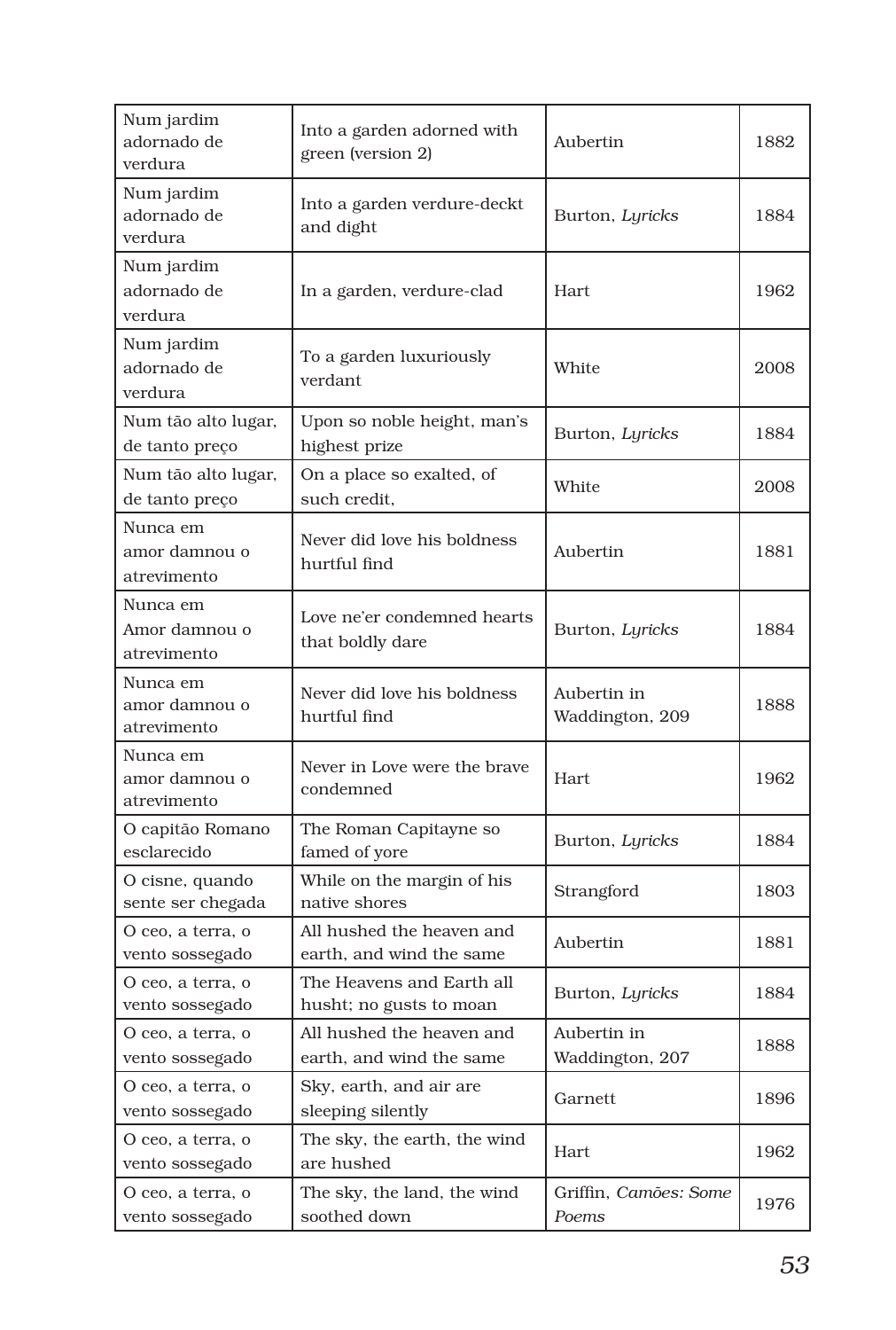| O ceo, a terra, o                    | The sky, the earth, the wind                          | Bosley in Luís de                           | 1990 |
|--------------------------------------|-------------------------------------------------------|---------------------------------------------|------|
| vento sossegado                      | subdued and quiet                                     | Camões, 75                                  |      |
| O ceo, a terra, o<br>vento sossegado | The sky, the earth, the silent<br>wind                | Myers, 193                                  | 1995 |
| O ceo, a terra, o<br>vento sossegado | The sky, the earth, and the<br>wind are blessed       | Baer                                        | 2005 |
| O ceo, a terra, o<br>vento sossegado | The heavens, the earth, the<br>tranquil breeze        | White                                       | 2008 |
| O ceo, a terra, o<br>vento sossegado | The sky, the earth, the wind<br>blowing softly        | Zenith                                      | 2009 |
| O cisne, quando<br>sente ser chegada | They say the swan, though<br>mute his whole life long | Wilde, Augusta<br>Chronicle, 12<br>November | 1821 |
| O cisne, quando<br>sente ser chegada | They say the swan, though<br>mute his whole life long | Wilde, SLM, 1, 4<br>December, 186           | 1834 |
| O cisne, quando<br>sente ser chegada | While on the margin of his<br>native shores           | Strangford in<br>Woodford, 258              | 1841 |
| O cisne, quando<br>sente ser chegada | When now at length, Time's<br>cycles at the full      | Roscoe, New Monthly,<br>75, 417             | 1845 |
| O cisne, quando<br>sente ser chegada | The swan, when feeling that<br>its hour is o'er       | Aubertin                                    | 1881 |
| O cisne, quando<br>sente ser chegada | The swan, when feeling that<br>its hour is o'er       | Aubertin Saturday<br>Review                 | 1881 |
| O cisne, quando<br>sente ser chegada | The Swan, who feeleth that<br>enfated hour            | Burton, Lyricks                             | 1884 |
| O cisne, quando<br>sente ser chegada | When the dying swan feels<br>his hour nigh            | Hart                                        | 1962 |
| O cisne, quando<br>sente ser chegada | They say the swan, though<br>mute his whole life long | Wilde in Tucker, 151                        | 1966 |
| O cisne, quando<br>sente ser chegada | When the Swan feels he has<br>arrived before          | Griffin, Camões: Some<br>Poems              | 1976 |
| O cisne, quando<br>sente ser chegada | The swan, when it senses<br>that little more          | Baer                                        | 2005 |
| O cisne, quando<br>sente ser chegada | The swan, when he senses<br>fast approaching          | White                                       | 2008 |
| O cisne, quando<br>sente ser chegada | The swan, sensing the arrival                         | Willis                                      | 2013 |
| O culto divinal se<br>celebrava      | Sweetly was heard the<br>anthem's choral strain       | Strangford                                  | 1803 |
| O culto divinal se<br>celebrava      | Sweetly was heard the<br>anthem's choral strain       | Strangford in Shelley<br>3,303              | 1837 |
| O culto divinal se<br>celebrava      | Sweetly was heard the<br>anthem's choral strain       | Strangford in<br>Longfellow, 746            | 1845 |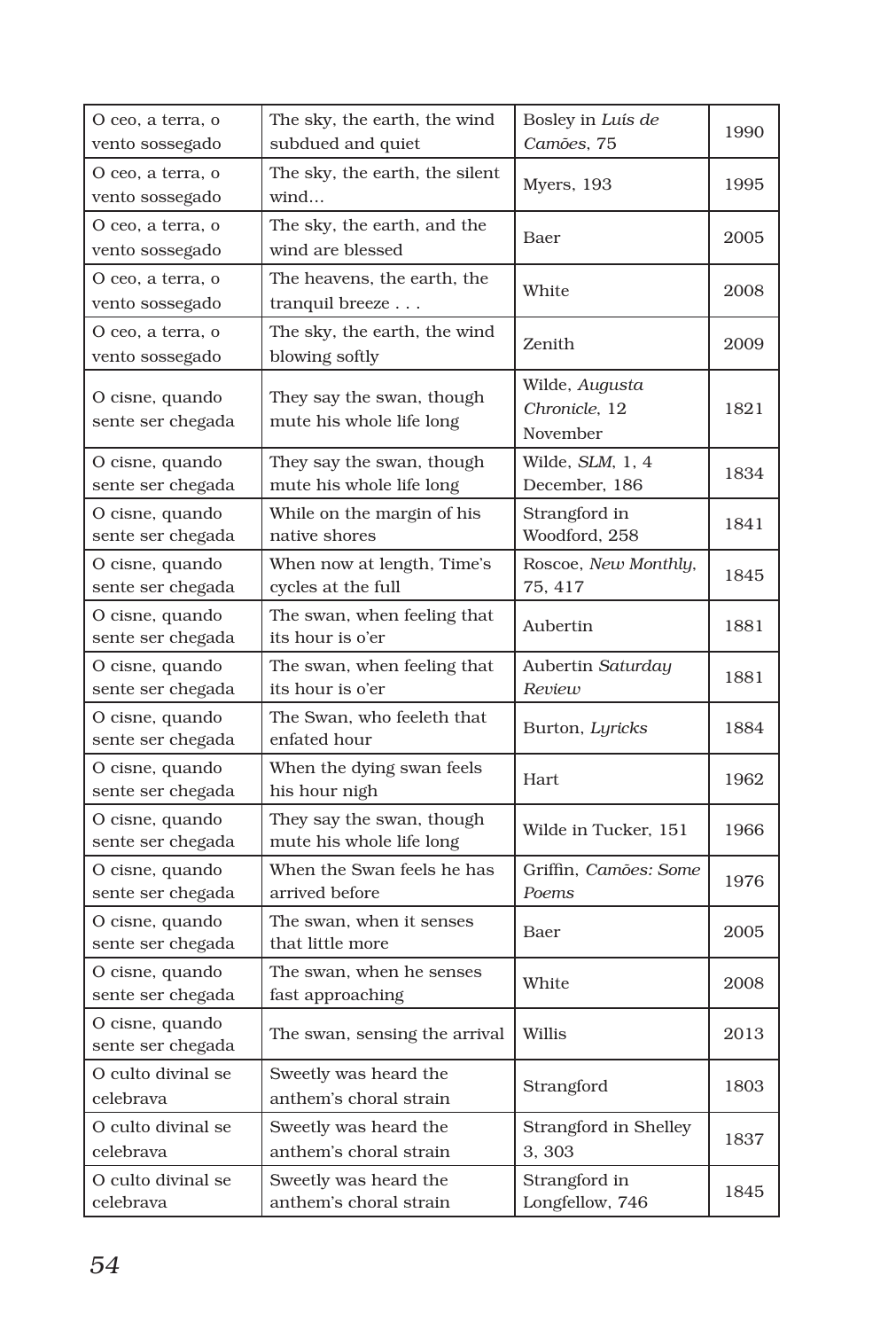| O culto divinal se<br>celebrava              | The souls of all were sad in<br>solemn prayer,   | Aubertin                               | 1881 |
|----------------------------------------------|--------------------------------------------------|----------------------------------------|------|
| O culto divinal se<br>celebrava              | With holy Worship came they<br>to adore          | Burton, Lyricks                        | 1884 |
| O culto divinal se<br>celebrava              | The souls of all were sad in<br>solemn prayer,   | Aubertin in<br>Waddington, 210         | 1888 |
| O culto divinal se<br>celebrava              | Sweetly was heard the<br>anthem's choral strain  | Strangford in Moore,<br>Poet Lore, 366 | 1907 |
| O culto divinal se<br>celebrava              | Divine worship was being<br>consecrated          | White                                  | 2008 |
| O dia em que nasci<br>moura e pereça         | Now may the day that saw<br>my birth             | Hart                                   | 1962 |
| O dia em que nasci<br>moura e pereça         | May the day I was born die<br>and be done        | Griffin, Camões: Some<br>Poems         | 1976 |
| O dia em que nasci<br>moura e pereça         | Die, day that I was born in,<br>be undone!       | Hope & Moutinho,<br>681                | 1989 |
| O dia em que nasci<br>moura e pereça         | Let the day perish wherein I<br>was born         | Bosley in Luís de<br>Camões, 83        | 1990 |
| O dia em que nasci<br>moura e pereça         | Wipe away, with death, the<br>day of my birth    | Baer                                   | 2005 |
| O dia em que nasci<br>moura e pereça         | That black, terminal day I<br>was born           | White                                  | 2008 |
| O dia, hora em<br>que naci moura e<br>pereça | Die an eternal Death my<br>natal Day             | Burton, Lyricks                        | 1884 |
| O dia, hora ou o<br>último momento           | The day, the hour, the<br>morment of that hour   | Burton, Lyricks                        | 1884 |
| O filho de Latona<br>esclarecido             | Latona's son, by clearest<br>light belit         | Burton, Lyricks                        | 1884 |
| O filho de Latona<br>esclarecido             | Apollo, Latona's enlightened<br>son              | White                                  | 2008 |
| O fogo que na<br>branda cera ardia           | The Fire, who burning made<br>soft wax a prey    | Burton, Lyricks                        | 1884 |
| O fogo que na<br>branda cera ardia           | The flame on the soft candle<br>burning          | White                                  | 2008 |
| O gesto puro, enfim<br>e transparente        | Her every movement                               | Hart (excerpt)                         | 1962 |
| Ó gloriosa cruz, ó<br>vitorioso              | O glorious Cross! O Cross for<br>aye victorious! | Burton, Lyricks                        | 1884 |
| Ó gloriosa cruz, ó<br>vitorioso              | O glorious cross, O victorious                   | Baer                                   | 2005 |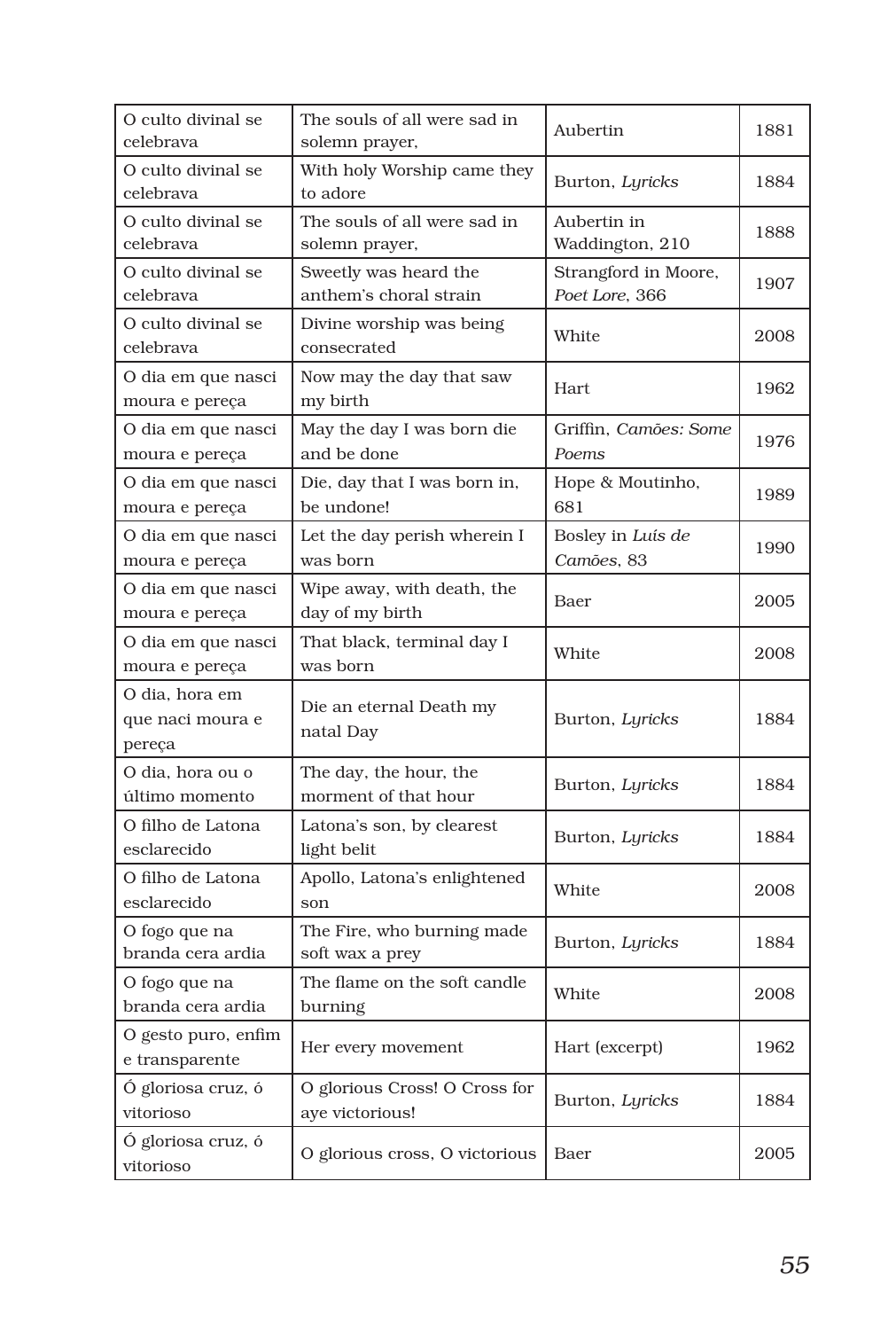| O quanto melhor he<br>o supremo dia       | O how far better man's<br>supremest Day              | Burton, Lyricks                          | 1884 |
|-------------------------------------------|------------------------------------------------------|------------------------------------------|------|
| O raio cristalino se<br>estendia          | Aurora with her new-born<br>crystal ray              | Aubertin                                 | 1881 |
| O raio cristalino se<br>estendia          | Dispread its sheeny rays in<br>chrystalline weft     | Burton, Lyricks                          | 1884 |
| O raio cristalino se<br>estendia          | Aurora with her new-born<br>crystal ray              | Aubertin in<br>Waddington, 208           | 1888 |
| O raio cristalino se<br>estendia          | Mottled dawn was spreading<br>her crystal            | White                                    | 2008 |
| O raio cristalino se<br>estendia          | The crystalline ray of dappled<br>Dawn               | Zenith                                   | 2009 |
| O tempo acaba o<br>ano, o mês e a hora    | Time marks an end of years,<br>of months, of hours   | Segel                                    | 1974 |
| O tempo acaba o<br>ano, o mês e a hora    | Time endeth every time, year,<br>month, and hour     | Burton, Lyricks                          | 1884 |
| O tempo acaba o<br>ano, o mês e a hora    | Time ends year, month, and<br>hour                   | White                                    | 2008 |
| O tempo acaba o<br>ano, o mês e a hora    | Time swallows the year, the<br>month, the hour       | Zenith                                   | 2009 |
| O tempo está<br>vingado à custa mia       | Time is avenged (costing me<br>so dear)              | Burton, Lyricks                          | 1884 |
| Oh! Arma,<br>unicamente só<br>triunfante  | Oh one and only Arm,<br>victorious Vaunt             | Burton, Lyricks                          | 1884 |
| Oh! como me se<br>alonga de ano em<br>ano | Ah me ! how longsome<br>lengthens year by year       | Burton, Lyricks                          | 1884 |
| Oh! como se me<br>alonga de ano em<br>ano | How far accumulating years<br>extend                 | Garnett                                  | 1896 |
| Oh! como se me<br>alonga de ano em<br>ano | How far accumulating years<br>extend                 | Garnett, Universal<br>Anthology, 12, 182 | 1899 |
| Oh! como se me<br>alonga de ano em<br>ano | Oh! How from year to year /<br>This weary pilgrimage | Hart                                     | 1962 |
| Oh! como se me<br>alonga de ano em<br>ano | Oh! how it ever longer seems<br>to grow              | Barter                                   | 1974 |
| Oh! como se me<br>alonga de ano em<br>ano | O how from year to year they<br>reach and stretch    | Bosley in Luís de<br>Camões, 71          | 1990 |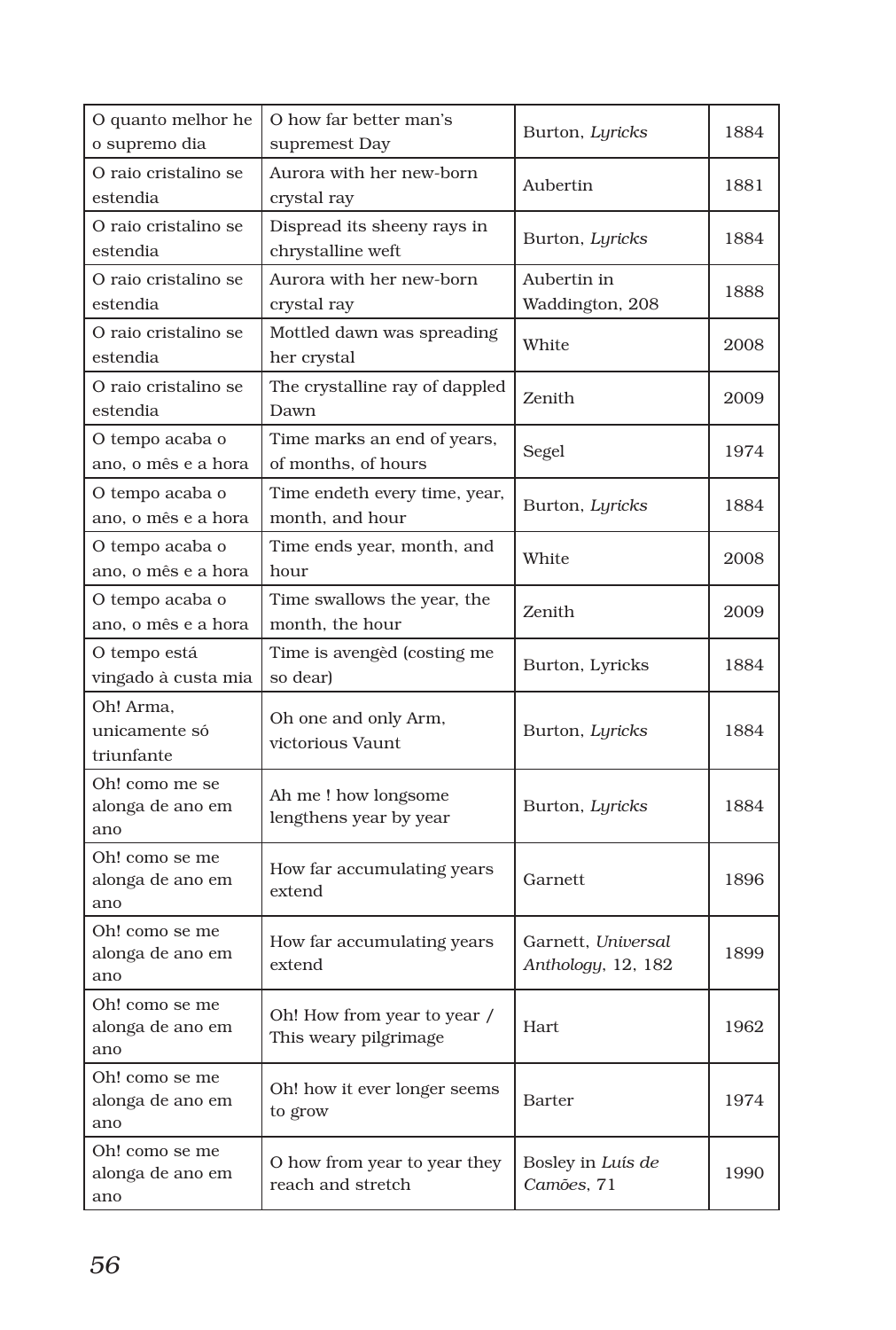| Oh! como se me<br>alonga de ano em<br>ano  | Oh how long, year after year                             | Zenith                                 | 2006 |
|--------------------------------------------|----------------------------------------------------------|----------------------------------------|------|
| Oh! como se me<br>alonga de ano em<br>ano  | O, how it drags me along<br>year by year                 | White                                  | 2008 |
| Oh fortuna cruel!<br>oh dura sorte!        | Ay, cruel Fortune! Ay, dure<br>lot of woe!               | Burton, Lyricks                        | 1884 |
| Oh! quão caro me<br>custa o entender-te    | Ah me! how dearly costeth it<br>to trow thee             | Burton, Lyricks                        | 1884 |
| Óh! quão caro me<br>custa o entender-te    | Importunate Love, how much<br>it costs                   | White                                  | 2008 |
| Oh rigurosa<br>ausencia desejada           | O rigorous Absence I so<br>longed to see                 | Burton, Lyricks                        | 1884 |
| Olhos, aonde o ceo<br>coin luz ínaes pura, | Eyes! wherein heavenly<br>radiance purest pure           | Burton, Lyricks                        | 1884 |
| Olhos fermosos, em<br>quem quis Natura     | Beautiful Eyes! which portent<br>Nature bade             | Burton, Lyricks                        | 1884 |
| Olhos fermosos, em<br>quem quis Natura     | Ah, lovely eyes / Wherein all<br>Nature's grace does lie | Hart                                   | 1962 |
| Olhos fermosos, em<br>quem quis Natura     | Beautiful eyes, by which<br>Nature looks                 | White                                  | 2008 |
| Ondados fios de<br>ouro, onde enlazado     | Ye rippling golden Threads!<br>whose tangled skein       | Burton, Lyricks                        | 1884 |
| Ondados fios d'ouro<br>reluzente           | Ye waving, flowing threads of<br>golden sheen            | Aubertin                               | 1881 |
| Ondados fios d'ouro<br>reluzente           | Ye wavy wirelets shining<br>golden sheen,                | Burton, Lyricks                        | 1884 |
| Ondados fios d'ouro<br>reluzente           | Delicate weaves of gleaming<br>gold                      | White                                  | 2008 |
| Onde acharei lugar<br>tão apartado?        | Where shall I find a spot so<br>set a part               | anon, Monthly Mirror,<br>12.<br>419-20 | 1801 |
| Onde acharei lugar<br>tão apartado?        | Where shall I find some<br>desert-scene so rude          | Hemans                                 | 1818 |
| Onde acharei lugar<br>tão apartado?        | Where shall I find aplace so<br>set apart                | anon, in Adamson<br>(cf 1801)          | 1820 |
| Onde acharei lugar<br>tão apartado?        | Where shall I find a place so<br>set apart               | anon, Eclectic Review,<br>14,566       | 1820 |
| Onde acharei lugar<br>tão apartado?        | Where shall I find some<br>desert-scene so rude          | Hemans, Heber and<br>Pollok, 256-7     | 1833 |
| Onde acharei lugar<br>tão apartado?        | Where shall I ever find so far<br>a spot                 | Burton, Lyricks                        | 1884 |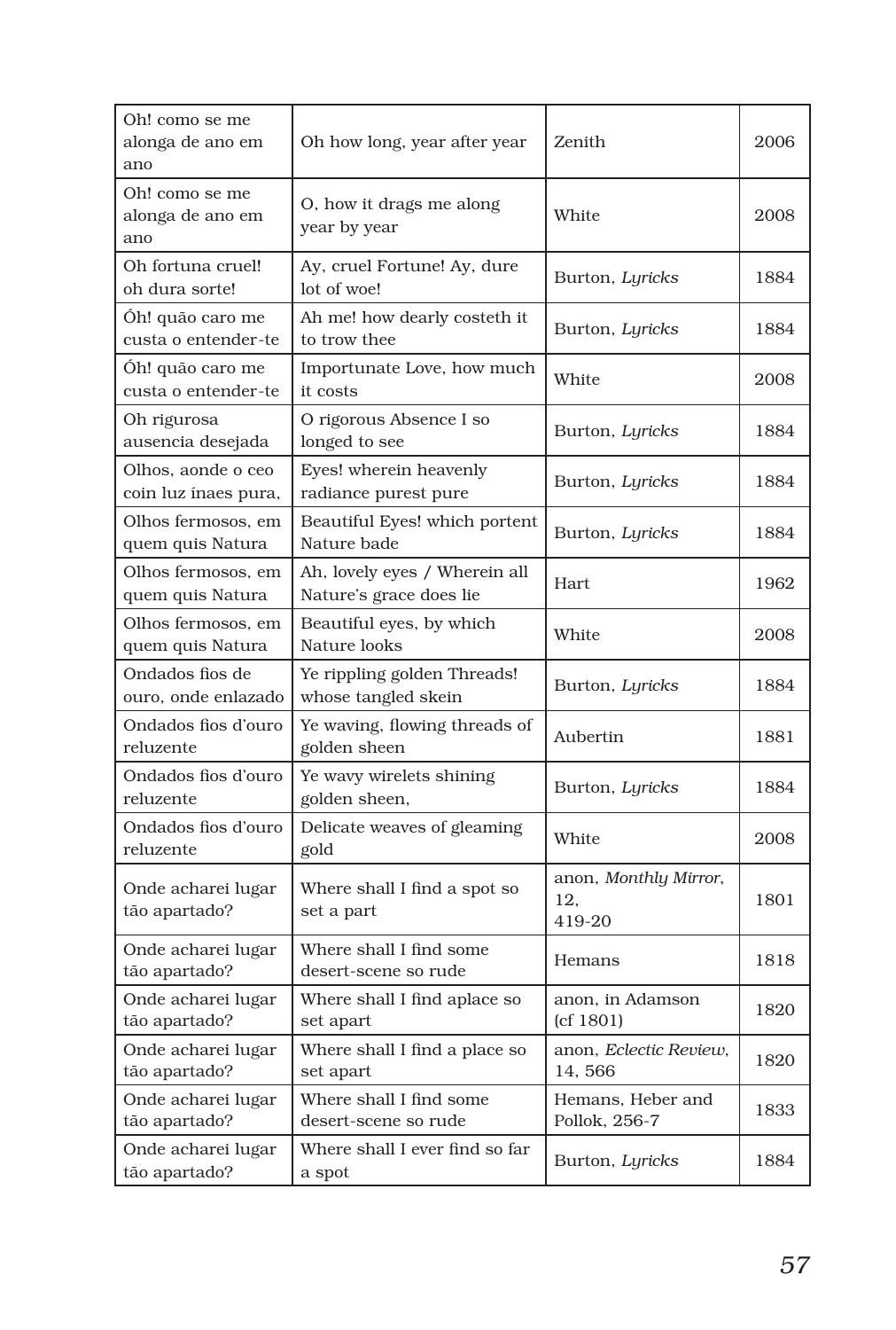| Onde acharei lugar<br>tão apartado?            | Where shall I find some<br>lonely wilderness?           | Hyslop, Poems, 205                       | 1887 |
|------------------------------------------------|---------------------------------------------------------|------------------------------------------|------|
| Onde acharei lugar<br>tão apartado?            | O for a solitude so absolute                            | Garnett, 121                             | 1896 |
| Onde acharei lugar<br>tão apartado?            | O for a solitude so absolute                            | Garnett, Universal<br>Anthology, 12, 180 | 1899 |
| Onde acharei lugar<br>tão apartado?            | O for a solitude so absolute                            | Garnett in Moore,<br>Poetic Lore, 366    | 1907 |
| Onde acharei lugar<br>tão apartado?            | Where shall I find a place so<br>far removed            | Hart.                                    | 1962 |
| Onde mereci eu tal<br>pensamento?              | Whence did I merit by such<br>Thought be shent          | Burton, Lyricks                          | 1884 |
| Onde porei meus<br>olhos que não veja          | Where shall I bend these<br>eyne that be unseen         | Burton, Lyricks                          | 1884 |
| Ornou subllime<br>esforço ao grande<br>Atlante | Bedeckt great Atlas meed of<br>Might sublime            | Burton, Lyricks                          | 1884 |
| Os meus alegres<br>venturosos dias             | My tale of happy, fortune-<br>favoured Days             | Burton, Lyricks                          | 1884 |
| Os olhos onde o<br>casto Amor ardia            | Those charming eyes, within<br>whose starry sphere      | Strangford                               | 1803 |
| Os olhos onde o<br>casto Amor ardia            | In those eyes, whence Love<br>diffused his purest light | Hemans                                   | 1818 |
| Os olhos onde o<br>casto Amor ardia            | In those eyes, whence Love<br>diffused his purest light | Hemans, Heber and<br>Pollok, 254         | 1833 |
| Os olhos onde o<br>casto Amor ardia            | Those charming eyes, within<br>whose starry sphere      | Strangford in<br>Woodford, 263           | 1841 |
| Os olhos onde o<br>casto Amor ardia            | Those charming eyes, within<br>whose starry sphere      | Strangford in<br>Longfellow, 747         | 1845 |
| Os olhos onde o<br>casto Amor ardia            | The eyes where love in<br>chastest fire would glow      | Aubertin                                 | 1881 |
| Os olhos onde o<br>casto Amor ardia            | Those eyne where showed<br>chaste Love his ardent glow  | Burton, Lyricks                          | 1884 |
| Os olhos onde o<br>casto Amor ardia            | Those eyes, within whose<br>meek and modest glance      | Hyslop, Poems, 205                       | 1887 |
| Os olhos onde o<br>casto Amor ardia            | The eyes where love in<br>chastest fire would glow      | Aubertin in<br>Waddington, 212           | 1888 |
| Os olhos onde o<br>casto Amor ardia            | The eyes where love in<br>chastest fire would glow      | Thomas Wentworth<br>Higginson, 106       | 1889 |
| Os olhos onde o<br>casto Amor ardia            | Beautiful eyes, whereof the<br>sunny sphere             | Garnett                                  | 1896 |
| Os olhos onde o<br>casto Amor ardia            | The eyes where love in<br>chastest fire would glow      | Thomas Wentworth<br>Higginson, 399       | 1900 |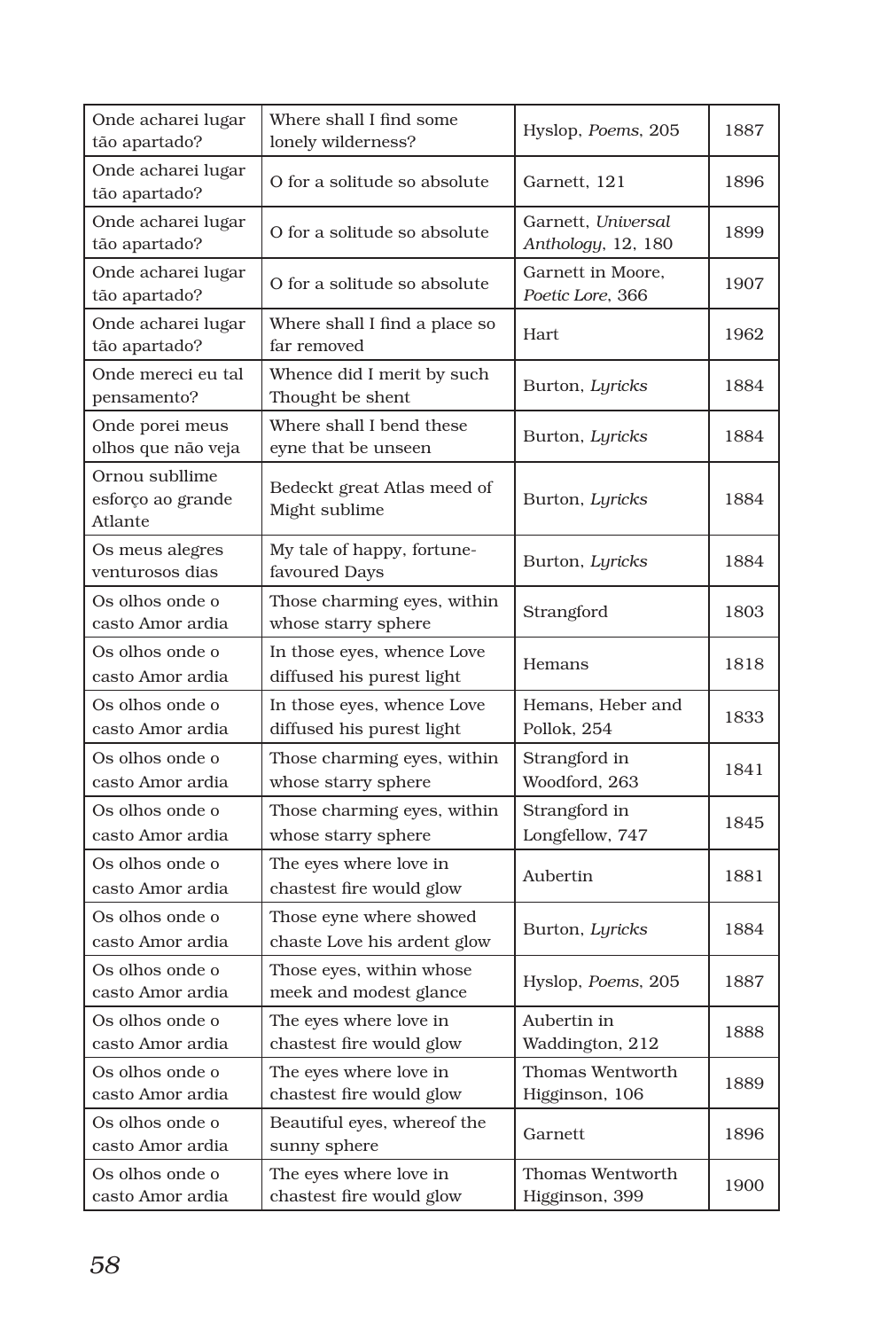| Os olhos onde o<br>casto Amor ardia     | Those charming eyes, within<br>whose starry sphere  | Strangford in Moore,<br>Poet Lore, 365    | 1907 |
|-----------------------------------------|-----------------------------------------------------|-------------------------------------------|------|
| Os olhos onde o<br>casto Amor ardia     | Those charming eyes, within<br>whose starry sphere  | Strangford in Walsh,<br>182-3             | 1920 |
| Os olhos onde o<br>casto Amor ardia     | Those charming eyes, within<br>whose starry sphere  | Strangford in Van<br>Doren Anthology, 588 | 1928 |
| Os reinos e os<br>impérios poderosos    | Royaumes and Empires<br>highest in might and main   | Burton, Lyricks                           | 1884 |
| Os reinos e os<br>impérios poderosos    | Every kingdom and powerful<br>empire that's been    | White                                     | 2008 |
| Os reinos e os<br>impérios poderosos    | The kingdoms and empires<br>that most matter        | Baer                                      | 2005 |
| Os vestidos Elisa<br>revolvia           | Oft-times Elisa the dear weed<br>survey'd           | Burton, Lyricks                           | 1884 |
| Os vestidos Elisa<br>revolvia           | Dido looks at her lovely<br>dresses, the proud      | Baer                                      | 2005 |
| Os vestidos Elisa<br>revolvia           | Dido rummaged among the<br>garments                 | White                                     | 2008 |
| Para se namorar do<br>que criou         | To love the Made, with loving<br>infinite           | Burton, Lyricks                           | 1884 |
| Para se namorar do<br>que criou         | To fall in love with his whole<br>world, his own    | White                                     | 2008 |
| Passo por meus<br>trabalhos tão isento  | I through my travails pass so<br>fancy-free         | Burton, Lyricks                           | 1803 |
| Passo por meus<br>trabalhos tão isento  | I go about my business so<br>exempt                 | White                                     | 2008 |
| Pede o desejo,<br>Dama, que vos veja    | Desire, my Ladye! all to see<br>requireth           | Burton, Lyricks                           | 1884 |
| Pede o desejo,<br>Dama, que vos veja    | Desire drives me, Lady to<br>possess you            | White                                     | 2008 |
| Pede o desejo,<br>Dama, que vos veja    | Desire, my Lady, asks that I<br>see you             | Cohen                                     | 2012 |
| Por os raros<br>estremos que<br>mostrou | For the rare excellencies they<br>embodied,         | Adamson                                   | 1813 |
| Pelos extremos<br>raros que mostrou     | For rare extremes displayed<br>in days of yore      | Burton, Lyricks                           | 1884 |
| Pelos extremos<br>raros que mostrou     | For the rare excellencies they<br>embodied          | White                                     | 2008 |
| Pensamentos, que<br>agora novamente     | Tell me, my thoughts! which<br>now before me raise  | Adamson, Monthly<br>Magazine, 35, 116     | 1813 |
| Pensamentos, que<br>agora novamente     | Tell me, my thoughts ! which<br>now before me raise | Adamson                                   | 1820 |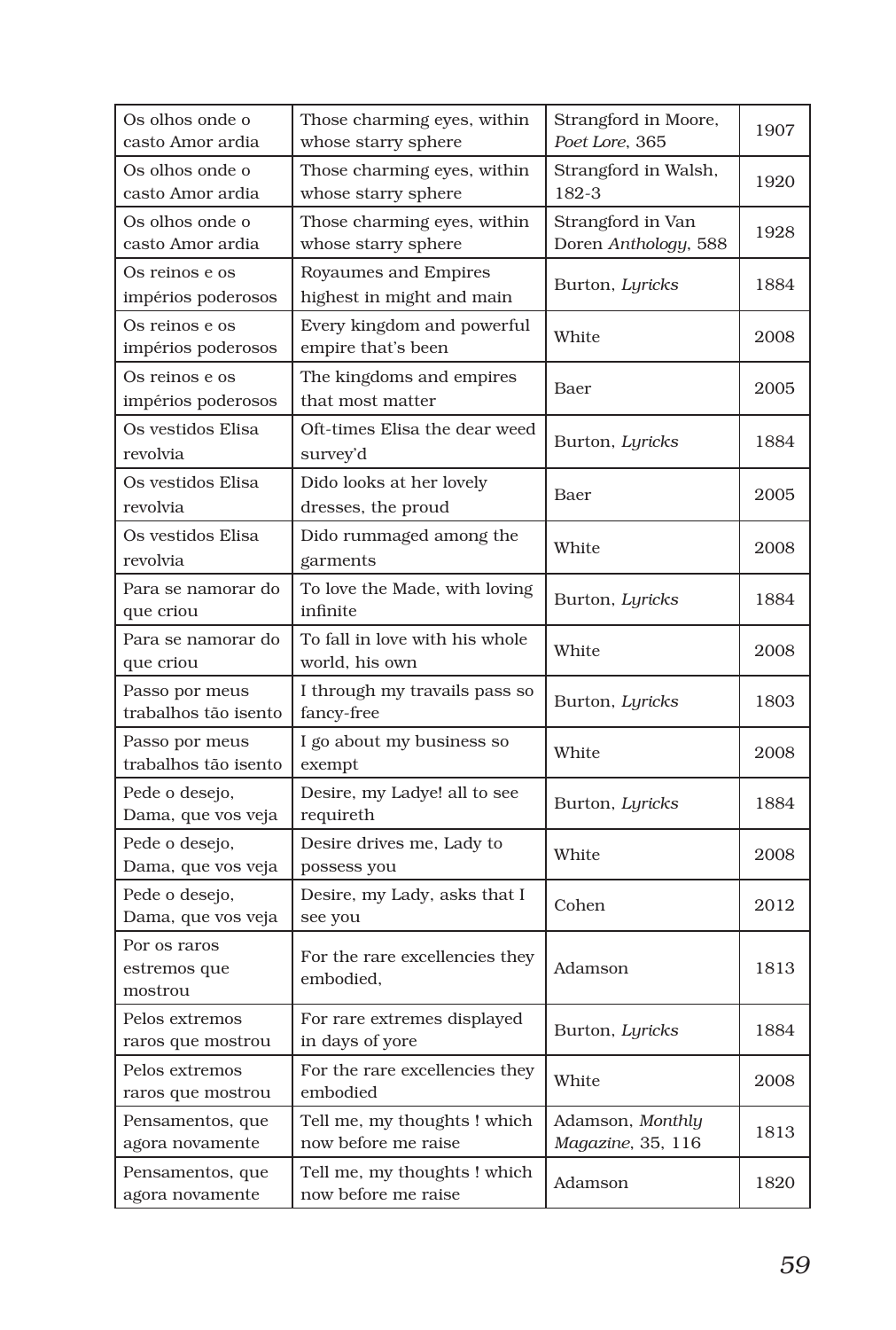| Pensamentos, que<br>agora novamente        | Tell me, my thoughts ! which<br>now before me raise | Adamson         | 1842 |
|--------------------------------------------|-----------------------------------------------------|-----------------|------|
| Pensamentos, que<br>agora novamente        | Fanciful Thoughts! that now<br>with new intent      | Burton, Lyricks | 1884 |
| Pensamentos, que<br>agora novamente        | Thoughts that now awake<br>in me                    | <b>Hart</b>     | 1962 |
| Pensamentos, que<br>agora novamente        | Old thoughts that now, newly<br>minted              | White           | 2008 |
| Perder-me assi em<br>vosso esquecimento    | Thus from your Thought to<br>lose me nills consent  | Burton, Lyricks | 1884 |
| Pois meus olhos<br>não cansam de<br>chorar | Since never tire mine eyes to<br>weep alwày         | Burton, Lyricks | 1884 |
| Pois meus olhos<br>não cansam de<br>chorar | Amidst the bitter tears that<br>fell                | Hemans          | 1818 |
| Pois meus olhos<br>não cansam de<br>chorar | If pity doth sojourn (excerpt)                      | Hart            | 1962 |
| Pois meus olhos<br>não cansam de<br>chorar | Since my eyes never tire of<br>bewailing            | White           | 2008 |
| Pois meus olhos<br>não cansam de<br>chorar | Since my eyes don't tire of<br>weeping              | Zenith          | 2009 |
| Pois torna por seu<br>Rey, e juntamente    | Then for his Roy to rule, and<br>service do         | Burton, Lyricks | 1884 |
| Por cima destas<br>águas, forte e firme    | Over these waters firm and<br>strong I'll go        | Aubertin        | 1881 |
| Por cima destas<br>águas, forte e firme    | Wi' firm and forceful heart<br>ferforth I'll hie    | Burton, Lyricks | 1884 |
| Por cima destas<br>águas, forte e firme    | Heart made firm / Despite<br>your tear-dimmed eyes  | Hart            | 1962 |
| Por cima destas<br>águas, forte e firme    | Over these waters I sail to<br>whatever lies        | Baer            | 2005 |
| Por cima destas<br>águas, forte e firme    | Resolute and strong, buoyed<br>by these breakers    | White           | 2088 |
| Por sua Ninfa,<br>Céfalo deixava           | Cephalus for his nymph had<br>cast aside            | Aubertin        | 1881 |
| Por sua Ninfa<br>Céfalo deixava            | Cephalus, love-smit by his<br>Nymph withdrew        | Burton, Lyricks | 1884 |
| Por sua Ninfa,<br>Céfalo deixava           | On account of his nymph,<br>Cephalus broke up       | White           | 2008 |
| Por sua nympha<br>Cephalo deixava          | Although she ushers in the<br>day                   | Zenith          | 2009 |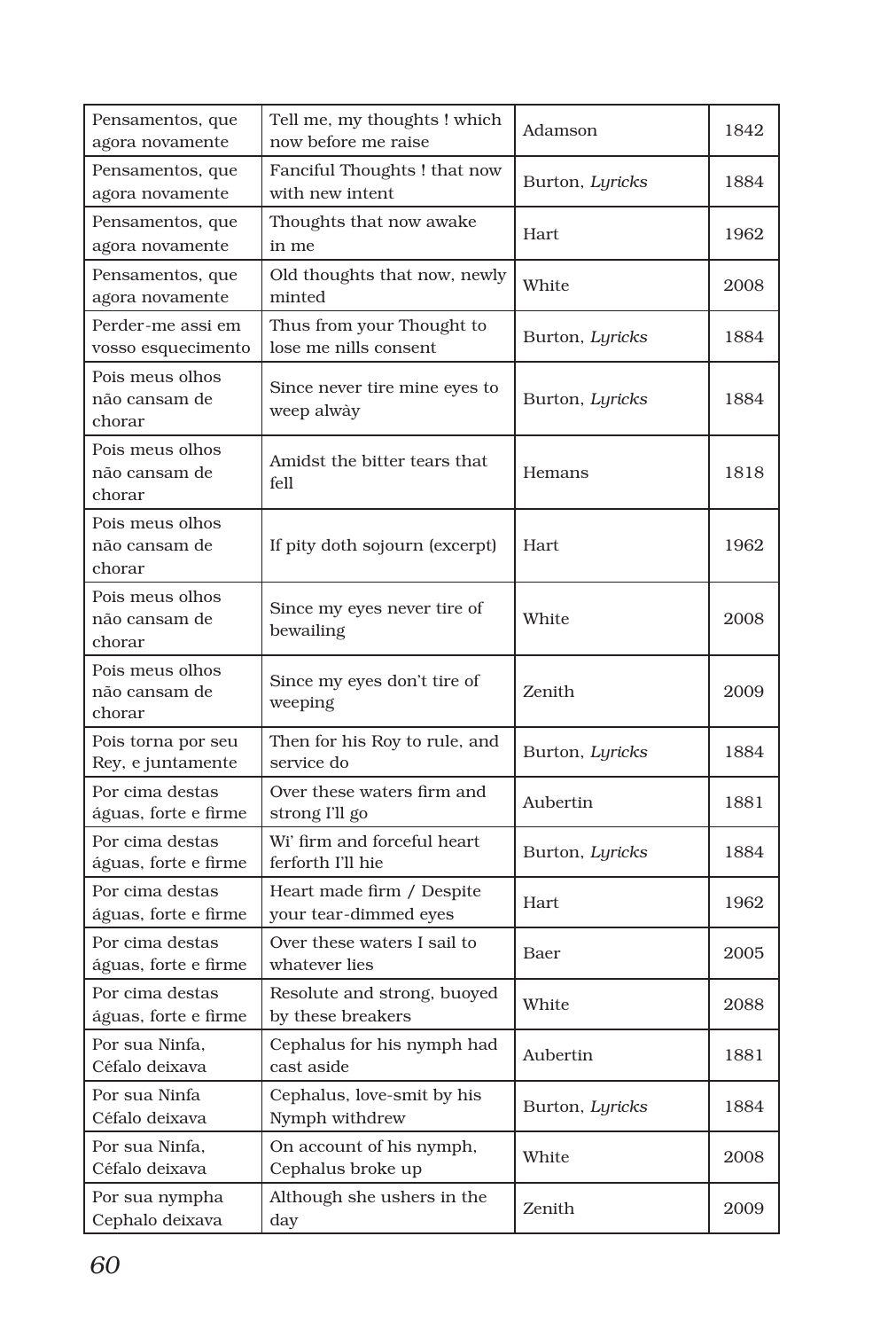| Porque a tamanhas<br>penas se oferece      | Why Self thus offereth to<br>such penality     | Burton, Lyricks | 1884 |
|--------------------------------------------|------------------------------------------------|-----------------|------|
| Porque a tamanhas<br>penas se oferece      | So why has the triune God,<br>in agony         | Baer            | 2005 |
| Porque a Terra no<br>ceo agasalhasse       | That Earth in Heaven mote<br>Asylum find       | Burton, Lyricks | 1884 |
| Porque quereis,<br>Senhora, que<br>ofereça | Why, Ladye ! would you see<br>my life resign'd | Burton, Lyricks | 1884 |
| Porque quereis,<br>Senhora, que<br>ofereça | Why intend, Lady, of one who<br>serves you     | White           | 2008 |
| Posto me tem<br>Fortuna em tal<br>estado   | Fortune hath placed me in so<br>parlous state  | Burton, Lyricks | 1884 |
| Posto me tem<br>Fortuna em tal<br>estado   | Fortune has brought me to<br>such a shift      | White           | 2008 |
| Presença bela,<br>angélica figura          | Fair presence, figure as an<br>angel's fair    | Aubertin        | 1881 |
| Presença bela,<br>angélica figura          | Beautiful presence, form of<br>Angel-grace     | Burton, Lyricks | 1884 |
| Presença bela,<br>angélica figura          | Beautiful presence, angelic<br>figure, you've  | Baer            | 2005 |
| Presença bela,<br>angélica figura          | Lovely presence, modeled on<br>angels          | White           | 2008 |
| Qual tem a<br>borboleta por<br>costume     | Even as Nature's ure the<br>Night-moth doomes  | Burton, Lyricks | 1884 |
| Qual têe a borboleta<br>por costume        | E'en as Nature's law compels<br>the moth       | Hart            | 1962 |
| Qual têe a borboleta<br>por costume        | E'en as the butterfly that<br>courts its doom  | Aubertin        | 1881 |
| Quando a suprema<br>dor muito me<br>aperta | When I (by sùpreme miseries<br>opprest)        | Burton, Lyricks | 1884 |
| Quando a suprema<br>dor muito me<br>aperta | When my suffering's so great<br>it causes      | White           | 2008 |
| Quando cuido<br>no tempo que,<br>contente  | When I reflect on how I was<br>content         | White           | 2008 |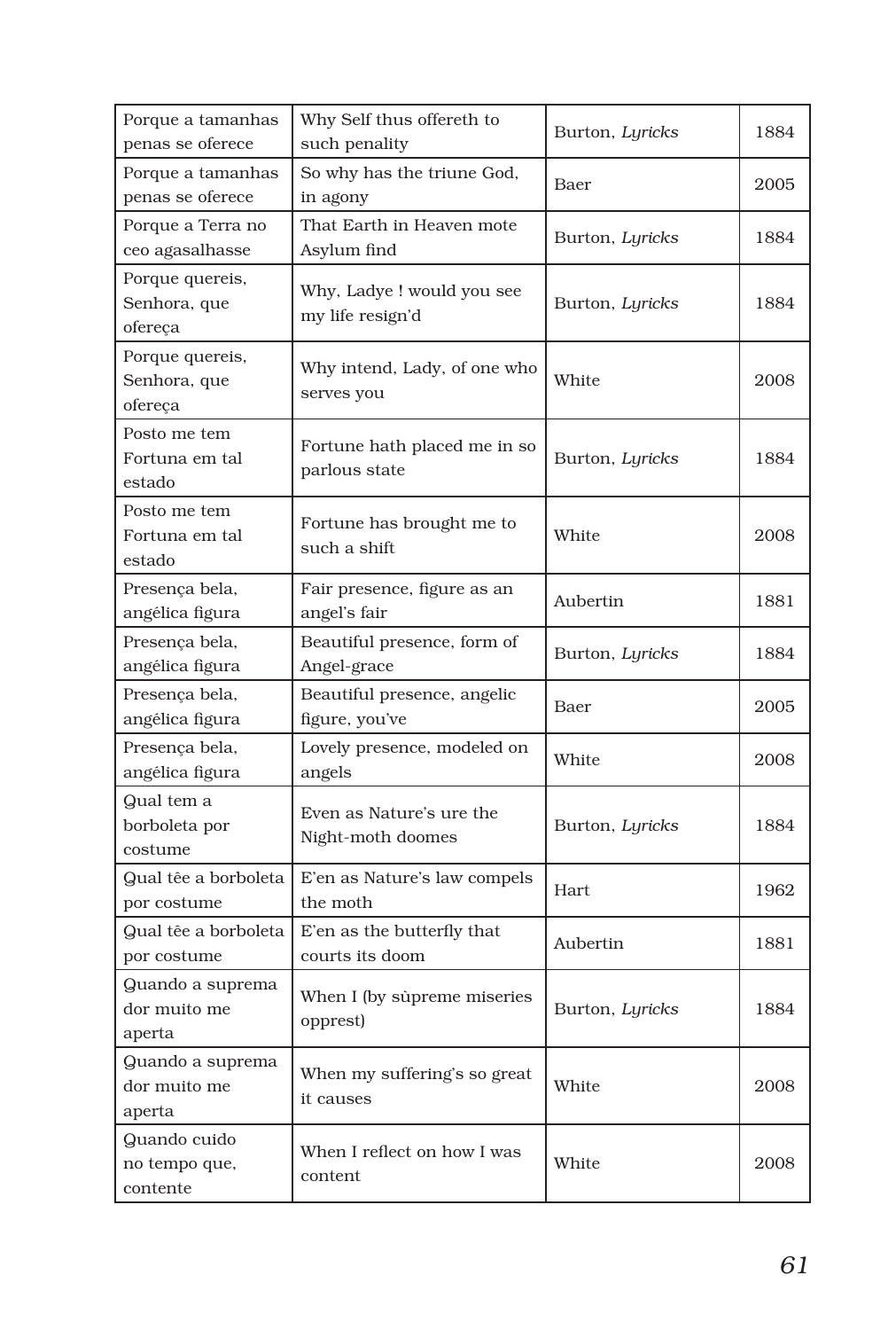| Quando cuido<br>no tempo, que<br>contente | As I o'ermuse times passèd,<br>when content         | Burton, Lyricks                        | 1884 |
|-------------------------------------------|-----------------------------------------------------|----------------------------------------|------|
| Quando da bela<br>vista e doce riso       | When I behold you lady!<br>when my eyes             | Southey, Annual<br>Review, 2, 573      | 1803 |
| Quando da bela<br>vista e doce riso       | When I behold you lady!<br>when my eyes             | Southey, Poetical<br>Register, 4, 373  | 1806 |
| Quando da bela<br>vista e doce riso       | When I behold you lady!<br>when my eyes             | Southey in Adamson                     | 1820 |
| Quando da bela<br>vista e doce riso       | When I behold you lady!<br>when my eyes             | Southey, Eclectic<br>Review, 14, 565   | 1820 |
| Quando da bela<br>vista e doce riso       | When I behold you lady!<br>when my eyes             | Southey, The Port<br>Folio, 13, 262-3  | 1822 |
| Quando da bela<br>vista e doce riso       | When I behold you lady!<br>when my eyes             | Southey in Shelley<br>Lives 3, 306     | 1837 |
| Quando da bela<br>vista e doce riso       | When of the lovely sight my<br>feeding eyes         | Aubertin                               | 1881 |
| Quando da bela<br>vista e doce riso       | While of your laughter sweet<br>and lovely eyes     | Burton, Lyricks, 36                    | 1884 |
| Quando da bela<br>vista e doce riso       | When I behold you Lady!<br>when my eyes             | Southey in<br>Waddington, 213          | 1889 |
| Quando da bela<br>vista e doce riso       | When for a little I have leave<br>to gaze           | Garnett                                | 1896 |
| Quando da bela<br>vista e doce riso       | When with hungry eyes I look<br>upon                | Hart                                   | 1962 |
| Quando da bela<br>vista e doce riso       | Whenever your beautiful face<br>and laughter entice | Baer                                   | 2005 |
| Quando da bela<br>vista e doce riso       | When my eyes are drawing<br>sustenance              | White                                  | 2008 |
| Quando de minhas<br>mágoas a comprida     | While prest with Woes from<br>which it cannot flee  | Hayley, 277                            | 1782 |
| Quando de minhas<br>mágoas a comprida     | While prest with Woes from<br>which it cannot flee  | Hayley, in Lyric<br>Repository, 48     | 1787 |
| Quando de minhas<br>mágoas a comprida     | While prest with Woes from<br>which it cannot flee  | Hayley in The Port<br>Folio, 2:37, 296 | 1802 |
| Quando de minhas<br>mágoas a comprida     | While prest with Woes from<br>which it cannot flee  | Hayley in Adamson                      | 1820 |
| de minhas mágoas<br>a comprida            | While prest with Woes from<br>which it cannot flee  | Hayley in Shelley<br>Lives, 3, 322     | 1837 |
| Quando de minhas<br>mágoas a comprida     | While prest with Woes from<br>which it cannot flee  | Hayley in Longfellow,<br>739           | 1845 |
| Quando de minhas<br>mágoas a comprida     | When, wearied out with<br>sorrows still my theme    | Quillinan, Poems, 62                   | 1853 |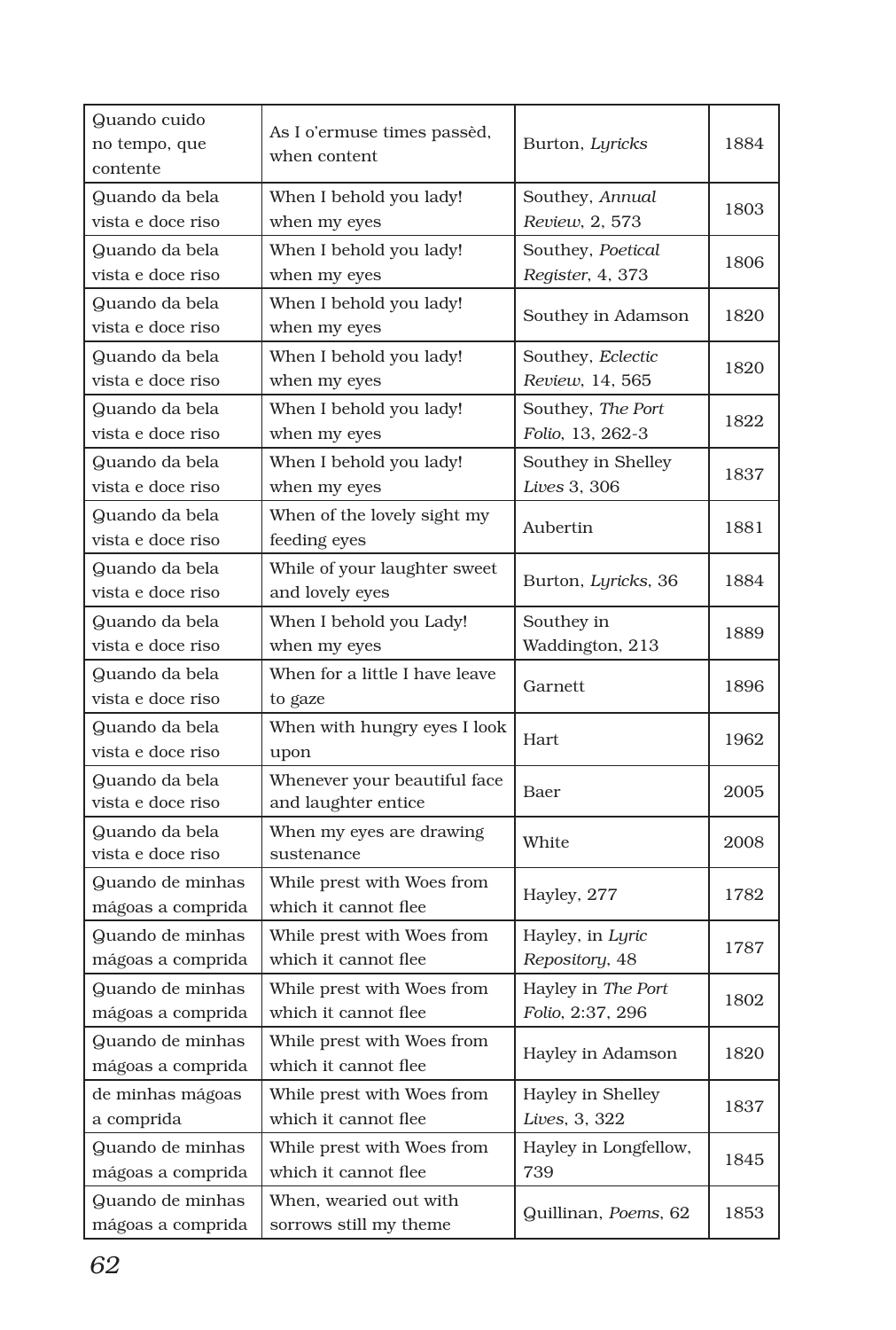| Quando de minhas<br>mágoas a comprida      | When of my yearning grief<br>the long offending     | Burton, Lyricks                                | 1884 |
|--------------------------------------------|-----------------------------------------------------|------------------------------------------------|------|
| Quando de minhas<br>mágoas a comprida      | When long imaginings on<br>griefs supreme           | Aubertin                                       | 1881 |
| Quando de minhas<br>mágoas a comprida      | While prest with Woes from<br>which it cannot flee  | Hayley in Peck, V,<br>2244-5                   | 1901 |
| Quando de minhas<br>mágoas a comprida      | When my sorrows, and<br>thinking of them all        | Trend                                          | 1954 |
| Quando de minhas<br>mágoas a comprida      | When fancy lulls my lids to<br>sleep                | Hart                                           | 1962 |
| Quando de minhas<br>mágoas a comprida      | When of my sufferings the<br>long drawn out         | Griffin, 'Gentle Spirit'                       | 1980 |
| Quando de minhas<br>mágoas a comprida      | When the long brooding on<br>my misery              | Bosley, Comparative<br>Criticism, 6, 159-60    | 1986 |
| Quando de minhas<br>mágoas a comprida      | When the long brooding on<br>my misery              | Bosley, Luís de<br>Camões, 75                  | 1990 |
| Quando de minhas<br>mágoas a comprida      | When my fantasies, and<br>these extreme             | Baer, First Things,<br>August                  | 2002 |
| Quando de minhas<br>mágoas a comprida      | When my fantasies, and<br>these extreme             | Baer                                           | 2005 |
| Quando de minhas<br>mágoas a comprida      | When prolonged reflection on<br>my grief            | White                                          | 2008 |
| Quando de minhas<br>mágoas a comprida      | When endless dwelling on my<br><b>SOTTOWS</b>       | Zenith                                         | 2009 |
| Quando<br>descançareis, olhos<br>cansados  | When shall ye rest you, Eyne<br>that look for rest! | Burton, Lyricks                                | 1884 |
| Quando do raro<br>esforco que<br>mostravas | While by thy prowess, shown<br>in rare degree       | Aubertin                                       | 1881 |
| Quando do raro<br>esforço que<br>mostravas | When thy rare Valiency in<br>battle shown           | Burton, Lyricks                                | 1884 |
| Quando o Sol<br>encoberto vai<br>mostrando | When day has smil'd a soft<br>farewell              | Strangford, Annual<br>Review 2, 573            | 1803 |
| Quando o Sol<br>encoberto vai<br>mostrando | When the clouded sun (literal<br>version)           | Southey, Annual<br>Review, 2, 573              | 1803 |
| Quando o Sol<br>encoberto vai<br>mostrando | When day has smil'd a soft<br>farewell              | Strangford, The<br>Literary Magazine,<br>51-52 | 1803 |
| Quando o Sol<br>encoberto vai<br>mostrando | When day has smil'd a soft<br>farewell              | Strangford, in<br>Edinburgh Review,<br>6:11,47 | 1805 |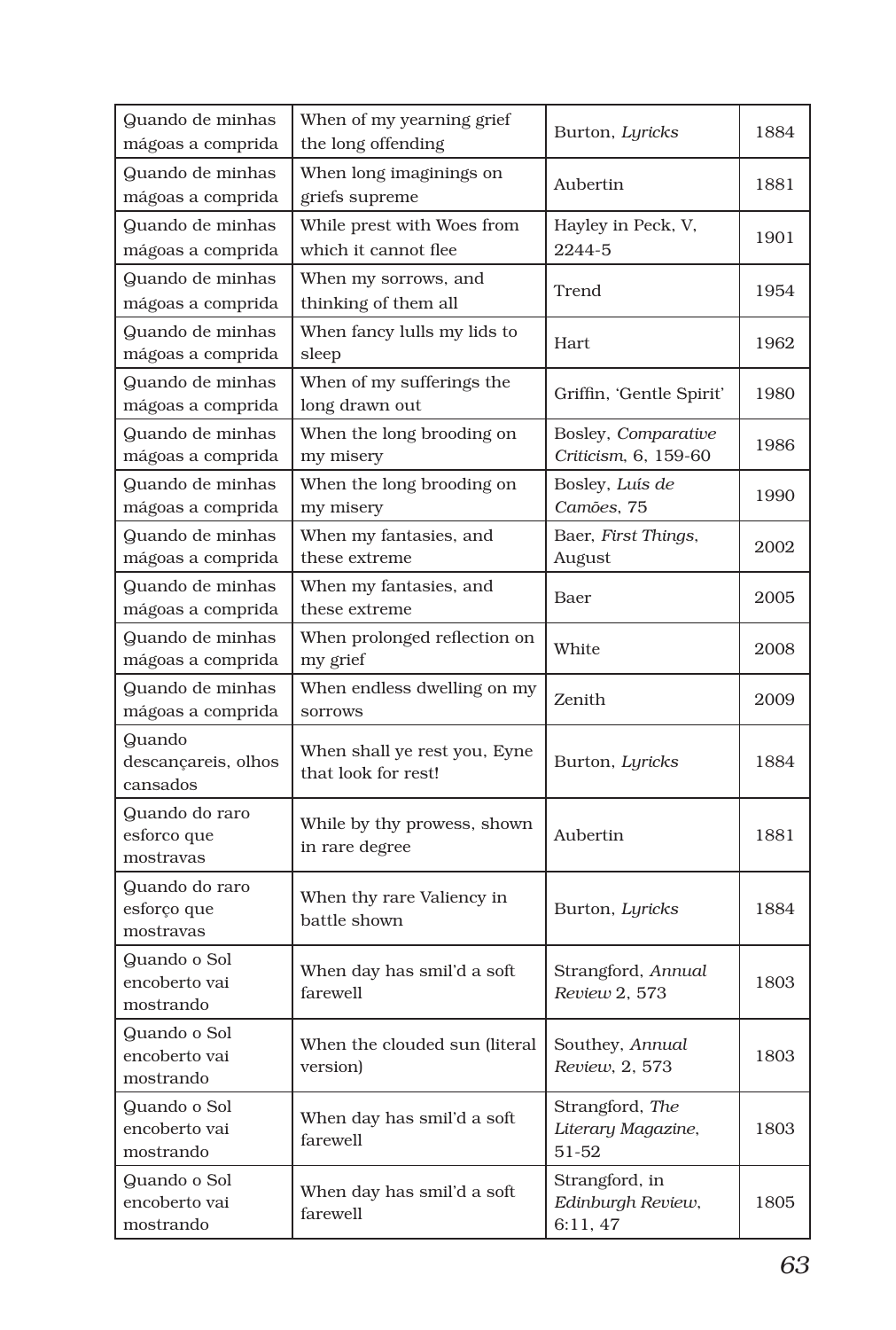| Quando o Sol<br>encoberto vai<br>mostrando  | When the sun overcast, is<br>showing to the world       | Frere, Edinburgh<br>Review, 6:11, 47           | 1805 |
|---------------------------------------------|---------------------------------------------------------|------------------------------------------------|------|
| Quando o Sol<br>encoberto vai<br>mostrando  | When day has smil'd a soft<br>farewell                  | Strangford, The<br>Gentleman's<br>Magazine, 62 | 1805 |
| Quando o Sol<br>encoberto vai<br>mostrando? | At the close of the day, in<br>sacred aisle             | anon, Scots Magazine<br>and Edinburgh, 536     | 1815 |
| Quando o Sol<br>encoberto vai<br>mostrando  | When day has smil'd a long<br>farewell [sic]            | Strangford, in The<br>Vocal Library, 144       | 1818 |
| Quando o Sol<br>encoberto vai<br>mostrando  | When day has smil'd a soft<br>farewell                  | Strangford, in The<br>Gleaner's Port-Folio 50  | 1819 |
| Quando o Sol<br>encoberto vai<br>mostrando  | When the glad sun sinking<br>(with additional material) | Kenealy, DUM, 21,<br>427-8                     | 1843 |
| Quando o Sol<br>encoberto vai<br>mostrando  | When day has smil'd a soft<br>farewell                  | Strangford in<br>Longfellow, 745               | 1845 |
| Quando o Sol<br>encoberto vai<br>mostrando  | As Sol with veiled brow his<br>beams abasing            | Burton, Lyricks                                | 1884 |
| Quando o Sol<br>encoberto vai<br>mostrando  | When going down of sun<br>tints evening air             | Garnett                                        | 1896 |
| Quando o Sol<br>encoberto vai<br>mostrando  | When day has smil'd a soft<br>farewell                  | Strangford in Moore,<br>Poet Lore, 369         | 1907 |
| Quando o Sol<br>encoberto vai<br>mostrando  | When the sun sinks slowly in<br>the west                | Hart.                                          | 1962 |
| Quando o Sol<br>encoberto vai<br>mostrando  | As the hazy sun, caught in<br>the clouds below          | Baer                                           | 2005 |
| Quando o Sol<br>encoberto vai<br>mostrando  | When the sun, half-hidden,<br>displays                  | White                                          | 2008 |
| Quando o Sol<br>encoberto vai<br>mostrando  | When the fading sun begins<br>to show                   | Cohen                                          | 2012 |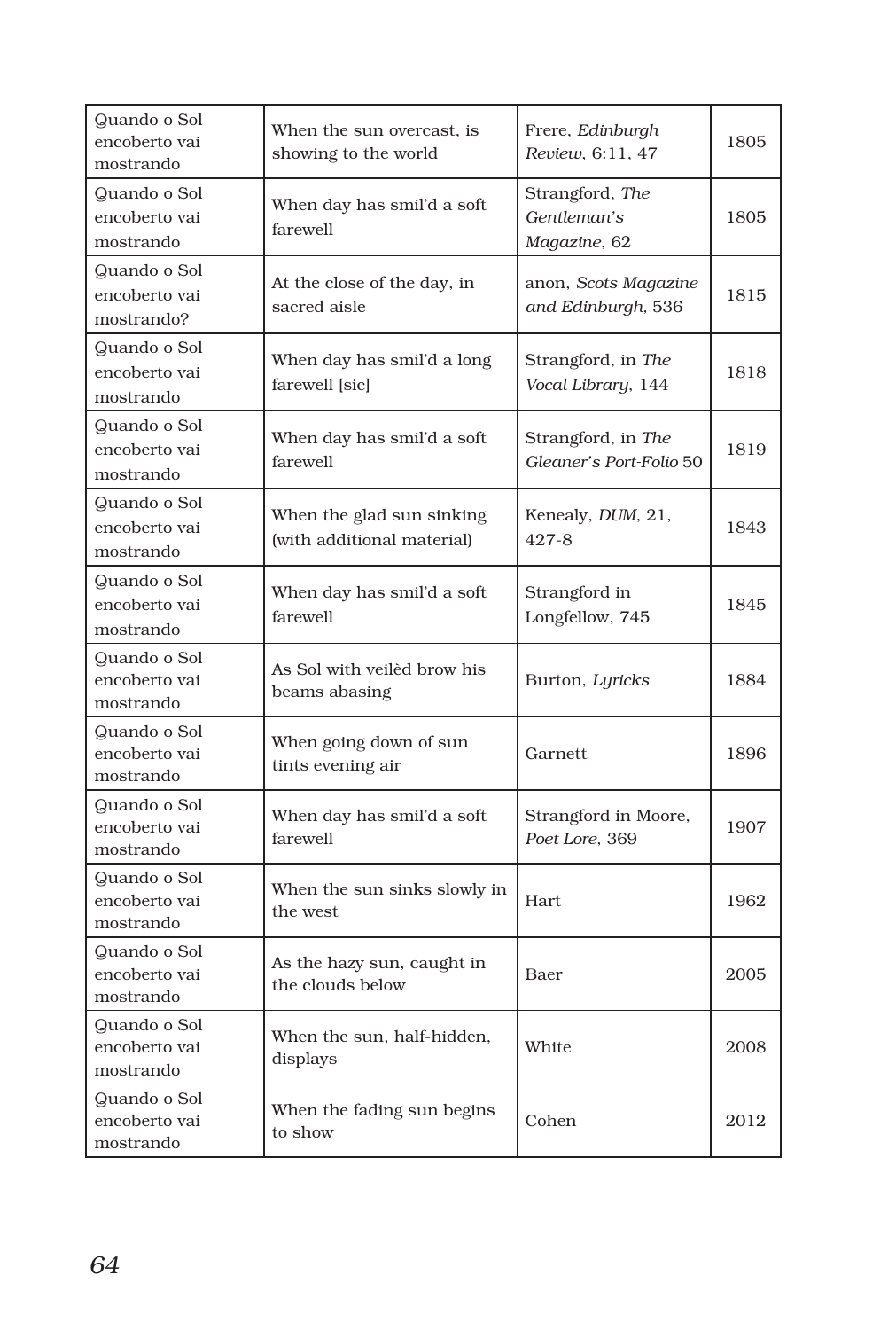| Quando os olhos<br>emprego no<br>passado      | When I employ mine eyes on<br>times gone by       | Burton, Lyricks                               | 1884 |
|-----------------------------------------------|---------------------------------------------------|-----------------------------------------------|------|
| Quando os olhos<br>emprego no<br>passado      | Bending upon the Past<br>reverted eyes            | Garnett                                       | 1896 |
| Quando os olhos<br>emprego no<br>passado      | Bending upon the Past<br>reverted eyes            | Garnett, The<br>Athenaeum, 3592,<br>August 29 | 1896 |
| Quando se vir com<br>agua o fogo arder        | When man sees water burn<br>with blazing lowe     | Burton, Lyricks                               | 1884 |
| Quando se vir com<br>agua o fogo arder        | When flaming fire with water<br>is allied         | Aubertin                                      | 1881 |
| Quando se vir com<br>agua o fogo arder        | When water burns with<br>lambent flame            | Hart                                          | 1862 |
| Quando se vir com<br>agua o fogo arder        | When flames are fuelled by<br>cold water          | White                                         | 2008 |
| Quando, Senhora,<br>quis Amor que<br>amasse   | When Love, my Ladye! willèd<br>that I love        | Burton, Lyricks                               | 1884 |
| Quando, Senhora,<br>quis Amor que<br>amasse   | When, Lady, Love gave orders<br>I should dote     | White                                         | 2008 |
| Quando vejo que<br>meu destino ordena         | Whenas I see my Destiny<br>ordain                 | Burton, Lyricks                               | 1884 |
| Quando vejo que<br>meu destino ordena         | When I see my destiny<br>applied                  | White                                         | 2008 |
| Quando vos eu via                             | It was to my advantage                            | White                                         | 2008 |
| Quanta incerta<br>esperança, quanto<br>engano | How much of doubtful Hope,<br>how sly a snare!    | Burton, Lyricks                               | 1884 |
| Quantas penas,<br>amor, quantos<br>cuidados   | How many miseries, Love!<br>what banes inbred     | Burton, Lyricks                               | 1884 |
| Quantas vezes do<br>fuso s'esquecia           | Oft as forgot her spindle woe-<br>forlore         | Burton, Lyricks                               | 1884 |
| Quantas vezes do<br>fuso s'esquecia           | As oft as Daliana's spindle<br>fell               | Aubertin                                      | 1881 |
| Quantas vezes do<br>fuso s'esquecia           | As often as Daliana at the<br>spinning wheel      | White                                         | 2008 |
| Quanto tempo,<br>olhos meus, com tal          | How long, mine Eyes! how<br>long with such lament | Burton, Lyricks                               | 1884 |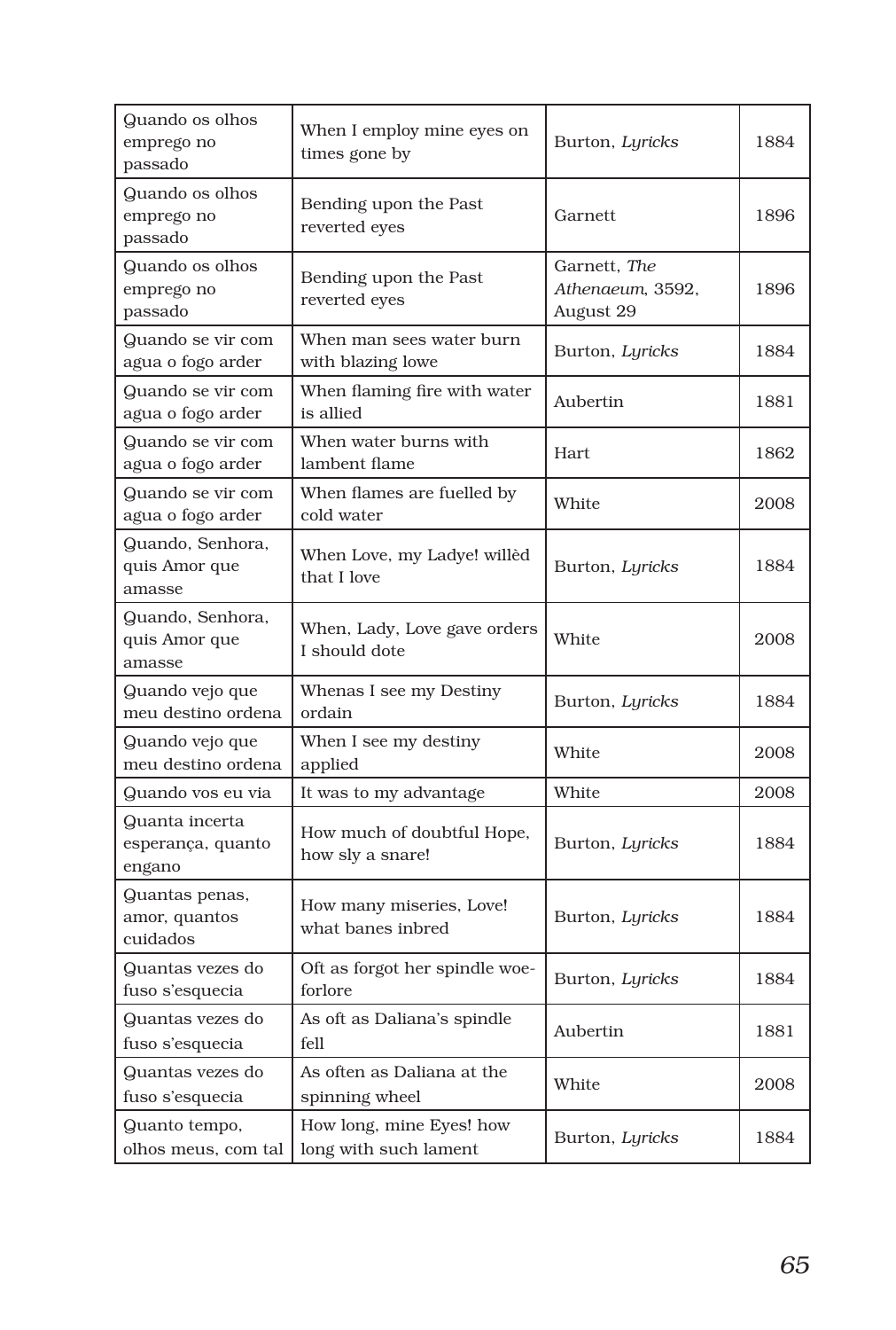| Quão bem<br>aventurado me<br>achara          | With what high blessing me<br>had Fortune blest         | Burton, Lyricks                        | 1884 |
|----------------------------------------------|---------------------------------------------------------|----------------------------------------|------|
| Quão cedo te<br>roubou a morte<br>dura       | How soon hath stole thy life<br>Death sore and dure     | Burton, Lyricks                        | 1884 |
| Que doudo<br>pensamento he o<br>que sigo?    | What be this madding<br>Thought I nill forego?          | Burton, Lyricks                        | 1884 |
| Que esperais,<br>esperança?<br>Desespero     | Hope! what of hoping own<br>you?-"I despair."           | Burton, Lyricks                        | 1884 |
| Que esperais,<br>esperança?<br>Desespero     | Ah, Hope, what canst thou<br>hope? For naught           | Hart                                   | 1962 |
| Que esperais,<br>esperança?<br>Desespero     | -What do you hope for,<br>hope? - "I hope for naught."  | Segel                                  | 1974 |
| Que estila a Arvore<br>sacra?                | What drips the Holy Tree?                               | Burton, Lyricks                        | 1884 |
| Que fiz Amor, que<br>tu tão mal me<br>tratas | What did I, Love, thou<br>shouldst me so maltreat?      | Burton, Lyricks                        | 1884 |
| Que levas, cruel<br>Morte? Um claro<br>dia   | What takest thou, cruel<br>Death?-"A day all-splendid"  | Burton, The<br>Academy, 541, 203       | 1882 |
| Que levas, cruel<br>Morte? Um claro<br>dia   | What takest thou, cruel<br>Death?-"A day all-splendid"  | Burton, Lyricks                        | 1884 |
| Que levas, cruel<br>Morte? Um claro<br>dia   | What takest thou, cruel<br>Death -"A day all-splendid"  | Burton, The<br>Athenaeum, 3000,<br>533 | 1885 |
| Que levas, cruel<br>Morte? Um claro<br>dia   | What did'st thou carry off, O<br>Death? A perfect day   | Hart                                   | 1962 |
| Que levas, cruel<br>Morte? Um claro<br>dia   | —What bear you, cruel<br>Death? - "A splendid day."     | Segel                                  | 1974 |
| Que levas, cruel<br>Morte? Um claro<br>dia   | Cruel Death, what's that you<br>carry? 'A bright day. ' | Bosely in Luís de<br>Camões, 65        | 1990 |
| Que levas, cruel<br>Morte? Um claro<br>dia   | "Death, what have you<br>stolen?" "This lovely day."    | Baer                                   | 2005 |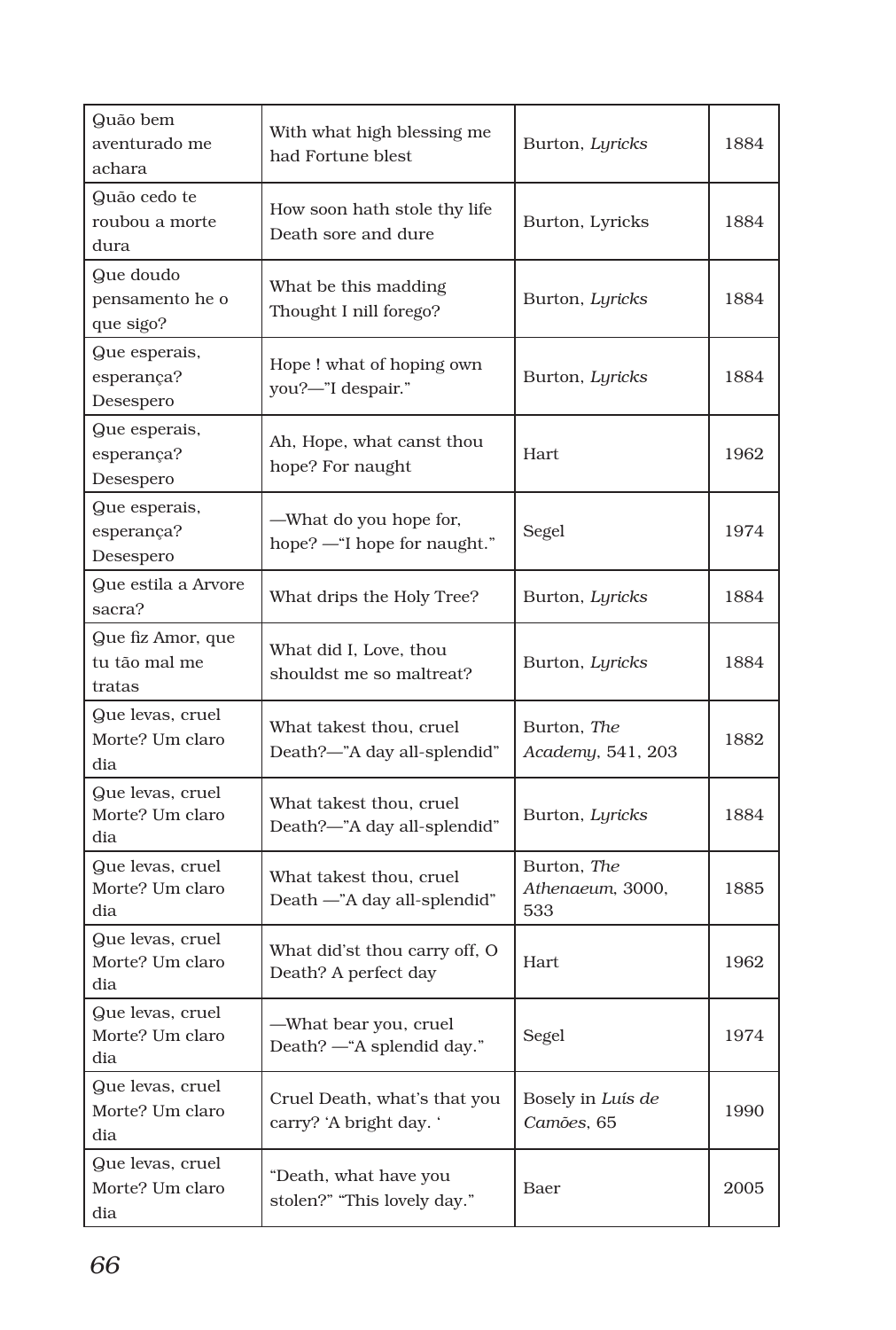| Que levas, cruel<br>Morte? Um claro<br>dia | "Death, what are you<br>taking?" "The daylight."      | White                                 | 2008 |
|--------------------------------------------|-------------------------------------------------------|---------------------------------------|------|
| Que me quereis,<br>perpétuas saudades      | Ah! vain desires, weak<br>wishes, hopes that fade!    | Roscoe, Sismondi, 2,<br>533           | 1823 |
| Que me quereis,<br>perpétuas saudades      | Ah! vain desires, weak<br>wishes, hopes that fade!    | Roscoe, Longfellow,<br>746            | 1845 |
| Que me quereis,<br>perpétuas saudades      | O, vain desires! why still this<br>bosom burn?        | Mangan, DUM, 6, 295                   | 1835 |
| Que me quereis,<br>perpétuas saudades      | Why haunt you me, fond<br>wishes ever yearning        | Quillinan, The<br>Lusitanian, 6, 38-9 | 1845 |
| Que me quereis,<br>perpétuas saudades      | Why haunt you me, fond<br>wishes ever yearning        | Quillinan, Poems, 61                  | 1853 |
| Que me quereis,<br>perpétuas saudades      | Of me what seek you,<br>Thoughts that always yearn    | Burton, Lyricks                       | 1884 |
| Que me quereis,<br>perpétuas saudades      | Why haunt you me, fond<br>wishes ever yearning        | Quillinan, Florilégio<br>Camoniano, I | 1887 |
| Que me quereis,<br>perpétuas saudades      | What would you, O endless<br>longing                  | Hart                                  | 1962 |
| Que me quereis,<br>perpétuas saudades      | What do you want of me,<br>endless regret?            | White                                 | 2008 |
| Que modo tão sutil<br>da natureza          | What novel show of Nature's<br>subtleties             | Burton, Lyricks                       | 1884 |
| Que modo tão sutil<br>da natureza          | How strange and how<br>portentous life                | <b>Hart</b>                           | 1962 |
| Que modo tão sutil<br>da naturez           | How strange is life that she<br>should choose to shun | Baer                                  | 2005 |
| Que modo tão sutil<br>da natureza          | How subtle of nature to<br>inhibit                    | White                                 | 2008 |
| Que pode já fazer<br>minha ventura         | What can now Fortune to my<br>lot secure              | Burton, Lyricks                       | 1884 |
| Que pode já fazer<br>minha ventura         | How strange is life that she<br>should choose to shun | Baer                                  | 2005 |
| Que pode já fazer<br>minha ventura         | What today could make my<br>fortune                   | White                                 | 2008 |
| Que poderei do<br>mundo já querer          | What is there left in this vain<br>world to crave     | Rosco in Sismondi,<br>2,533           | 1823 |
| Que poderei<br>domundo já querer           | What is there left in this vain<br>world to crave     | Roscoe in Longfellow,<br>746          | 1845 |
| Que poderei do<br>mundo já querer          | What expectations from the<br>World have I            | Burton, Lyricks                       | 1884 |
| Que poderei do<br>mundo já querer          | What hath the wide world left<br>me to adore?         | Garnett                               | 1896 |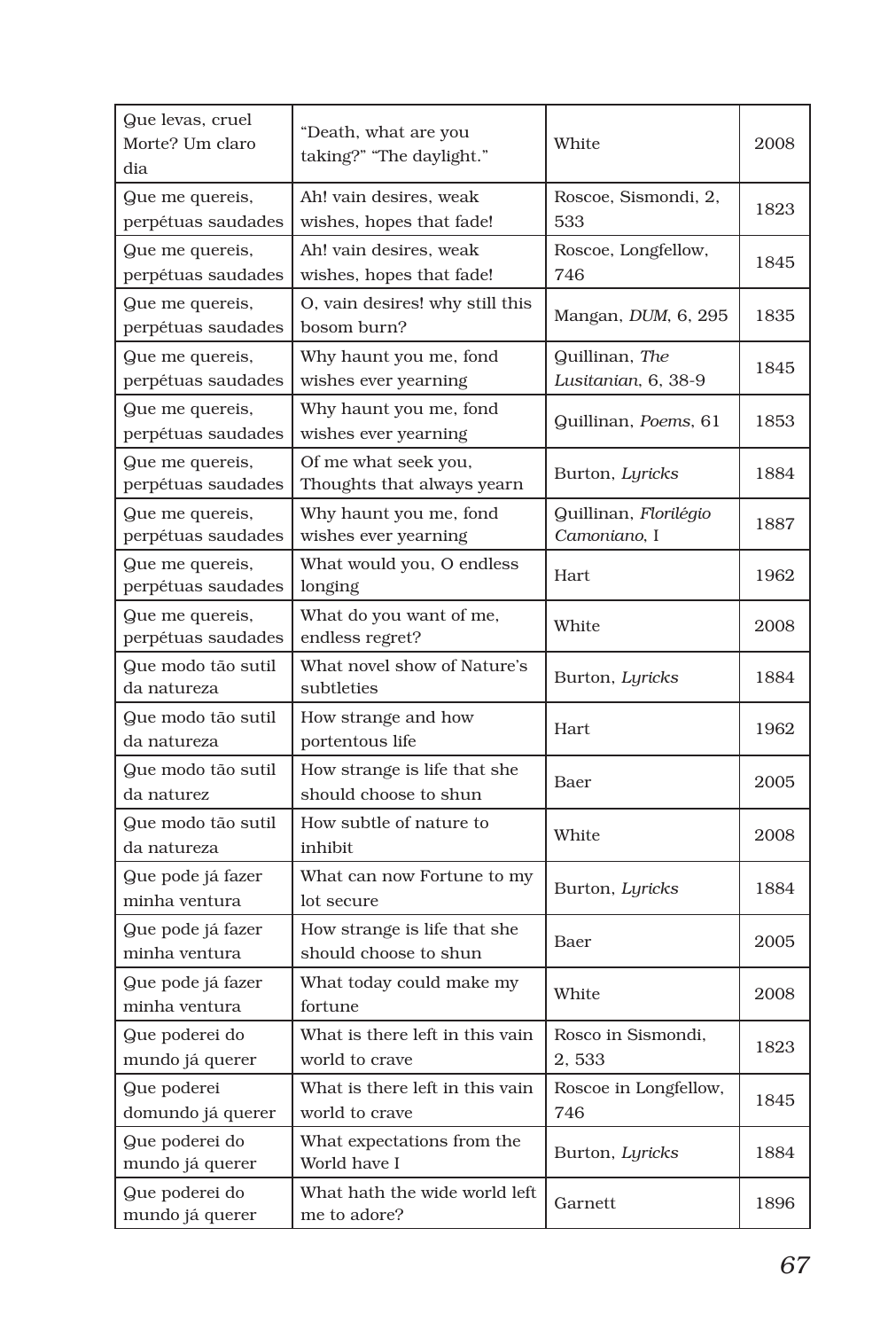| Que poderei do<br>mundo já querer       | What can I in the world now<br>wish for more        | Parmalee, 485                                   | 1916 |
|-----------------------------------------|-----------------------------------------------------|-------------------------------------------------|------|
| Que poderei do<br>mundo já querer       | What can I hope for in this<br>world                | Hart                                            | 1962 |
| Que poderei do<br>mundo já querer       | What can I now ask from the<br>world for me         | Griffin. Camões Some<br>Poems                   | 1976 |
| Que poderei do<br>mundo já querer       | What have I still to ask from<br>the world's store? | Bosley in Luís de<br>Camões, 74                 | 1990 |
| Que poderei do<br>mundo já querer       | What now in this world could<br>I long for          | White                                           | 2008 |
| Que poderei do<br>mundo já querer       | What can I want from the<br>world now?              | Zenith                                          | 2009 |
| Que vençais no<br>Oriente tantos Reis   | Than having conquered<br>many an Eastern Roy        | Burton, Lyricks                                 | 1884 |
| Que vençais no<br>Oriente tantos Reis   | More than crushing<br>countless kings, those lords  | Baer                                            | 2005 |
| Que vençais no<br>Oriente tantos Reis   | You overcame in the East so<br>many rulers          | White                                           | 2008 |
| Queimado sejas tu<br>e teus enganos     | Burn thou and burn wi' thee<br>thy snaring Bane     | Burton, Lyricks                                 | 1884 |
| Quem busca<br>no amor<br>contentamento  | Whose Contentment seeks in<br>Love to find          | Burton, Lyricks                                 | 1884 |
| Quem diz que amor<br>é falso e enganoso | version 1                                           | Southey, MS<br>Bodleian,<br>unpublished         | 1799 |
| Quem diz que amor<br>é falso e enganoso | Lives there a wretch, who<br>would profanely dare   | Strangford, Monthly<br>Mirror                   | 1802 |
| Quem diz que amor<br>é falso e enganoso | Lives there a wretch, who<br>would profanely dare   | Strangford cited in<br>Annual Review, 2,<br>574 | 1803 |
| Quem diz que amor<br>é falso e enganoso | Is there who says that Love is<br>like the wind     | Southey, Annual<br>Review, 2, 574               | 1803 |
| Quem diz que amor<br>é falso e enganoso | Lives there a wretch who<br>would profanely dare    | Strangford, Port Folio,<br>4:25, 200            | 1804 |
| Quem diz que amor<br>é falso e enganoso | Is there who says that Love is<br>like the wind     | Southey, Poetical<br>Registery, 4, 372          | 1806 |
| Quem diz que amor<br>é falso e enganoso | He who proclaims that Love<br>is light and vain     | Hemans                                          | 1818 |
| Quem diz que amor<br>é falso e enganoso | Is there who says that Love is<br>like the wind     | Southey, in Adamson                             | 1820 |
| Quem diz que amor<br>é falso e enganoso | Is there who says that Love is<br>like the wind     | Southey, Eclectic<br>Review, 14, 565            | 1820 |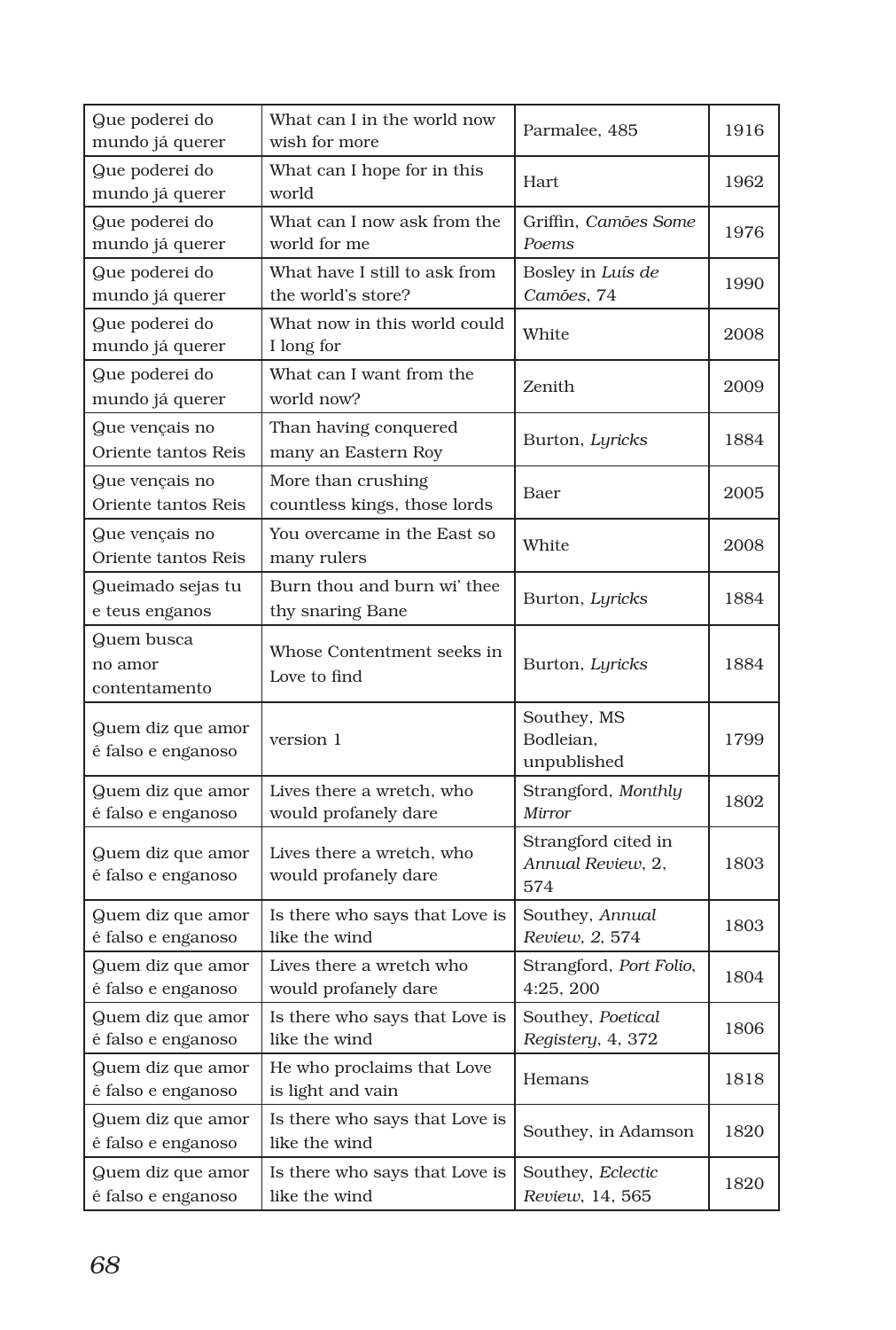| Quem diz que amor<br>é falso e enganoso  | Is there who says that Love is<br>like the wind     | Southey, The Port<br>Folio, 13, 262-3 | 1822 |
|------------------------------------------|-----------------------------------------------------|---------------------------------------|------|
| Quem diz que amor<br>é falso e enganoso  | He who proclaims that Love<br>is light and vain     | Hemans, Heber and<br>Pollock, 256     | 1833 |
| Quem diz que amor<br>é falso e enganoso  | Who calls Love felon, lief of<br>tricks and lies    | Burton, Lyricks                       | 1884 |
| Quem diz que amor<br>é falso e enganoso  | Who taxes Love immortal<br>with deceit              | Garnett                               | 1896 |
| Quem diz que amor<br>é falso e enganoso  | Who calls love false or<br>frivolous                | <b>Hart</b>                           | 1962 |
| Quem fosse<br>acompanhando<br>juntamente | Oh! but the little bird to<br>accompany             | Aubertin                              | 1881 |
| Quem fosse<br>acompanhando<br>juntamente | Ah! could I only fare<br>accompanied                | Burton, Lyricks                       | 1884 |
| Quem fosse<br>acompanhando<br>juntamente | Would that with thee I were<br>upon the wing        | Garnett                               | 1896 |
| Quem fosse<br>acompanhando<br>juntamente | Would that with thee I were<br>upon the wing        | Garnett, in Goldberg,<br>29           | 1924 |
| Quem fosse<br>acompanhando<br>juntamente | Whoever had by way of<br>companion                  | White                                 | 2008 |
| Quem jaz no grão<br>sepulcro             | Who sleeps in this grand<br>sepulchre, o'er wrought | Quillinan, The<br>Lusitanian, 6, 38-9 | 1845 |
| Quem jaz no grão<br>sepulcro             | Who lies in this great<br>sepulchre that shows      | Aubertin, Saturday<br>Review          | 1881 |
| Quem jaz no grão<br>sepulcro             | Who lies in this great<br>sepulchre that shows      | Aubertin                              | 1881 |
| Quem jaz no grão<br>sepulcro             | Who lies i' the lordly Tomb<br>that doth indite     | Burton, Lyricks                       | 1884 |
| Quem jaz no grão<br>sepulcro             | Who sleeps in this grand<br>sepulchre, o'er wrought | Quillinan, Florilégio<br>Camoniano. I | 1887 |
| Quem jaz no grão<br>sepulcro             | Who lies within this lordly<br>tomb                 | Hart                                  | 1962 |
| Quem jaz no grão<br>sepulcro             | Who lies in this great<br>sepulcher? Who            | Baer, Modern<br>Poetry, NS 18, 25-6   | 2001 |
| Quem jaz no grão<br>sepulcro             | Who lies in this great<br>sepulcher? Who            | Baer                                  | 2005 |
| Quem jaz no grão<br>sepulcro             | Who lies in this grand tomb,<br>such distinguished  | White                                 | 2008 |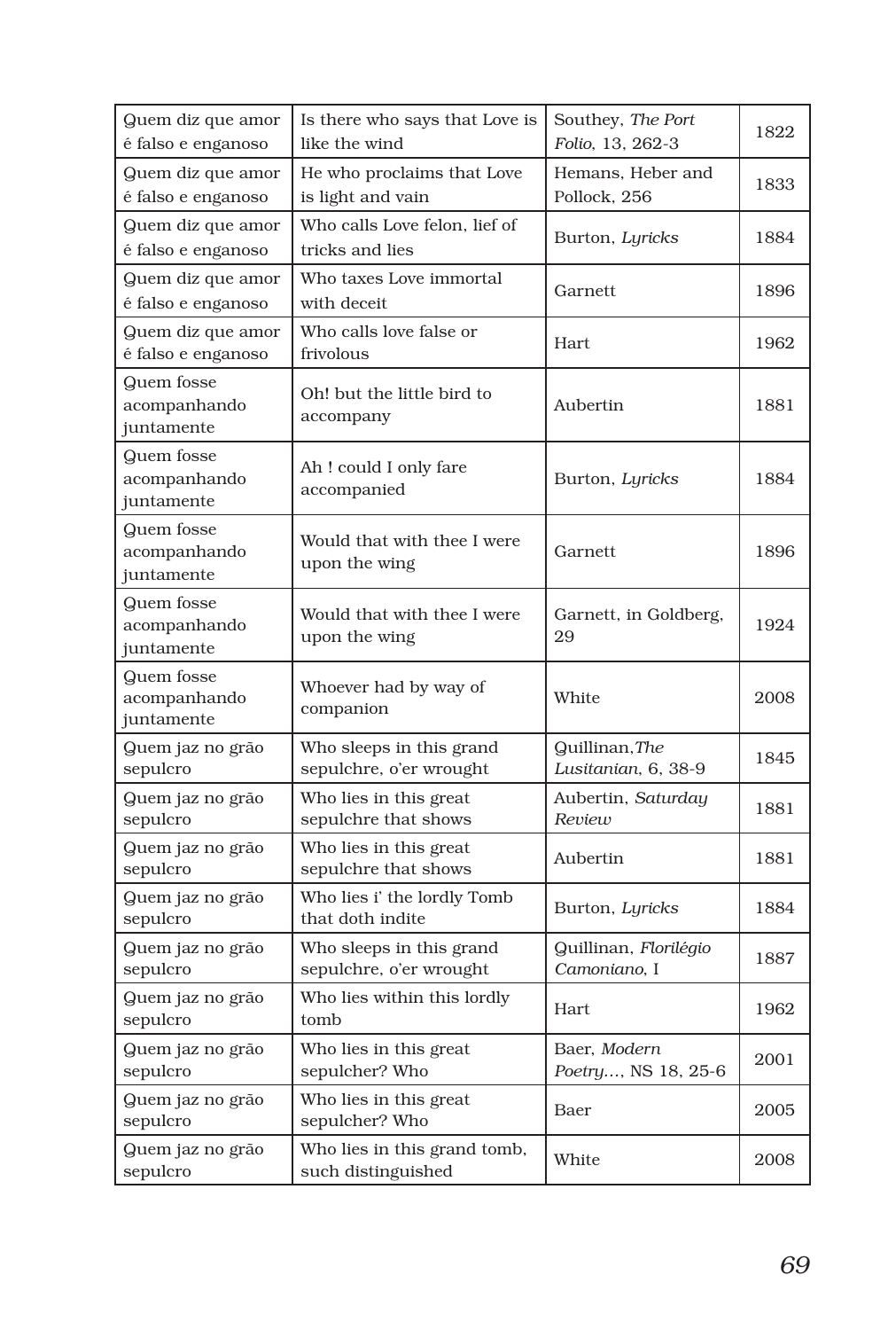| Quem pode livre<br>ser, gentil Senhora              | Gentle lady, / Who that once<br>has looked upon thy | Hart, 237       | 1962 |
|-----------------------------------------------------|-----------------------------------------------------|-----------------|------|
| Quem pode livre<br>ser, gentil Senhora              | Who mote enjoy his freedom,<br>Ladye fair!          | Burton, Lyricks | 1884 |
| Quem pode livre<br>ser, gentil Senhora              | Who, gentle lady, is not in<br>thrall               | White           | 2008 |
| Quem presumir,<br>Senhora, de<br>louvarvos          | Whoso, presumeth, Ladye<br>mine! to praise you      | Burton, Lyricks | 1884 |
| Quem presumir,<br>Senhora, de louvar-<br><b>VOS</b> | Whoever presumes to praise<br>you, Lady             | White           | 2008 |
| Quem, Senhora,<br>presume de<br>louvarvos           | Whoso, my Ladye! shall<br>presume to praise you     | Burton, Lyricks | 1884 |
| Quem pudera julgar<br>de vós, Senhora               | Whose judgment, Ladye!<br>could of you discoure     | Burton, Lyricks | 1884 |
| Quem pudera julgar<br>de vós, Senhora               | Who could believe, my lady                          | Hart            | 1962 |
| Quem quiser<br>ver d'Amor ua<br>excelência          | Whoever wants to witness<br>Love at his best        | Strangford      | 1820 |
| Quem quiser<br>ver d'Amor ua<br>excelência          | Whoso would see of Love an<br>excellence            | Burton, Lyricks | 1884 |
| Quem quiser<br>ver d'Amor ua<br>excelência          | If you would know love's<br>excellence              | Hart            | 1962 |
| Quem vê, Senhora,<br>claro e manifesto              | Should I but live a little more                     | Strangford      | 1803 |
| Quem vê, Senhora,<br>claro e manifesto              | He, Lady ! who, with clear<br>transparent eyes      | Adamson         | 1820 |
| Quem vê, Senhora,<br>claro e manifesto              | He, Lady ! who, with clear<br>transparent eyes      | Adamson         | 1842 |
| Quem vê, Senhora,<br>claro e manifesto              | Who seeth, Ladye ! clear and<br>manifest            | Burton, Lyricks | 1884 |
| Quem vê, Senhora,<br>claro e manifesto              | Who beholds, my lady, a its<br>best                 | Hart            | 1962 |
| Quem vê, Senhora,<br>claro e manifesto              | Whoever, Lady, sees plainly<br>on view              | White           | 2008 |
| Quem vê, Senhora,<br>claro e manifesto              | Whoever, Lady, sees plain<br>and clear              | Zenith          | 2009 |
| Quem vos levou<br>de mim, saudoso<br>estado         | Who fro' me robbèd you, O<br>wistful State!         | Burton, Lyricks | 1884 |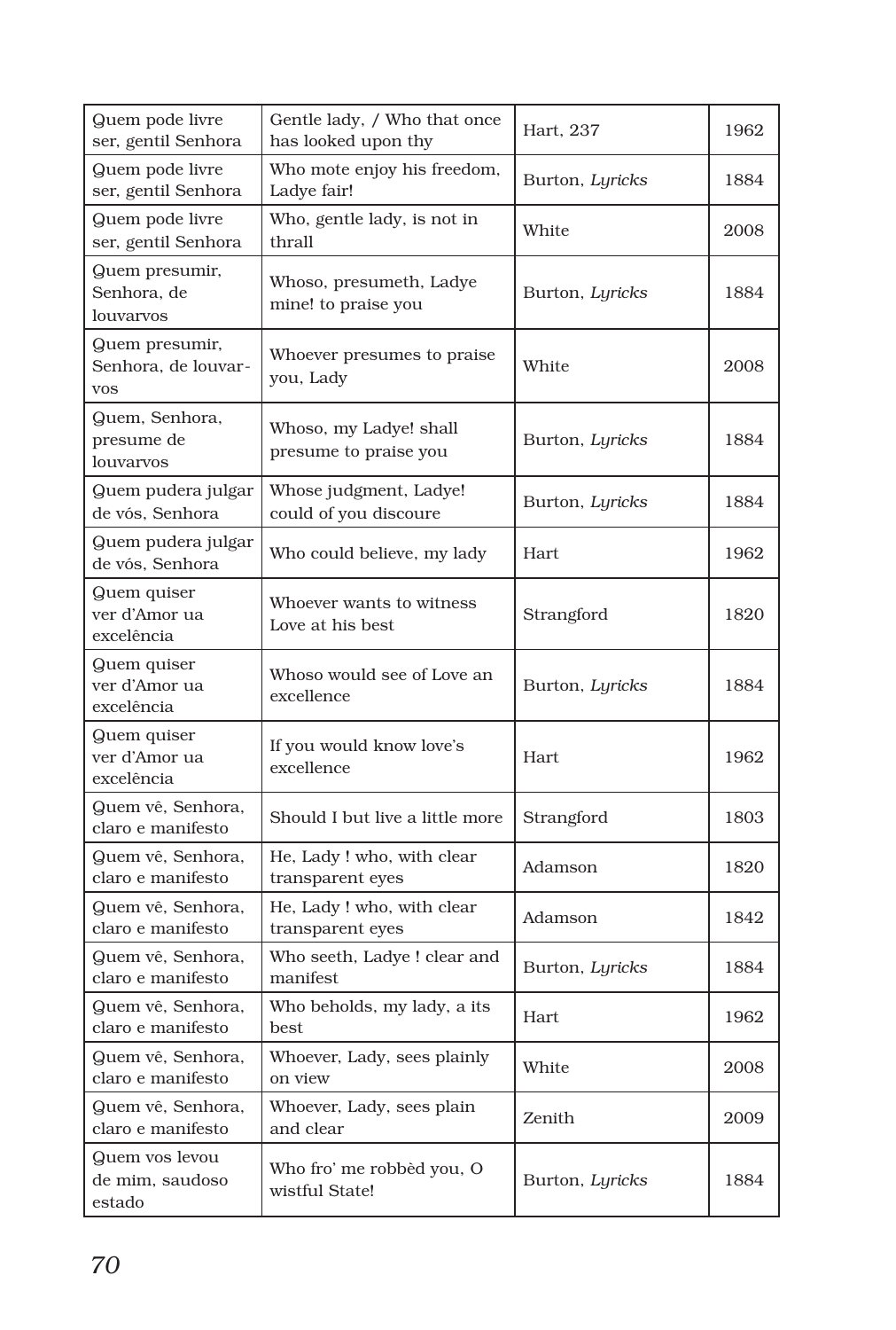| Quem vos levou<br>de mim, saudoso<br>estado | Who robbed me of my state<br>of trust            | White                          | 2008 |
|---------------------------------------------|--------------------------------------------------|--------------------------------|------|
| Saudades me<br>atormentão tão<br>cruelmente | Repining pains me with so<br>fierce intent       | Burton, Lyricks                | 1884 |
| Se a Fortuna<br>inquieta e mal<br>olhada    | If aye-unjust Fortune evil-<br>eyed              | Burton, Lyricks                | 1884 |
| Se a Fortuna<br>inquieta e mal<br>olhada    | If Fortune, fickle and of evil<br>eye            | <b>Hart</b>                    | 1962 |
| Se a Fortuna<br>inquieta e mal<br>olhada    | If fickle Fortune, with her<br>evil eye          | Baer                           | 2005 |
| Se a Fortuna<br>inquieta e mal<br>olhada    | If giddy, squinting Fortune<br>that mocks        | White                          | 2008 |
| Se a ninguem<br>tratais com<br>desamor      | If thou indifference wilt<br>display to none     | Aubertin                       | 1881 |
| Se a ninguem<br>tratais com<br>desamor      | If thou indifference wilt<br>display to none     | Aubertin in<br>Waddington, 205 | 1888 |
| Se a ninguém<br>tratais com<br>desamor      | An with Unlove you deign no<br>man to treat      | Burton, Lyricks                | 1884 |
| Se a ninguem<br>tratais com<br>desamor      | If thou meetest no man with<br>aversion          | <b>Hart</b>                    | 1962 |
| Se a ninguem<br>tratais com<br>desamor      | If just once compassion for<br>my chronic        | Hemans                         | 1818 |
| Se algua hora em<br>vós a piedade           | Should Love, the tyrant of my<br>suffering heart | White                          | 2008 |
| Se algua hora em<br>vós a piedade           | If just once compassion for<br>my chronic        | Strangford                     | 1803 |
| Se algua hora em<br>vós a piedade           | If haply rue you, in some<br>happy hour          | Burton, Lyricks                | 1884 |
| Se alguma hora<br>essa vista maes<br>suave  | If your douce Vision at some<br>hour you deign   | Burton, Lyricks                | 1884 |
| Se ao te quero<br>desses tanta fé           | If in "I love thee" thous as<br>much confide     | Burton, Lyricks                | 1884 |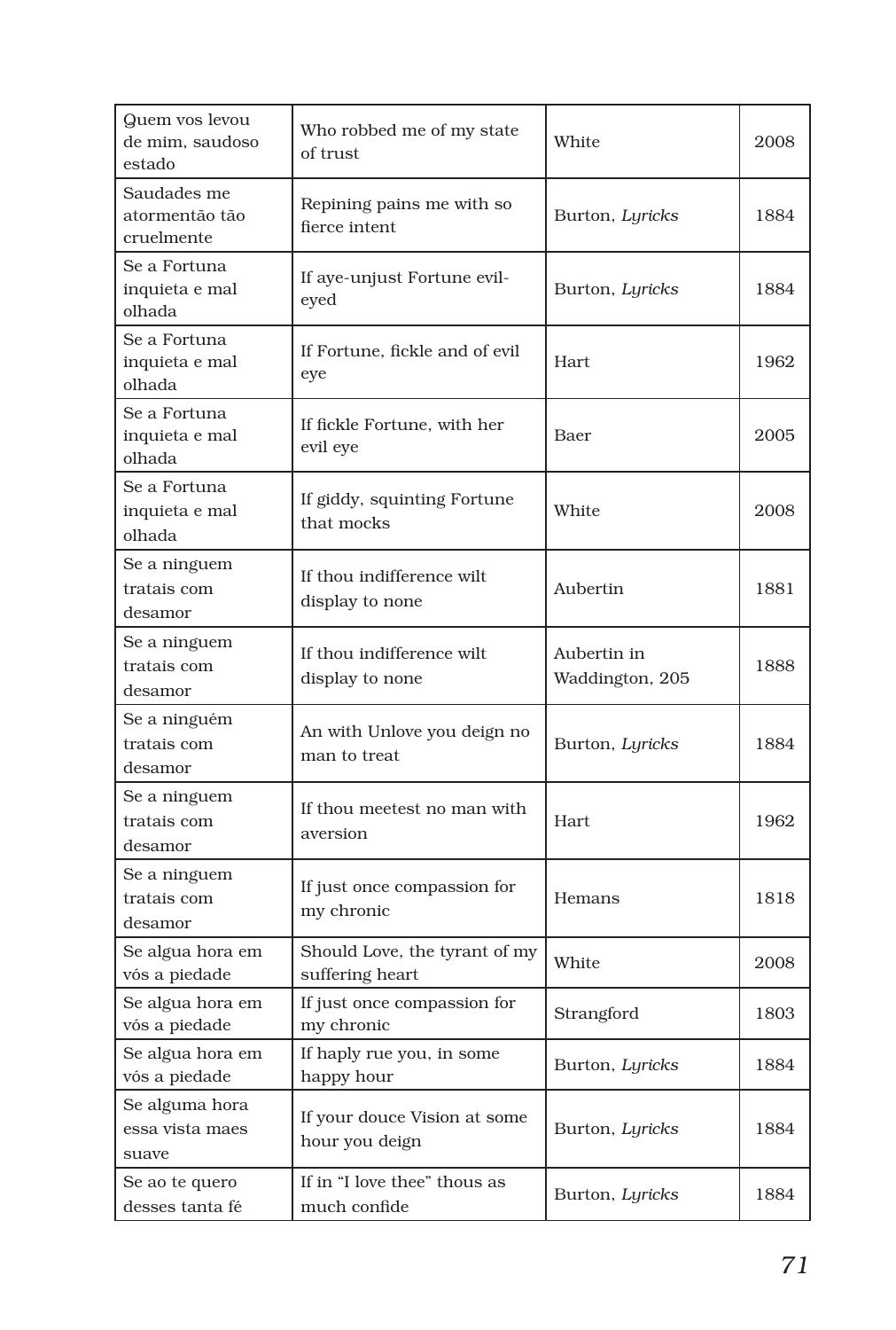| Se as penas com<br>que Amor tão mal<br>me    | Should I but live a little more                       | Strangford                              | 1803 |
|----------------------------------------------|-------------------------------------------------------|-----------------------------------------|------|
| Se as penas com<br>que Amor tão mal<br>me    | Should I but live a little more                       | Strangford in The<br>Vocal Library, 142 | 1818 |
| Se as penas com<br>que Amor tão mal<br>me    | Should Love, the tyrant of my<br>suffering heart      | Hemans                                  | 1818 |
| Se as penas com<br>que Amor tão mal<br>me    | Should Love, the tyrant of my<br>suffering heart      | Hemans, Heber and<br>Pollok, 255        | 1831 |
| Se as penas com<br>que Amor tão mal<br>me    | If pains whereby Love wreaks<br>me such despight      | Burton, Lyricks                         | 1884 |
| Se as penas com<br>que Amor tão mal<br>me    | If the pangs that Love<br>prescribes wish me          | White                                   | 2008 |
| Se com desprezo,<br>Ninfa, te parece         | An thy despisal, Nymph!<br>thou haply trow            | Burton, Lyricks                         | 1884 |
| Se como em tudo<br>o mães fostes<br>perfeyta | If, as in all things else you be<br>perfected         | Burton, Lyricks                         | 1884 |
| Se da celebre Laura<br>a fermosura           | Of those fam'd charms which<br>grac'd the Tuscan fair | Strangford                              | 1803 |
| Se da celebre Laura<br>a fermosura           | An far-famed Laura, beauty's<br>cynosure              | Burton, Lyricks                         | 1884 |
| Se da celebre Laura<br>a fermosura           | If from the sheer beauty of<br>your face              | White                                   | 2008 |
| Se de vosso fermoso<br>e lindo gesto         | If from your fairy form and<br>graceful geste         | Burton, Lyricks                         | 1884 |
| Se de vosso fermoso<br>e lindo gesto         | If from the sheer beauty of<br>your face              | White                                   | 2008 |
| Se, depois de<br>esperança tao<br>perdida    | After so many hopes<br>foundered, if                  | White                                   | 2008 |
| Se despois de<br>esperança tao<br>perdida    | If after Hope so lost-so<br>spent in vain             | Adamson                                 | 1820 |
| Se despois de<br>esperança tao<br>perdida    | If after Hope so lost—so<br>spent in vain             | Adamson                                 | 1842 |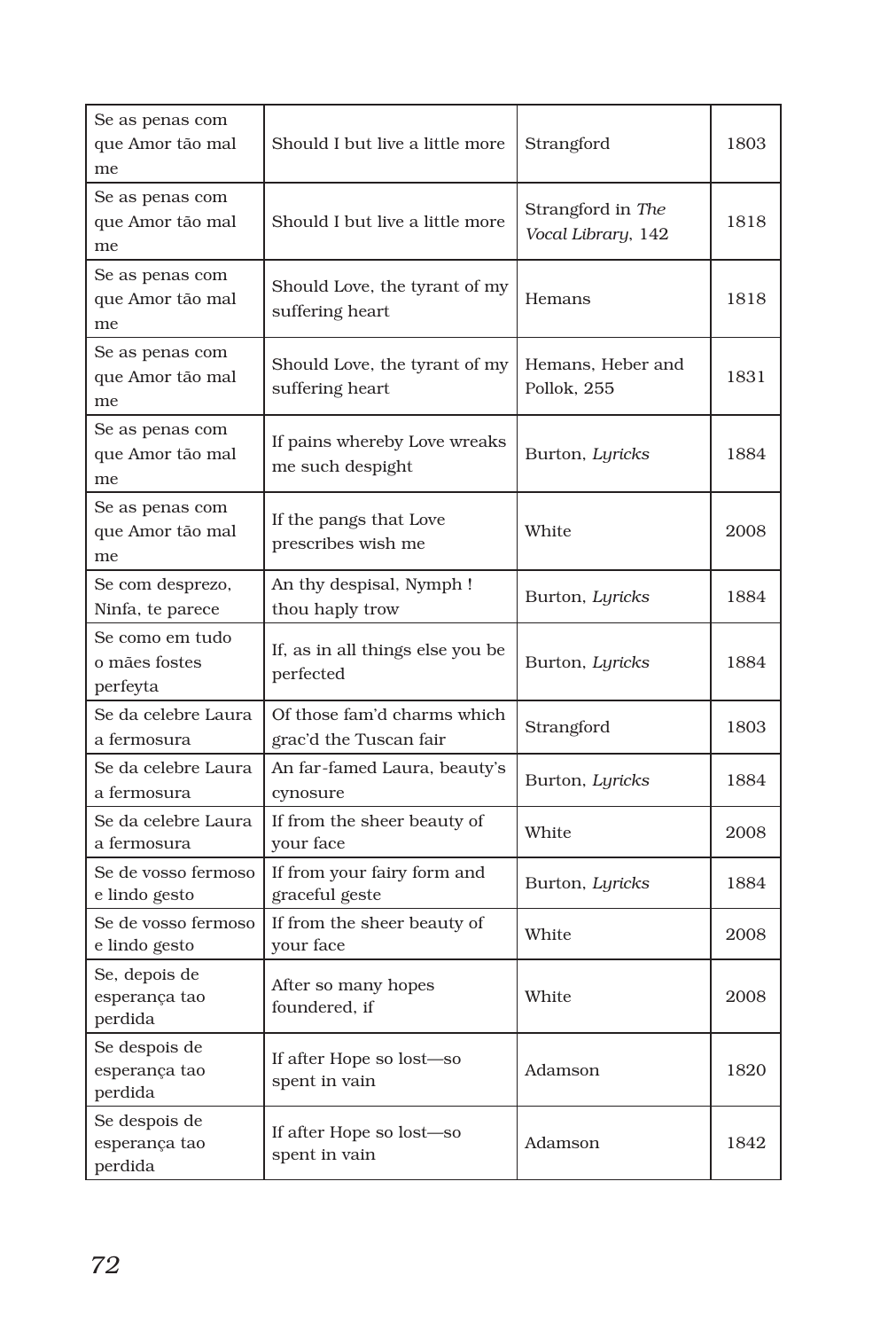| Se despois de<br>esperança tão<br>perdida  | An after losing Hope so long-<br>lamented             | Burton, Lyricks                              | 1884 |
|--------------------------------------------|-------------------------------------------------------|----------------------------------------------|------|
| Se em mim (ó<br>Alma )                     | If in me other memory live, O<br>Sprite!              | Burton, Lyricks                              | 1884 |
| Se grande glória me<br>vem só de olhar-te  | If be my greatest glory but to<br>view thee           | Burton, Lyricks                              | 1884 |
| Se lágrimas<br>choradas de<br>verdade      | If tears in torrents and in<br>truth beshed           | Burton, Lyricks                              | 1884 |
| Se me vem tanta<br>glória só de olhar-te   | If I so triumph but because I<br>view thee            | Burton, Lyricks                              | 1884 |
| Se me vem tanta<br>glória só de olhar-te   | If sight of thee doth give me<br>greatest joy         | <b>Hart</b>                                  | 1962 |
| Se no que tenho<br>dito vos offendo        | If aught I haply said your<br>heart offend            | Burton, Lyricks                              | 1884 |
| Se os capitães<br>antigos colocados        | Allowing the ancient captains<br>to surpass           | Baer                                         | 2005 |
| Se para mim tivera,<br>que algum dia       | Could I for self expect that<br>some one day          | Burton                                       | 1884 |
| Se pena por amar-<br>vos se merece         | If loving you deserves a heavy<br>sentence            | Strangford Annual<br>Review                  | 1803 |
| Se pena por amar-<br>vos se merece         | If Pain the loving-price of you<br>must pay           | Burton, Lyricks,                             | 1884 |
| Se pena por amar-<br>vos se merece         | If to love you / Condemns to<br>punishment            | <b>Hart</b>                                  | 1962 |
| Se pena por amar-<br>vos se merece         | If loving you brings pain and<br>disgrace             | Baer                                         | 2006 |
| Se pena por amar-<br>vos se merece         | If loving you deserves a heavy<br>sentence            | White                                        | 2008 |
| Se quando vos<br>perdi, minha<br>esperança | When from my heart the<br>hand of Fortune tore        | Strangford, in Annual<br>Review, 2, Jan, 571 | 1803 |
| Se quando vos<br>perdi, minha<br>esperança | When from my heart the<br>hand of Fortune tore        | Strangford in The Port<br>Folio, 4:42, 336   | 1804 |
| Se quando vos<br>perdi, minha<br>esperança | When from my heart the<br>hand of Fortune tore        | Strangford in<br>Woodford, 260               | 1841 |
| Se quando vos<br>perdi, minha<br>esperança | O Hope, long lost! if when<br>thou took'st thy flight | Mrs Cockle in<br>Adamson, 68                 | 1820 |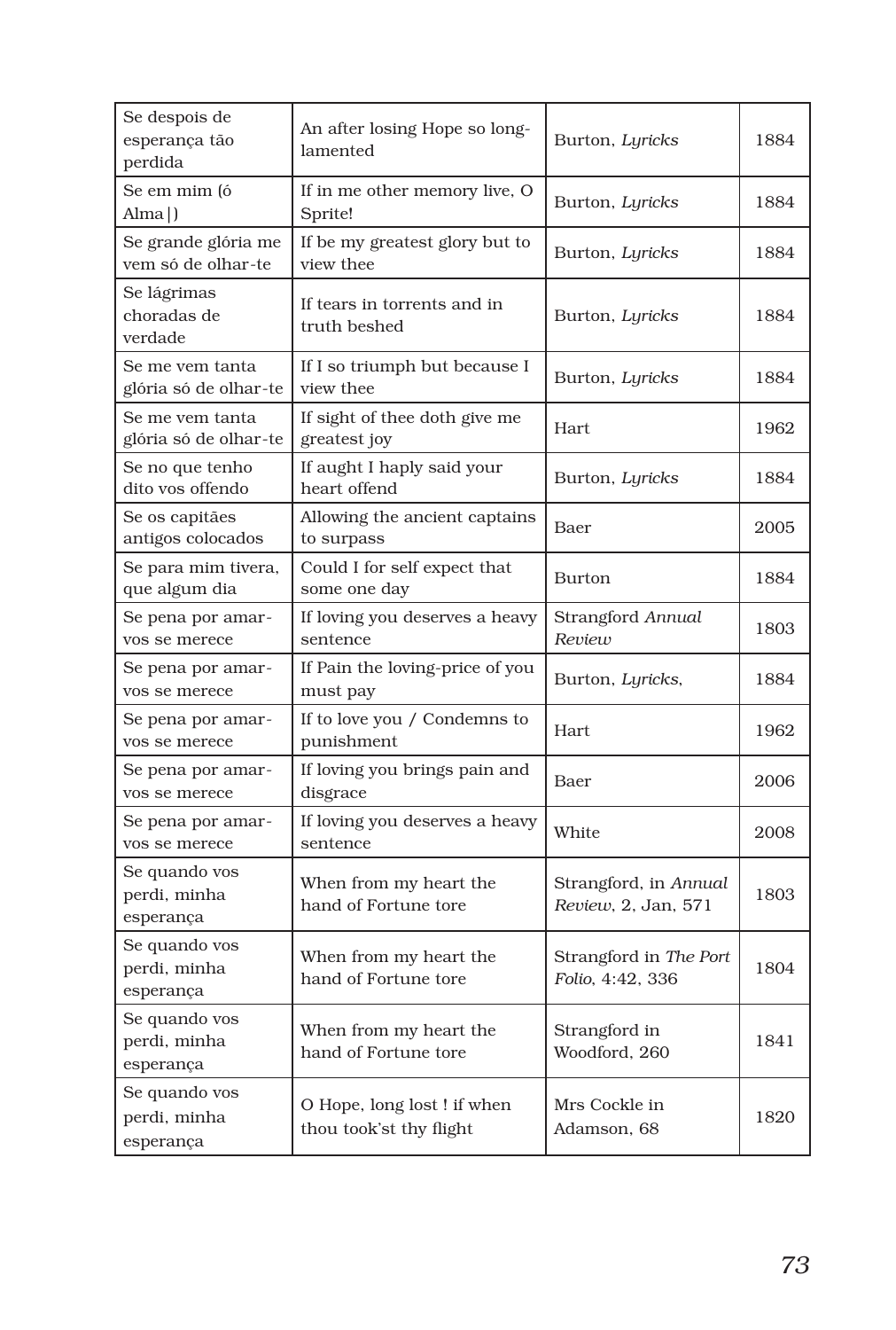| Se quando vos<br>perdi, minha<br>esperança  | O Hope, long lost! if when<br>thou took'st thy flight | Mrs Cockle in Eclectic<br>Review, 14, 564 | 1820 |
|---------------------------------------------|-------------------------------------------------------|-------------------------------------------|------|
| Se quando vos<br>perdi, minha<br>esperança  | O Hope, long lost! if when<br>thou took'st thy flight | Mrs Cockle in<br>Adamson                  | 1842 |
| Se quando vos<br>perdi, minha<br>esperança  | If, when I lost you, you mine<br>Esperance!           | Burton, Lyricks                           | 1884 |
| Se somente hora<br>alguma em vós<br>piedade | If I some hour some ruth in<br>you could see          | Burton, Lyricks                           | 1884 |
| Se somente hora<br>alguma em vós<br>piedade | If just once compassion for<br>my chronic             | White                                     | 2008 |
| Se, Senhora Lurina,<br>algum começo         | If any fain begin, my Dame<br>Lurine!                 | Burton, Lyricks                           | 1884 |
| Se tanta pena tenho<br>merecida             | If I have merited such pain-<br>full plight           | Burton, Lyricks                           | 1884 |
| Se tanta pena tenho<br>merecida             | If I have merited such an<br>ordeal                   | White                                     | 2008 |
| Se tomo a minha<br>pena em penitência       | If by my paining I do<br>penitence                    | Burton, Lyricks                           | 1884 |
| Se tomar minha<br>pena em penitência        | If I accept my sentence<br>penitently                 | White                                     | 2008 |
| Se, despois<br>d'esperança tão<br>perdida   | If after Hope so lost—so<br>spent in vain             | Adamson                                   | 1920 |
| Se, despois<br>d'esperança tão<br>perdida   | After so many hopes<br>foundered, if                  | White                                     | 2008 |
| Seguia aquele fogo,<br>que o guiava         | Followed the beckoning of<br>the beacon-fire          | Burton, Lyricks                           | 1884 |
| Seguia aquele fogo,<br>que o guiava         | Leander followed the fire that<br>steered             | White                                     | 2008 |
| Sempre a Razão<br>vencida foi de Amor       | By Amor routed Reason aye<br>hath been                | Burton, Lyricks                           | 1884 |
| Sempre a Razão<br>vencida foi de Amor       | Perennially, Love has<br>conquered Reason             | White                                     | 2008 |
| Sempre, cruel<br>Senhora, receei            | Ever, my cruel Faire! with<br>fear I strave           | Burton, Lyricks                           | 1884 |
| Sempre, cruel<br>Senhora, receei            | Watching your mistrust with<br>eye perplexed          | Hart                                      | 1962 |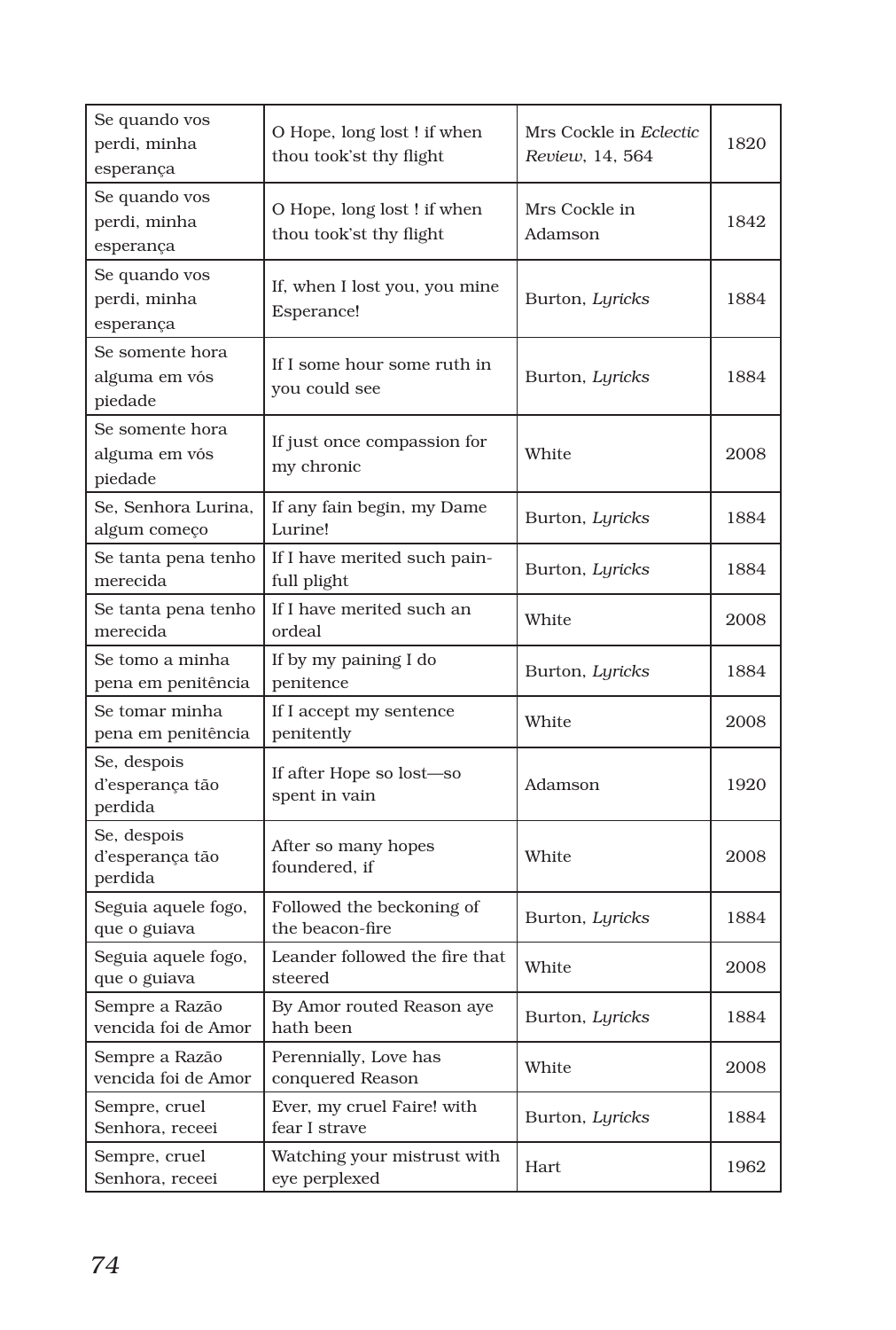| Sempre, cruel<br>Senhora, receei          | Cruel Senhora, I've always<br>been wary. I knew      | Baer                           | 2008 |
|-------------------------------------------|------------------------------------------------------|--------------------------------|------|
| Sempre, cruel<br>Senhora, receei          | Fearing your inability to trust                      | White                          | 2009 |
| Senhor João Lopes,<br>o meu baixo estado  | O Lopez! Yesterday the stars<br>were kind            | Strangford                     | 1803 |
| Senhor João Lopes,<br>o meu baixo estado  | O Lopez!-yesterday the stars<br>were kind            | Strangford in<br>Woodford, 263 | 1841 |
| Senhor João Lopes,<br>o meu baixo estado  | Sir John Lopèz ! yestreen my<br>low estate           | Burton, Lyricks                | 1884 |
| Senhor João Lopes,<br>o meu baixo estado  | Senhor João Lopes: yesterday<br>my poor              | Baer                           | 2005 |
| Senhor João Lopes,<br>o meu baixo estado  | My Lord João Lopes, my low<br>degree                 | White                          | 2008 |
| Senhora, já<br>dest'alma, perdoai         | Ladye, my Spirit's now liege<br>lord! condone        | Burton, Lyricks                | 1884 |
| Senhora, já<br>dest'alma, perdoai         | My lady, sovereign of my soul                        | <b>Hart</b>                    | 1962 |
| Senhora, já<br>dest'alma, perdoai         | Lady, mistress of my heart,<br>console               | Baer                           | 2005 |
| Senhora, já<br>dest'alma, perdoai         | Pardon now, Lady, and from<br>your heart all         | White                          | 2008 |
| Senhora minha, se<br>a Fortuna imiga      | My best belov'd!-although<br>unpitying skies         | Strangford                     | 1803 |
| Senhora minha, se<br>a Fortuna imiga (?)  | Adieu, sweet Vision, that at<br>last must be         | Tait in West, 622              | 1985 |
| Senhora minha, se<br>a Fortuna imiga      | My lady, if it is Fortune's will                     | White                          | 2008 |
| Senhora minha, se<br>de pura inveja       | My Dame! if Love of purest<br>jealousy               | Burton, Lyricks                | 1884 |
| Senhora minha, se<br>de pura inveja       | My lady, // If some jealous<br>god should snatch you | Hart (excerpt)                 | 1962 |
| Senhora minha, se<br>de pura inveja       | Lady, if I could contrive                            | White                          | 2008 |
| Senhora minha, se<br>eu de vós ausente    | Senhora mine! driven self fro'<br>you to absent      | Burton, Lyricks                | 1884 |
| Senhora, quem a<br>tanto se atreve        | Dame, whoso dareth hie to<br>such a height           | Burton, Lyricks                | 1884 |
| Sentindose<br>alcançada a bella<br>Esposa | Now when the lovely spouse<br>of Cephalus knows      | Aubertin                       | 1881 |
| Sentindo-se tomada<br>a bela esposa       | Feeling herself entrapt the<br>lovely Spouse         | Burton, Lyricks                | 1884 |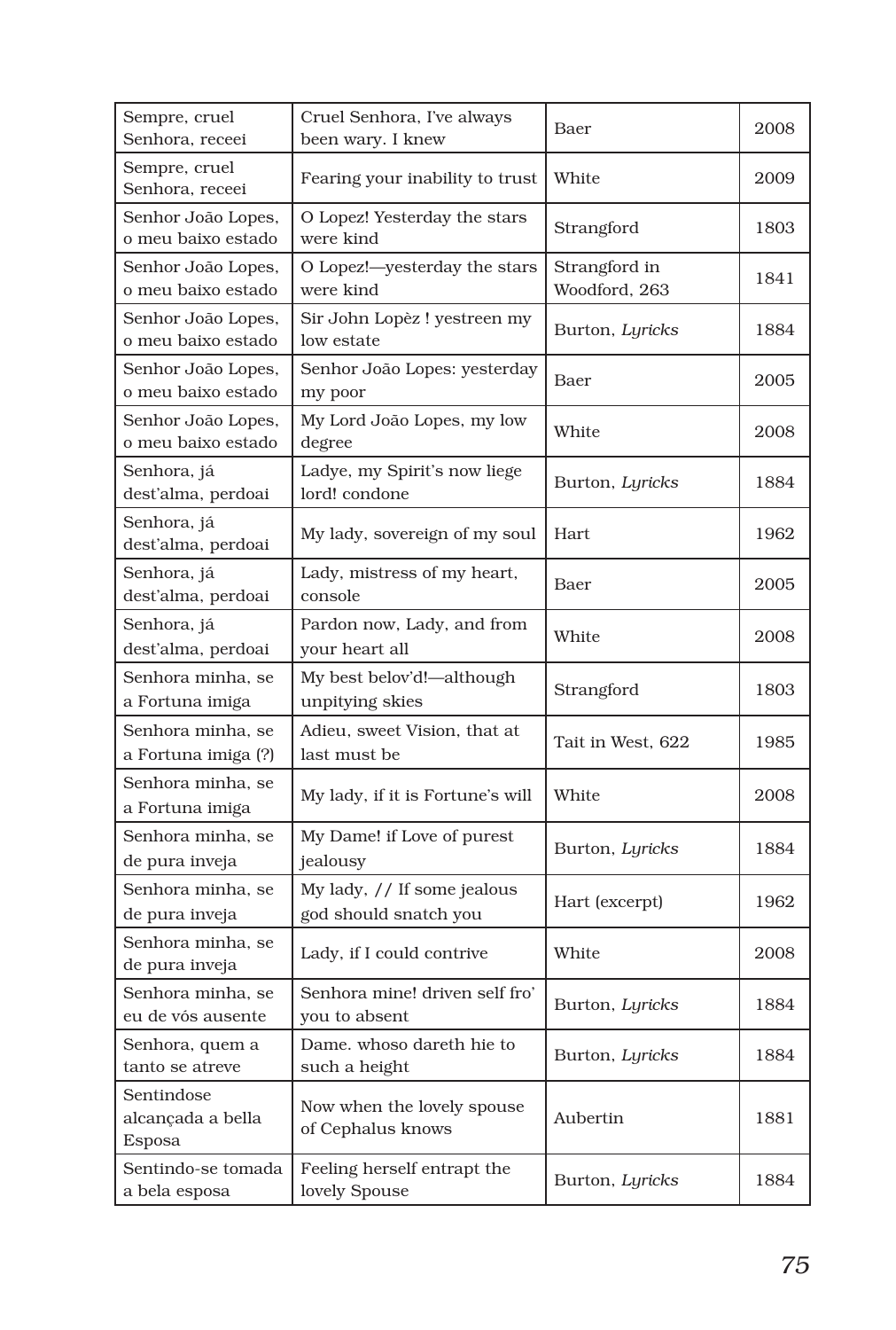| Sentindo-se tomada<br>a bela esposa           | Perceiving she was taken, the<br>lovely Procris      | White                                        | 2008 |
|-----------------------------------------------|------------------------------------------------------|----------------------------------------------|------|
| Sete anos de pastor<br>Jacob servia           | Seven years a Shepherd,<br>Jacob did obey            | Burton, Lyricks                              | 1884 |
| Sete anos de pastor<br>Jacob servia           | As shepherd Jacob served<br>seven weary years        | Stock                                        | 1891 |
| Sete anos de pastor<br>Jacob servia           | Seven long years was Jacob<br>herding sheep          | Campbell, Portugal,<br>145                   | 1958 |
| Sete anos de pastor<br>Jacob servia           | Seven long years as shepherd<br>Jacob slaved         | Bosley in Luís de<br>Camões, 61              | 1990 |
| Sete anos de pastor<br>Jacob servia           | For seven years, the<br>shepherd Jacob slaved        | Baer, Modern Poetry<br>, NS, 18, 26          | 2001 |
| Sete anos de pastor<br>Jacob servia           | For seven years, the<br>shepherd Jacob slaved        | Baer                                         | 2005 |
| Sete anos de pastor<br>Jacob servia           | Seven years Jacob served as<br>a shepherd            | White                                        | 2008 |
| Sete anos de pastor<br>Jacob servia           | For seven years as a<br>shepherd Jacob               | Zenith                                       | 2009 |
| Sete anos de pastor<br>Jacob servia           | Jacob served as shepherd<br>seven years              | Cohen                                        | 2012 |
| Sobre os rios do<br>reino escuro,<br>quando   | When, on the Rivers where<br>the black Reign lies    | Burton, Lyricks                              | 1884 |
| Suspiros<br>inflamados, que<br>cantais        | Ye sighs, which breathe the<br>sadness of my soul    | Adamson, <i>Monthly</i><br>Magazine, 35, 116 | 1813 |
| Suspiros<br>inflamados, que<br>cantais        | Ye sighs, which breathe the<br>sadness of my soul    | Adamson                                      | 1820 |
| Suspiros<br>inflamados, que<br>cantais        | Ye sighs, which breathe the<br>sadness of my soul    | Adamson                                      | 1842 |
| Suspiros<br>inflamados, que<br>cantais        | The fervent sighs that<br>through these numbers pour | anon, The Lusitanian,<br>4.119               | 1845 |
| Suspiros<br>inflamados, que<br>cantais        | The fervent sighs that<br>through these numbers pour | anon, Florilégio<br>Camoniano, I             | 1887 |
| Suspiros<br>inflamados, que<br>cantais        | Hot Sighs and Singulfs! that<br>have voice to sing   | Burton, Lyricks                              | 1884 |
| <b>Suspiros</b><br>inflamados, que<br>cantais | Sighs, on whose flaming<br>breath has flown so wide  | Garnett                                      | 1896 |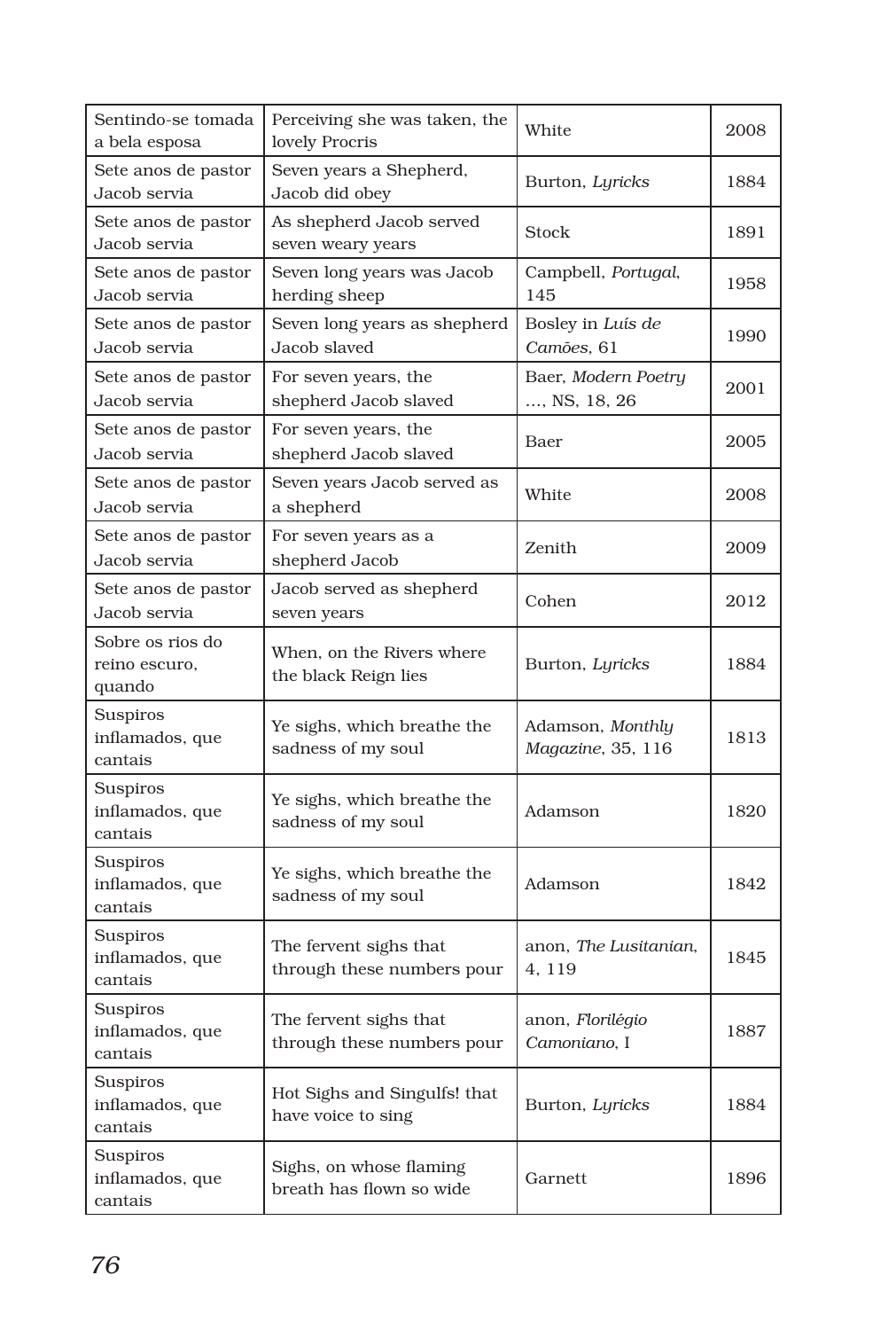| Suspiros<br>inflamados, que<br>cantais      | Ardent sighs, you rhyme the<br>burden                  | White                       | 2008 |
|---------------------------------------------|--------------------------------------------------------|-----------------------------|------|
| Sustenta meu viver<br>huma esperança        | Only one single Hope my life<br>sustaineth             | Burton, Lyricks             | 1884 |
| Sustenta meu viver<br>ua esperança          | One hope sustains my whole<br>existence                | White                       | 2008 |
| Tal mostra dá de si<br>vossa figura         | So doth your semblance<br>show to 'raptured viewer     | Burton, Lyricks             | 1884 |
| Tal mostra dá de si<br>vossa figura         | The light of this rounded<br>world                     | Hart                        | 1962 |
| Tal mostra dá de si<br>vossa figura         | Such an impact, Sibela, your<br>lovely figure          | White                       | 2008 |
| Tanto de meu<br>estado me acho<br>incerto   | I find so many doubts my<br>State enfold               | Burton, Lyricks             | 1884 |
| Tanto de meu<br>estado me acho<br>incerto   | So shifting and inconstant is<br>my state              | Figueiredo                  | 1925 |
| Tanto de meu<br>estado me acho<br>incerto   | The state I'm in is so<br>unsteady                     | Zenith                      | 2009 |
| Tanto de meu<br>estado me acho<br>incerto   | So much of my life is<br>equivocal                     | White                       | 2008 |
| Tanto se foraõ,<br>Ninfa, costumando        | So farèd, Nymph! self-<br>customing these Eyne         | Burton, Lyricks             | 1884 |
| Tem feito os olhos<br>neste apartamento     | Have shed these eyelids, in<br>this banishment         | Burton, Lyricks             | 1884 |
| Tempo é já que<br>minha confiança           | It's high time my confidence                           | White                       | 2008 |
| Todas as almas<br>tristes, se<br>mostravam  | The souls of all were sad in<br>solemn prayer          | Aubertin                    | 1881 |
| Todas as almas<br>tristes, se<br>mostravam  | Showed all men's spirits, by<br>their woe down-weigh'd | Burton, Lyricks             | 1884 |
| Todas as almas,<br>tristes, se<br>mostravam | The souls of all were sad in<br>solemn prayer          | Aubertin in Goldberg,<br>19 | 1924 |
| Todas as almas,<br>tristes, se<br>mostravam | All heads were bowed in<br>reverence                   | Hart                        | 1962 |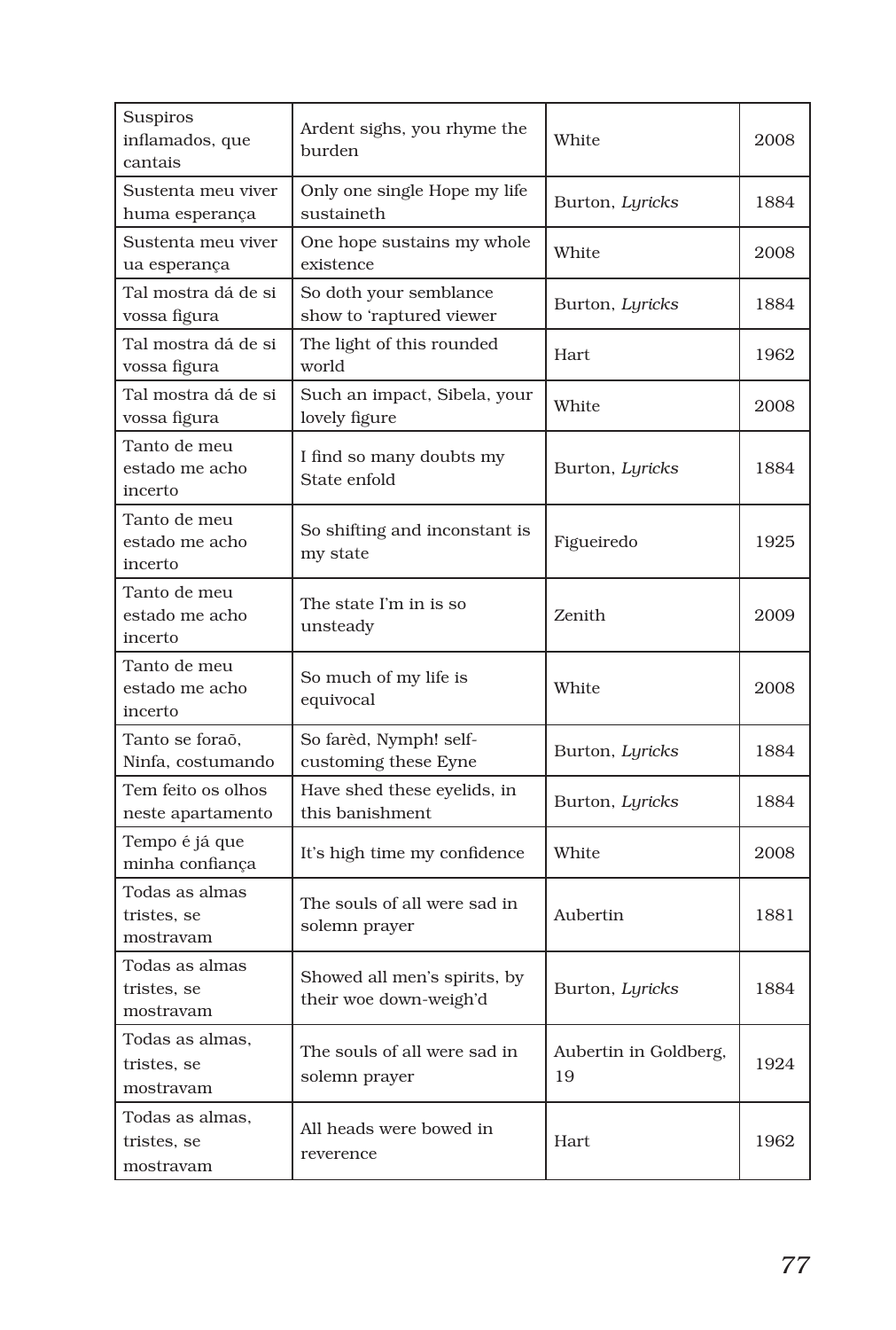| Todas as almas,<br>tristes, se<br>mostravam | All souls, at Mass, knelt in<br>supplication            | Baer, First Things,<br>May | 2002 |
|---------------------------------------------|---------------------------------------------------------|----------------------------|------|
| Todas as almas.<br>tristes, se<br>mostravam | All souls, at Mass, knelt in<br>supplication            | Baer                       | 2005 |
| Todo animal da<br>calma repousava           | Twas noontide sweet, and<br>from Sol's vivid rays       | Adamson, Sonnets           | 1845 |
| Todo animal da<br>calma repousava           | All living things are resting<br>from the heat          | Aubertin                   | 1881 |
| Todo animal da<br>calma repousava           | All animals rested in the<br>Noontide still             | Burton, Lyricks            | 1884 |
| Todo animal da<br>calma repousava           | All living things were resting<br>/ in the noonday calm | Hart                       | 1962 |
| Todo animal da<br>calma repousava           | All animals were resting from<br>the noon's heat        | White                      | 2008 |
| Tomava Daliana por<br>vingança              | Daliana, vengeful of her<br>swain                       | Aubertin                   | 1881 |
| Tomava Daliana por<br>vingança              | Willèd Daliana wed, to<br>avenge the slight             | Burton, Lyricks            | 1884 |
| Tomava Daliana por<br>vingança              | Daliana's revenge against the<br>scorn                  | White                      | 2008 |
| Tomou-me vossa<br>vista soberana            | Conquered and captured me<br>your sovran Sight          | Burton, Lyricks            | 1884 |
| Tomou-me vossa<br>vista soberana            | The magnificent sight of you<br>compelled               | White                      | 2008 |
| Tornai essa<br>brancura á alva<br>açucena   | Give back that whiteness to<br>the lily white           | Aubertin                   | 1881 |
| Tornai essa<br>brancura á alva<br>açucena   | Give back this blanchness to<br>the Lily's skin,        | Burton, Lyricks            | 1884 |
| Tornai essa<br>brancura á alva<br>açucena   | Give back your whiteness to<br>the Easter flowers       | Baer                       | 2005 |
| Transforma-se o<br>amador na cousa          | Becomes the Lover to the<br>Loved transmewed            | Burton, <i>Lyricks</i>     | 1884 |
| Transforma-se o<br>amador na cousa          | A part of that he loves<br>becomes the lover            | Figueiredo, 299            | 1925 |
| Transforma-se o<br>amador na cousa          | The lover changes into what<br>he loves                 | Hart                       | 1962 |
| Transforma-se o<br>amador na cousa          | The lover to beloved is<br>transformed                  | Segel                      | 1974 |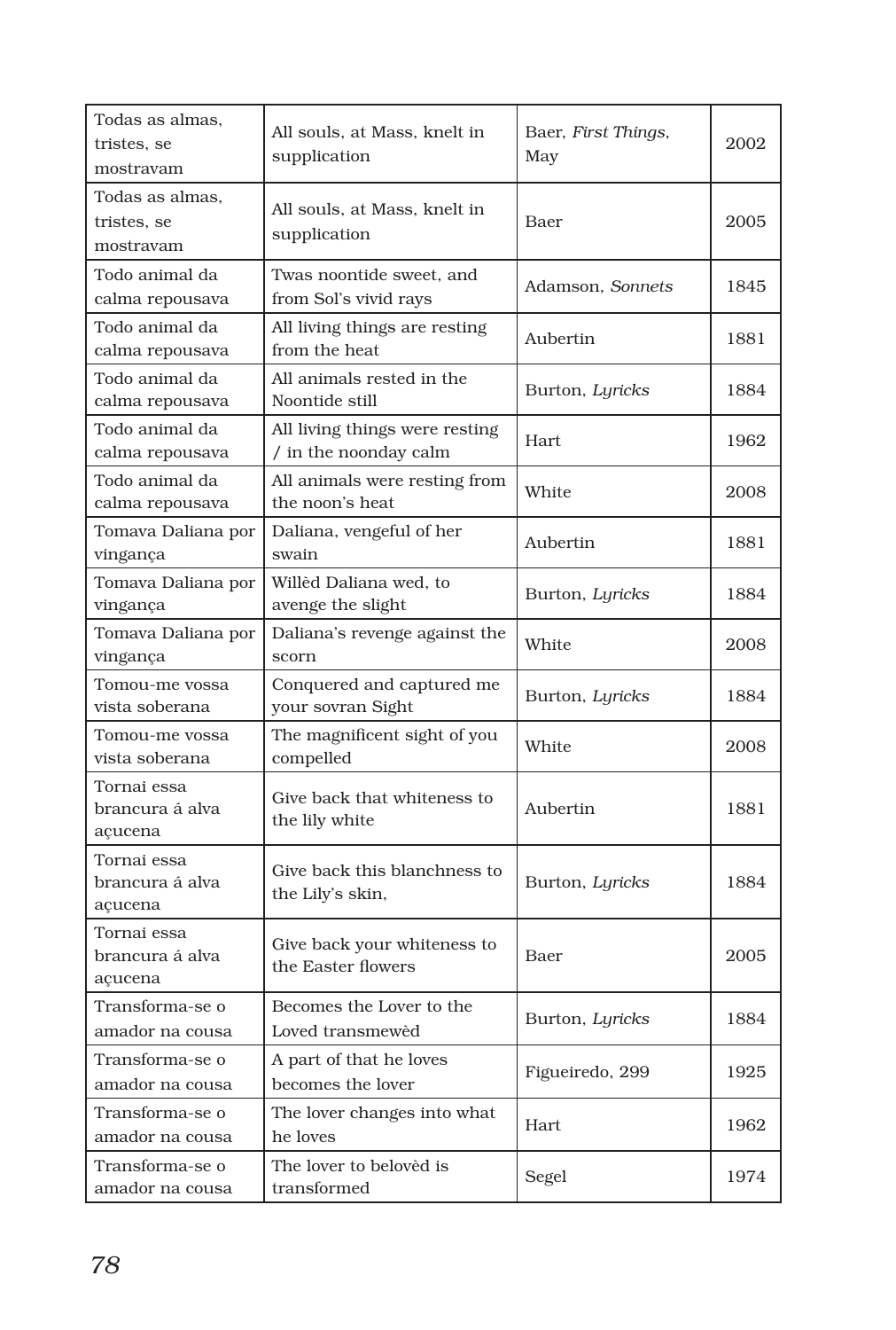| Transforma-se o<br>amador na cousa          | The lover in the beloved<br>object's transformed    | Bosley in Luís de<br>Camões, 74          | 1990 |
|---------------------------------------------|-----------------------------------------------------|------------------------------------------|------|
| Transforma-se o<br>amador na cousa          | The lover's self-transformed<br>to the thing loved  | Griffin                                  | 1990 |
| Transforma-se o<br>amador na cousa          | The lover into the beloved<br>object is transformed | Williams (1)                             | 1991 |
| Transforma-se o<br>amador na cousa          | The lover in the beloved<br>object's transformed    | Willliams (2)                            | 1991 |
| Transforma-se o<br>amador na cousa          | The lover in the beloved<br>object's transformed    | Williams                                 | 2007 |
| Transforma-se o<br>amador na cousa          | Lovers change themselves<br>into the thing          | White                                    | 2008 |
| Transforma-se o<br>amador na cousa          | The lover becomes the thing<br>he loves             | Zenith                                   | 2009 |
| Transforma-se o<br>amador na cousa          | The lover becomes the<br>beloved                    | Newcomb                                  | 2011 |
| Transforma-se o<br>amador na cousa          | The lover is transformed into<br>what he loves      | Cohen                                    | 2012 |
| Transforma-se o<br>amador na cousa          | The lover becomes the thing<br>he loves             | Pazos-Alonso &<br>Parkinson, 82          | 2013 |
| Transumpto sou,<br>Senhora, neste<br>engano | I am translated, Ladye! by<br>your snare            | Burton, Lyricks                          | 1884 |
| Tristezas! Com<br>passar tristes<br>gemidos | Tristesse! wi' tristest moans<br>and groans I wone  | Burton, Lyricks                          | 1884 |
| Tristezas! Com<br>passar tristes<br>gemidos | Brooding in sadness o'er my<br>evil case            | Garnett                                  | 1886 |
| Tristezas! Com<br>passar tristes<br>gemidos | Brooding in sadness o'er my<br>evil case            | Garnett, Universal<br>Anthology, 12, 182 | 1899 |
| Tristezas! Com<br>passar tristes<br>gemidos | Brooding in sadness o'er my<br>evil case            | Garnett, Goldberg, 41                    | 1924 |
| Tu que descanso<br>buscas com<br>cuidado    | Thou who some calm art<br>craving to provide        | Aubertin                                 | 1881 |
| Tu que descanso<br>buscas com<br>cuidado    | Thou, who with restless Hope<br>to rest thee tried  | Burton, Lyricks                          | 1884 |
| Tu que descanso<br>buscas com<br>cuidado    | You who seek serenity in the<br>wide                | Baer, First Things,<br>May               | 2002 |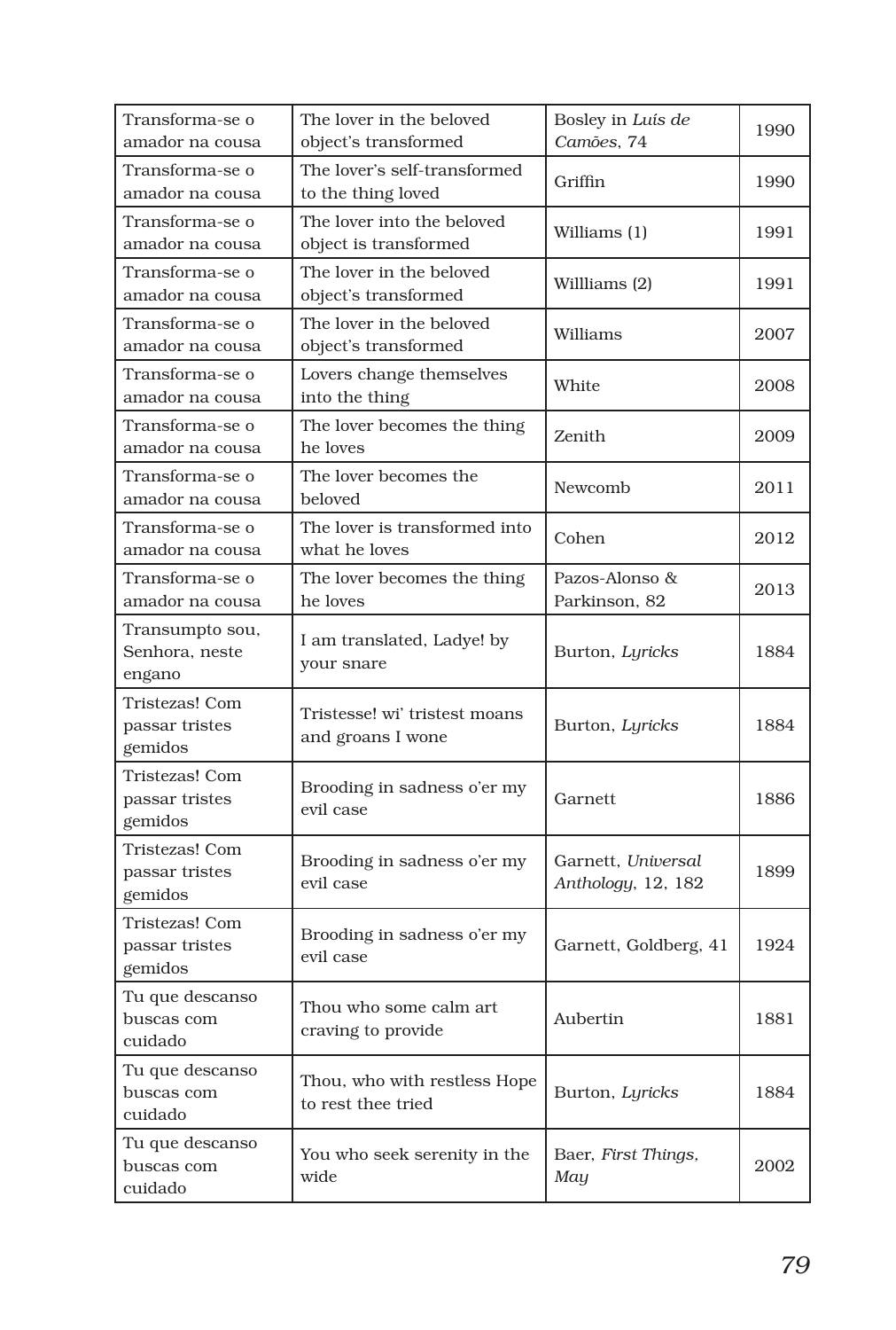| Tu que descanso<br>buscas com<br>cuidado | You who seek serenity in the<br>wide                   | Baer                                        | 2005 |
|------------------------------------------|--------------------------------------------------------|---------------------------------------------|------|
| Um firme coração<br>posto em ventura     | A constant heart by hazard<br>made unsure              | Burton, Lyricks                             | 1884 |
| Um mover d'olhos,<br>brando e piadoso    | Her Eye's soft movement,<br>radiant and benign         | Mrs Cockle in<br>Adamson, Memoirs,<br>68    | 1820 |
| Um mover d'olhos,<br>brando e piadoso    | Her Eye's soft movement,<br>radiant and benign         | Mrs Cockle in Shelley<br>Lives 3, 305       | 1837 |
| Um mover d'olhos,<br>brando e piadoso    | A movement of the soft eyes,<br>slow and eloquent      | Speranza, Lady Wilde,<br>The Nation, Aug 15 | 1848 |
| Um mover d'olhos.<br>brando e piadoso    | A movement of the soft eyes,<br>slow and eloquent      | Speranza, Lady Wilde,<br>Poems              | 1864 |
| Um mover d'olhos,<br>brando e piadoso    | A soft and pity-full glancing<br>of those eyes         | Burton, Lyricks                             | 1884 |
| Um mover d'olhos,<br>brando e piadoso    | Eyes that so softly and so<br>gently glance            | Figueiredo, 300                             | 1925 |
| Um mover d'olhos,<br>brando e piadoso    | A flutter of the eyes, gentle<br>and understanding     | Trend                                       | 1954 |
| Um mover d'olhos,<br>brando e piadoso    | A certain movement of thine<br>eyes                    | Hart                                        | 1962 |
| Um mover d'olhos,<br>brando e piadoso    | A darting of the eyes, gentle<br>and pious             | <b>Barter</b>                               | 1974 |
| Um mover d'olhos,<br>brando e piadoso    | This was the heavenly<br>enchantment (tercet)          | Segel                                       | 1974 |
| Um mover d'olhos,<br>brando e piadoso    | A gentle, gracious movement<br>of the eyes             | Bosley in Luís de<br>Camões, 74             | 1990 |
| Um mover d'olhos,<br>brando e piadoso    | The movement of her eyes,<br>the subtle tenderness     | Baer                                        | 2005 |
| Um mover d'olhos,<br>brando e piadoso    | A shift of the eyes, gentle and<br>piteous             | White                                       | 2008 |
| Um mover d'olhos,<br>brando e piadoso    | Eyes that flash with gentle<br>pity                    | Zenith                                      | 2009 |
| Uma admiravel erva<br>se conhece         | There blooms a plant, whose<br>gaze, from hour to hour | Hemans                                      | 1818 |
| Uma admiravel erva<br>se conhece         | There blooms a plant, whose<br>gaze, from hour to hour | Hemans, Heber and<br>Pollok, 256            | 1833 |
| Uma admiravel erva<br>se conhece         | In Hind an admirable herb is<br>known                  | Burton, Lyricks                             | 1884 |
| Uma admiravel erva<br>se conhece         | There grows a plant, a<br>wondrous plant               | Hart                                        | 1962 |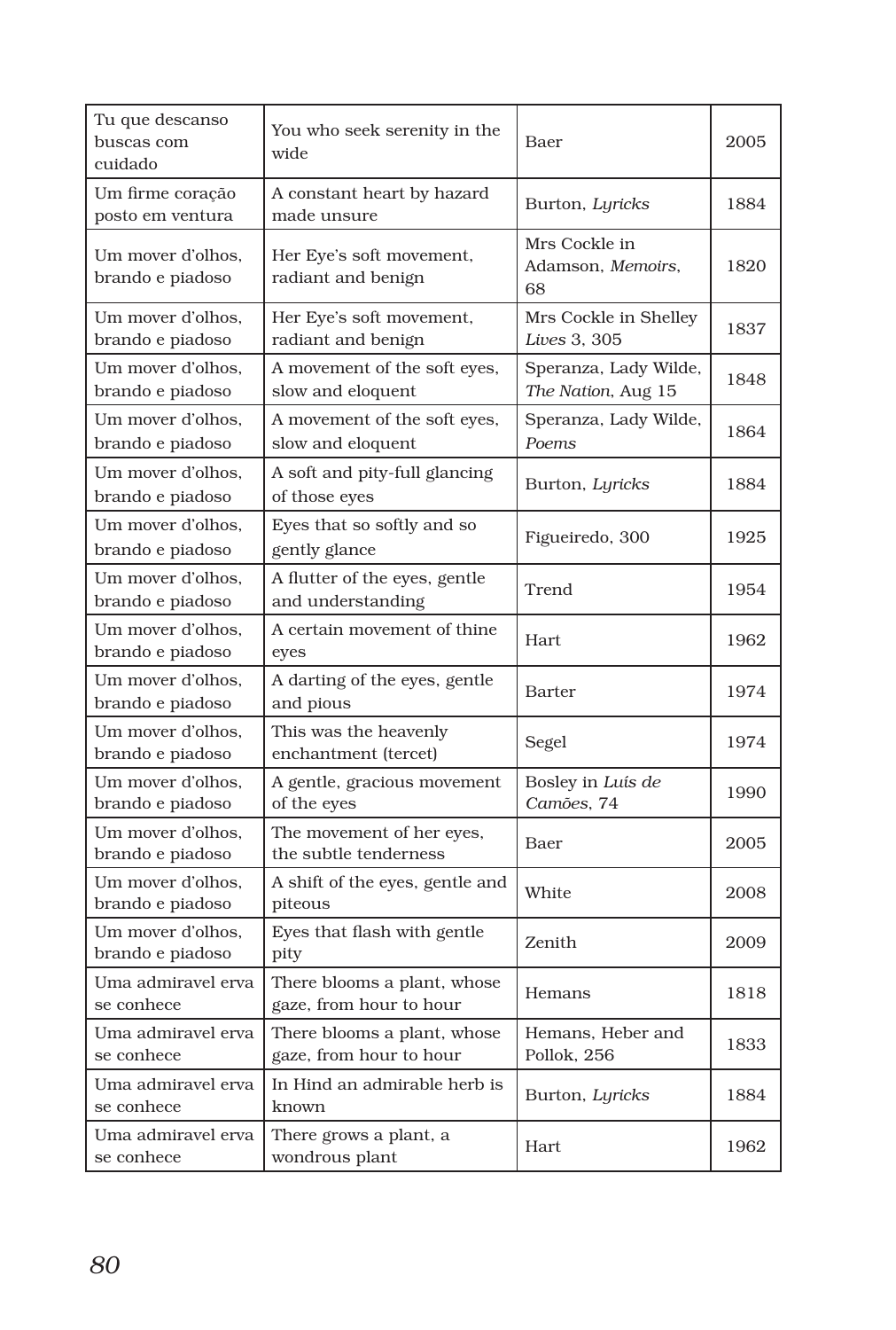| Vencido está<br>de Amor Meu<br>pensamento   | Fielding to Love I see High<br>Thoughts low li'en   | Burton, Lyricks | 1884 |
|---------------------------------------------|-----------------------------------------------------|-----------------|------|
| Vencido está<br>de amor meu<br>pensamento   | Myself have I yielded to your<br>love               | <b>Hart</b>     | 1962 |
| Vencido está<br>de amor meu<br>pensamento   | I'm vanquished by your love                         | Baer            | 2005 |
| Ventana venturosa,<br>do amanece            | Thou winsome Window!<br>whence the Morns dispread   | Burton, Lyricks | 1884 |
| Verdade, Amor.<br>Razão, Merecimento        | The Vanity of Unwarrantable<br><b>Notions</b>       | Ayres           | 1687 |
| Verdade, Amor,<br>Razão, Merecimento        | Verity, Amor, Reason,<br>Meritment                  | Burton, Lyricks | 1884 |
| Verdade, Amor,<br>Razão, Merecimento        | Truth, Love, Reason, and<br>Merit                   | Baer            | 2005 |
| Verdade, Amor,<br>Razão, Merecimento        | Truth, Love, Merit, and<br>Reason                   | White           | 2008 |
| Verdade, Amor,<br>Razão, Merecimento        | Truth, Love, Reason and<br>Virtue                   | Zenith          | 2009 |
| Vi queixosos<br>de Amor mil<br>namorados    | I saw a thousand lovers Love<br>betwyte             | Burton, Lyricks | 1884 |
| Vôs. Ninfas<br>da Gangética<br>espessura    | You Nymphs who grace<br>Gangetick coverture!        | Burton, Lyricks | 1884 |
| Vôs, Ninfas<br>da Gangética<br>espessura    | Nymphs of the Ganges jungle<br>sing sweet and light | Baer            | 2005 |
| Vôs, Ninfas<br>da Gangética<br>espessura    | Nymphs of the forests of the<br>Ganges valley       | White           | 2008 |
| Vôs outros, que<br>buscais repouso<br>certo | Ye other Wanderers seeking<br>certain rest          | Burton, Lyricks | 1884 |
| Vôs outros, que<br>buscais repouso<br>certo | You others who search for<br>peace of mind          | White           | 2008 |
| Vós que, d'olhos<br>suaves e serenos        | You that with suavest orbs of<br>ray serene         | Burton, Lyricks | 1884 |
| Vós que, d'olhos<br>suaves e serenos        | Ye in whose bonds man<br>walks a willing thrall     | Garnett         | 1896 |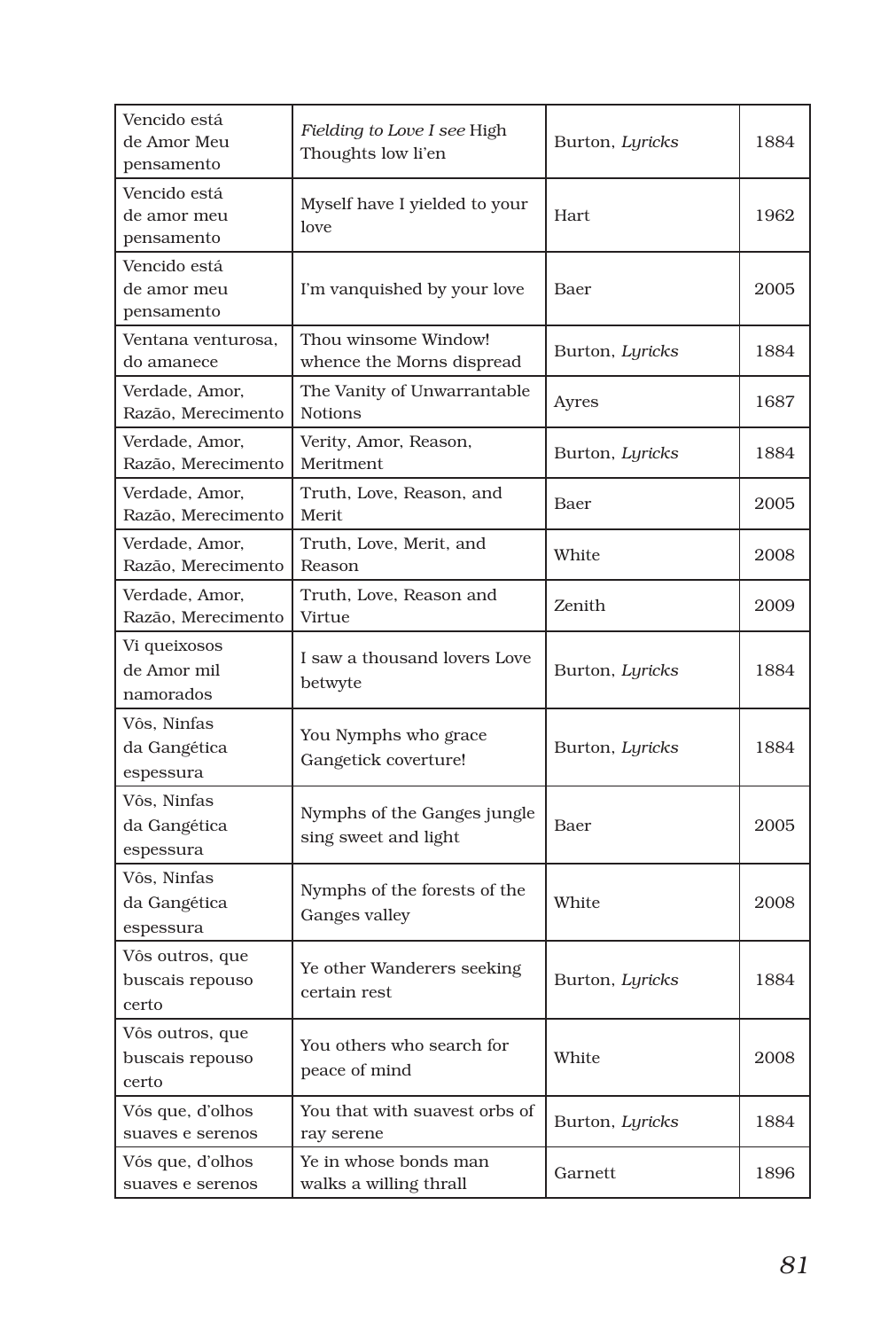| Vós que, d'olhos<br>suaves e serenos       | You, who hold my heart<br>imprisoned                 | Hart.           | 1962 |
|--------------------------------------------|------------------------------------------------------|-----------------|------|
| Vós que, d'olhos<br>suaves e serenos       | You whose eyes, so gentle<br>and serene              | White           | 2008 |
| Vós só podeis,<br>Sagrado Evangelista      | You only, consecrate<br>Evangelist!                  | Burton, Lyricks | 1884 |
| Vossos olhos,<br>Senhora, que<br>competem  | Those eyes, whence Love<br>diffused his purest light | Heman           | 1818 |
| Vossos olhos.<br>Senhora, que<br>competem  | Your eyes, my Ladye! that<br>with Sol compete        | Burton, Lyricks | 1884 |
| Vossos olhos,<br>Senhora, que<br>competem  | Your eyes, Lady, that in their<br>searing            | White           | 2008 |
| Vos que escuitays<br>em Rimas<br>derramado | All ye who listen, while my<br>Rhymes proclaim       | Burton, Lyricks | 1884 |

## **NOTES**

Although the authorship of a number of sonnets has been disputed, this does not alter the fact that they have been attributed to Camões, translated into English and therefore entered the English cultural system.

Incipits have been standardised for consistency.

Mistaken attributions have been corrected.

## WORKS CITED

- Anon. "The fervent sighs that through these numbers pour." *The Lusitanian*, 4 (1845). 119.
- Anon. "The fervent sighs that through these numbers pour"; "Rest gentle soul, belov'd, who took'st thy leave!" *Florilegia Camoniana*, (1897). 1.
- Anon. *Fragmentos dos Lusiadas e sonetos vertidos em inglez*. Oporto: Livraria Camões [de Fernandes Possas], 1887. 4 pages. (Reproduces translations from *The Lusitanian*).
- Anon. "Go, gentle spirit! now supremely blest." Adamson, *Memoirs of the Life and Writings of Luis de Camoens*. Volume 1. London: Longmans Longman, Hurst, Rees, Orme, and Brown & Co., 1820. 261.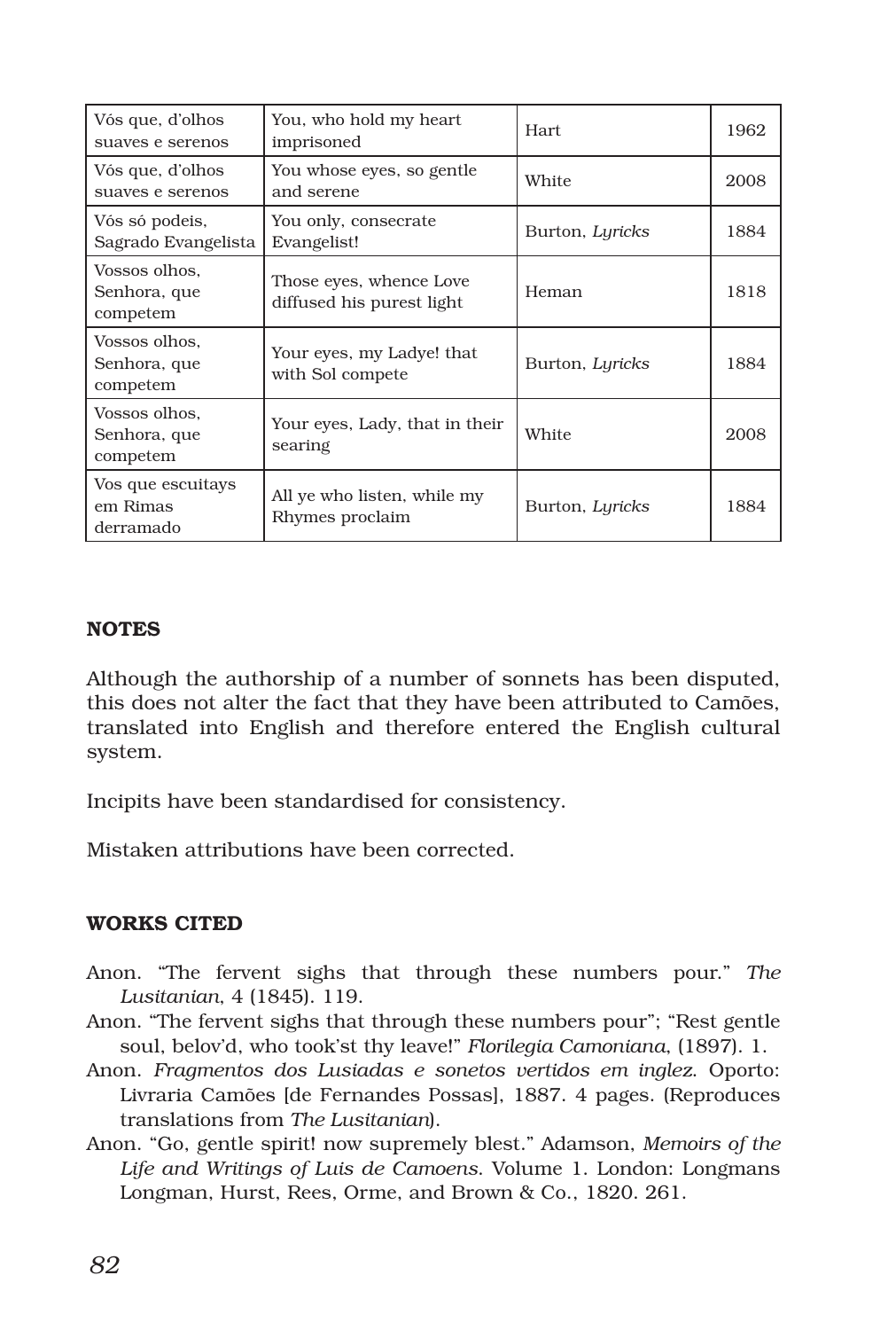- Anon. 'Go, gentle spirit! now supremely blest'; 'Where shall I find a place so set a part." "Art. IV. Memoirs of the Life and Writings of Luis de Camoens." *The Eclectic Review*, 14 (December 1820). 559-71.
- Anon. "Go gentle spirit! now supremely blest"; "While on my head kind Fortune deign'd to pour in Hayley, 1782. 275.
- Anon. "Go gentle spirit! now supremely blest"; "While on my head kind Fortune deign'd to pour". *The Lyric Repository, A Selection Of Original, Ancient, And Modern, Songs, Duets, Catches, Glees, And Cantatas, Distinguished For Poetical and Literary Merit.* London: printed by L. Wayland, for J. French, 1787. 47-8.
- Anon. "Where shall I find a spot so set a part." *Monthly Mirror Reflecting Men and Manners*, 12 (December 1801). 419-20.
- Anon. "Within a grove the haunt of Nymph and Fay." *Monthly Mirror Reflecting Men and Manners*, 13 (January 1802). 51.
- Anon. "Rest gentle soul, belov'd, who took'st thy leave." *The Lusitanian*, 5 (1845). 241.
- A. "Thou lovely spirit that so soon hast fled." *Monthly Repository of Theology and General Literature*, 11:124 (April 1816). 242.
- Adamson, John. "The circling year doth change, and all the train"; *Monthly Mirror, reflecting men and manners*, NS 2 (December 1807). 428.
- --- *Lusitania Illustrata: Notices on the History, Antiquities, Literature, etc., of Portugal. Literary Department, Part I. Selection of Sonnets, With Biographical Sketches of the Authors*. Newcastle upon Tyne: Printed by T. and J. Hodgson, 1842.
- --- *Memoirs of the Life and Writings of Luis de Camoens*. Volume 1. London: Longmans, Longman, Hurst, Rees, Orme, and Brown & Co., 1820.
- --- "*Memoranda Lusitanica.*" *Monthly Magazine or, British Register*, 35:238 (March 1813). 115-7. ("Mr Adamson's Specimens of Portuguese Poetry").
- --- *Sonnets*. Newcastle: M.A. Richardson, 1845.
- --- *Sonnets from the Portuguese of Luis de Camoens*, &c. Newcastle: Akenheads, 1810.
- Aubertin, J. J.. "On the Death of a Lady in her Youth. 'Beneath this monumental stone enshrined"'. Peck, V, 1901. 2245.
- --- *Seventy sonnets of Camoens: Portuguese text and translation. With original poems*. London: C. Kegan Paul & Co., 1881.
- Ayres, Philip. "The Vanity of Unwarrantable Notions. Done out of Portugueze, from Lewis de Camoës." *Lyric poems, made in imitation of the Italians of which, many are translations from other languages*. London: Printed by J.M. for Jos. Knight and F. Saunders, 1687.
- Baer, William, *Luís de Camões. Selected Sonnets. A Bilingual Edition*. Chicago: University of Chicago Press, 2005.
- --- various. *Modern Poetry in Translation*, New Series No. 18 (2001). 25-6.
- --- *First Things* (May-October 2002).
- Barletta, Vincent, Mark L. Bajus, Cici Malik, eds. and trans. *An Anthology of Iberian Lyric Poetry, 1400-1700*. Chicago and London: University of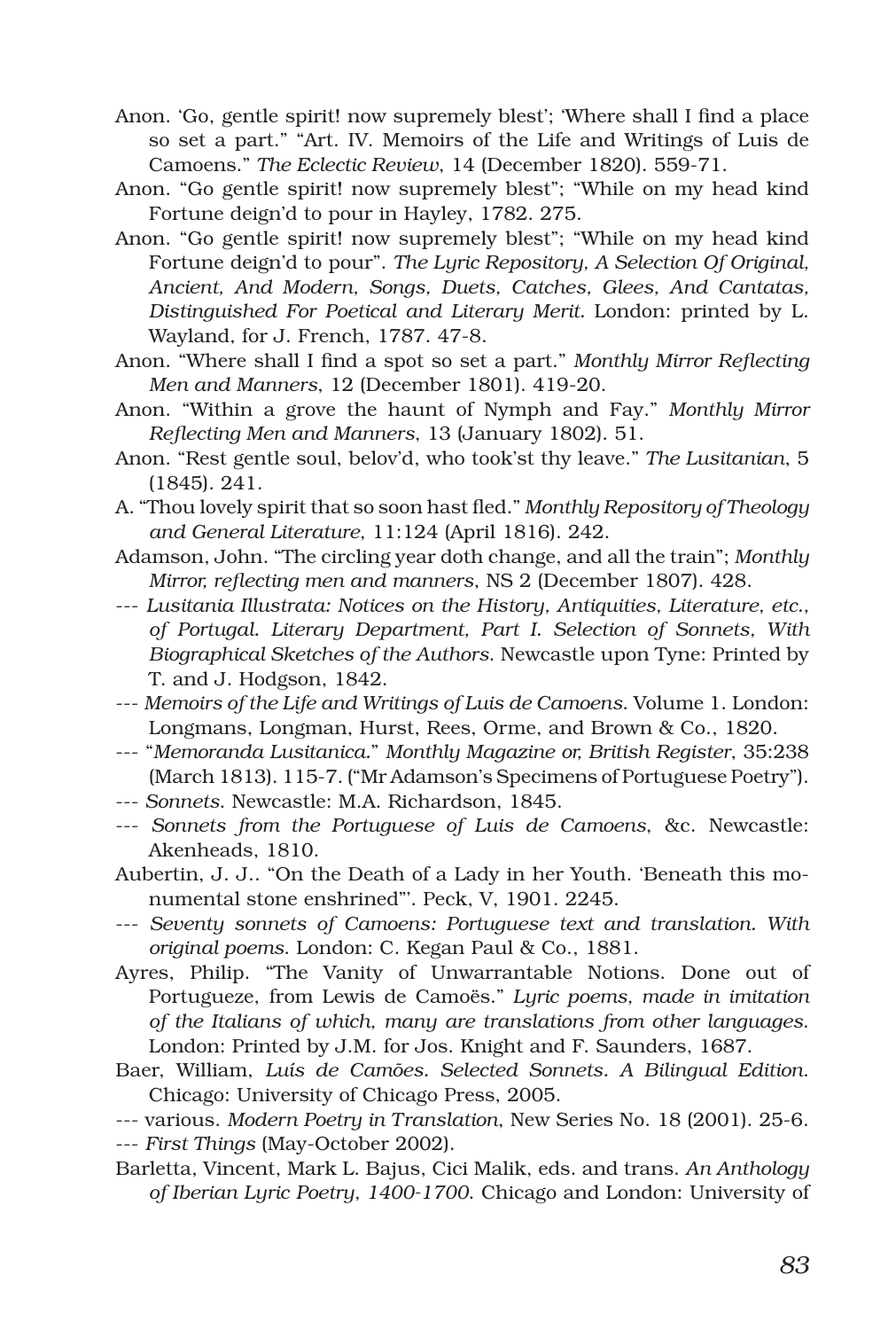Chicago Press, 2013.

- Barter, Arthur Reginald. *Portugal through her literature: an anthology of prose and verse with introduction, notes on authors, and parallel translations*. Foreword by the late Duke of Palmella. Glastonbury (Benedict St, Glastonbury, Somerset): Walton Press, 1972.
- Bell, Aubrey Fitz Gerald. *Poems from the Portuguese* (with the Portuguese Texts). Oxford: Blackwell, 1913.
- Blackmore, Josiah. "The Shipwrecked Swimmer: Camões's Maritime Subject." *Modern Philology*, 109:3 (February 2012). 312-25.
- Bosley, Keith. *Luís de Camões. Epic and Lyric*. *(Aspects of Portugal).*  Manchester: Carcanet & Calouste Gulbenkian Foundation, 1990.
- --- "Luís de Camões. 'That fair prisoner' and other poems." *Comparative Criticism*, 6 (1986). 157-63.
- Burton, Richard F.. " Adieu to Coimbra. 'Sweet lucent waters of Mondego-Stream"'. Peck, V, 1901. 2251-2.
- --- *Camões. The Lyricks*. London: Bernard Quaritch, 1884.
- --- "Three Sonnets of Camoens." *The Academy*, 541 (September 16, 1882). 203.
- --- "Three Sonnets From Camoens." *The Athenaeum*, 2783 (February 26, 1881). 299.
- --- "Review of 'The Lyrick of Camoens'. Englished by R. F. Burton. 2 vols. (Quaritch)." *The Athenaeum*, 3000 (April 25, 1885). 533-4.
- Campbell, Roy. "Dear Gentle Soul"; "My years on earth were short, but long for me." *World Poetry: An Anthology of Verse from Antiquity to Our Time*. Eds. Katharine Washburn and John S. Major. New York: Quality Paperback Book Club, 1998. 568.
- --- *Portugal*. London: Max Reinhardt, 1957. 144-5.
- Cockle, Mrs. "Her Eye's soft movement, radiant and benign." Adamson (1820). 68.
- --- "O Hope, long lost ! if when thou took'st thy flight." *The Eclectic Review*, 14 (1820). 564.
- Cohen, Rip. *Transformations of Desire: An Essay on Portuguese Erotic Poetics*. Lisbon, 2012, at: https://jscholarship.library.jhu.edu/ bitstream/handle/1774.2/33843/Transformations%20of%20 Desire%207%5B4%5D.pdf
- Downes, Leonard Stephen. *Portuguese Poems and Translations*. Lisbon, 1947.
- Drury, Anna Harriet. "Sonnet. From the Portuguese of Camoens. 'The times change on, the dreams we loved"'. *Argosy: a magazine of tales, travels, essays, and poems*, 52 (October 1891). 329.
- Estorninho, Carlos. "O Culto de Camões em Inglaterra." *Arquivo de Bibliografia Portuguesa*, 6 (1961). 152-69.
- Figueiredo, Fidelino de. "Camões as a Lyric Poet." *Romanic Review*, 16:4 (1925). 287-305.
- *Florilégio Camoniano*, Tomo 1. Oporto, 1887.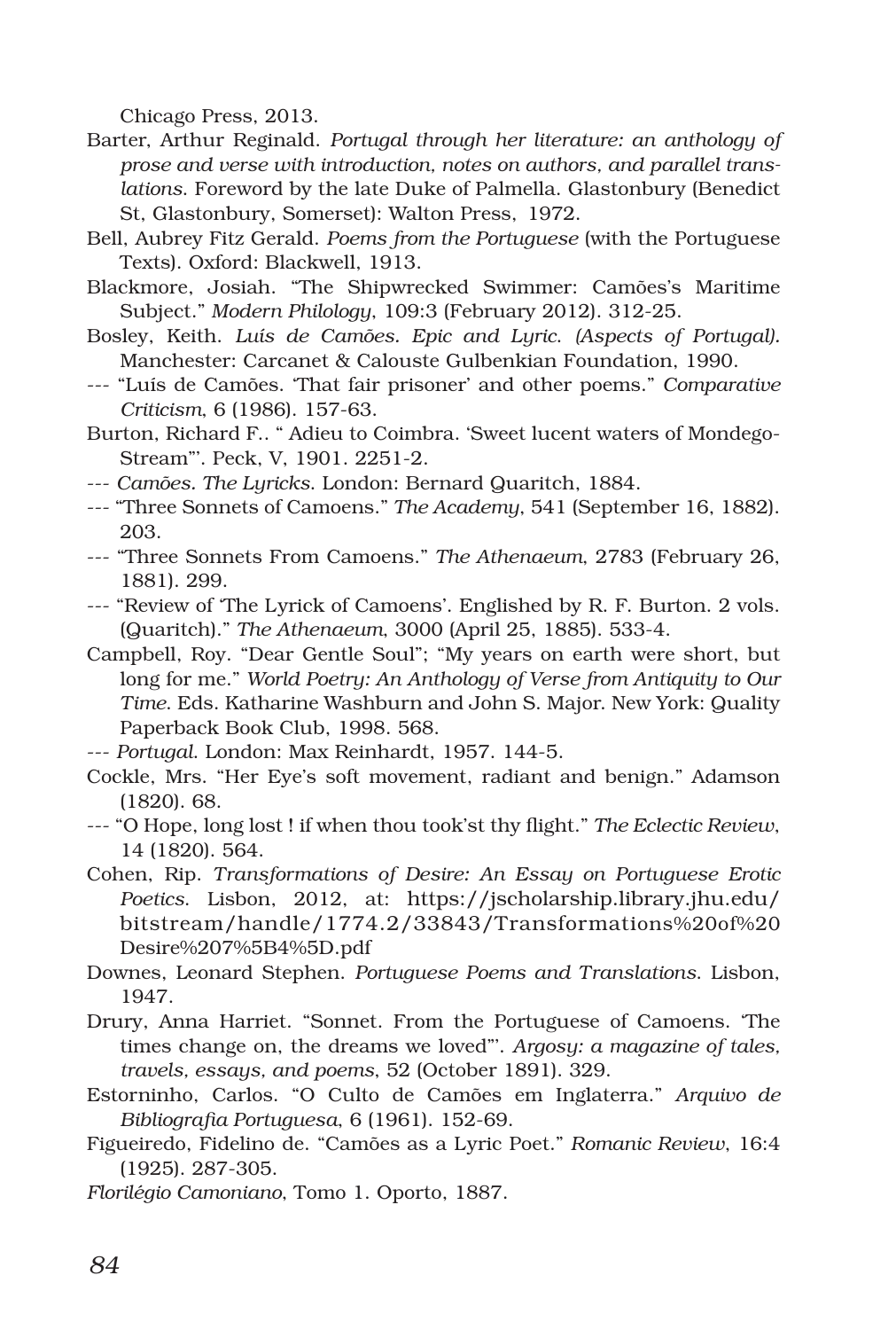- *Florilegio de Bibliophilos*. "Alma minha gentil" (soneto de Luiz de Camões, comtraducções em diversas linguas, prefaciadas por Xavier da Cunha). Typographia Elzeviriana, 886. (Hayley, Southey, Hemans, Aubertin and Burton).
- Frere, Bartholomew. "ART. III. Poems from the Portuguese of Luis de Camoens, with Remarks on his Life and writings. Notes, &c. &c." *The Edinburgh Review*, 6:11 (April 1805. 43-50. (Wellesley attribution).
- Garnett, Richard. "Apparel of green woods and meadows gay." *Hispanic Anthology*, Ed.Thomas Walsh 1920. 183-4.
- --- *Dante, Petrarch, Camoens: CXXIV Sonnets Translated*. London: J. Lane; Boston, Copeland & Day, 1896.
- Garnett, Richard *et al*, ed. "Sonnets of Camoens." *The Universal Anthology*. London: The Clarke Company, Volume 12, 1899. 179-82.
- Goldberg, Isaac. *Camões: Central Figure of Portuguese Literature (1524- 1580)*. Little Blue Book No. 530. Ed. E. Haldeman-Julius. Girard, Kansas: Haldeman-Julius Co., 1924.
- Griffin, Jonathan. *Camões: Some Poems*. London: The Menard Press, 1976.
- --- *'Gentle spirit...': verse and prose by Luis de Camoes, Jorge de Sena, Eugénio Lisboa, Jonathan Griffin, Keith Bosley, Luís de Camões*. Ed. Anthony Rudolf. London: Menard Press, 1980.
- Hart, Henry Hersch. *Luis de Camoëns and the Epic of the Lusiads*. Norman: University of Oklahoma Press, 1962.
- Hayley, William. "While on my head kind Fortune deign'd to pour" (anon.); "O, gentle spirit! now supremely bleft" (anon); "While prest with woes from which it cannot flee." *An Essay on Epic Poetry: in Five Epistles to the Rev'd Mr. Mason*, with Notes. *Epistle Three Sketch of the Northern and the Provençal Poetry.—The most distinguished Epic Poets of Italy, Spain, Portugal, France, and England*. Notes to the Third Epistle. London: Printed for J. Dodsley, 1782. 275-7.
- --- "While prest with woes from which it cannot flee." *The Lyric Repository, A Selection Of Original, Ancient, And Modern, Songs, Duets, Catches, Glees, And Cantatas, Distinguished For Poetical and Literary Merit.* London: printed by L. Wayland, for J. French, 1787. 48.
- --- "While prest with woes from which it cannot flee." Peck, V, 1901. 2244-5.
- --- "While prest with woes from which it cannot flee", *The Port Folio*, 2:37 (1802), 296.
- Hemans, Felicia. 'On the Death of Catherina de Attayda. "Spirit beloved! whose wing so soon hath flown"'. Peck, V, 1901. 2244.
- --- *The Poetical Works of Hemans, Heber and Pollok*. Philadelphia: John Grigg, 1883.
- --- "Spirit beloved! whose wing so soon hath flown." *The Athenaeum*, 354 (1834). 594.
- --- "Spirit beloved! whose wing so soon hath flown." Longfellow, 1845. 747.
- --- *Translations from Camoens, and Other Poets. With Original Poetry, by the Author of Modern Greece, and the Restoration of the Works of Art to*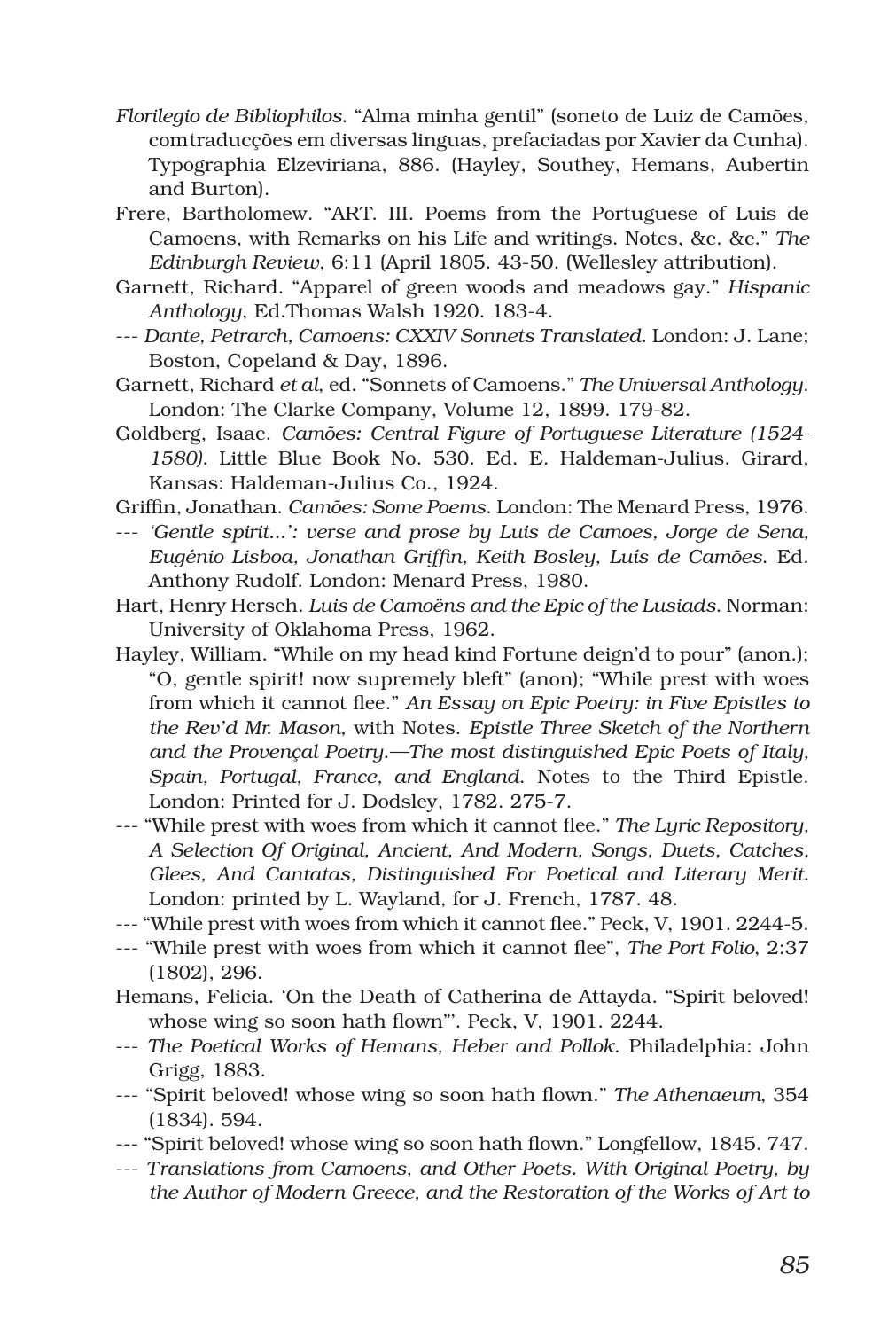*Italy*. Oxford: Printed by S. and J. Collingwood for J. Murray, London; and J. Parker, 1818.

- --- "Waves of Mondego! brilliant and serene." *Hood's magazine*, 6:84 (October 1846). 367.
- Higginson, Thomas Wentworth. *Afternoon landscape: poems and translations*. London: Longmans, Green, and Co., 1889.
- --- "Sonnets from Camões." *The writings of Thomas Wentworth Higginson*. Volume 6. *Outdoor studies. Poems*. Cambridge: Riverside Press, 1900.
- Hope, Alec Derwent and Isabel Moutinho. "Luís de Camões." *Meanjin*, 48:4 (Summer 1989). 680-1.
- Hyland, Paul. "For Pero Moniz, who died at sea. 'On earth I lived few years, and weary ones"'. *Poems on the Underground*. Eds. Gerard Benson, Judith Chernaik and Cicely Herbert Tenth revised edition. London: Orion, 2001. 296. (First published 1991).
- Hyslop, James. *Poems*. Glasgow: C.L. Wright, 1887, 205 (LVI. Sonnet from Camoens, LVI. Sonnet from Camoens).
- Jack, Malcolm, ed. "The Travel Diaries of William Beckford" *Vathek and Other Stories. A William Beckford Reader*. London: William Pickering, 1993. 258-9.
- Kenealy, Edward Vaughan Hyde. "Barney Brallaghan. A Polyglot Paper. 'When the glad sun sinking"'. *Dublin University Magazine*, 21 (1843). 427-8.
- Kitchin, Laurence. *Love sonnets of the Renaissance / translated from Italian, French, Spanish and Portuguese*. London: Forest, 1990.
- Krummrich, Philip. "Let Cupid seek new wiles, new trickery." *Saltana* (2011). 2.
- Levitin, Alexis. "May Love seek out new arts, devise a plot." *Metamorphoses*, 7:1 (1998). 129.
- Lofft, Capel. *Laura: or, an Anthology of Sonnets (on the Petrarcan model) and Elegiac Quatuorzains. English, Italian, Spanish, Portuguese, French, and German, original and translated; great part never before publisht*. With a preface, critical and biographic, notes and index. 5 volumes. London: printed by R. Taylor for B. and R. Crosby, 1813-14.
- Longfellow, Henry Wadsworth, ed. *The Poets and Poetry of Europe*. Philadelphia: Carey and Hart, 1845.
- --- *Poems of Places. Spain, Portugal, Belgium, Holland*. Volume II. Boston: James R. Osgood and Company, 1877.
- Mangan, James Clarence. "O, vain desires! why still this bosom burn?" *Dublin University Magazine*, 6 (1835). 295.
- Moore, Isabel. "The Literature of Portugal." *Poet Lore*, 18:3 (Autumn 1907). 342-76.
- Myers, Robert Edward. *The Language of Camões: Modern Readers of The Lusiads and the Exclusion of Portuguese from the Western Canon*. PhD thesis, Yale University, 1995.
- Newcomb, Robert Patrick. '"Transforma-se o amador na coisa amada':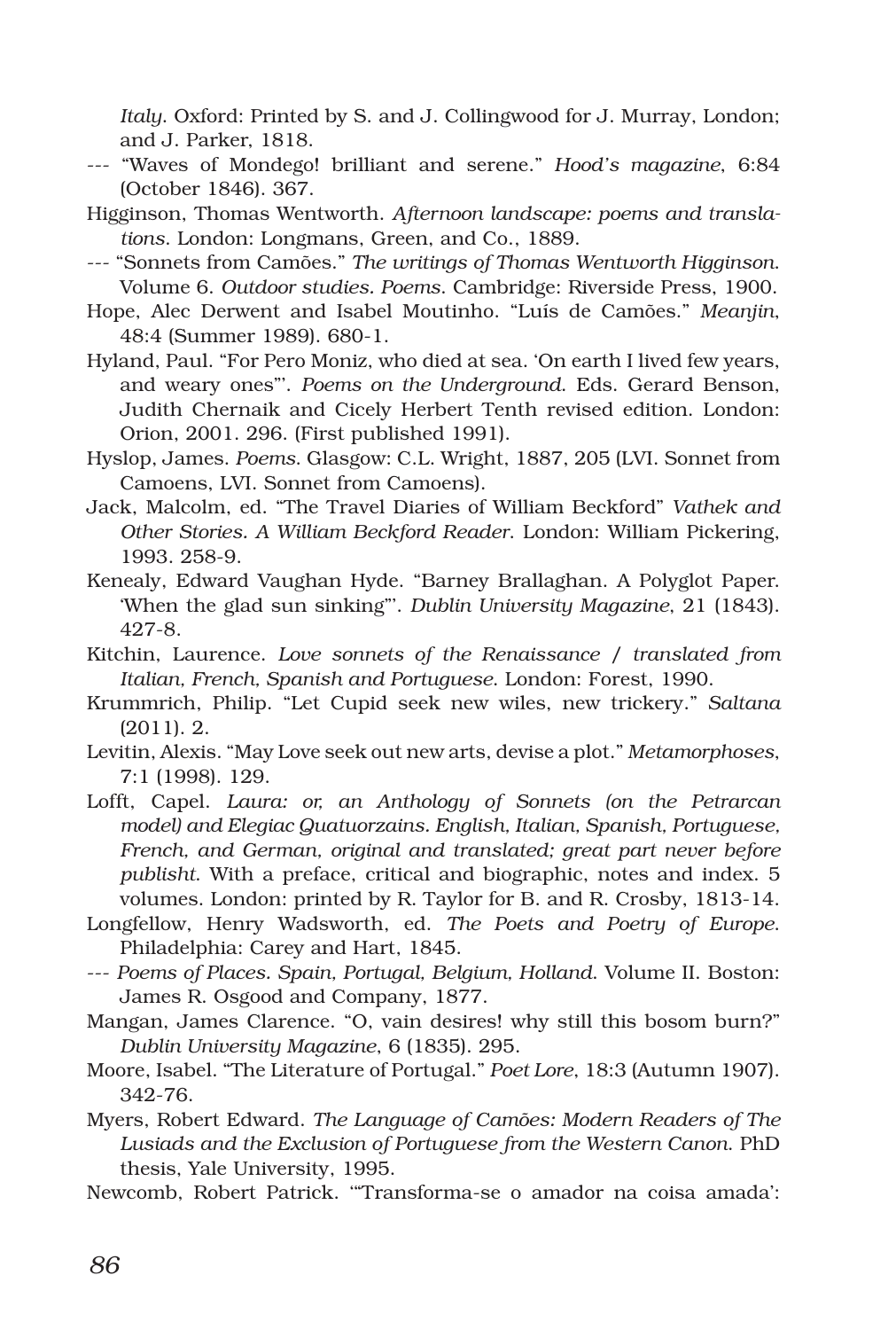Hegelian Recognition in a Sonnet by Camões." *Romance Notes*, 51:2 (2011). 227-35 (p.227).

- Old Nick. "Beauty. From the Portuguese of Camoens." *Spirit of the Public Journals*, *for 1804*. *Being an Impartial Selection of the Most Ingenious Essays and Jeux d'Esprits, that appear in the Newspapers and Other Publications* …, VIII (London: Printed for James Ridgway, VIII (1805). 114.
- --- "Sonnet from Camoens. 'The God of song, and sister Muses nine"'. *The Pic nic*, 1 (January 8, 1803). 25.
- --- "From Camoens. 'Thy Lovely Charms Celestial Maid"'. *The Lady's Monthly Museum, or, Polite repository of amusement and instruction*, 12 (January 1804). 64.
- Parmalee, Katherine Ward. "Review. *Camoes e a Infanta D. Maria*. By Jose Maria Rodrigues." *Romanic Review*, 7 (January 1, 1916). 475-85.
- Pazos-Alonso, Cláudia and Stephen Parkinson, eds. *Reading Literature in Portuguese*. *Commentaries in Honour of Tom Earle*. Oxford: Legenda, 2013. 73, 82.
- Peck, Harry Thurston *et al*, ed. "Louis de Camoens." *The World's Great Masterpieces*. *History, Biography, Science, Philosophy, Poetry, The Drama, Travel, Adventure, Fiction, Etc. A Record of the Great Things that have been Said and Thought and Done from the Beginning of History*. Volume V. New York: The International Society, 1901. 2238-52.
- Pessoa, Fernando. "Oh gentle spirit mine that didst depart." *Translation, Second Series*. Eds. Neville Braybook and Elizabeth Neville. London: Phoenix Press, 1947. 34.
- Priest, Harold Martin, ed. *Renaissance and Baroque Lyrics: An Anthology of Translations from the Italian, French and Spanish*. Evanston, Illinois: Northwestern University Press, 1962.
- Quillinan, Edward. *Poems*. London: Edward Moxton, 1853. 61-2.
- --- "Why haunt you me, fond wishes ever yearning"; "Quem jaz no grão sepulcro." *The Lusitanian*, 6 (1845). 338-9.
- Roscoe, Thomas. "Few years I number, years of anxious care"; "Ah! vain desires, weak wishes, hopes that fade"; "What is there left in this world to crave." Sismondi. 532-3.
- --- "Few years I number, years of anxious care"; Ah! vain desires, weak wishes, hopes that fade!"; "What is there left in this world to crave." Longfellow, 1845. 746.
- --- "The quiet beauty of this verdant hill." *Ainsworth's Magazine*, 6 (October 1844). 438.
- --- "Sweet sainted one! Who mortal weeds so young." *New Monthly Magazine and Humorist*, 75:297 (September 1845). 33.
- --- "When now at length, Time's cycles at the full." *New Monthly Magazine and Humorist*, 75:300 (December 1845). 417.
- Russell, Thomas. *Sonnets And Miscellaneous Poems By The Late Thomas Russell, Fellow Of New College*. Oxford: printed for D. Prince and J.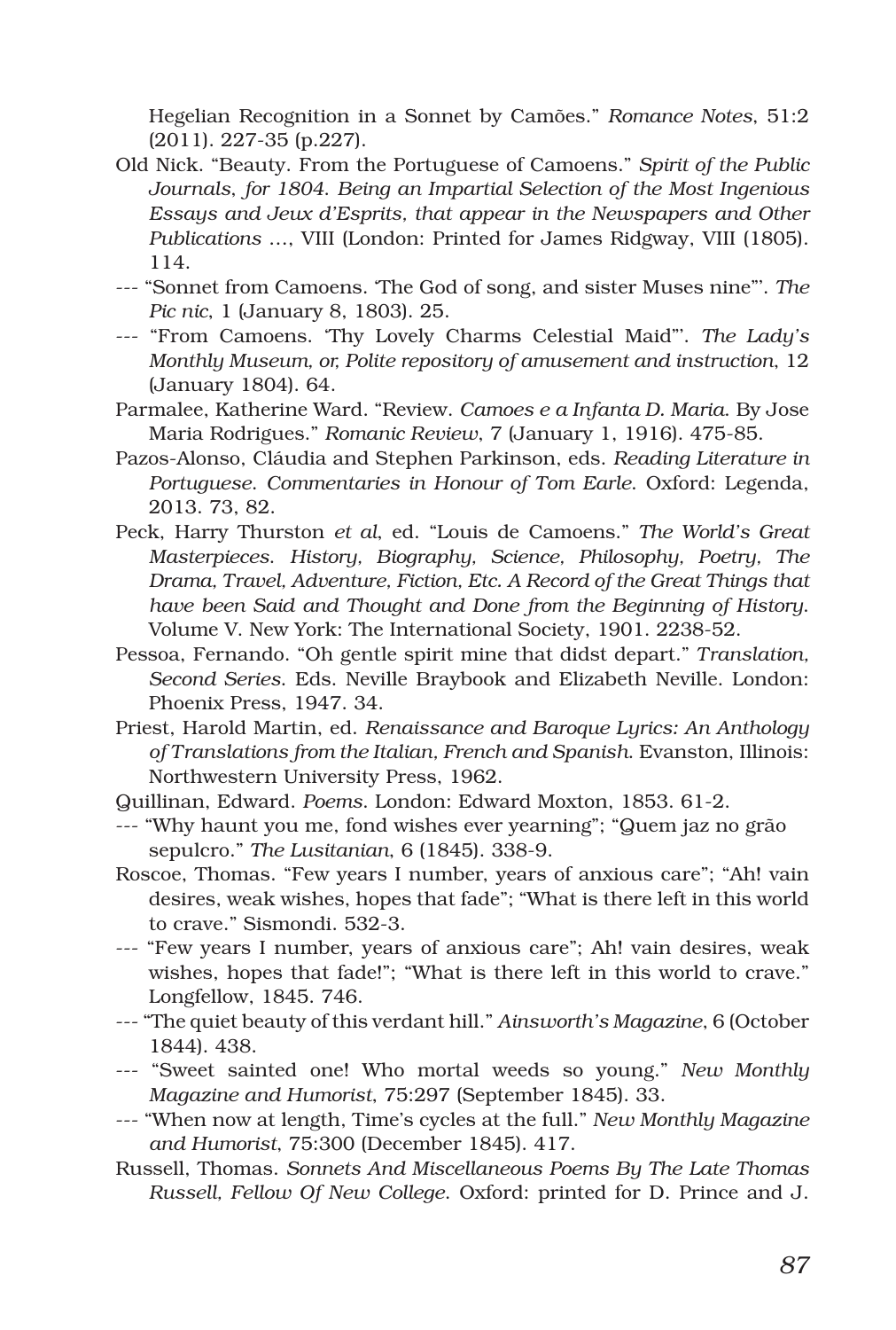Cooke. J.F. and C. Rivington, T. Cadell, and T. and J. Egerton, London, 1789.

- --- "These hills that lift their verdant heads so high." *The Annual Register, or a View of the History, Politics and Literature for the Year 1789*, Poetry.167.
- Segel, Harold B.. *The baroque poem: a comparative survey, together with 150 illustrative texts from English, American, Dutch, German, French, Italian, Spanish, Mexican, Portuguese, Polish, Modern Latin, Czech, Croatian, and Russian poetry, in the original languages and accompanying English translations*. New York: Dutton, 1974.
- Shelley, Mary. *Lives of the Most Eminent Literary and Scientific Men of Italy, Spain, and Portugal*. Volume 3. London: Printed for Longman, Orme, Brown, Green, & John Taylor, 1837.
- Sismondi, J.-C.-L. Simonde de. *Historical View of the Literature of the South of Europe.* Translated from the original, with notes, and a life of the author, by Thomas Roscoe. London: Printed for Henry Colburn and Co., 1823. (Citations taken from 5th edition, Volume II, London, George Bell and Sons, 1903. 532-3).
- Sousa, Justino de. *Luís de Camões and The Lusiads*. Bombay: Guardian Press, 1922.
- Southey, Robert. "Art. XXXII. Review of *Poems from the Portuguese of Luis de Camoens; with Remarks on his Writings, Notes*, &c.." *The Annual review and history of literature*, 2 (January 1803). 569-77.
- --- "Eu me parto de vós, ninfas do Tejo", 11 January 1799; "Doces e clara águas do Mondego", 11 February 1799; "Quem diz que Amor é falso ou enganoso", 28 December 1799. Unpublished translations in MS Bodleian 1799.
- --- "'Is there who says that Love is like the wind'; 'Meek spirit, who so early didst depart.' Review of Adamson's *Memoirs of the Life and Writings of Luis de Camoens*." *The Eclectic Review*, 14 (December 1820). 563, 565.
- --- "'Meek spirit, who so early didst depart.' Review of Adamson's *Memoirs of the Life and Writings of Luis de Camoens*." *The Gentleman's Magazine and historical chronicle* (December 1820). 527.
- --- "Sonnet, from Camoens. 'Alma minha gentil"'. *The Monthly visitor, and pocket companion*, 5 (November 1798). 292.
- --- "Sonnets from the Poetry of Camoens" *The Poetical Register and repository of fugitive poetry*, 4 (January 1806). 371-5.
- --- "When I behold you lady! when my eyes." *The Port Folio*, 13 (1822). 262-3.
- --- "'When I behold you lady! when my eyes.' Review of Adamson's *Memoirs of the Life and Writings of Luis de Camoens*." *The Eclectic Review*, 14 (1820). 565.
- Speranza (Lady Wilde). "Catarina. From the Portuguese of Camoens." *The Nation* (15 August, 1848).
- --- "Catarina. From the Portuguese of Camoens." *Poems*. Dublin: James Duffy,1864. 142.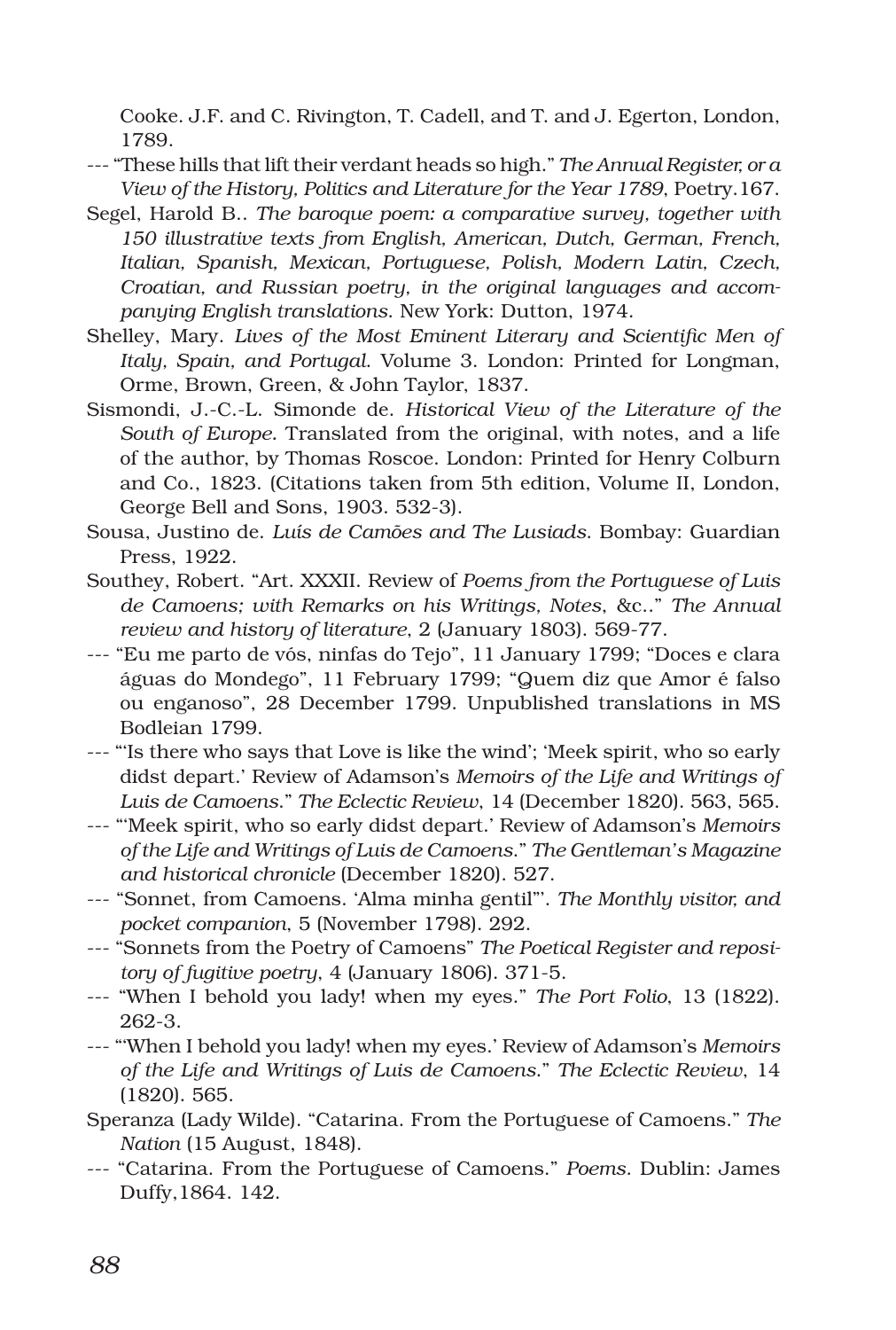- Stock, Collard J.. *Translations in Verse from the French, Spanish, Portuguese, Italian, Swedish, German and Dutch*. London: Elliot Stock, 1891.
- Strangford, Lord Viscount. "Art. XI Review of *Poems, from the Portuguese of Luis de Camoens, with Remarks on his Life and Writing, Notes*, &c. &c. By Lord Strangford. 1803." *Critical Review or Annals of Literature*, Series 3, 2 (1804). 330-5.
- --- *Poems, from the Portuguese of Luis de Camoens, with Remarks on his Life and Writings, Notes*, &c. &c. London: J. P. Carpenter, 1803.
- --- "Silent and slow, now fresh'ning breezes blow." *The Port Folio*, 4:7 (1804). 56.
- --- "Silent and slow, now fresh'ning breezes blow." *The Port Folio*, 4:44 (1804). 352.
- --- "Slowly and heavily the time has run." Sismondi. 532-3.
- --- *The Vocal Library: Being the Largest Collection of English, Scottish, and Irish Songs Ever Printed in a Single Volume. Selected from the Best Authors Between the Age of Shakspeare Jonson, and Cowley, and that of Dibdin, Wolcot, and Moore*. London: John Souter, 1818.
- --- "When day has smil'd a soft farewell." *The Literary Magazine and American Register*, 1:1 (Saturday 1 October, 1803). 51-2.
- Swiggett, Glen Levin. *Sonnets from Foreign Lands*. Sewanee, Tennessee: The University of the South, 1957.
- Taylor, L. C., ed. *Luís de Camões Epic and Lyric*. Manchester: Carcanet & Calouste Gulbenkian Foundation, 1990.
- Trend, J. B. *Portuguese Poems with Translations*. Cambridge: R. I. Severs, 1954.
- Tucker, Edward L.. *Richard Henry Wilde His Life and Selected Poems*. Athens: University of Georgia Press, 1966.
- Van Doren, Mark, ed. *An Anthology of World Poetry.* English Translation by Chaucer, Swinburne, Dowson, Symons, Rossetti, Waley, Herrick. Pople, Francis Thompson and Others. London: Cassell and Company Ltd., 1929. (First published New York: A. and C. Boni, 1928).
- Van Doren, Mark and Garibaldi M. Lapolla. *Junior Anthology of World Poetry*. New York: A. and C. Boni, 1929.
- --- *The World's Best Poems*. New York: Albert and Charles Boni, 1929.
- Waddington, Samuel. *The Sonnets of Europe. A Volume of Translations*. London: Walter Scott, 1886.
- Walsh, Thomas, ed. *Hispanic Anthology: Poems Translated from the Spanish by English and North American Poets*. Hispanic Notes and Monographs. Peninsular Series IV. New York, London: G. P. Putnams's Sons, 1920.
- Warner, Charles Dudley, ed. *Library of World Literature. Ancient and Modern*. Volume VIII. New York: R.S. Peale and J.A. Hill, 1896, 3158.
- Watts, A. A.. "Sonnets V. From the Portuguese of Camoens. 'Vain was the frown of pride to disunite"'. *Poetical sketches: the Profession, the Broken heart*, etc.: with stanzas for music, and other poems. 3<sup>rd</sup> edition with additional poems. London: Printed for Hurst, Robinson, 1824,